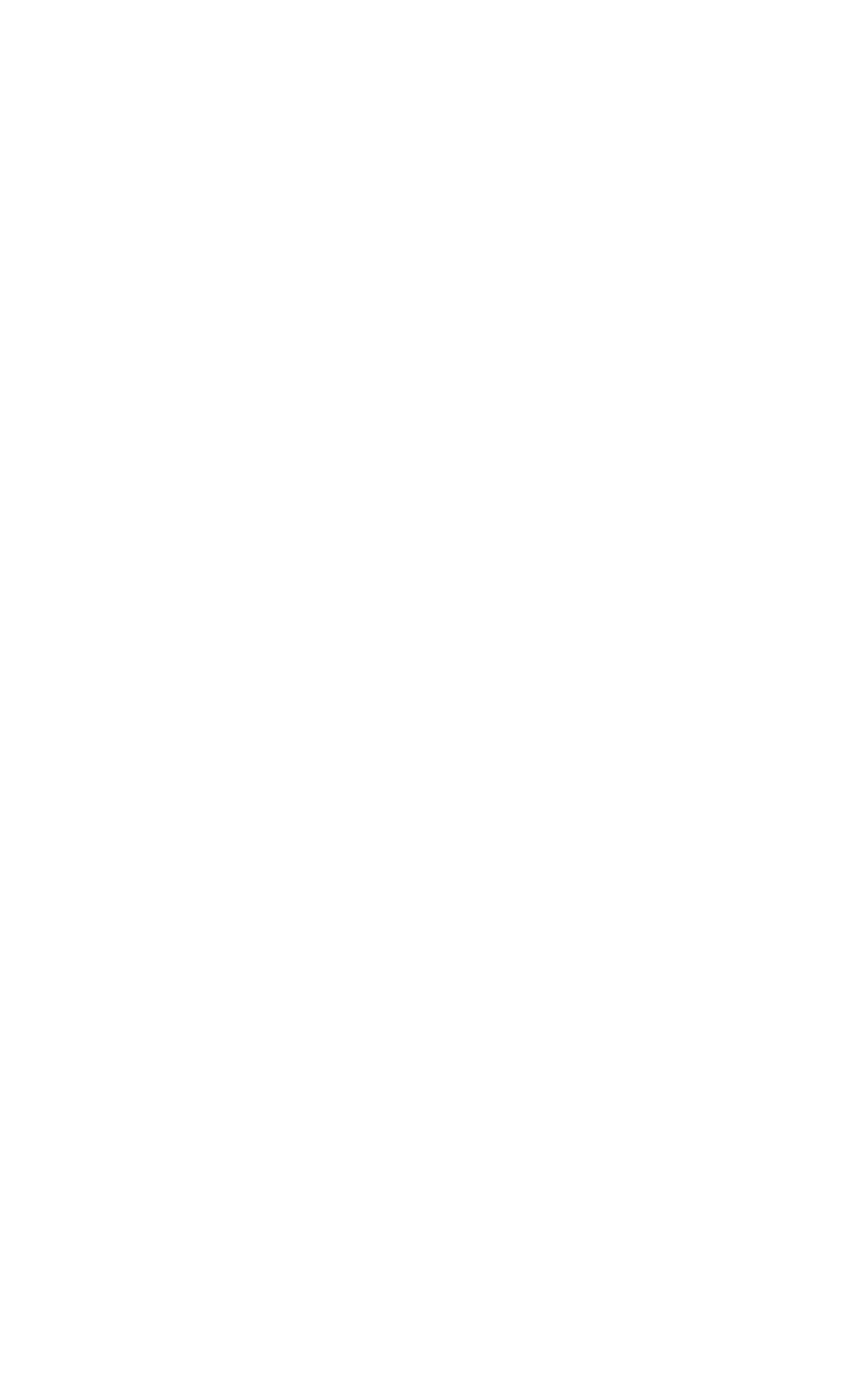# FROM FAITH TO FAITH

#### *Fathers, are you absent or abiding?*

## Bill C. Dotson

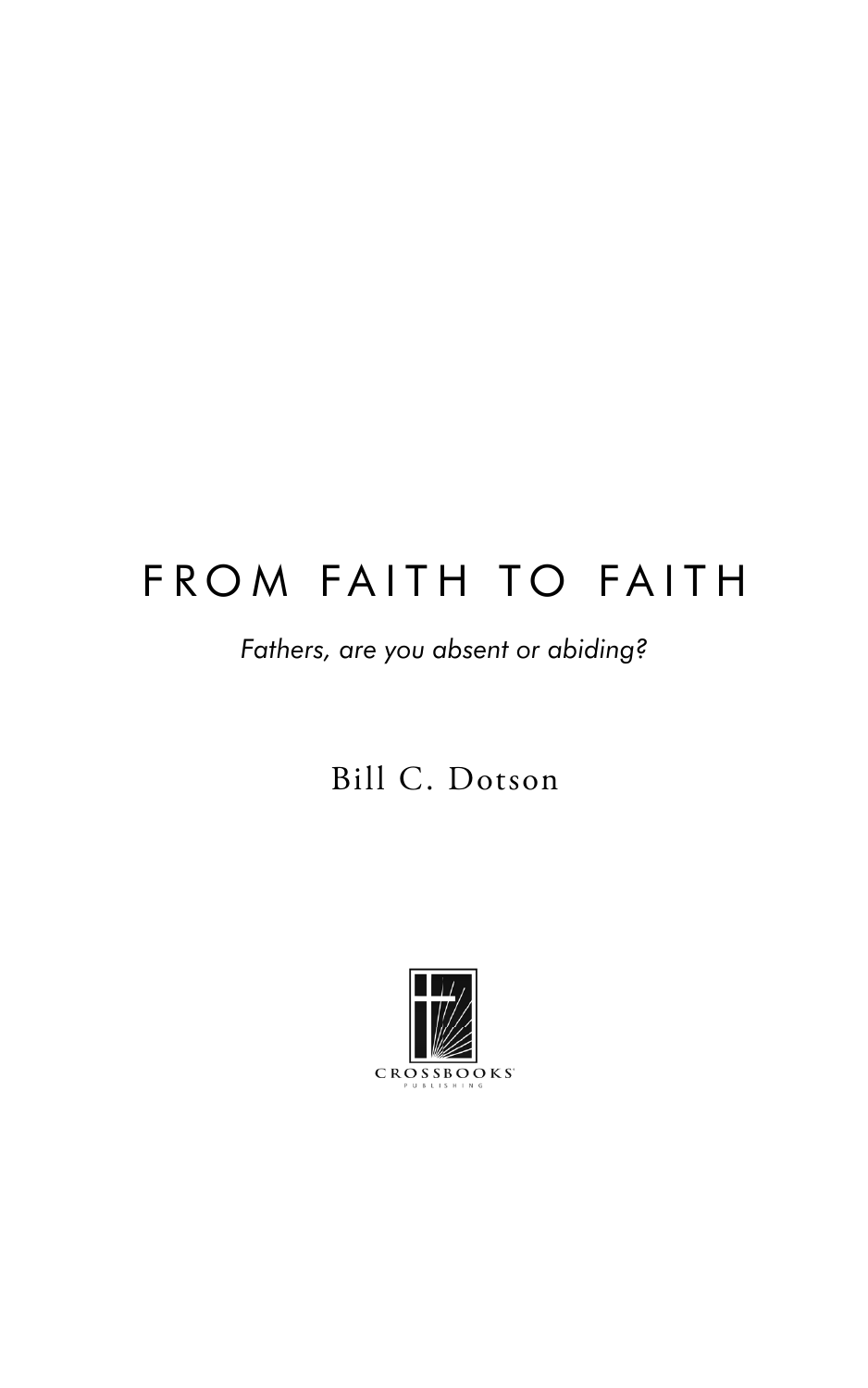*CrossBooks™ A Division of LifeWay 1663 Liberty Drive Bloomington, IN 47403 www.crossbooks.com Phone: 1-866-879-0502*

*©2011 Bill C. Dotson. All rights reserved. No part of this book may be reproduced, stored in a retrieval system, or transmitted by any means without the written permission of the author.*

*First published by CrossBooks: 09/13/2012 ISBN: 978-1-6150-7114-2 (sc) Library of Congress Control Number: 2010920715*

*Scripture quotations marked KJV are taken from the Holy Bible, King James Version, Cambridge, 1769.* 

*Scripture quotations marked NASB from the NEW AMERICAN STANDARD BIBLE®,*  ©Copyright The Lockman Foundation 1960, 1962, 1963, 1968, 1971, 1972, 1973, 1975, *1977, 1995. Used by permission. All rights reserved. (www.lockman.org)*

*Scripture quotations marked NKJV from the New King James Version®. Copyright © 1982 by Th omas Nelson, Inc. Used by permission.*

*Scripture quotations marked (NIV®) are taken from the HOLY BIBLE, NEW INTERNATIONAL VERSION®. NIV®. Copyright ©1973, 1978, 1984 by Biblica, Inc.™. Used by permission. All rights reserved worldwide.*

*Scripture quotations marked MSG from THE MESSAGE. Copyright © by Eugene H. Peterson 1993, 1994, 1995, 1996, 2000, 2001, 2002. Used by permission of NavPress Publishing Group.* 

*To the Agreement dated August 10, 2010 between ALFRED MUSIC PUBLISHING CO. INC. and BILL C. DOTSON: CAT'S IN THE CRADLE Words and Music by HARRY CHAPIN and SANDY CHAPIN ©1974 (Renewed) STORY* 

*SONGS, LTD. All Rights Administered by WB MUSIC CORP. All Rights Reserved. Used by Permission of ALFRED MUSIC PUBLISHING CO., INC.*

*Printed in the United States of America Th is book is printed on acid-free paper.* 

Any people depicted in stock imagery provided by Thinkstock are models, *and such images are being used for illustrative purposes only.*

*Certain stock imagery © Th inkstock.*

*Because of the dynamic nature of the Internet, any Web addresses or links contained in*  this book may have changed since publication and may no longer be valid. The views expressed in this work are solely those of the author and do not necessarily reflect the views *of the publisher, and the publisher hereby disclaims any responsibility for them.*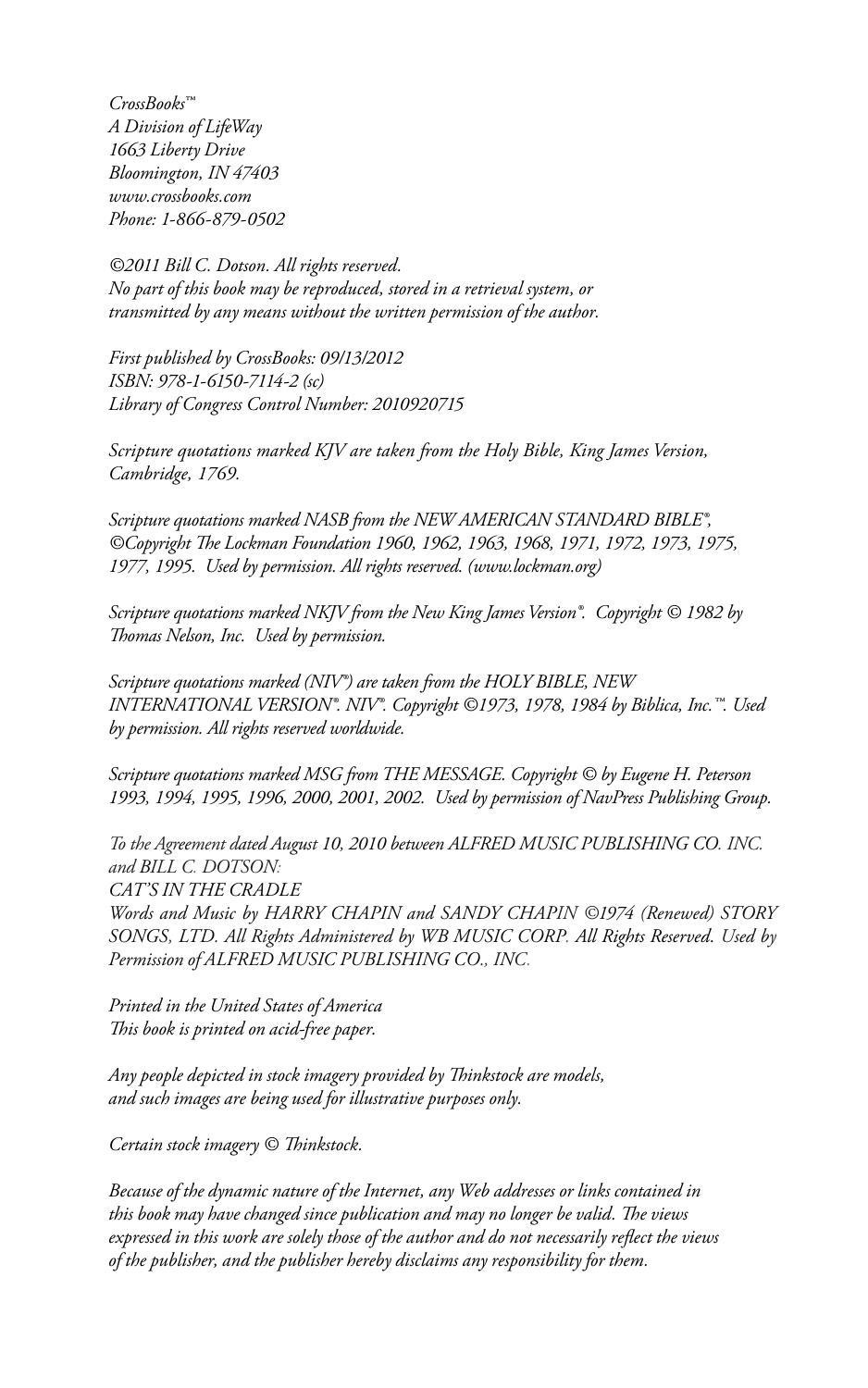## **CONTENTS**

| Dedication                               | vii   |
|------------------------------------------|-------|
| Acknowledgments                          | ix    |
| Foreword                                 | хi    |
| Preface to From FAITH to FAITH           | xiii  |
| State of the Family                      | xix   |
| My Father                                | xxvii |
| Chapter 1: Absent                        | 1     |
| Chapter 2: Abiding                       | 11    |
| Chapter 3: Understanding the role        | 17    |
| Chapter 4: A'loving                      | 23    |
| Chapter 5: A'praying                     | 29    |
| Chapter 6: A'modeling                    | 37    |
| Chapter 7: A'mentoring                   | 43    |
| Chapter 8: A'listening                   | 51    |
| Chapter 9: A'teaching                    | 57    |
| Chapter 10: Adisciplining                | 63    |
| Chapter 11: A'blessing                   | 69    |
| Chapter 12: A'providing and a'protecting | 77    |
| Chapter 13: Everlasting Father           | 83    |
| Appendix                                 | 87    |
| Testimonials                             | 91    |
| Notes                                    | 101   |
| Author Bio                               | 103   |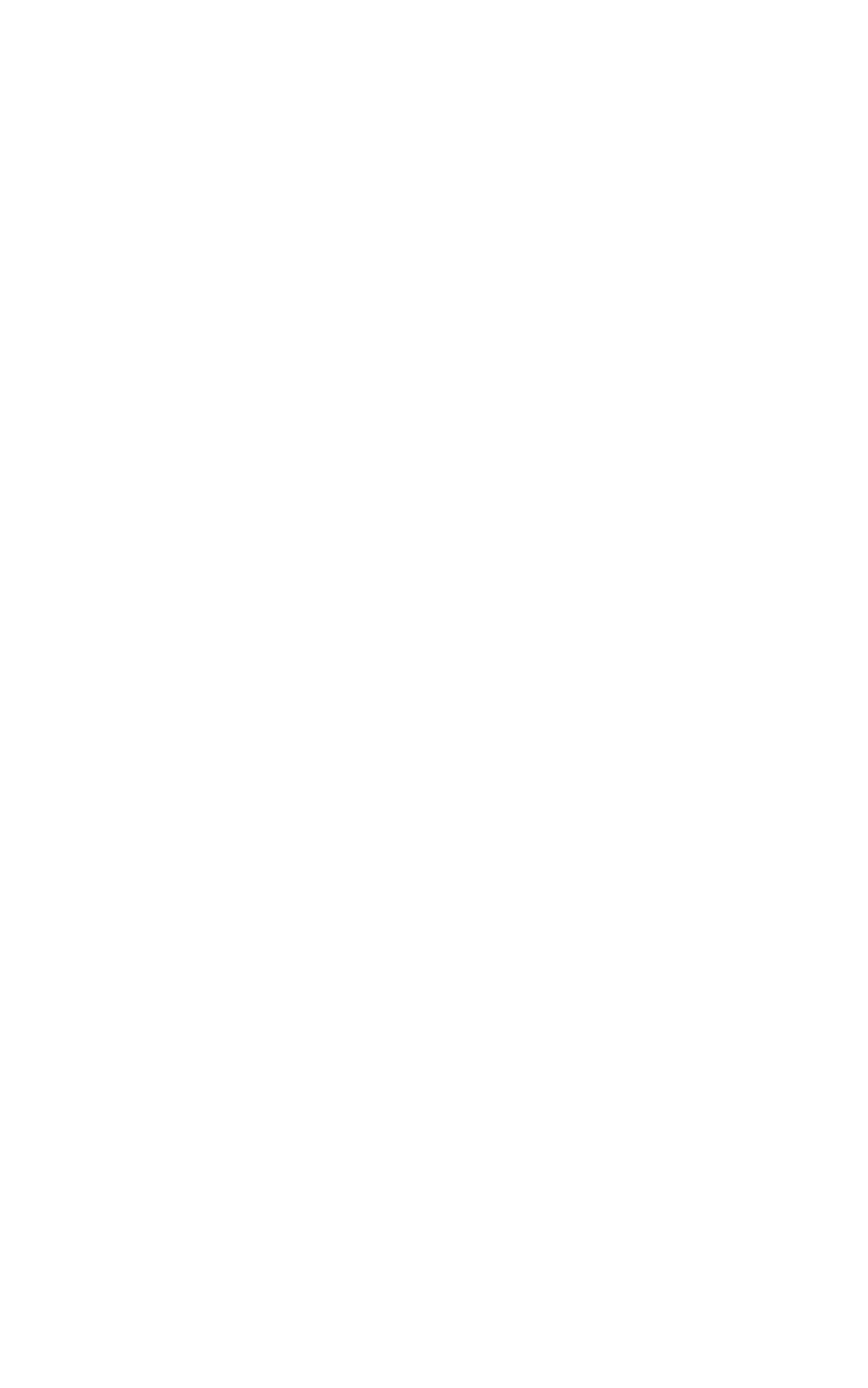## DEDICATION

This book is dedicated to my deceased father, Chester A. Dotson. The longer I have lived, the more I know you loved me and were always proud of me. I have been pleased to be your son. To my mother, Clara, for loving me no matter what. To Joanne, my wife, for making me a better father; to my two children, Becky and Evelyn, for accepting me as their father; and to the five grandchildren, Luke, Sarah Peyton, Annie, Will, and Renzo, who make my life as a grandfather so joyous and complete. "Happy is the man who has his quiver full of them" (Ps. 127:5).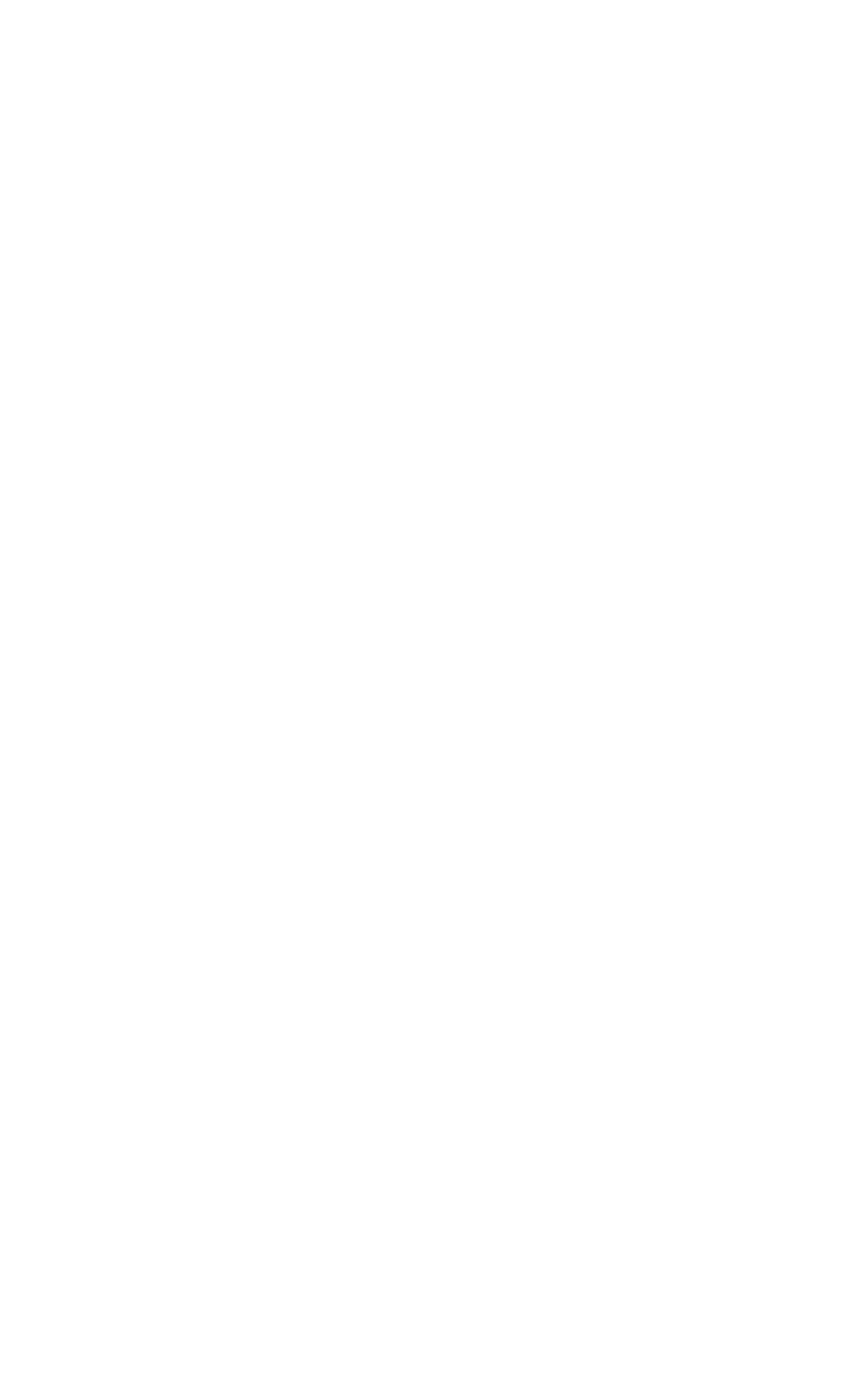## ACKNOWLEDGMENTS

I want to thank all those who contributed to this book. Thanks to Dudley Hall for his foreword and to the men in my life who shared their testimonies about fatherhood. In no particular order, they are Ronald Sellers, Arthur Wood, Arrvel Wilson, Ford Madison, Len McLaughlin, and Kurt Nelson. Thanks to my daughter Evelyn, who was a helpful editor. Thanks to Joanne, who encouraged me and laid the groundwork to get me started writing. Thanks to CrossBooks Publishing for helping me through the process. Thanks to the Lord who encouraged me to write it through the prompting of His Holy Spirit. And thanks to all you men who will read it and take the steps to become an *"abiding father."*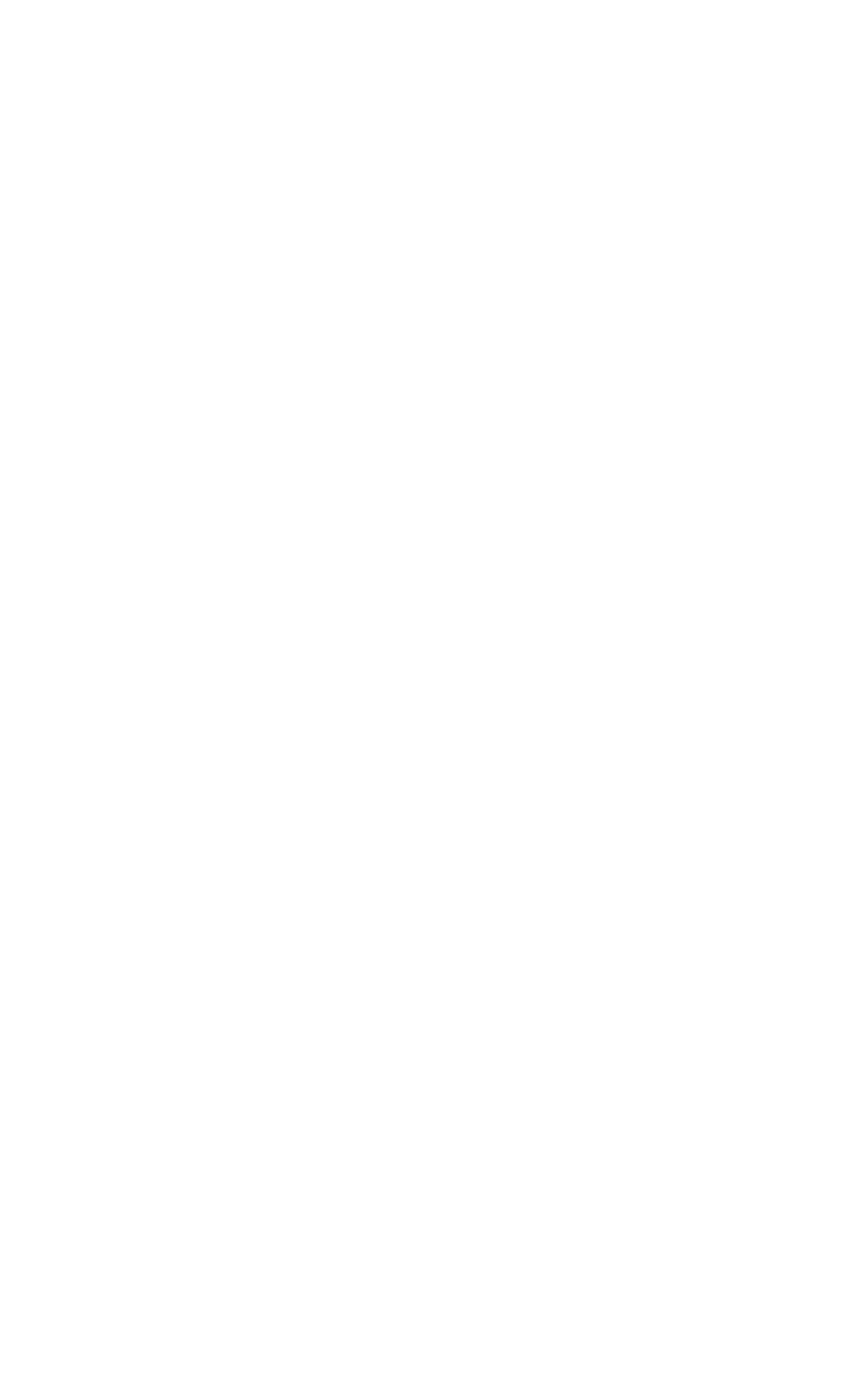#### FOREWORD

When a man of passion takes a pen in his hand to unload his heart, the wise take heed. It is not easy to write in such a way that busy people will read, so I appreciate the commitment Bill Dotson has made to address one of the most vital subjects in our society.

When statistics are quoted that reveal the fatherlessness in our world, the most common response is denial. We just can't believe it is so rampant. Surely the pollsters aren't counting correctly. Then we tend to wonder if it really matters. It is so epidemic; we are paralyzed by its force and try to convince ourselves that the original design of the home is not essential. In a politically correct environment, we shy away from even suggesting that somebody might be doing something dangerously wrong. We continue to allow conflicted men to ignore their calling, while frustrated women struggle with the dynamic of their absent partners. Though not living in planned orphanages, millions of children grow up with orphaned hearts and by default, view life through orphaned eyes. Fearful of never being enough, they are vulnerable to high levels of anxiety and relational conflict. Never sure they have done enough to gain the status of sons, they are targets of perfectionism—or the opposite, passivity. This fatherless mentality will make it difficult for them to relate in a healthy way to God or His creation.

Bill is aware that just restoring the home is not the goal. Even if we could restore it to Eden-like status, men and women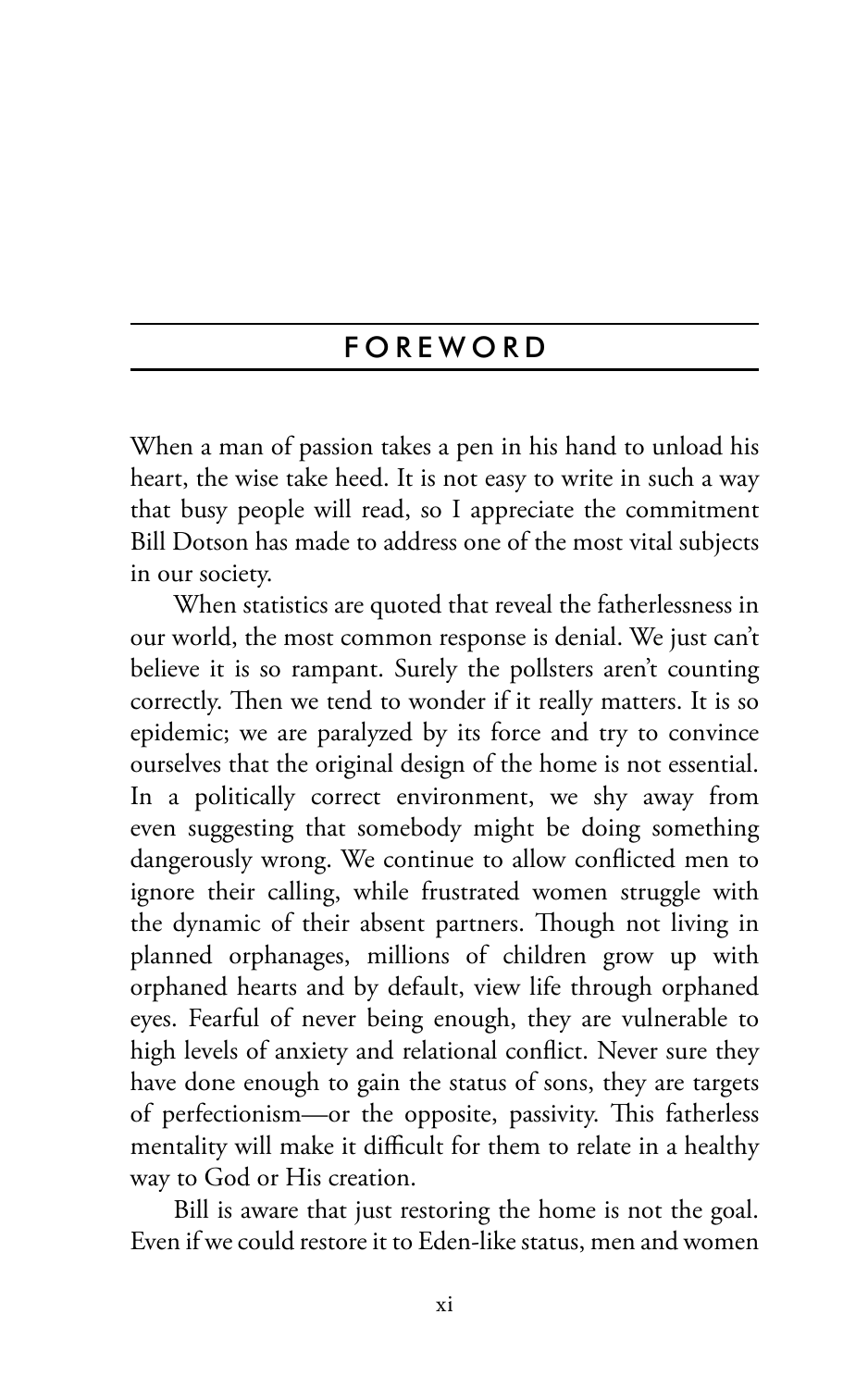would still suffer from being alienated from the original Father. The only lasting solution is for individuals to find reconciliation to God the Father through the mediation of His Son. As we discover the security of being loved unconditionally by none other than God the Father, we are free to venture into risky endeavors of cultural transformation. The gospel is the only hope of permanent change. We are all orphans until the Son introduces us to the Father. There is no room for finger pointing. Even the best of homes cannot adequately display the exquisite nature of Father and Son. Only Jesus has done that, and He is ready to give that relationship to any who will trust Him.

As you read Bill's words, you will hear the heart of a man in the marketplace who has made the connection with the kingdom of God. Though not an ecclesial minister, he is busy making sure he has managed the garden God has given to him. He speaks as one who is in the midst of life. These are no mere observations of a spectator. He cares about what he is saying, because he cares for those to whom he speaks.

May you be informed and stirred by what you read.

Dudley Hall President of Successful Christian Living Ministries Author: *Grace Works, Incense and Thunder, Glad to be Left Behind, Men in Their Own Skin*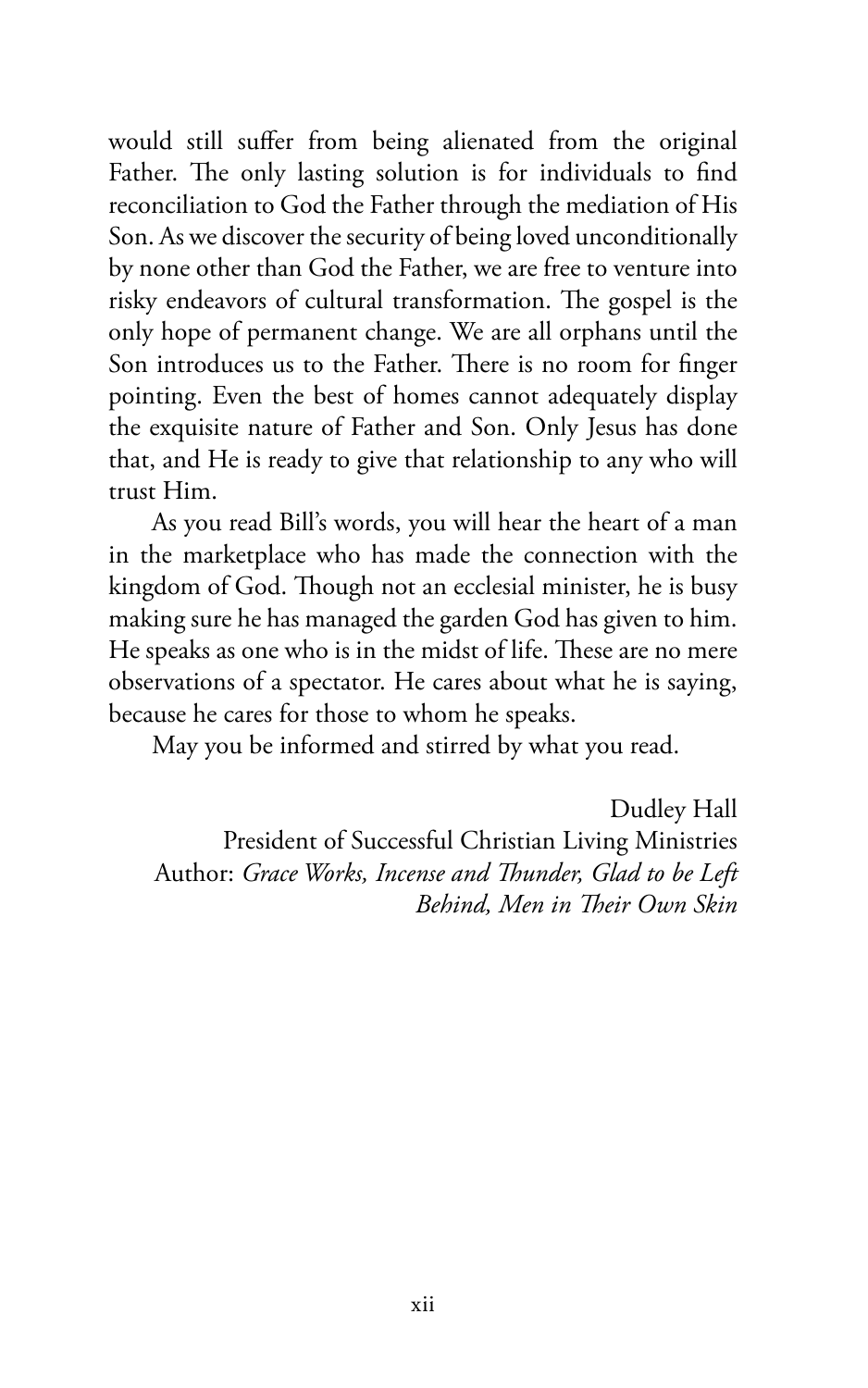### PREFACE TO *FROM FAITH TO FAITH*

*"It is not the critic who counts; not the man who points out how the strong man stumbles, or where the doer of deeds could have done them better. The credit belongs to the man who is actually in the arena, whose face is marred by dust and sweat and blood; who strives valiantly; who errs, who comes short again and again, because there is no effort without error and shortcoming; but does actually strive to do the deeds; who knows great enthusiasms, the great devotions; who spends himself in a worthy cause; who at the best knows in the end the triumph of high achievement, and who at the worst, if he fails, at least fails while daring greatly, so that his place shall never be with those cold and timid souls who neither know victory nor defeat."1*

—Theodore Roosevelt

Twenty-plus years ago, the Lord placed on my heart a burden that is near and dear to His heart, which, ashamedly I have not dealt with until now. *Fathers* are men who have been blessed with the joy of children, along with the earthly responsibility of raising, nurturing, and equipping them to become responsible and productive beings. While I wrote a plan for challenging fathers as I believed I had been shown, it is not until now that I have acted on the call. Recently, I was led to pull out the old notes, dust them off, refresh the thoughts, and share them with my family and friends.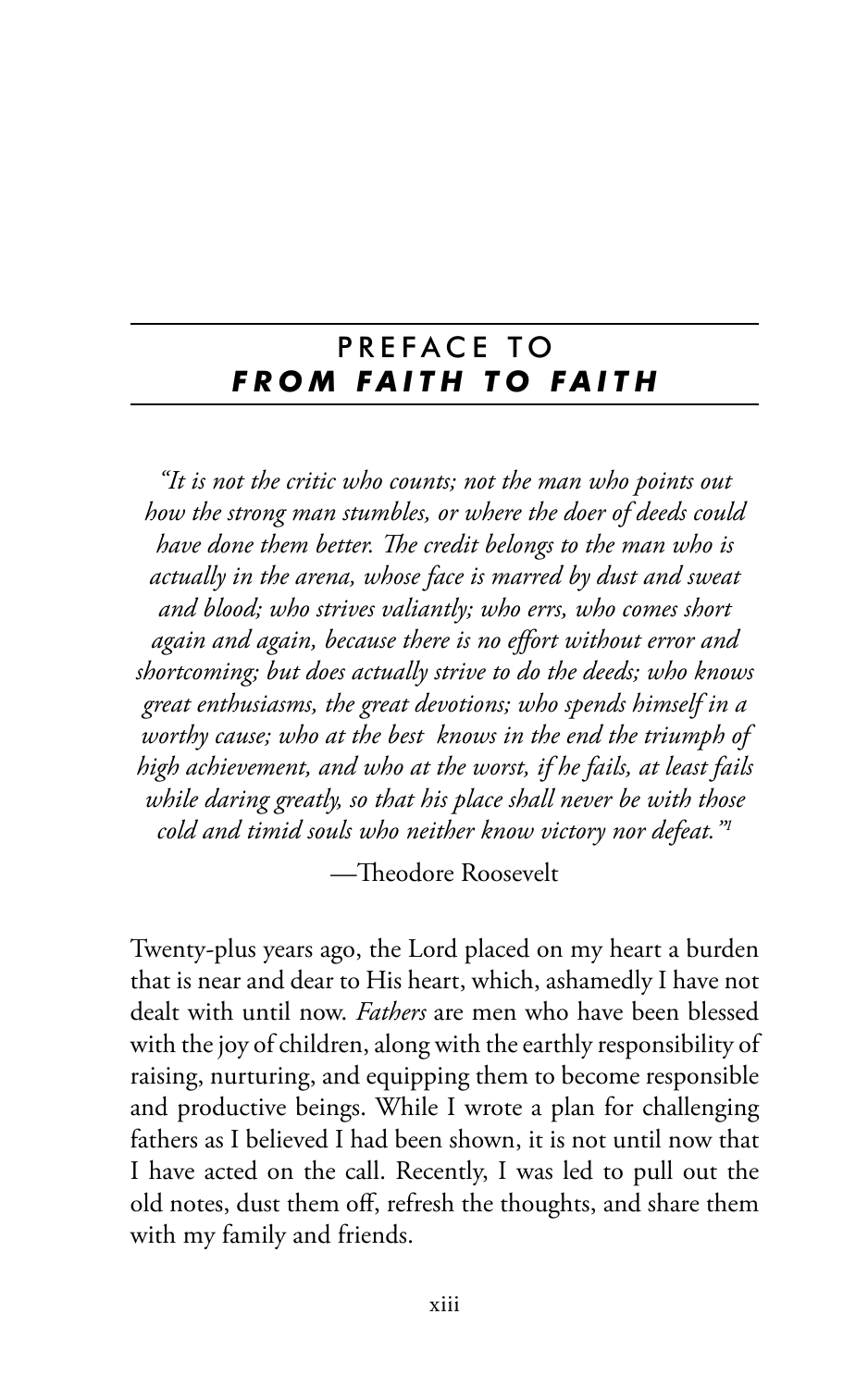As I write this preface, I truly do not know where this is going, but I do know I *must* write what is on my heart and mind. I am privileged to be a father of two wonderful young ladies, now mothers of our five marvelous grandchildren. While my birth name is Billy Cleveland, I am now affectionately called Bumpa. My wife, Joanne, is now Gami. To us, this is who we are. And quite frankly, we love it.

As I was starting to prepare for this writing journey, Joanne purchased several "how to" books on publishing. One stated that there is at least one good book in everyone. Well, the following chapters are mine. I must write about what I believe to be, by far, the most significant tragedy in America, and it has become, increasingly, a severe situation. It is the basic root problem in the majority of our lives today: *the absence of fathers in the home.* 

What I have witnessed and experienced as a son, grandson, father, and now, grandfather has shaped my view of the world of the family. Simply, a relational God, Creator, has established a means for people to grow and prosper as He intended. This means is a family—a father, mother, and children, and from there, the extended family. The health of a family falls primarily on the parents, but most of the responsibility has been laid at the feet of the husband/father. When embraced, the family has the greatest chance of succeeding in its intended purpose.

While I am an evangelical Christian, who has placed my trust in Jesus Christ for my salvation, I must say up front that what the following pages address is true for Christians or non-Christians. The facts are the same for all, as well as the responsibilities and ultimate results. This book is intended for fathers or would-be fathers. My warning to both is that the role is not to be taken lightly but seriously and thoughtfully. Many children are born into this world to parents, especially fathers, who have not weighed the supreme responsibilities of parenthood. Unless there is a reversal in that, the family is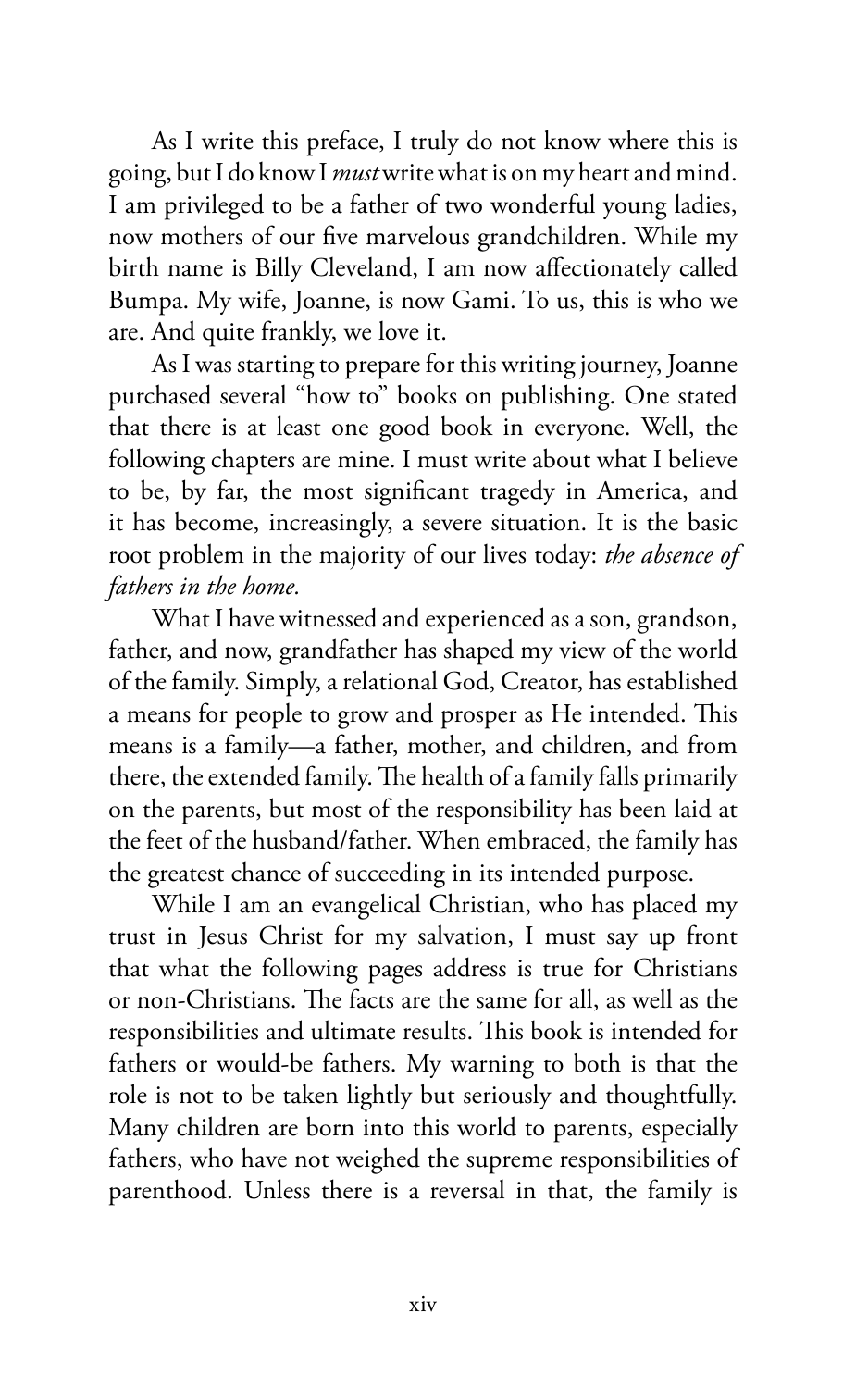most assuredly destined for failure. Statistics are frighteningly proving this to be the case.

Death and tragedies occur, altering many nuclear homes. These cannot be avoided. But the facts in America today indicate children are being abandoned by fathers at an alarming rate, even while occupying the home. My confession to you, the reader, is that I have made virtually every parental and spousal mistake that has ever been thought of or committed. Confession should always be followed by repentance, with the hope of a fresh start. This book is not an epistle on perfect fatherhood but an analysis of the facts and the means to restore the father in the home, leading as he has been ordained to do.

In my study of the Bible, I really see nothing addressed to the mother about the responsibilities of her role. I find this interesting. But I have concluded that God knew that a woman, whom He created, will instinctively have an affection and deep abiding love for her child. But the man—that appears to be a different story altogether. For instance, I play golf. In the spring, I observe the mating of the duck world. The drake hangs around till the ducklings are born, and then, whammo, he's off. There's the mother duck leading her flock into adulthood without his services. We men are increasingly doing the same.

Having visited and taught in several prison and juvenile centers for years, I have become sadly aware of the lack of any positive influence on the residents by their fathers, with many never even knowing them. Death rows are full of men and women who had no, or a horrible, relationship with their father. Drugs, violence, school truancy, homosexuality, suicide, and much more are a result of the father's absenteeism. We all know that gangs are an attempt at a family. The majority of these kids are acting out of the fact they do not have that male role model in their life.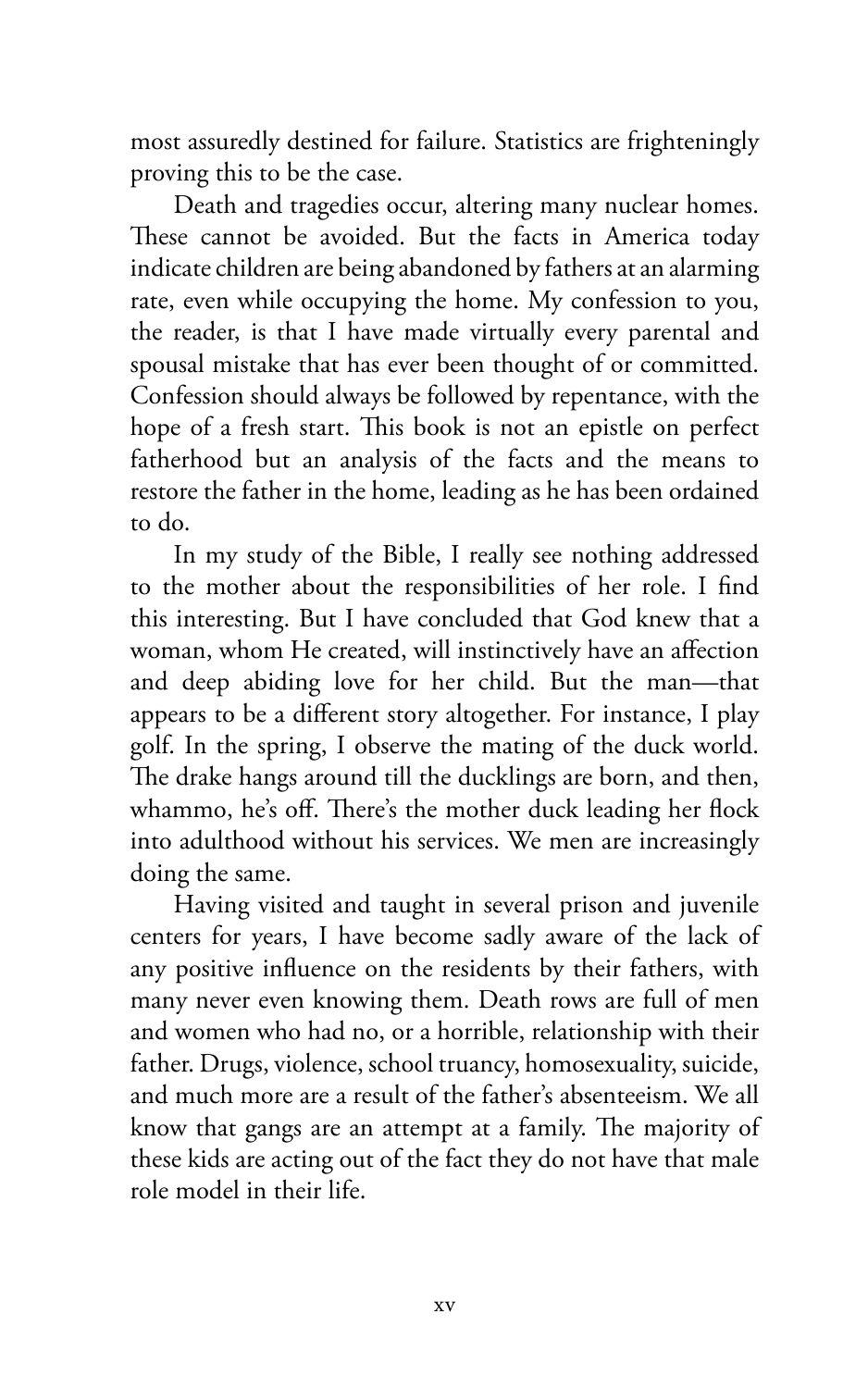I have the privilege of teaching the Scriptures to men at the Union Gospel Mission in Dallas. Many have shared that their relationship with their father was strained at best. One evening recently, the subject matter turned to the role of fathers and I shared that I was writing a book on the impact of the absence of fathers in the home and the destructive force this is to the family. I have received some nice applause from them at times, but this was a spontaneous and almost thunderous reaction. They knew full well, firsthand, and were in complete agreement. It was an emotional moment for me and I am sure for many of them. *See, every person has a father, but only a few know a father.*

During this time, one man held up his hand. I walked over to hear his question. But what he said to me and the group was this: "I am out on parole, and my children live in Ohio. I plan to go there and see my kids and reconcile my relationship with them." He was moved emotionally. Why? He knew he needed to! I encouraged him, as this is what most of us need to be doing. I hope he does and they forgive each other and start living and prospering as a family. This father is taking the first necessary step: *reconciliation!* 

A recent report showed that 40 percent of babies born in America in 2008 were to a single-parent home, and that number climbs to 70 percent in the African-American community.2 Welfare, convenience, and many other outside negative influences have produced this. This has to change. The pendulum must start swinging in the other direction or else the America that we have known is doomed for collapse from within. It is well underway. A wake-up call needs to be sounded. Alarms are going off all over our nation. Kids are telling us fathers, "You have failed us, you have abandoned us, and you don't even care about us."

None of the above reflects the *millions of* babies who have been aborted before birth in America, most for convenience to promiscuous adults. Life is precious whenever it is conceived.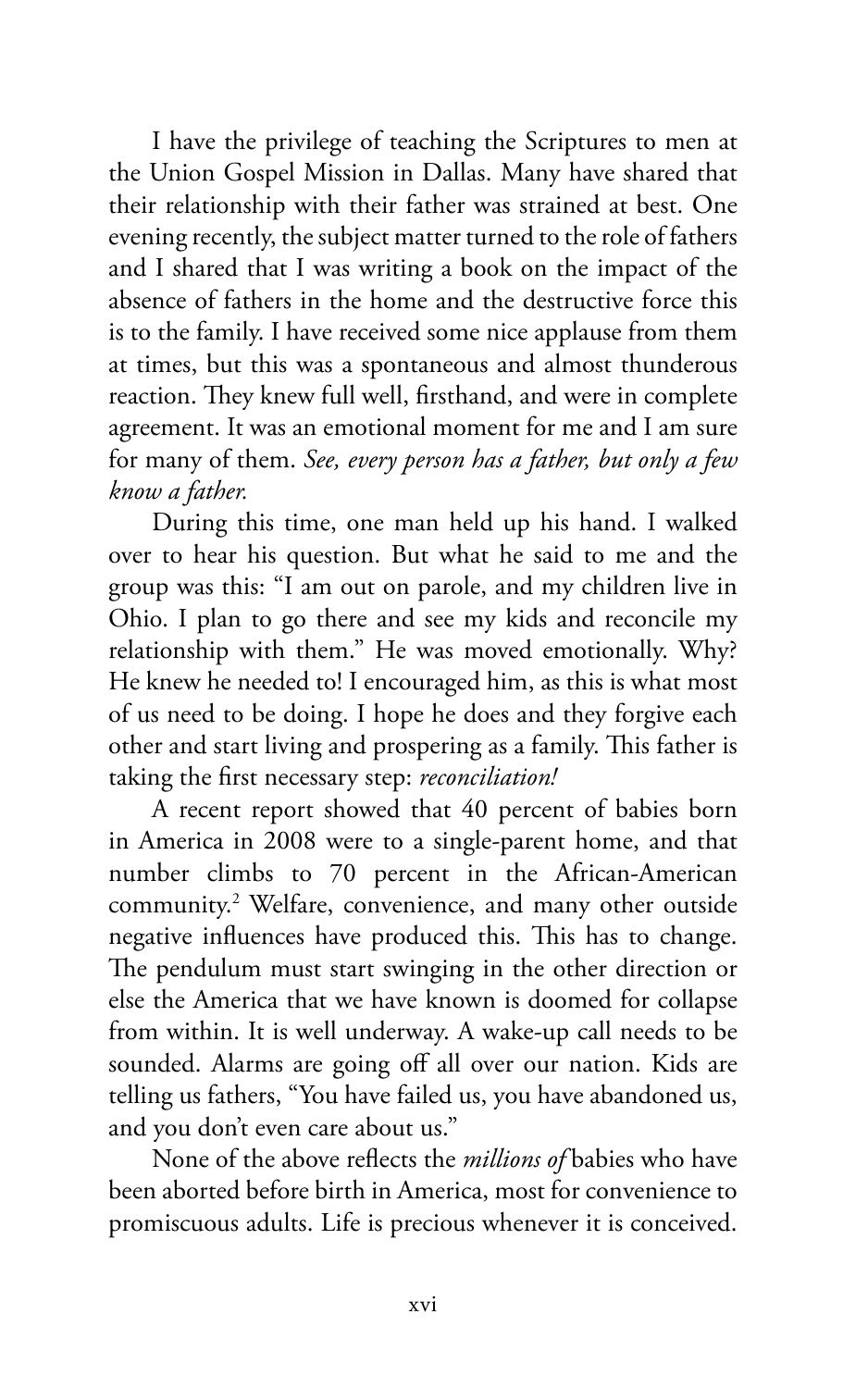God made life something to be cherished. It reflects Him and His love. We are created in His image. We have marred the image. But there is hope. Maybe the thoughts in this book will impact you and you will see yourself as a father in an entirely different role. Men, maybe, just maybe, by the grace of God, we can, one by one, reassume our role in the family. It may start with repentance, seeking forgiveness, redirecting priorities, or assuming responsibility. Whatever it requires will be worth all the effort.

Recently, I was privileged to attend a Dallas Prayer Breakfast and hear Brad McCoy, father of Colt McCoy, former quarterback for the Texas Longhorns. Among many enlightening things he expressed that morning was the central thought, which everyone there came away talking about. With his permission, I have reprinted it here, as I think it may just be one of the most profound and thought provoking expressions I have ever heard relative to parenting. He said, *"Do not prepare the path for the child; prepare the child for the path*.*"* He went on to say that he and his wife raised their sons under that umbrella of thought. Brad shared several tenets of their parenting they used that stemmed from and accented this overriding theme. Hopefully, much of what is set out in the following chapters will assist you in making a prophet out of Brad McCoy. From where I stand, it appears their philosophy has worked well.

The title of this book sorta says it all: *From Faith to Faith*. From fathers *absent* in the home to fathers *abiding* in the home. For some this will be a hard journey, while others just need to reawaken right where they are living and assume their role. Men, will you join me now and share the thoughts in the following pages? It won't be all-inclusive, and I bet we have to write a follow-up to this one because we missed so many points that we fathers need to hear and embrace but mainly, because the tide of fatherhood is taking hold in American families and the stories of re-engagement have become overwhelming.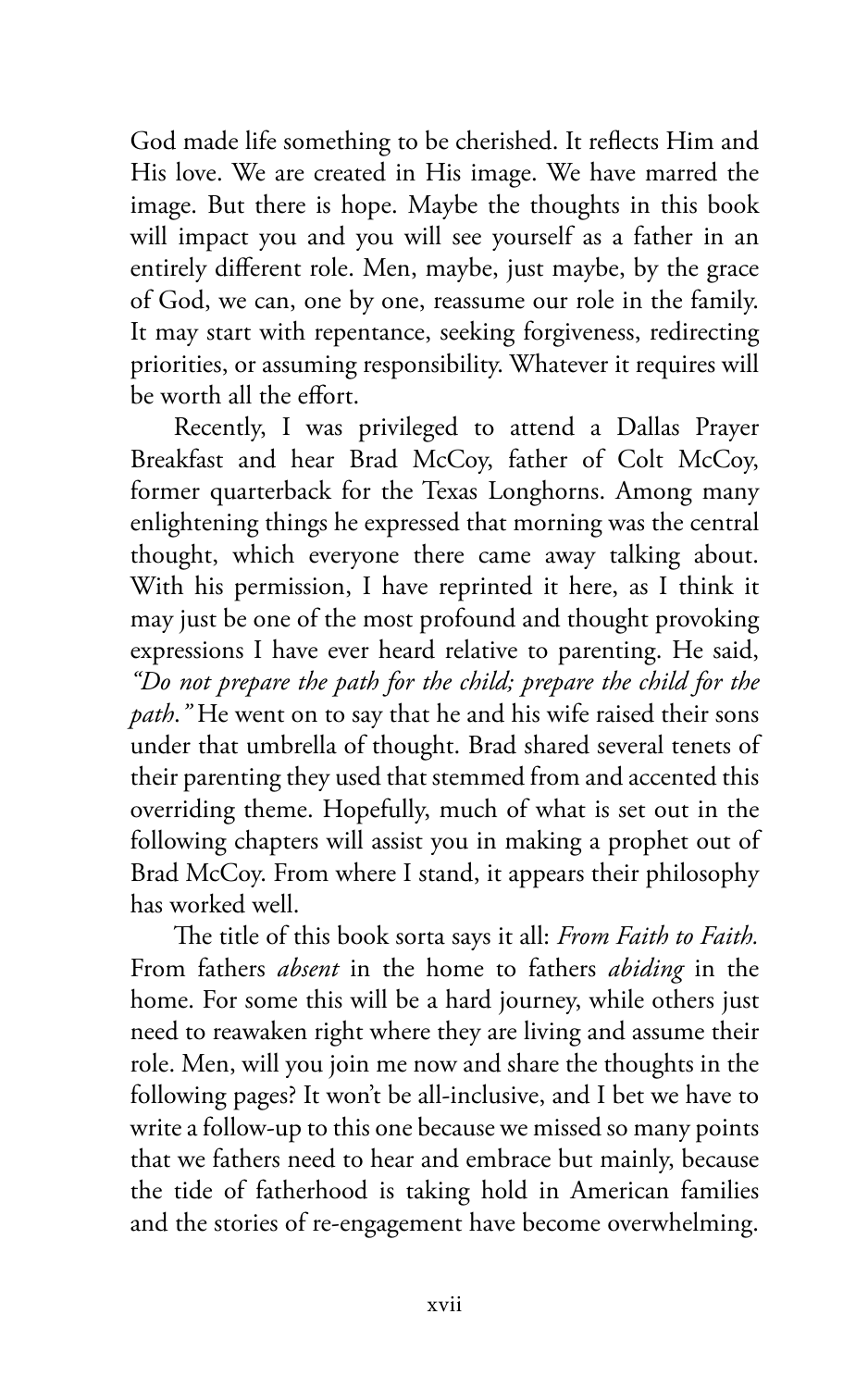Know that I am praying for that to happen. Heed the words of Mr. Roosevelt and *"Spend yourself in a worthy cause."3 Join me, fathers!*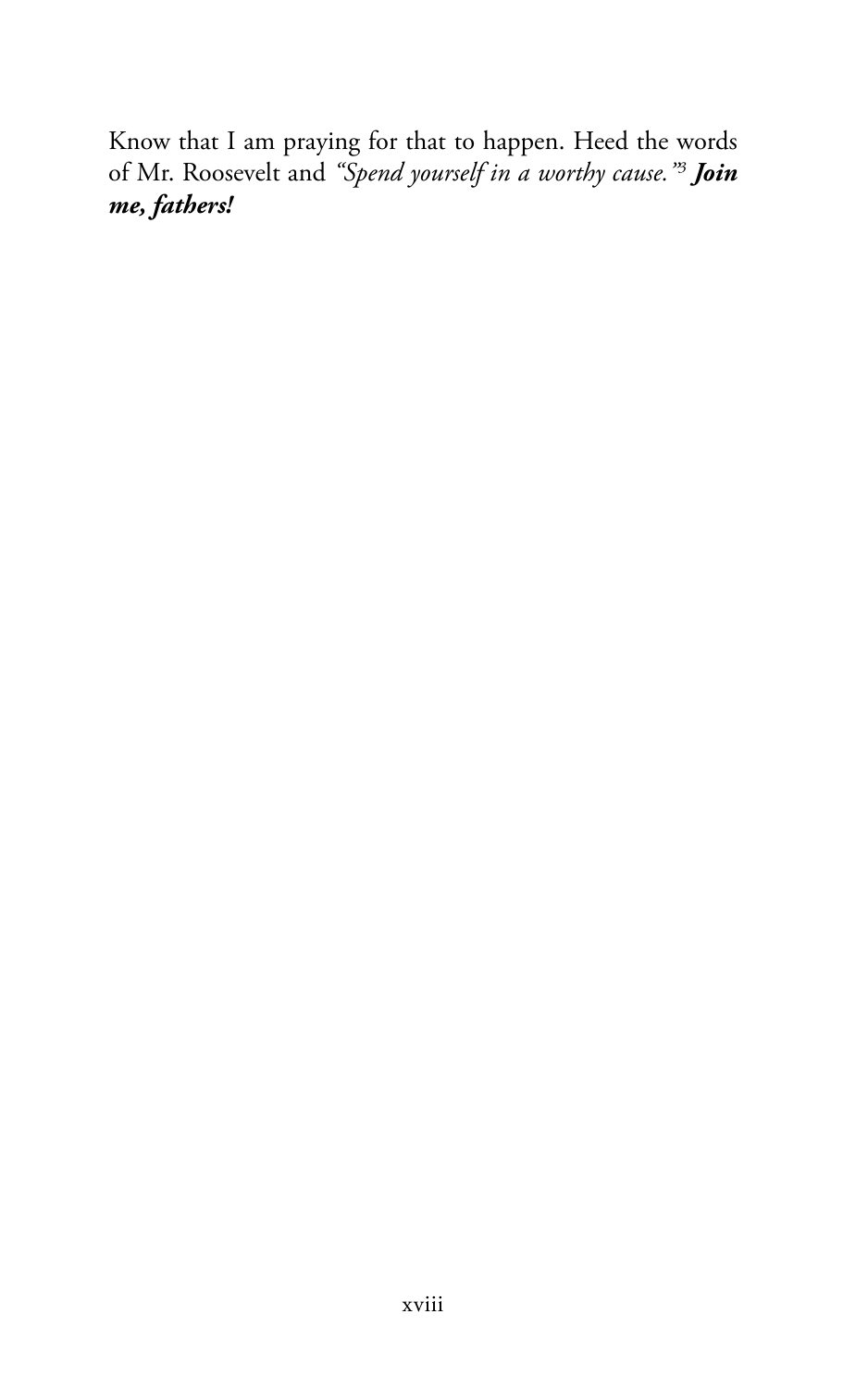#### STATE OF THE FAMILY

As I am writing this, we are facing a crisis of major proportions in the American family. Welfare and poverty in certain segments have all but destroyed the nuclear household. Political and economic pressures have made it convenient to bring children into the world, the ones not aborted before birth, without an inkling of hope that these children will grow up in a well-balanced and managed home setting. While the ethnicity varies somewhat, every class is falling prey: white, Black, Hispanic, Christian, and non-Christian.

During the time that John Emirsch was associated with ESRC Society Today, he featured a study called, "Births Outside Marriage: The Real Story." He is quoted as saying that "Four in ten births are outside marriage, compared with under ten percent a quarter of a century ago. Most of these births, however, are to cohabiting couples, not single mothers."<sup>4</sup> But John Emirsch explains, "The rise in the proportion of births outside marriage should still be a source of serious concern."5 And he goes on to say, "There is growing evidence that experience *of life in a single-parent family during childhood is usually associated with disadvantageous outcomes as young adults."6*

William Julius Wilson, author of *When Work Disappears*, is quoted as saying "that growing rates of single parenthood cut across racial lines, but are most evident in the inner city. The result for children is more poverty, less supervision, and a riskier future."7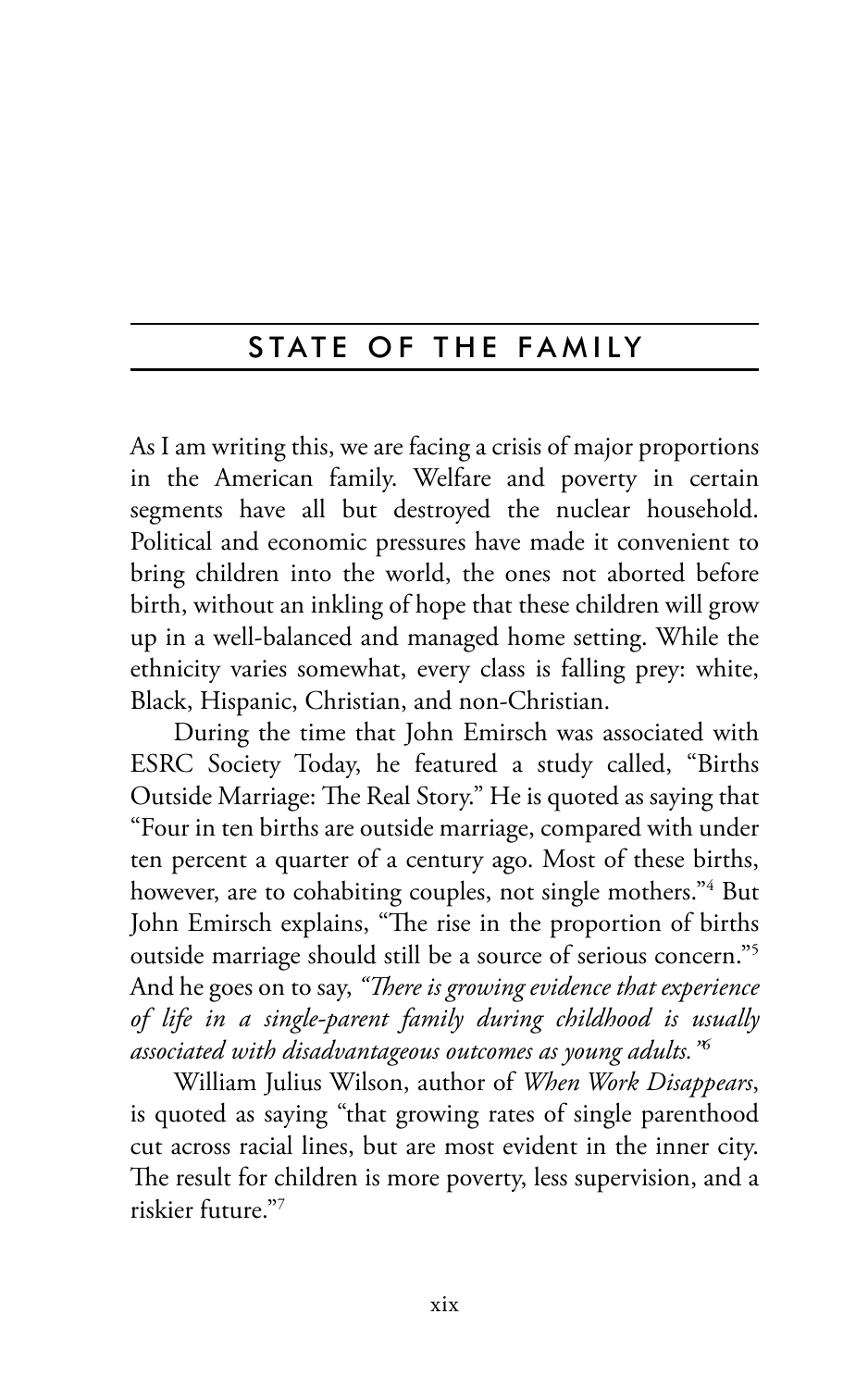Added to the above, the divorce rate is climbing each year in every level of society. Most children in these families end up suffering, some more than others, but all in some way are affected. Divorce or separation adds to the mounting number of single mothers. I recently read with interest an article in the *Dallas Morning News* by Lorrie Irby Jackson, a Dallas freelance journalist. The title was, "Moms, Stop Shutting out Dads." With her permission, I have quoted from the article. She states, and I believe accurately, "There is a difference between accepting a hardship and creating one, and that's what some women do when they consciously ban the biological father of their children from participating in those young people's lives." She goes on later to say, "Women cannot be both mothers and fathers to their kids. They may want to, or even attempt to, but they cannot."

Ms. Jackson is right when she states:

"Without fathers, our sons may look like men, but they follow the warped examples offered by entertainers, athletes or other (in)famous thugs who teach their fans that tearing down women makes someone more of a man. Our daughters end up hungering for male attention and give their hearts—and bodies—to the first man with sweet talk and a smile. Later on, many grow up disillusioned about love and pass this dysfunction on to their own children if no one steps in to break the cycle."

And finally, "Consider this unpleasant reality: Our streets and jails are filled to capacity with fatherless men, while too many strip clubs and abuse shelters are bursting with fatherless women<sup>"8</sup>

Several years ago, our church, along with several others, became involved heavily with the families and their children in West Dallas. In particular, a ministry was birthed: Mercy Street Dallas (www.mercystreetdallas.org). Founder and Executive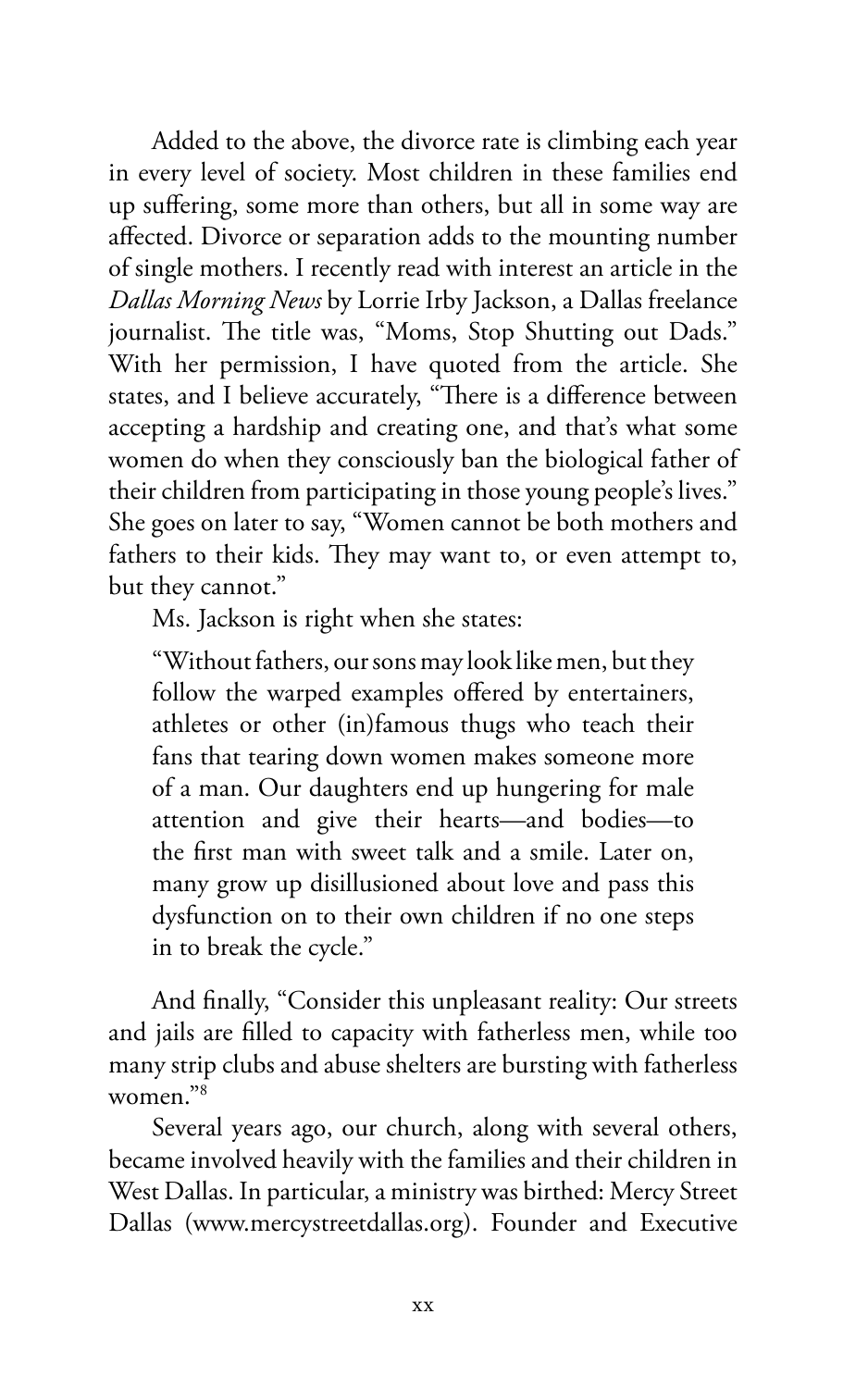Director Trey Hill saw a need, and God gave him a burden for the twenty-four hundred-plus youth in that community. He, his wife, and their four young children moved to the neighborhood, and many of his staff have done the same. Among other valuable programs, Christian mentors for the children from the fourth to twelfth grades are being provided, with the goal and hope of breaking the cycle of dependency and despair in the next few generations. Why are ministries like Mercy Street needed? Primarily because the vital element of the family is missing—*fathers*. Someone is needed to step into the gap for these needy children.

A friend shared the following, which speaks to the results of fatherless families. According to the U. S. Department of Justice, the following reflects how youth are manifesting their hurt and anger in all kinds of destructive ways. Sadly for them and our society, these are our next generation of parents. Most are without any parenting skills. Worse yet, they are severely crippled even before taking on an adult responsibility of raising a family.

63 percent of youth suicides are from fatherless homes

90 percent of all homeless and runaway youths are from fatherless homes

85 percent of children who exhibit behavioral disorders are from fatherless homes

71 percent of high school dropouts are from fatherless homes

71 percent of youths in state institutions are from fatherless homes

75 percent of adolescent patients in substance abuse centers are from fatherless homes

85 percent of rapists motivated by displaced anger are from fatherless homes<sup>9</sup>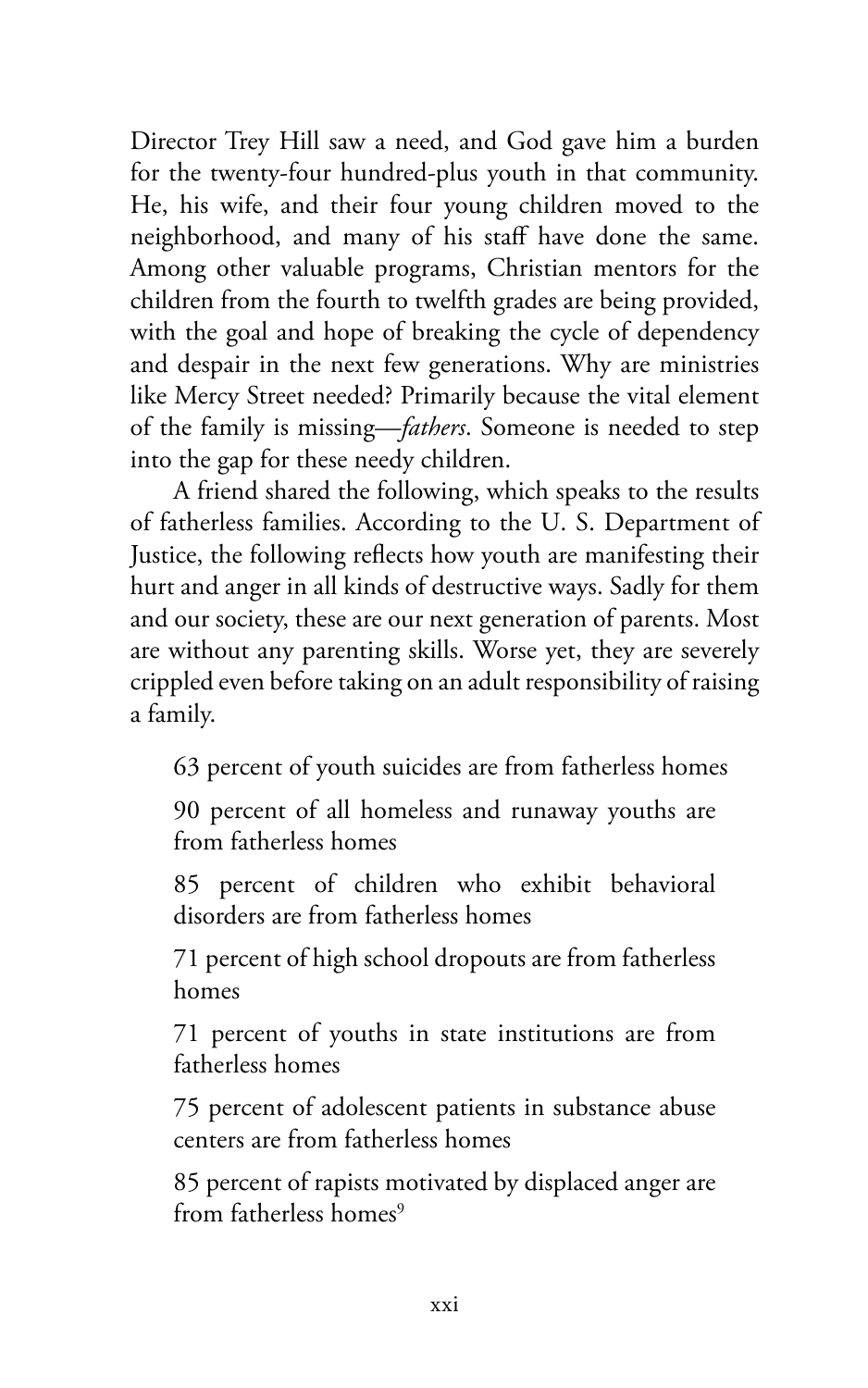In the midst of all these sad statistics and before we lose any semblance of hope, let us focus briefly on the one who gives hope. He is our Savior. "He executes justice for the orphan …" (Deut. 10:18 NASB). Some would translate this to say, "He defends the cause of the fatherless."

I have observed that girls who grow up in a fatherless environment are prone to be more sexually promiscuous. The women who worked alongside us in the juvenile detention centers reported that this was the most-discussed issue as they ministered to the girls. They were so hungry to talk with our ladies about being a woman and all that entailed.

Gangs in the major metropolitan cities are on the rise; jails, detention centers, and prisons are woefully crowded, with additional units being built. Death rows are full of men and women. Drug and alcohol abuse among teens is a constant source of escape for the pain these young people have to endure. All of this is a sign of the continual decay of family values and lack of parental care, especially from fathers. Sadly, there are political forces aggressively promoting agendas to further undermine the traditional family.

The advancement of the homosexual agenda, fueled by Hollywood and the entertainment industry, embraced by politicians at every level for votes and contributions, cuts at the very core of the family. God is very clear in His Scripture. In Romans 1:22–28 NASB, He addresses what we are seeing today. Excerpts from this are:

"They exchanged the truth of God for a lie ... for this reason God gave them over to degrading passions; for their women exchanged the natural function for that which is unnatural and in the same way also the men abandoned the natural function of the woman and burned in their desire towards one another, men with men committing indecent acts and receiving in their own persons the due penalty of their error."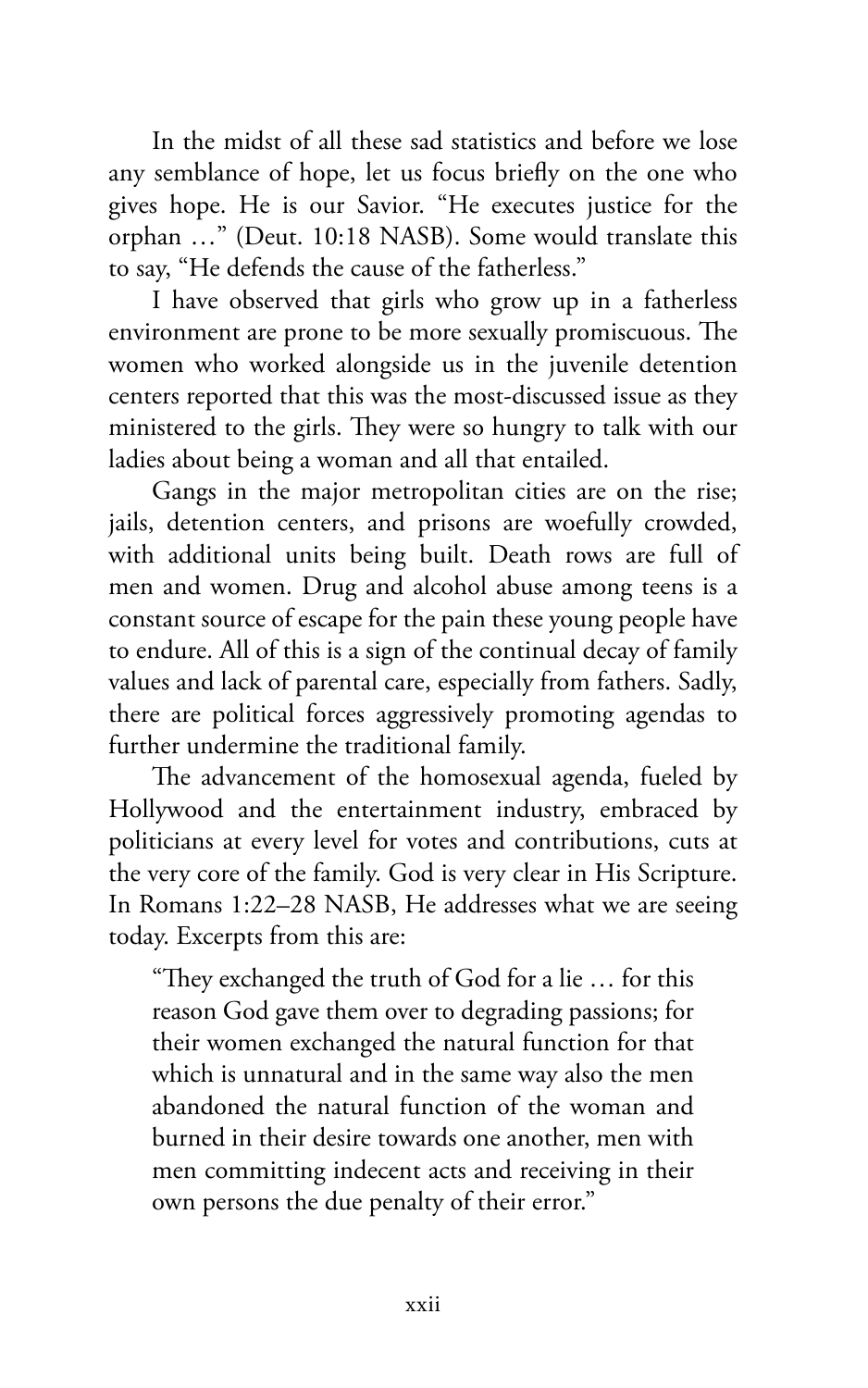Many other factors are coming to bear on the family. All seem to be bringing abject poverty—economically, emotionally, and spiritually—on the next generation. These forces, while most are well meaning, are inherently destructive. They have detached the father from the family in many ways. God's pattern for the family beginning in early Genesis has been usurped by man-made solutions with no hope of succeeding. Truth has been replaced by "relativity," and the wonderful experience of the trials and joys of marriage has given way to convenience and political correctness. God said in creation, "Let us make man in our image" (Genesis 1:26 KJV).

 The image has become marred to the point that we cannot even recognize the innate attributes that went along with that pronouncement.

We have looked elsewhere for our answers, and quite frankly, they just don't work, nor will they ever. God speaks through Paul in 2 Timothy 3:16–17 NASB. He says, "All Scripture is inspired by God and profitable for teaching, for reproof, for correction, for training in righteousness; so that the man of God may be adequate, equipped for every good work." Teaching, reproof, correction, training—do you see and hear this? These are all the things necessary for being an adequate father. We simply have for several decades looked in the wrong places for direction and answers. Neither society nor government, unto themselves, are up to the task. Both, apart from God's holy guidance, lead to ruin. And that is where we find the family today, for the most part.

But there is always hope. The tide of decaying family life can be reversed and the values recaptured. But it will have to start, in my opinion, with men. Yes, men—current and wouldbe fathers. We must stop looking for fulfillment in our pursuit of pleasures and wealth or relying on a government program to provide the answer to our problem or dreams. True fulfillment will only come when men reassume their God-given roles in the home and take responsibility for its health and welfare.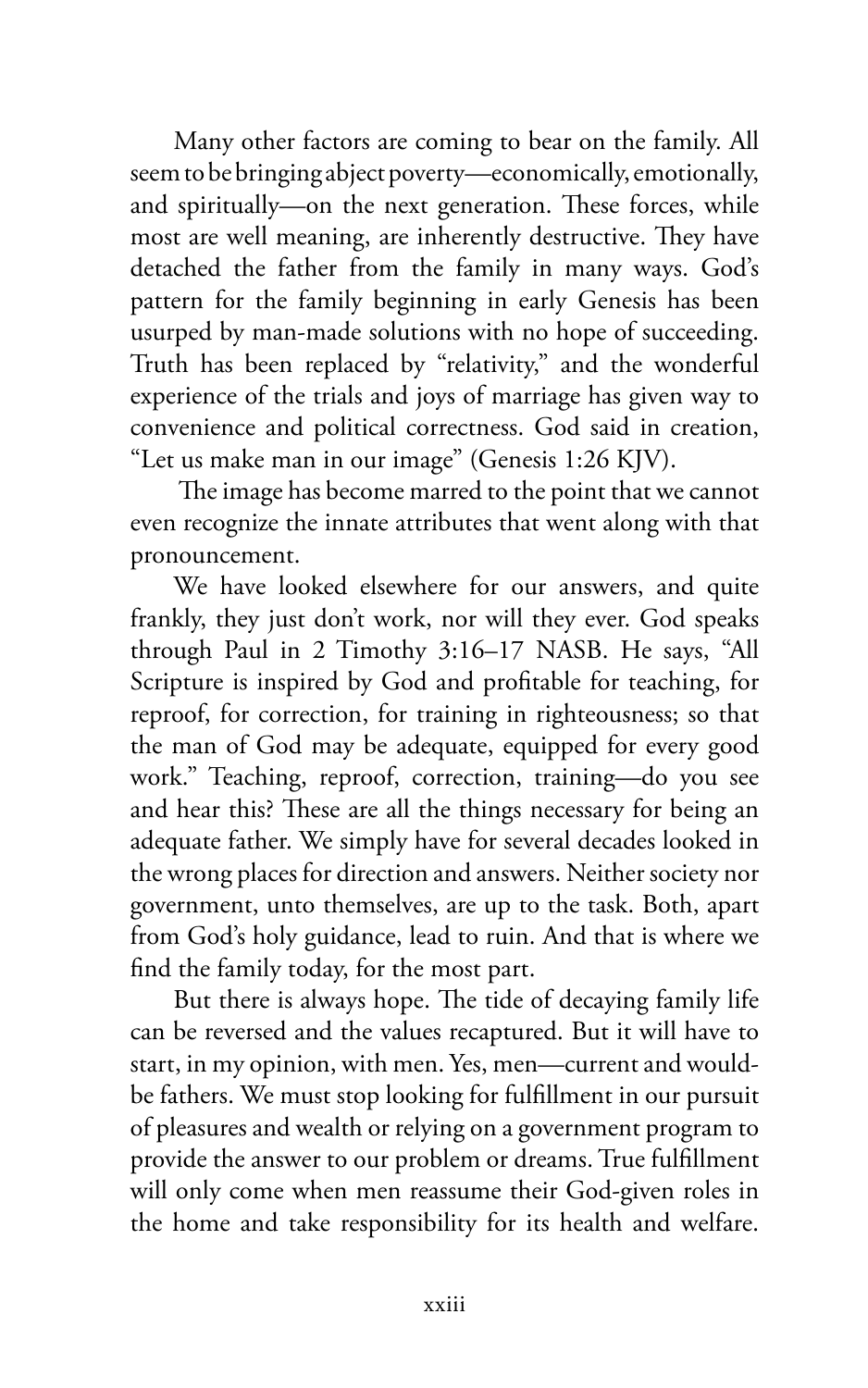When God said that He would "make man in His image," He meant just that. And He did not ill-equip us for the task. Why would He? What He entrusted us with is Himself. That is simply what Creators do*. "I will never leave you nor ever forsake you,"* is a profound promise found in Hebrews 13:5 NKJV*.*

Do you think Henry Ford, engineer of the late 1800s, would have abandoned his precious creation, the internal combustible engine? No? I agree. He nurtured it and turned it into an automotive and financial empire. And if Mr. Ford did, then why can we not trust that God would also? Men, we just have to start over and begin by looking at who we are and whose we are. The places from which anyone must proceed are *repentance and trust!* A much-quoted and trustworthy commandment and promise in the Bible is 2 Chronicles 7:13–14 NASB. God was challenging a wayward people to do what we must do. Place yourself in these verses as a man who desperately wants to be an *"abiding and adequate"* father to his children. You may find your marriage is suffering or you are failing in many ways as a father. Listen and heed these words.

*If I shut up the heavens so there is no rain, or if I command the locust to devour the land, or if I send pestilence among My people, and My people who are called by My name humble themselves and pray, and seek My face and turn from their wicked ways, then I will hear from heaven, will forgive their sin, and will heal their land.* 

The "land" of our families is in desperate need of that promise and help. Drought and pestilence are wreaking havoc. But it all begins with you and me. Do you care enough about your children and their future well-being to do this? One by one, we can turn this around. Don't wait for the next guy. Do it now. And watch God start delivering on His part of the bargain. You simply cannot go wrong. Will it be easy? *No!* Will it be worth it? *Yes!*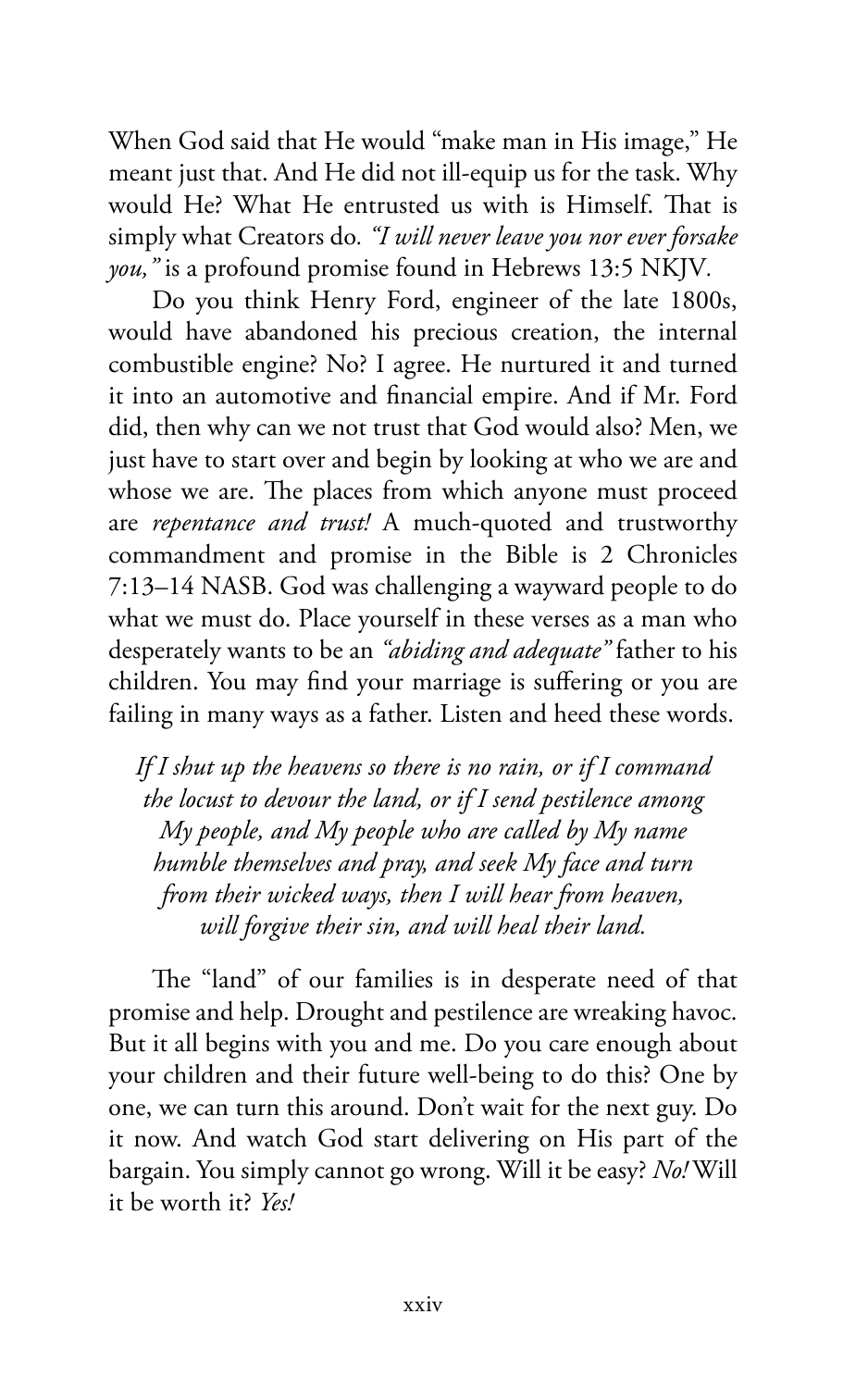And if some of you are not sure if this applies to you, first go to the back of this book and redefine your relationship with the Living God. Maybe that is where many of us need to start.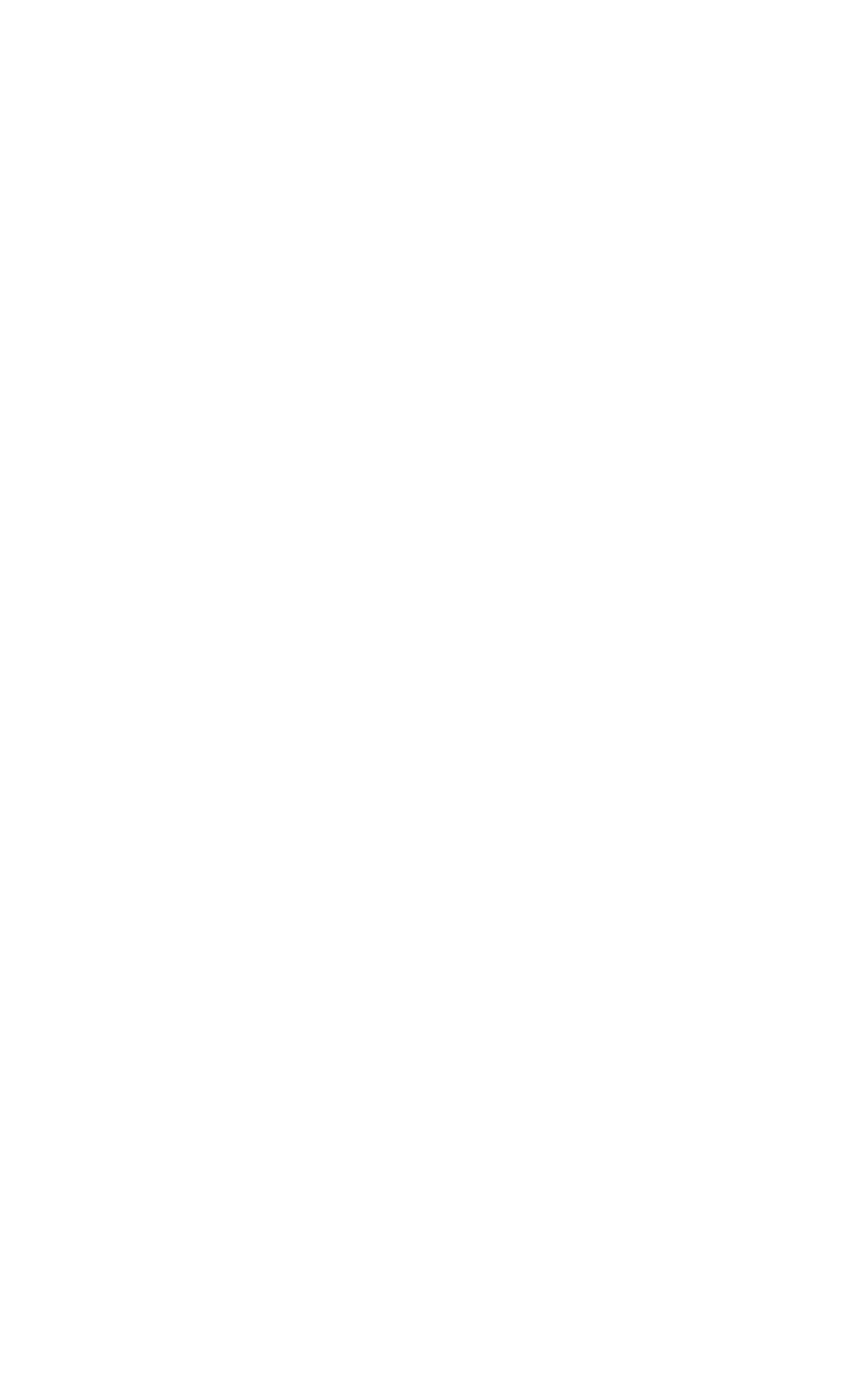#### MY FATHER

Chester Arthur Dotson (March 12, 1915–March 18, 1972) was my father. He died at the age of fifty-seven, way too young. He was the son of Floyd and Maude (Smith) Dotson and was the oldest boy of eight siblings. Born during the WWI era, he grew up as a young man during the Great Depression that followed. They were a farming family, and Pa Dotson was a successful businessman. He owned the country store and a cotton gin in Lawrence County, Tennessee. Dad, as I called him, received an eighth-grade education in a one-room country school with one teacher. Church is something the family attended on Sundays during the time of "all day singing and dinner on the ground." The horse and buggy was prevalent, as the automobile was just being developed. He learned to work, as did all the kids, at an early age, and this was prevalent throughout his life.

My earliest memory of him was around four years old. I had been born in Leoma, and Dad was given the responsibility to run his family sawmill in Franklin. He was already there, sixty miles away, when I was born during a six-inch snowstorm (in a house, no doctor, just mother and a friend who acted as the midwife). His dad died at age fifty-one with diabetes and from a heart attack. Soon thereafter, WWII broke out, and he and many of his friends enlisted. They were used to hard work, so they chose the navy and specifically the SeaBees (construction battalion). He once told me that not to believe the stories that the marines always landed first. The SeaBees, according to him, were there way before them, making it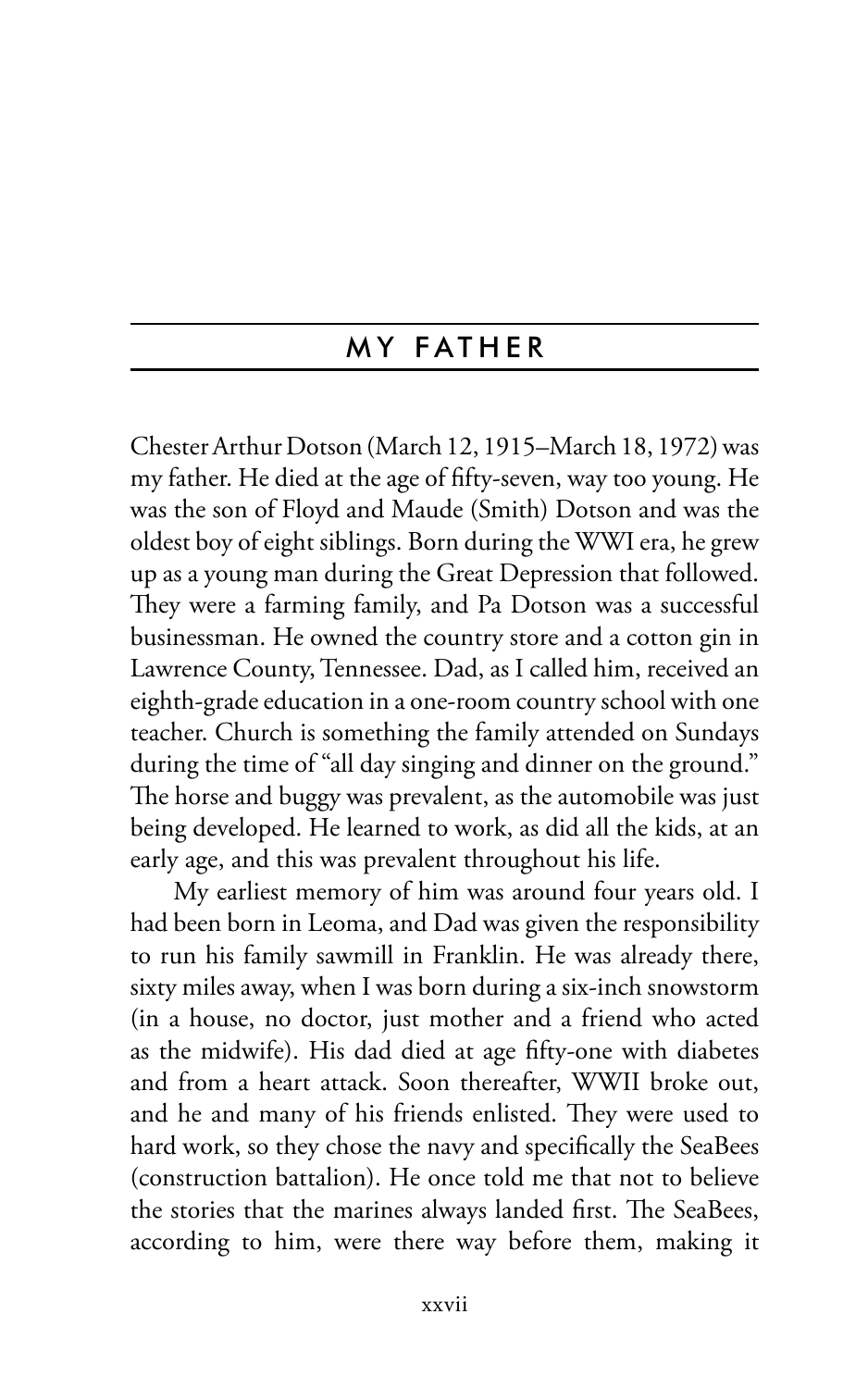possible for the marines to come in. Dad was the child who inherited his mother's gift of cooking. So, since he liked it, he chose to be in the kitchen cooking for the men. This later served him well for the rest of his life. Most of his war service was in the small islands of Japan. He never shared much about his experiences, except he did say that the typhoons on Tinian were brutal. I observed later that anytime a storm arose, he would get up out of bed and walk throughout the house. He was a man who never feared much of anything, but I think those memories never left him.

Of course, I was very proud of my dad for being a serviceman. Most news of the war came through the movie theaters, although we would occasionally get a letter. I was about eight when one night I awakened to find him in bed with me. That was one of the most joyous times of my young life. Dad, my hero, was alive and home. He never again left. It was for the most part the beginning of my life with him. It was now post-Depression, post–war, and life in general was starting to get back to normal.

Mother, like most non-military women, had kept the home fire burning. She worked and supported us along with the meager pay from the navy. Once home, Dad searched for work wherever he could find it. The saw mill was gone, so it was up to him to find a job. After a few short years, he and Mother saw an opportunity to open a restaurant in Franklin with his uncle and aunt. And thus began a lifetime in the restaurant business. Dad's natural gift of cooking and his experience in the navy preparing for larger groups was the foundation of the business, which still exists under their name today. The first place was the Snack Shop. My dad ran the kitchen, and Mother ran the front. Their reputation grew quickly, as Dad's cooking was excellent. What I saw in this hard-working, barely educated man was a perfectionist. It had to be just right, and it had to be his way. He tried to teach me the art, but it died here. Never have I tasted fried chicken, catfish,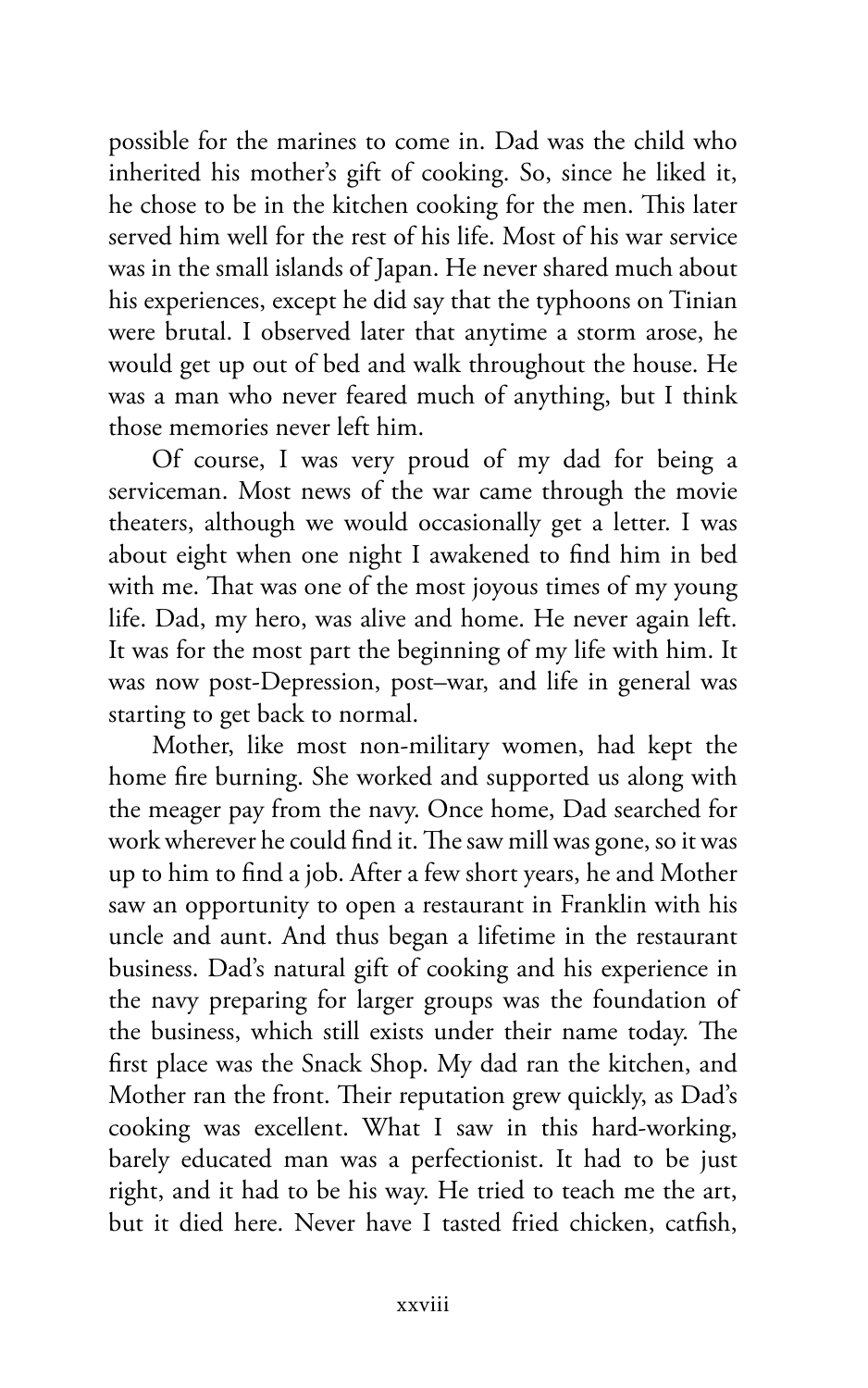cornbread, hushpuppies, or vegetables to equal his. He loved the compliments, and there was nothing he would not do to please his friends and customers through his giftedness. I often think about the expression, "Do you love to do something you enjoy or enjoy doing something you love?" I'm not sure of the answer, but that described Dad in his world.

Our youngest daughter, Evelyn, is a lot like him in certain ways. Maybe that led her partly to her current career. After earning a law degree, she moved into the food industry, getting a culinary degree and is presently a deputy editor with Martha Stewart. Being a health-conscious person and mom, she would never prepare and serve my dad's recipes, but she certainly has his gifts with food preparation.

Later on, Mother and Dad moved the restaurant around the corner into an antebellum building and named it Colonial Restaurant. That was the time I remember most, as I was a teenager by then. Much later, they moved again about a block away and opened Dotson's Restaurant that remains today under new ownership but same name—and reputation. Once Dad died in 1972, Mother continued the operation until she sold it. Earlier, they tried moving to Florida to join most of his siblings. They opened a restaurant in Auburndale and left the Franklin one under the management of a trusted employee. Due to mismanagement, they had to close the Florida one inside a year and move back to save Dotson's. Dad handled it reasonably well, although there was great disappointment in their associate and that their lives were rearranged from what they had hoped. They never again relinquished the management. Franklin was blessed to have them back. Some said the food suffered during Dad's absence.

To carry this further, whenever he would come to visit us in Dallas after Joanne and I moved, every morning we would awaken to cooking odors in the house. Always being an early, I mean 4:00 am early, riser, he was in the kitchen preparing something to eat for the day.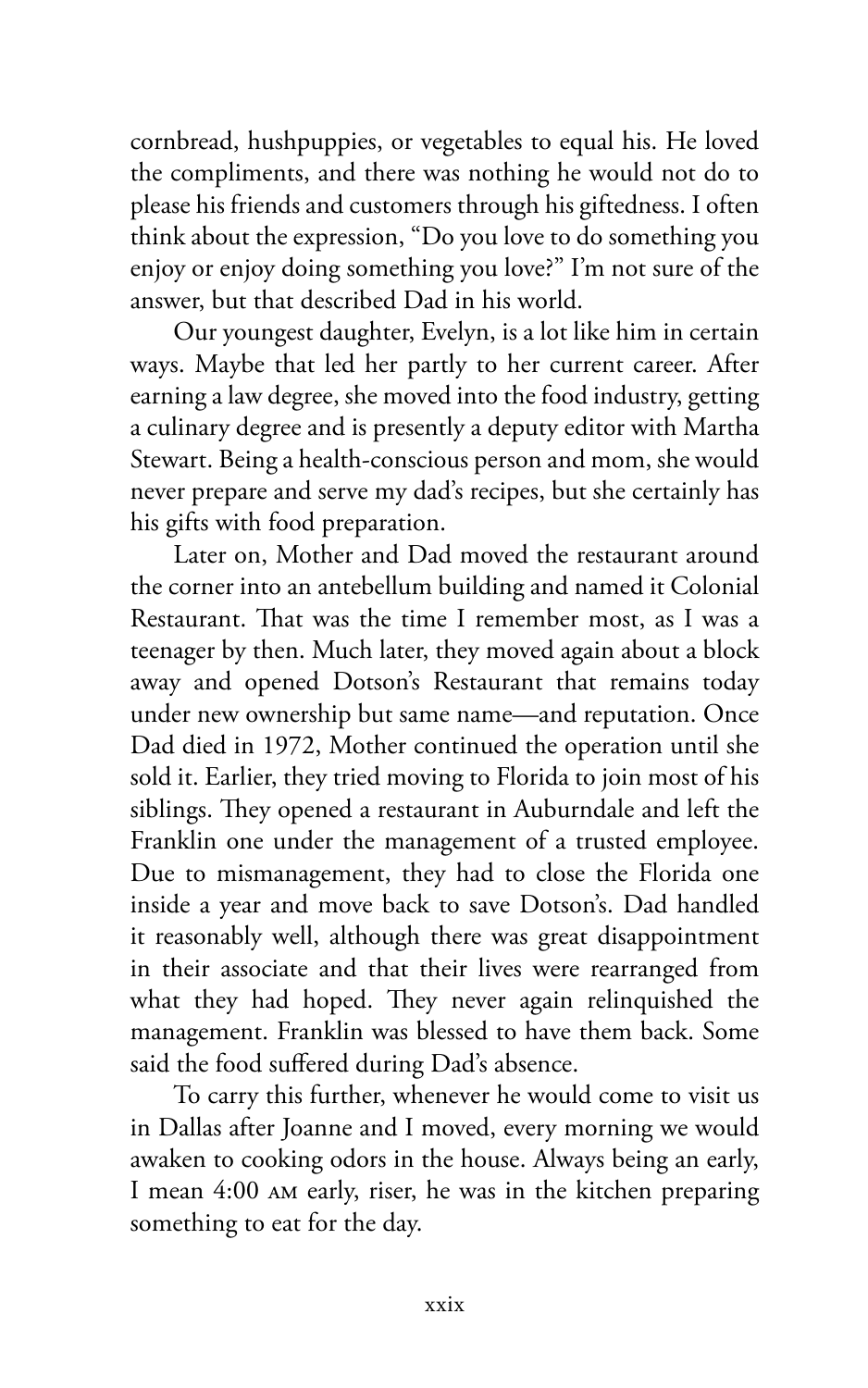Having grown up on a farm, he hunted and fished for food. There was no catch and release in the Depression. This also shaped him for life. He simply loved both. Eventually he and Mother bought a camp on Kentucky Lake. They loved the experience. He was truly at home there. That is where he died during the night in his sleep from a heart attack with a family member. Being a man's man, and a great chef, whatever he shot or caught was field dressed or filleted. And eventually it reached the skillet.

He really worked at trying to get his only child to embrace the hunting and fishing. We spent quite a bit of time doing that early on, and it was great. He was quietly teaching me his world. As I have told him and many more, he would be catching fish but not me; we would trade places and he would catch and not me; we would switch poles and he would catch and not me. He really tried. I really failed.

As a young child, our oldest daughter, Becky, loved to go fishing with him. He and she got great pleasure from that. Even today, she still loves fishing and so do her kids. She even married a fisherman. One experience I will never forget. She, Dad, and I were trolling one early morning. I had noticed a water moccasin swimming alongside the boat. He disappeared from view, and I quickly forgot about it. We had pulled our outboard motor out of the water so we could troll with the electric motor. It was a sunny morning and very peaceful, until Dad suggested we drop the motor and go around the bend. I was driving, so I leaned over and grabbed the bar to lower the motor when my hand contacted the snake, who had wrapped himself around the motor to warm in the sunshine. Being a person who has always feared snakes, I did what any scared man would do. I jumped back, and with that we saw the snake slither into the boat. I grabbed my daughter and we got on one of the far-away benches. I did consider jumping into the lake for one split moment. Not my dad. After looking at his wimpy son, he proceeded to attack the problem. He convinced me to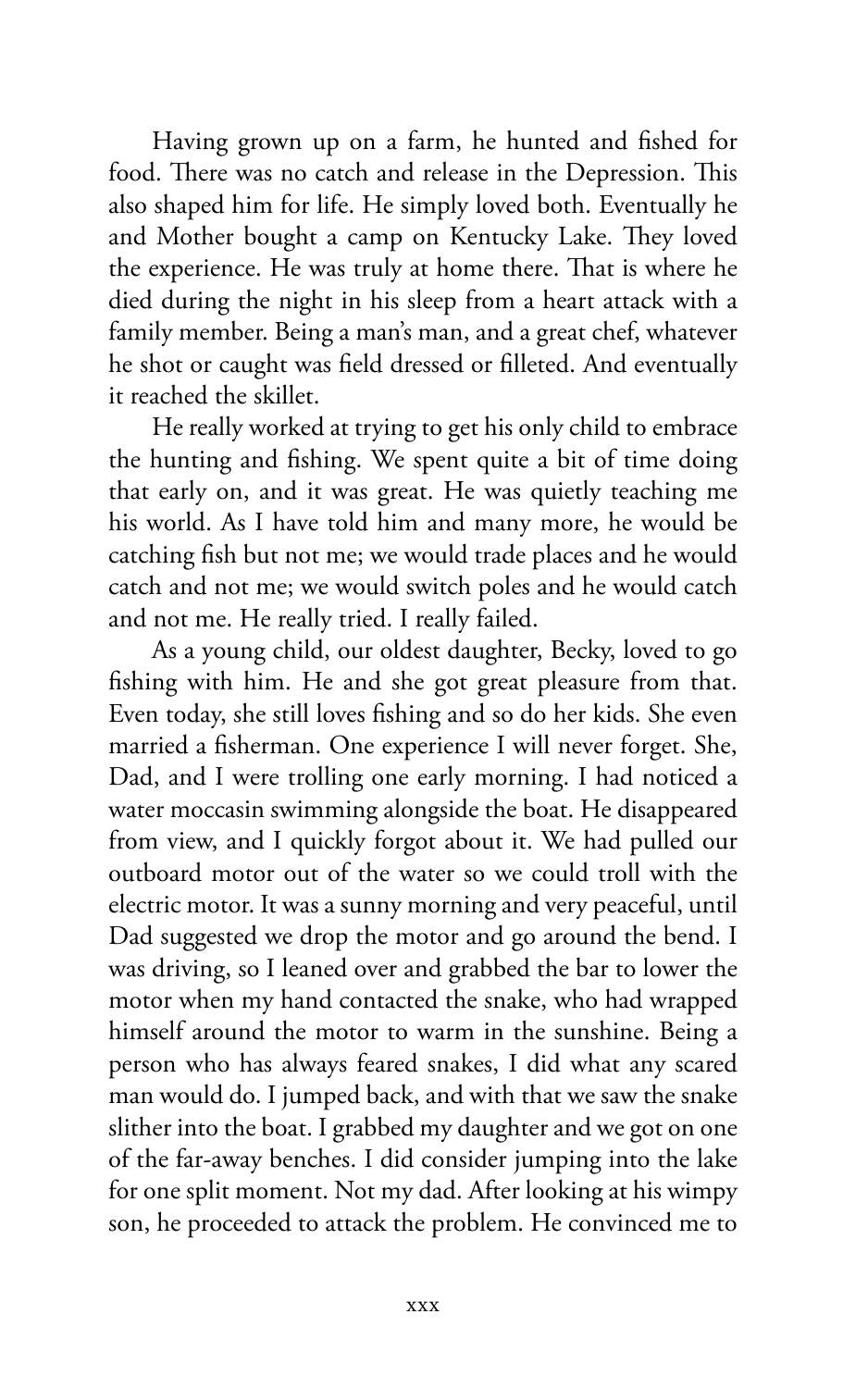help, and together we trapped the enemy and tossed him back into the lake. As a father, this was not a proud moment for me. But that was my dad.

While hunting as a child, he would teach me the ways of caring for the guns, safety, and the skill of hunting. He always had a lot of guns and pistols. We hunted rabbits, squirrels, and birds. And at times we shot rattlers and copperhead snakes. Again, he was a good shot and I was so-so. There was one character trait I learned from him one early morning. When squirrel hunting, we always arrived before daylight; maybe that is what I did not like—getting up so early. This allowed us to be in place when they came out of their nests without scaring them away. One morning in particular stands out. We used rifles, as Dad said it was not fair to hunt them with a shotgun. I looked up and aimed to shoot into the nest, as they would be "sitting ducks." That is when I learned something more about his character. He stopped me and informed me this was not sporting. That would be murder, plus the fact the babies might get killed. I never forgot that.

Being in the restaurant business, Dad had a lot of friends, primarily those with whom he hunted. Deer season was always special for them. He would always invite me, but I never went, much to his disappointment I am sure. I told him I had seen *Bambi* too many times to ever shoot a deer. His buddies knew how well my dad could prepare their meats, so he was always the one cooking for them after any type hunt. The restaurant was their go-to place, and Chester was their go-to man.

I never heard my dad ever say the words, "I love you" or that he was proud of me. But so many people would tell me how much he bragged on me to them. That was very affirming to me. Nor did he spend time addressing the more serious issues of life. But I did learn from him as I observed his good and bad actions. As most men in that era, he smoked probably two to three packs of cigarettes a day. He loved his bourbon and beer. But I never once saw him drunk. He seemed to be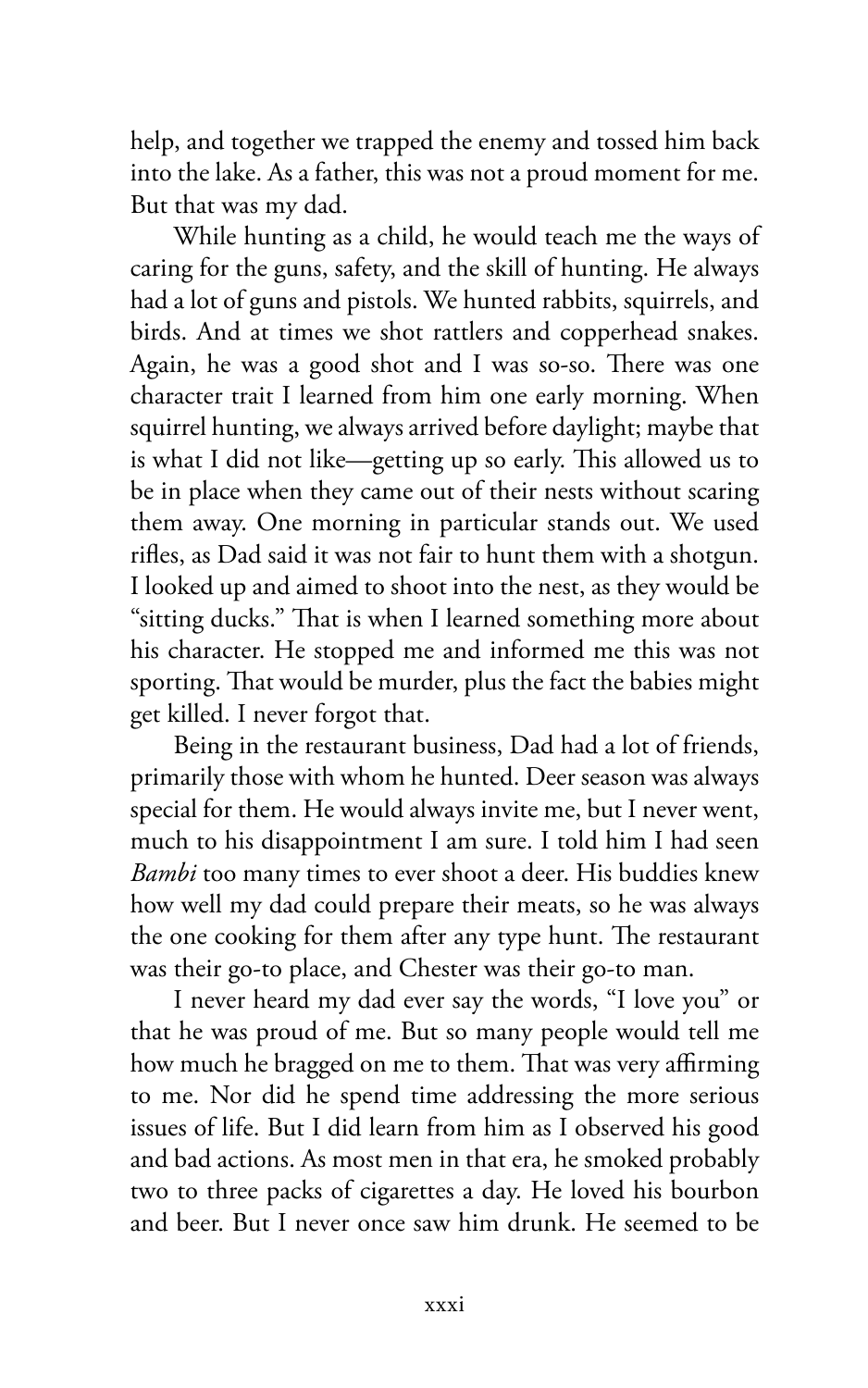able to hold his liquor. Cursing was a part of his dialogue, and yet he seemed to always tone it way down around me and my family. I never cursed in front of him, although I had learned the language early on. I did not want to encourage him in this area, and for the most part I was ashamed for him and me.

Dad was always there for Mother and me. I never had the fear he would leave us. That was very comforting. He was honest, hard working, and had an aversion to debt, similar to most Depression families. He had excellent credit and was well-thought of in the community. He was not a business leader, but he served wherever he was asked or needed. During the early years of their business, around 1950, we had a major snow and ice storm that disrupted many lives for several weeks, including eventual flooding. People were without ways to cook, and food was short. My parents did not miss a beat in serving their customers. They cooked with gas and were one of the few places where people could eat. At the time we lived in Arno, about ten miles from town. They never missed opening the restaurant, and they fed all who came. Many did not have the funds to pay, but that never stopped them from serving them. People in Franklin never forgot that, nor did I.

Dad loved Joanne and his granddaughters. You just saw it in his eyes and the way he loved playing with them. Sadly, just about the time they were getting to an age where he could have done more things with them, he died. Becky was twelve, and Evelyn was eight. And for me, I think I missed out on a lot by not having him in my life for the past thirty years. He was not an openly affectionate man, but he was passionate for life. Not being very religious, he, like many, usually attended church Christmas and Easter. That was special to me to see him dressed up and being there. I, for the most part, was sent to church, as they worked seven days a week most years until later life. Interestingly, he was musically inclined, as I saw him occasionally playing the piano or organ by ear. His favorite hymn was "How Great Thou Art." That seemed to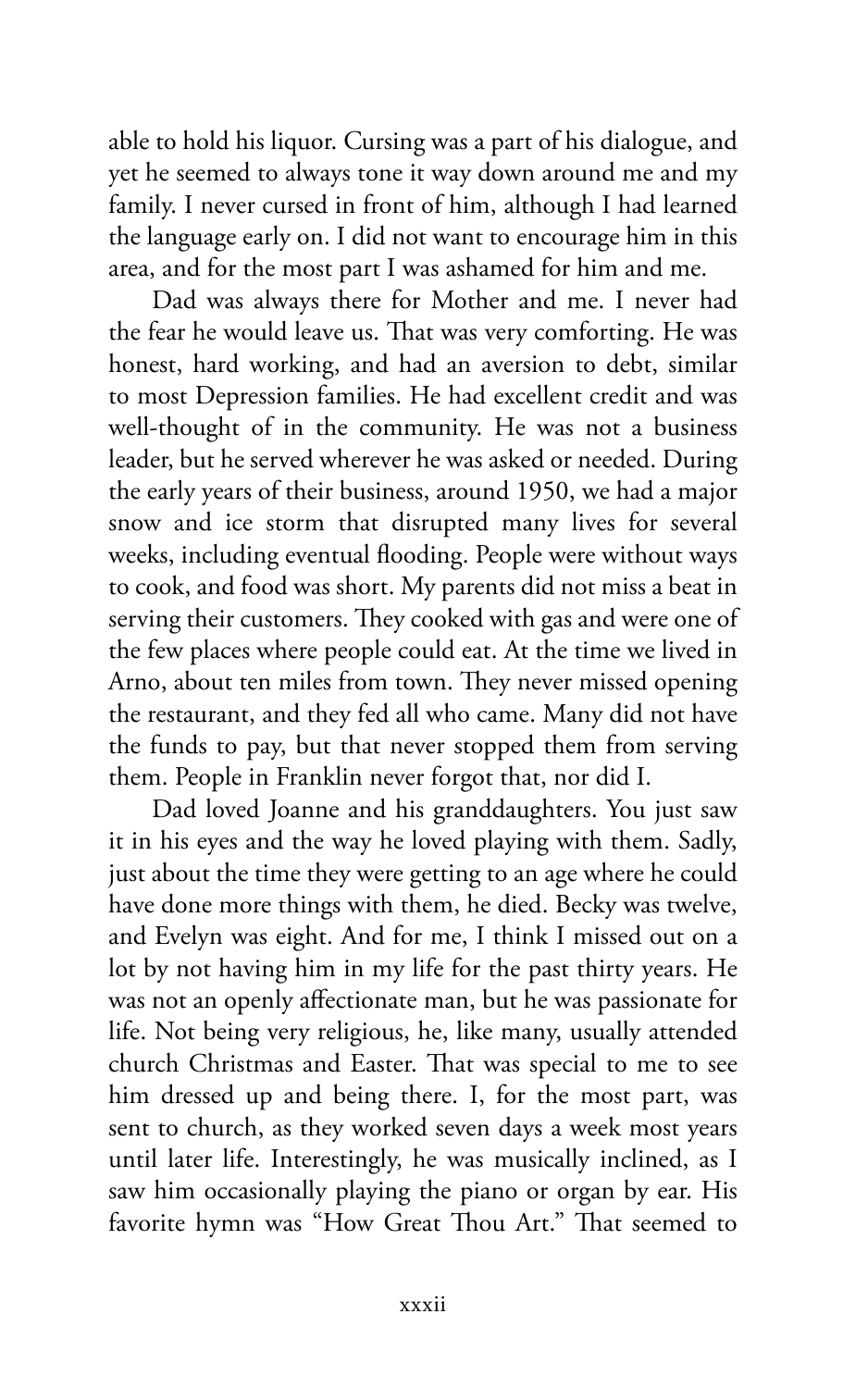comfort me, as I believed there was some spiritual life in him. About a year before his death, my life took a significant turn. I wrote a letter to Mother and Dad about what I call a "bornagain" experience. Mother told me she fell to her knees and rededicated her life to the Lord. Shortly thereafter, I learned to share the gospel. I became heavily burdened to share the good news with Dad. After much prayer and hesitation, I got the chance to be alone with him one afternoon. It was difficult for me, but I presented the gospel to him as clearly as I could and asked him to consider trusting Christ also if he had never done so. We ended the time without any action on his part but saying he understood. Only a few months later, we received the call that he had died in his sleep.

Naturally, my thoughts were centered mostly on his salvation. While at his funeral, Mother said one of his cooks wanted to speak to me about Chester. We visited, and she seemed to be confident that something had taken place in his life over the past few months. He had told her, a believer, that Billy (me) had talked to him recently and that he had been thinking about a lot of things and he felt he needed to start going to church. She was convinced Chester was in heaven, that change had taken place in his heart. Only eternity will reveal the truth, but it is at least comforting to know someone saw something in him during those last days that gave her and me hope.

While Dad was trying to spend time with me through hunting and fishing, I was becoming involved in competitive sports. This was not his world. He attended only a game or two over my school years because of work. I understood, but there was a void in me by him not being there. This shaped my future life with my children and now grandchildren. One interesting moment stands out to me. I was quite fast for short distances. One day I came home, showing my medal, as I had won a sprint in track. He joked with me that he could outrun me, even at his age. I accepted the challenge, as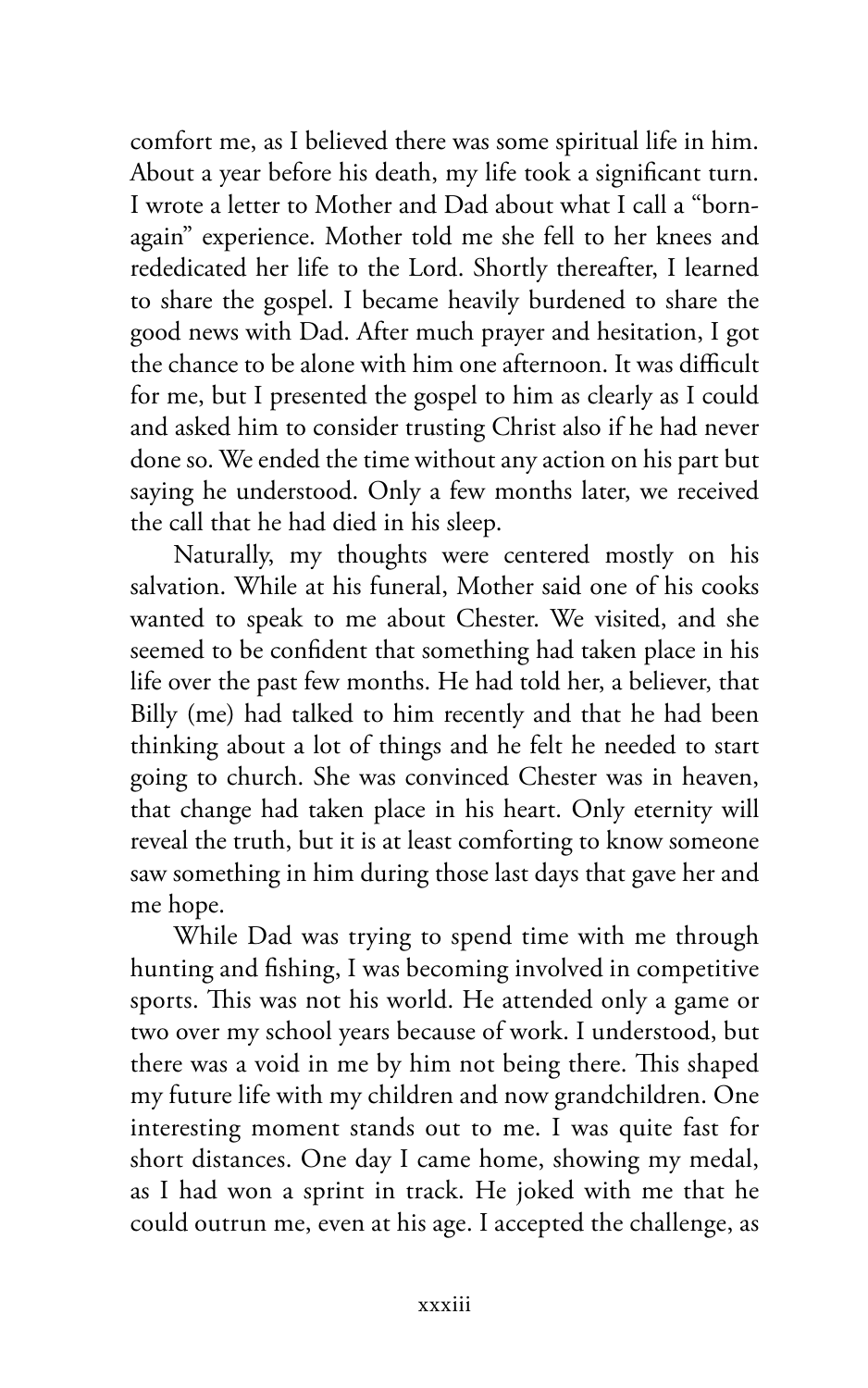there was no way that my middle-aged dad who smoked and was overweight would have a chance. I think I was thirteen. We marked off the distance. He even ran in his long pants and work shoes. I was in shorts and tennis shoes. On your mark, get set, go! I got the early jump, but he passed me and never looked back. He admitted later that if it had been ten yards farther, he would have died. I did notice the deep gasps for breath. But there was no way he was going to let me win. I gained a lot of respect for his competitive nature that day. We never raced again.

I had joined the Scouts early on. We had a banquet for fathers and sons. Lo and behold, Dad wanted to go and took off work. It was very crowded, and just about the time the meal was to start, one last father and son came in the back. Dad looked around and saw that there were no seats left. Without hesitation, he got up, went over to them, and gave the boy his seat. He stood with the other father the whole time and never ate. I was the proudest boy there. He had said to me as he was getting up that he could eat later at home. That showed me a lot about his heart.

He always let me know that Joanne was his choice for me. Our wedding plans went out to friends and family. Dad was my best man—and he let me know that if he was present, he would definitely be the best man there. Ninety percent of the time he was dressed in a T-shirt and work pants or hunting or fishing clothes. I sorta worried how he would handle the formal wear of a tuxedo. It was his first ever. But he pulled it off well. That was the last time, though. He looked so handsome, and I was very proud to be his son. (Oh, on the day of the wedding, he took me out in the country to shoot cans and bottles on fence posts with his pistols. I told you he loved hunting!)

Another act on his part is worth repeating. Dad loved new cars, and he saved up and paid cash always. Most everyone then was a one-car family. Joanne and I were going to Miami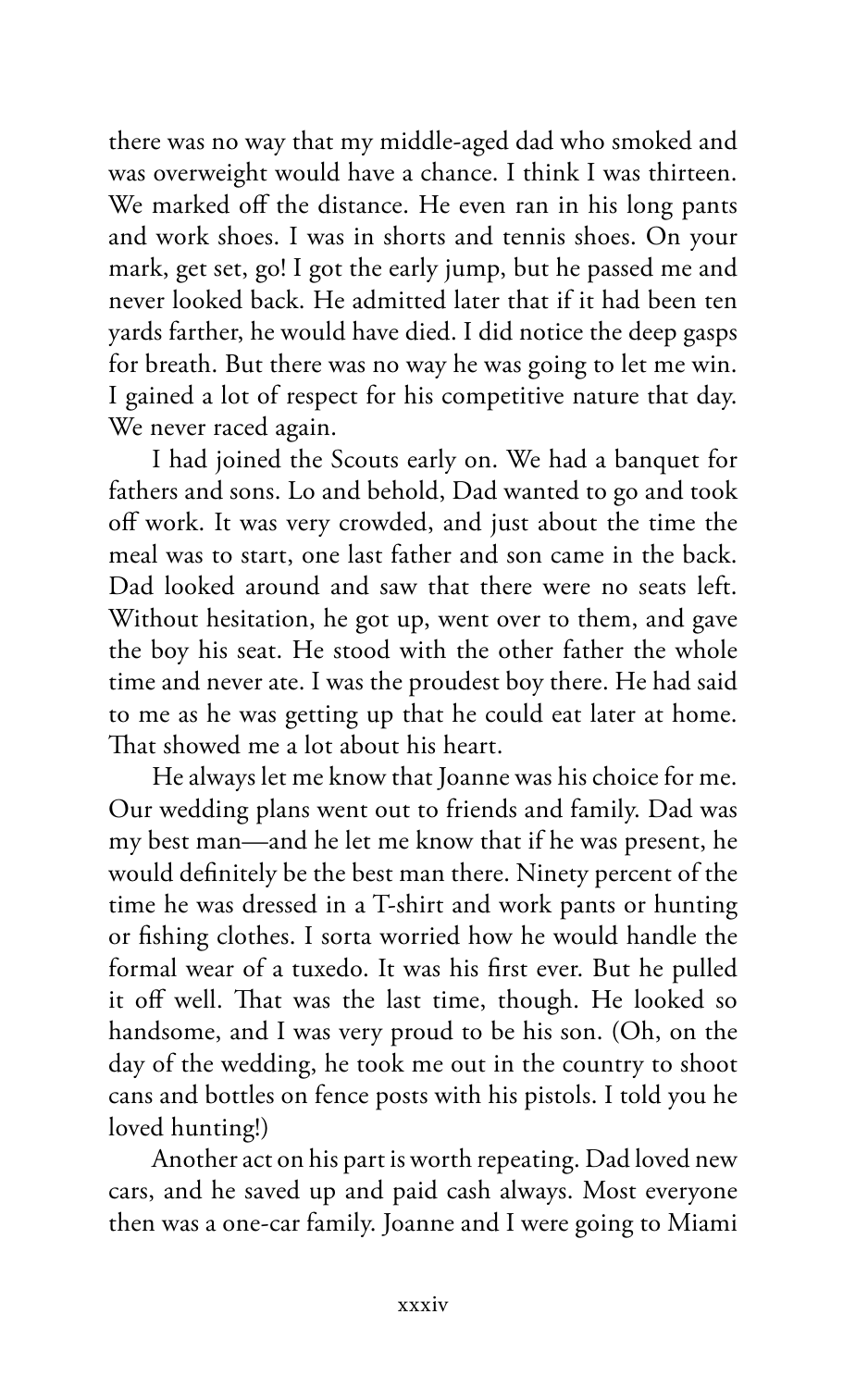to a real estate conference. He heard about it, and as I recall, a few days before leaving to drive, we were in the front yard of our first home. A gold Cadillac Eldorado convertible, fins and all, came down the street, and Dad was driving it. He had bought it in time for us to drive it to Miami on our trip. How many people do you know that would lend their brand new Cadillac to their young son and trust him to bring it back undamaged after a two thousand-mile trip? That simply was my dad. He got great joy out of surprises and pleasing others.

There were some other minor remembrances in which Dad was involved: my first BB gun as a kid, a 410 gauge shotgun at twelve; him making a wooden sled one morning from scratch during the ice storm I mentioned and being pulled behind the Model-T throughout the countryside; after being awakened by a neighbor's horn, he carried me from our house during late evening through three feet of water while it was flooding during that same year; our first Dumont TV that he wanted so much; all the puppies and dogs he got me; the dyed Easter duck named Junior; my pet squirrel he caught and caged; his warning me to not put my finger in the cage, as they have sharp teeth; yes, I did anyway, and yes they do; he was a safe and careful driver; he taught me and many other family members to drive; he never once spanked me; every one of Mother's large family loved him, and he seemed to be one of the favorites; his laughter—he loved joking; working with his hands and making things from wood; giving me a pocket knife and teaching me to whittle; love for his El Camino in his later years; treating people fairly; and once more—all the great food!

My hope is that my earthly father is now residing with my Heavenly Father and that he is cooking up something special for the King!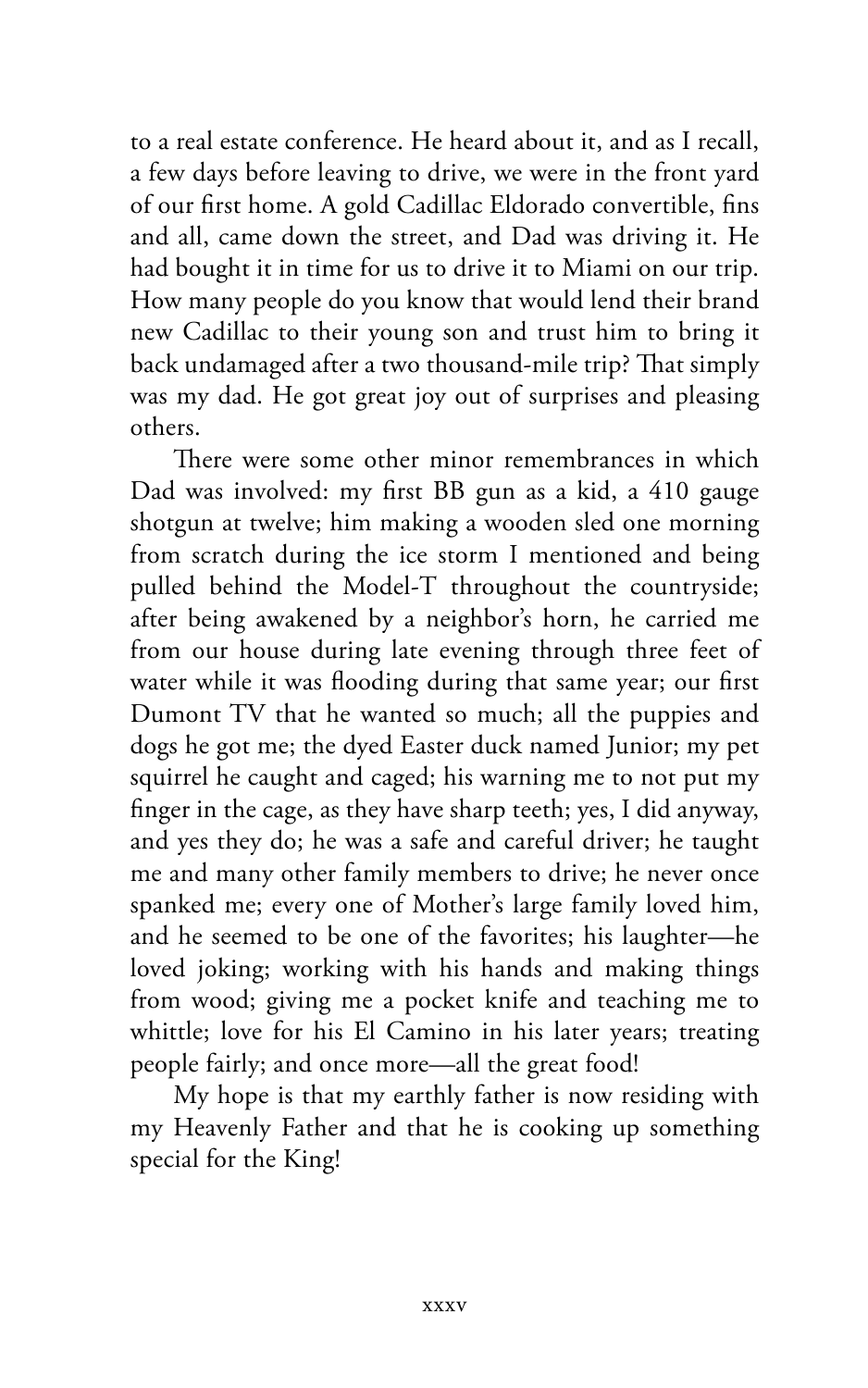## *Questions to Ponder*

What would be in your short review on your father?

Would it be worth setting out the thoughts on paper?

Do you think your children and grandchildren would benefit from reading it?

What's holding you back?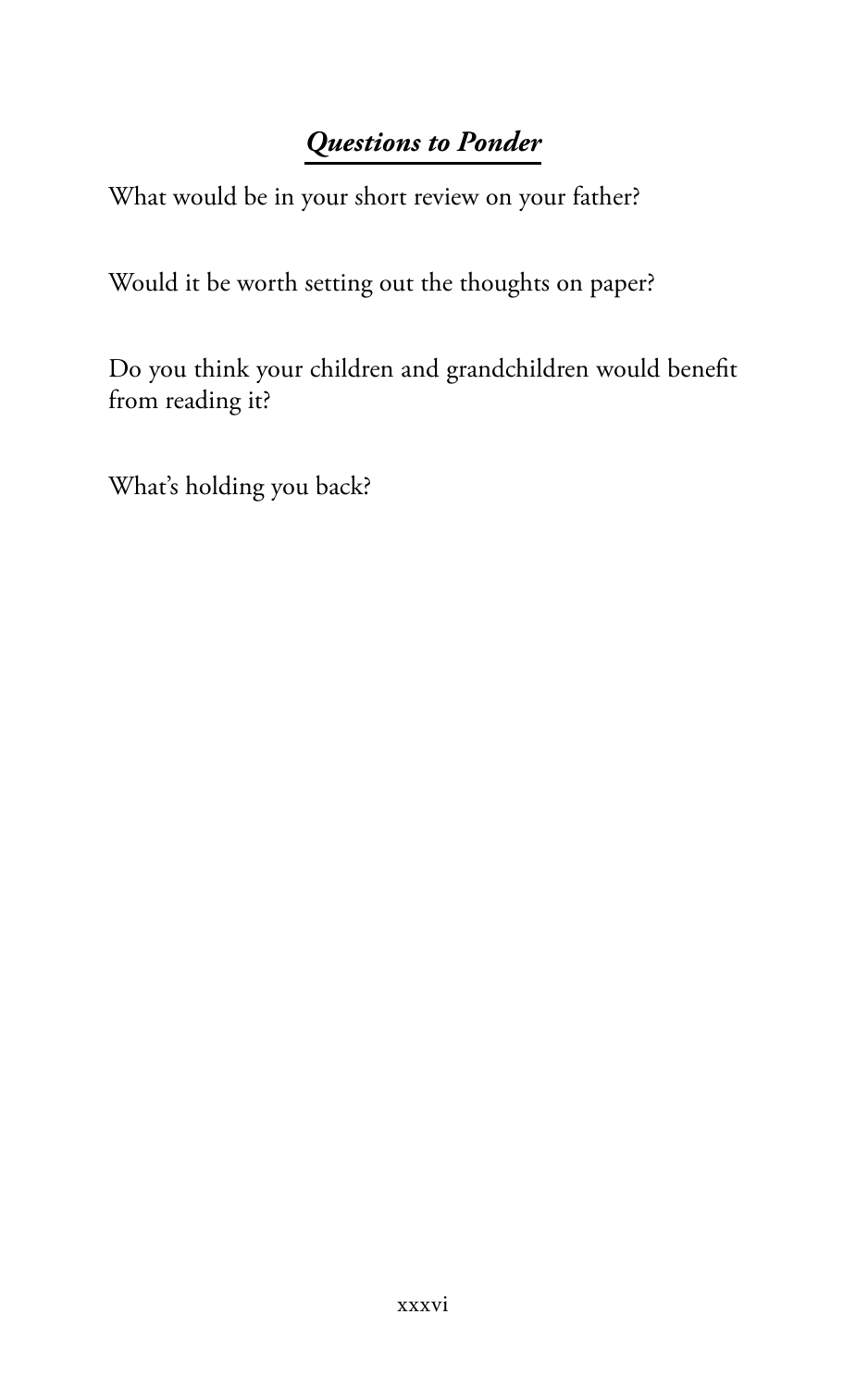#### CHAPTER 1: ABSENT

#### **AWOL:** *Absent without Official Leave*

—U. S. Military

"Absent without leave," meaning absent without permission, is of a military origin. This has a long history in the British navy and army. The rules at the time, as early as the 1700s, were that a sailor was deemed to have deserted if he missed three roll calls. AWOL was of U. S. military origin. Some suggest this came much later than "absent without leave," probably just prior to WWII. But there is also some unsubstantiated evidence of it being used in the American Civil War. M. L. Menchen, in *The American Language, 1945* states: "(In the Confederate Army) absences of short duration were often unpunished and in other cases offenders received such trivial sentences as reprimand by a company officer, digging a stump, carrying a rail for an hour or two, wearing a placard inscribed with the letters AWOL."10 I suggest, in the case of absent fathers, that the placard might still be appropriate, at a minimum.

Webster would tell us that "absent" means, "*Not being in a specified place physically or mentally.*<sup>"11</sup> Let's address the physical aspects of absenteeism—as a child, being absent from school and then as an adult, being absent from work. There are excused absences, like when you are sick, or having to go to the dentist and your parent writes an "excuse my kid" note. Or one calls in sick with the flu or short-term sicknesses.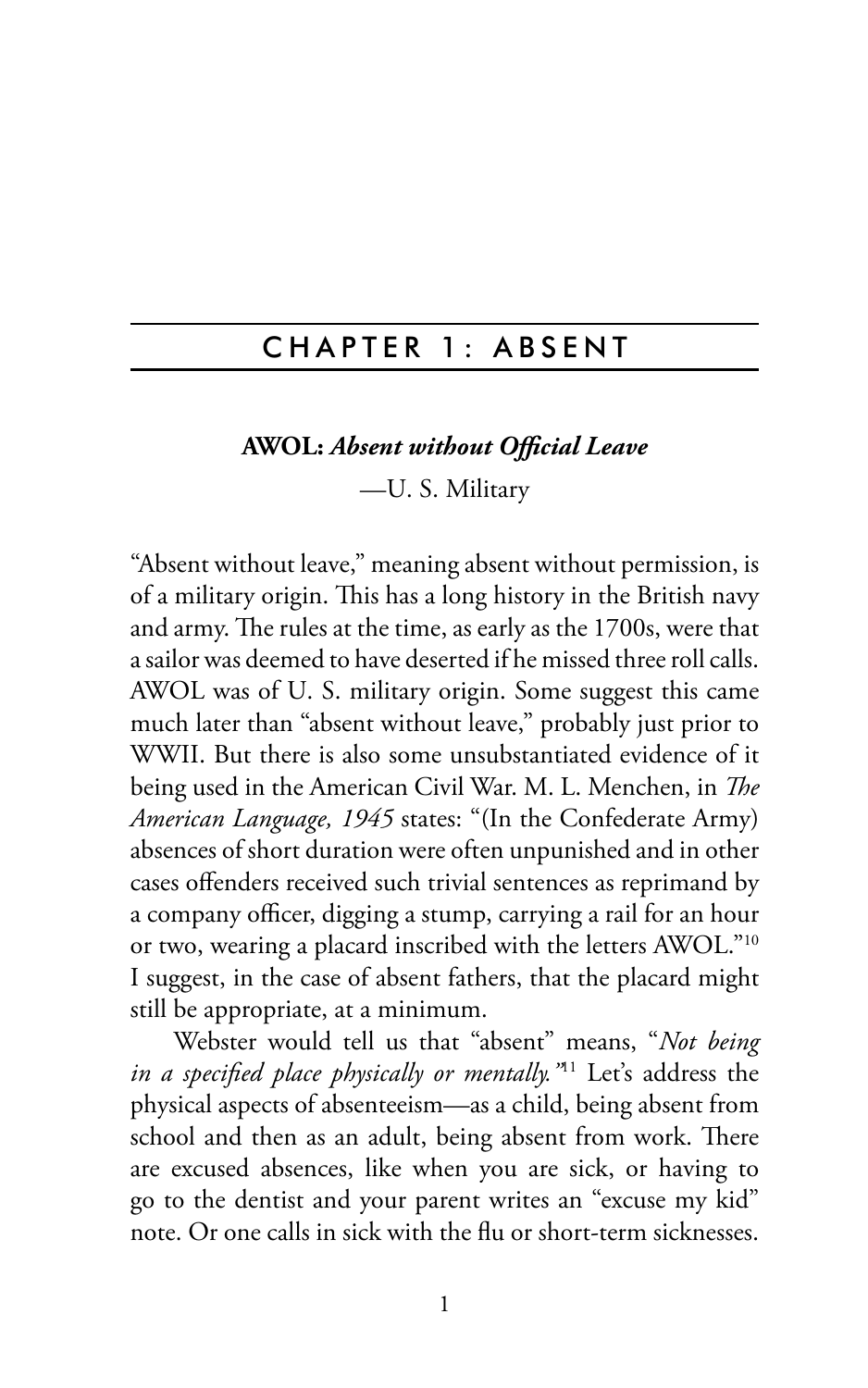Most employers have certain designated number of days you may miss without losing pay. Some employees even "milk the system" to maximize the benefit. I bet most of us have turned up sick as a child on the day of the big test that we have not studied for, hoping for leniency and more time to prepare. All of these and similar examples are reasonably acceptable by society in most instances.

But what about the numerous absences, going well beyond reasonable? The work product is suffering; the student is getting way too far behind to ever catch up. This starts exhibiting "chronic" behavior, indicating a habit of long standing, possibly being permanent. Absenteeism costs the employers in America billions of dollars every year in expenses and missed revenue, not counting faulty products or reduced services. Sooner than later, this has to be dealt with. Some means to deal with this are leaves of absence without pay all the way to termination. In school, discipline ranges from detention or demerits that have to be served to possible expulsion. The schools and local authorities spend valuable time and money to police "truancy," primarily in our public schools.

Then there is the mental side of absenteeism. The student sits through a class but the mind is somewhere else. Thoughts other than the subject matter cloud the brain. The neat date this Friday night, the ballgame coming up, daydreaming about the summer vacation—all these and many more cloud the mind. The child is present but at the same time absent. He or she is not participating in an activity that someday would pay dividends if he or she had only been engaged.

It is the same at work. Problems with the boss or at home, bills piling up, lack of sleep, pondering a job change, and figuring ways to beat the system can cause an employee to be mentally absent. Yes, the employee showed up for work and is physically there, but mentally and emotionally, he or she is elsewhere. And when the review comes and it's not favorable, the employee wonders why the boss would do this to him or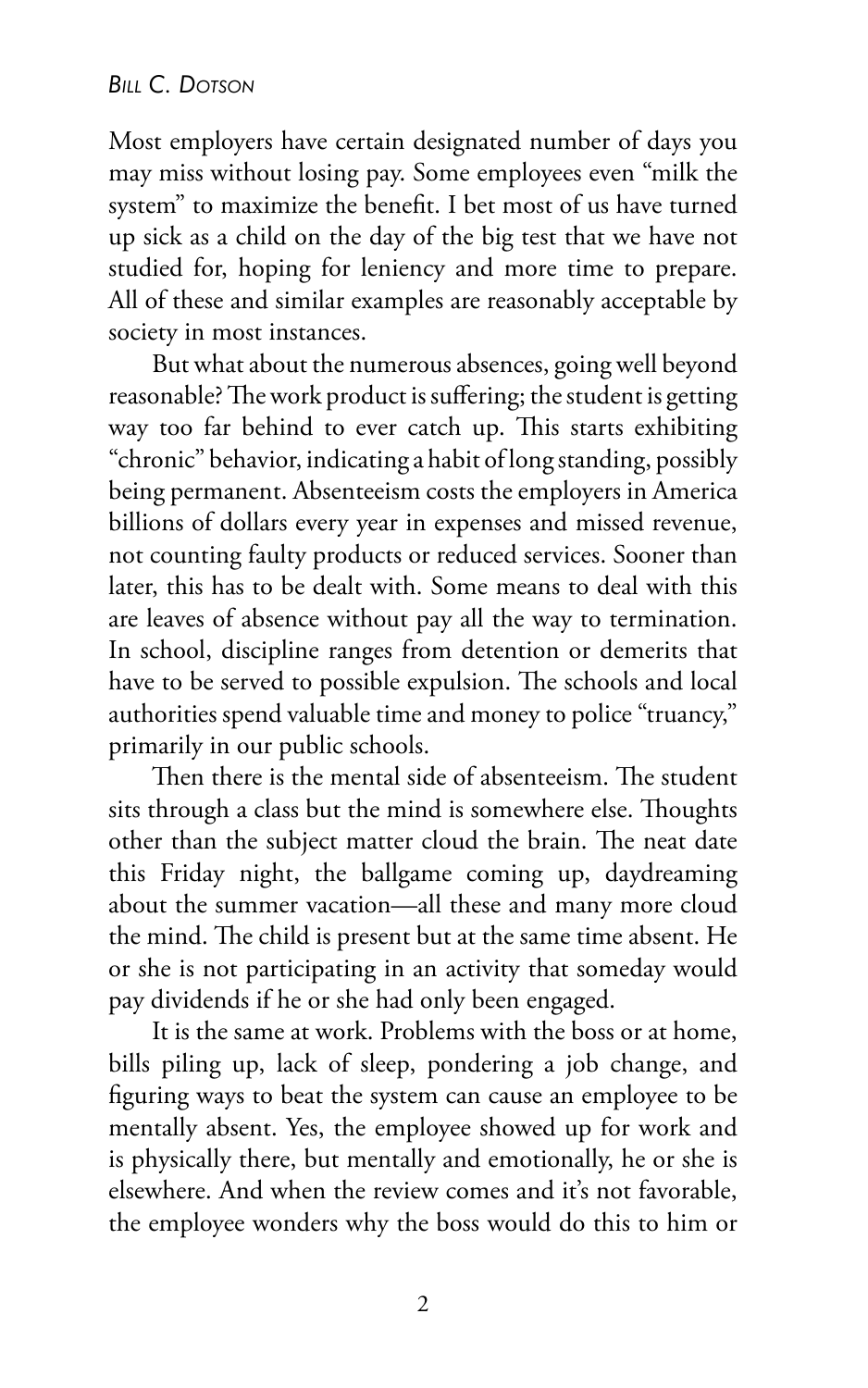her, such a faithful employee who is always at the job. Just maybe the results of the work production reflect the mental absenteeism.

The same is true for fathers; they can be absent physically, emotionally, or mentally. There are many uncontrollable reasons for physical absence. Death, hospitalization, armed services, or an extended mission are some. These have to be dealt with, and they must be addressed to secure the best outcome possible. But the reasons that seem to ravage a home range from broken marriages ending in separation or divorce all the way to assuming job positions that require extended travel or exorbitant work hours that force separation from the family unit.

If you will allow, I'll share a personal experience in my life. Like any red-blooded American man, I was seeking to climb the ladder and provide for my ego-oops, family. An offer to move from Nashville to Dallas (a bigger pond) came, and I took it without consulting my family. But that is another story. With the new opportunity came the requirement that I travel extensively during the week, with some over-the-weekend junkets. Mind you, I was doing this and making the "sacrifice" for "them." It was just part of the territory with this public multi-state apartment developer. See, I was executive vice president, and I had to find and approve all sites, plus arrange the financing for each project. This was a big, important job, and I wanted to succeed, or at least not fail. And at the time, Dallas was a poor market, so we went elsewhere every week, it seemed.

After a while, I sensed that my seven- and ten-year-old children were going to be grown and gone and I would not know them, or they me. My wife did not complain. She was a great mother and understanding wife. But the unrest inside me drove me to resign and start my own development firm. Financially, it was a bad decision. It was during the Carter administration when prime rate went to 20+ percent. My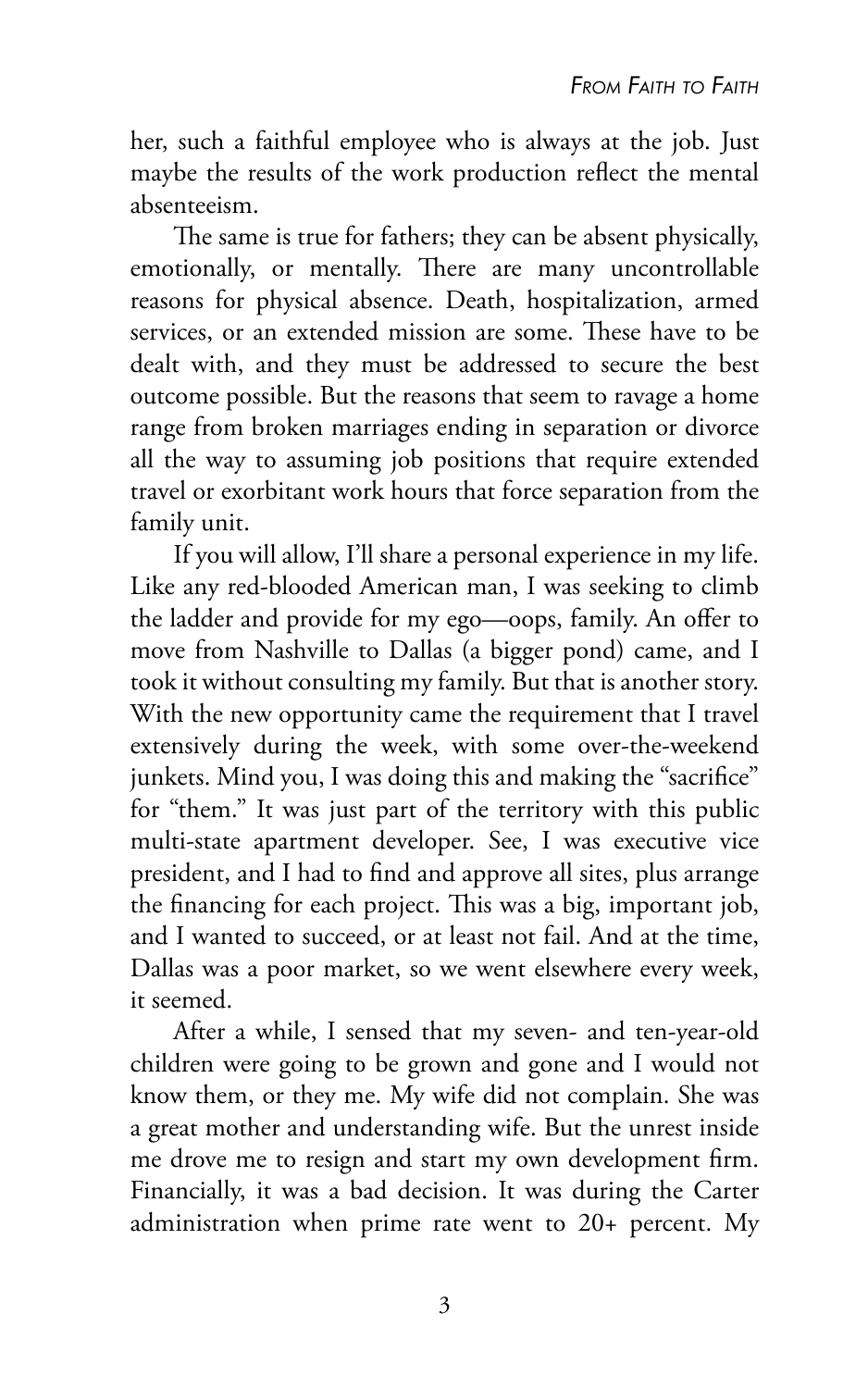income suffered (two years without any), but by God's grace, we survived. Most importantly, I was in the home again, engaged. The girls would have to tell their side of the story. They may have gotten more of me than they wanted. Would I do it again? Absolutely! It may have been the most creative time in our family as we stretched everything and saw God provide continually, but not without problems and hardships. Personally, I have never grown spiritually more than I did during those lean years. He never said parenting was going to be easy, only worthwhile.

If your circumstances require uncontrollable absence from the home for a period of time, there are ways to be creative and still be the father your children need. They will see your desire to be there for them and sense your love. Your wife will provide the means to be productive in their lives. They are simply built that way. Trust them to assist in your "fathering from afar."

I grew up an only child in a small town in Tennessee. It was post-Depression and WWII. After my dad came home from service, much to my joy, they, like 90+ percent of Americans, had to knuckle down and make a living in rather lean times. I understood and appreciated my parents' dedication. They worked six and sometimes seven days a week in their restaurant operation. But as I grew and started playing sports, I really missed their not ever being there and sensing their support. I think that is why I made the decision in Dallas to make sure I never missed anything in which our daughters were participating. We still attend every grandchild event possible. Dad tried to make up for it in hunting and fishing, as that is who he was. Being physically present is very important. Never underestimate its positive impact.

I have watched the recent movie *Facing the Giants* a few times with the grandkids. There are many great life lessons in the movie, but one stands out in my mind. David, a small-framed soccer player, is encouraged to try out for the football team.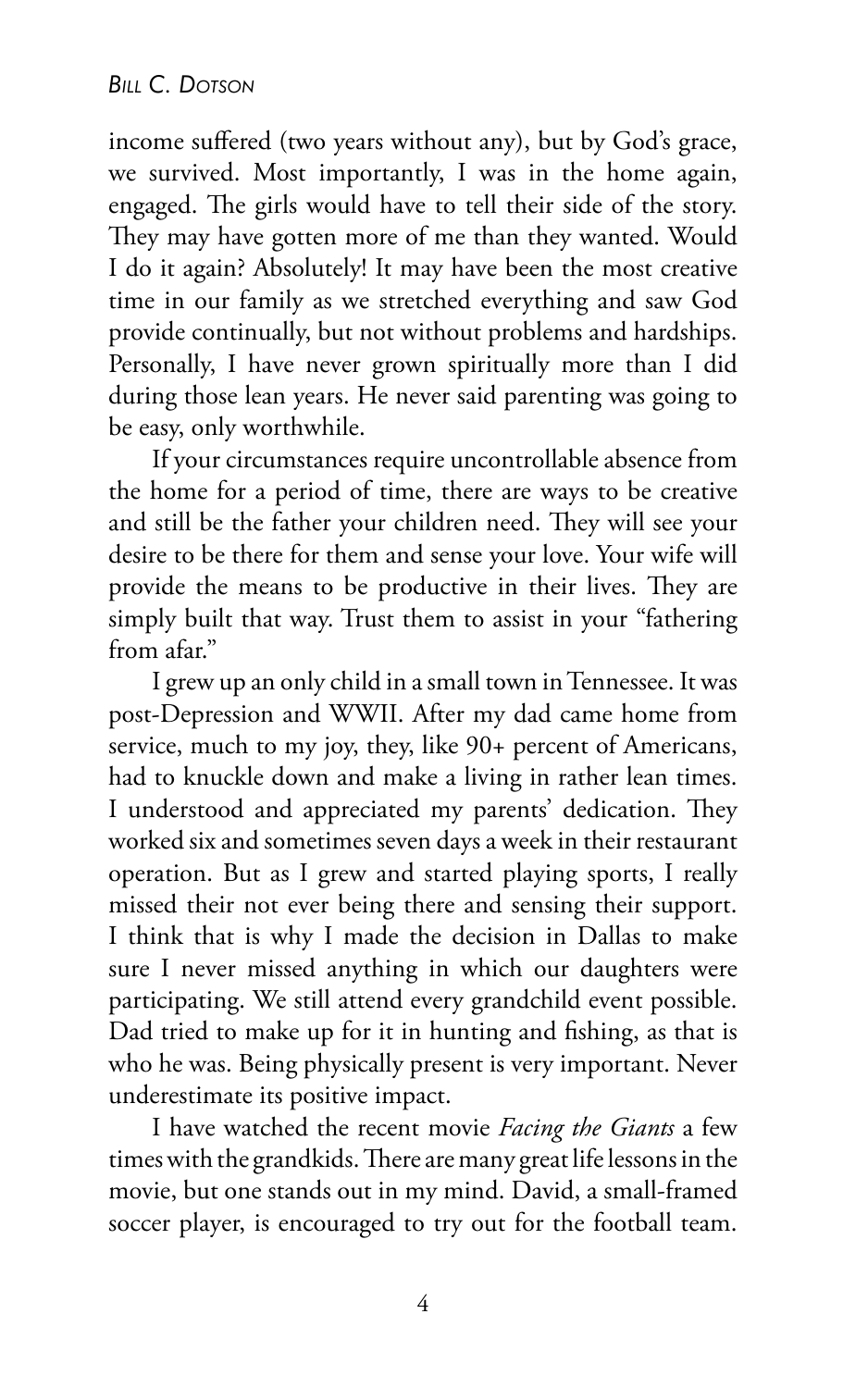His dad, a man confined to a life in a wheelchair, encourages him to try. It doesn't go that well, as he really does not have a strong leg. But in a critical final series of a championship game, the coach makes a decision to send David in to win the game with a field goal. It was from a long distance, farther than he had ever kicked. As he approaches the position, he looks down the field and sees his father out of his wheelchair standing on his own legs with his arms stretched skyward as if to say, "I believe in you, and it will be good." The ball is snapped, and he kicks so hard that he falls down; the ball sails through the air and then between the goal posts. Good! Who do you think made it possible for David to make that field goal, which was well outside his range? That is simply what fathers do. Equip their children to do far greater things than they could ever imagine.

Well, this father was both physically and mentally present. But what about you? You're at home, but you are mentally elsewhere. Do you believe that is possible? Examine your routine when you arrive home at whatever time. Are you rushing to give a hug or high five and inquire about your children's day? Or is it the newspaper first? "Well, I have worked all day, and I need my quiet time to catch up on the news." Maybe it is with a beer or drink. "I really need to relax." The kids honor your space but desire to be engaged. Modern man may be on the phone or texting when he arrives and the work day is still not over. Important jobs require you be available 24/7. Dad thinks or explains that it puts food on the table and clothes on their back. Meanwhile, communication inside the family is desperately suffering. "Right after dinner, guys; I need to finish the work I brought home. A big client dropped this on us today." "But Dad, don't you remember? I have a scout meeting tonight and you promised you would be there." Little sis pipes in, "Yeah, and you were going to help me on my work project for school tonight. It is due tomorrow, and you have said all week we would finish it." You get the picture of many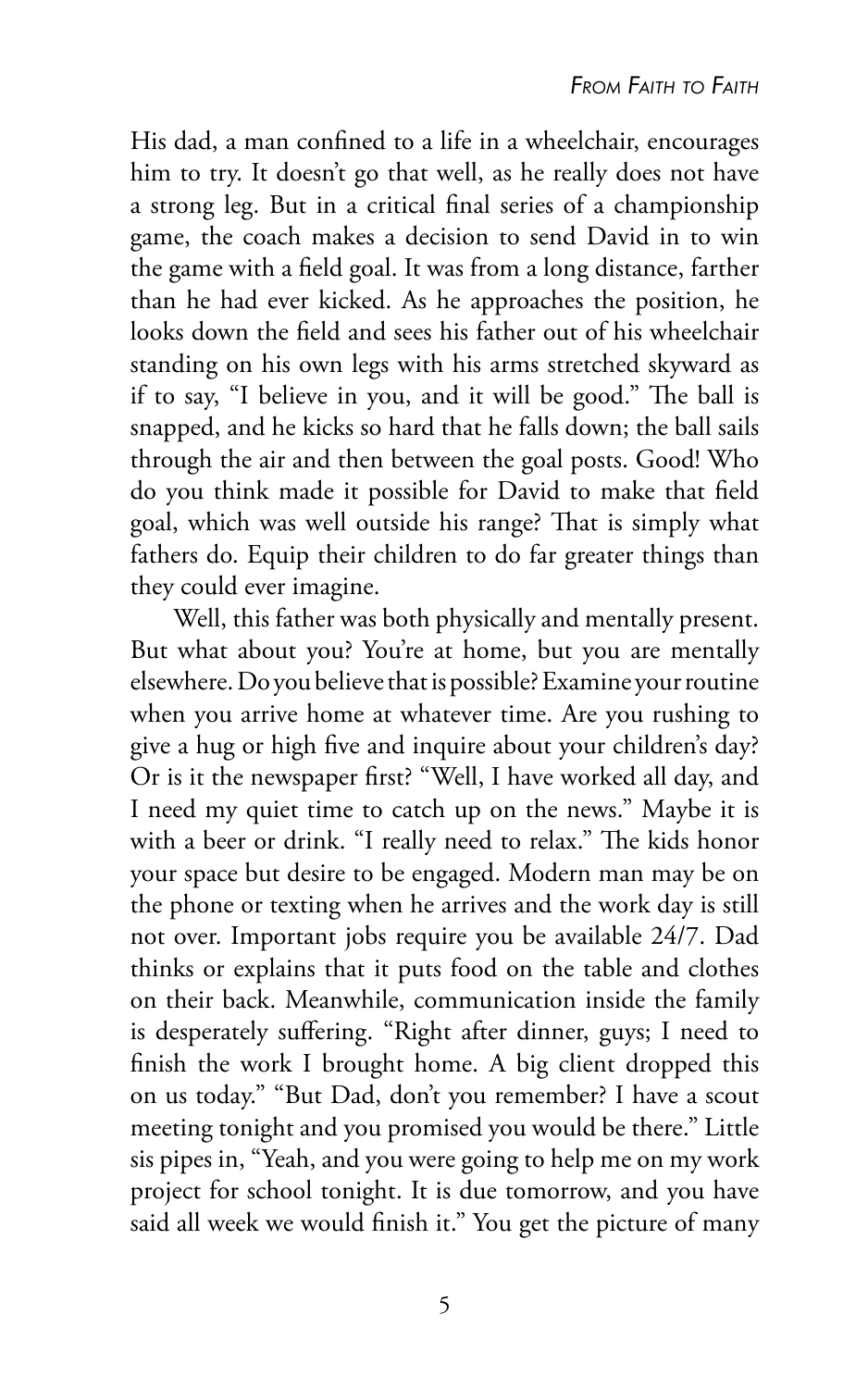American homes. A Scripture (Eph. 6:4a NASB) comes to mind here, "Fathers, do not provoke your children to anger."

And lest we forget the all-American god—television. "What, honey? Just a minute, I don't want to miss this play." "Dad, from the time you get home, you flip on the sports and we never get to throw ball or work on my class projects together." "Well, we can start watching this together if you like. Son, how is your team doing this year?" "Dad, I dropped off the team, as I am no good." "What? My boy not playing sports? I'll have a talk with the coach. We'll get this straightened out." "Did you not hear me? I quit on my own. I told you I was and you weren't listening, like always."

Hellllo, is there anyone home? Maybe you are physically but not mentally or emotionally. Can you imagine the frustration that starts building up in your children when they want so badly to be recognized and listened to by you? You are the one person from whom they draw a mental image of God. Most have no one else to engage. You are the head of the house, from a leadership standpoint. They are seeking and greatly need your attention and input. They are trying to grow up the best way they know how. You are supposed to be older and wiser, the person they can turn to for counsel. Families function best when this is happening. But when it doesn't, a myriad of bad scenarios start developing. *"Listen* to me, Dad. I am a person, your responsibility. I am struggling with choices. I need answers—from you!"

Sadly, most men have never been equipped to take on the role of father/parent. Possibly, their role model dad was similar to them. Fruit never falls too far from the tree. Bad fathering breeds more bad fathering and so on. It is easier to get immersed in most anything else and leave the parenting to the mother, near relatives, teachers, and coaches. Some even believe that since he made it through tough times, so can his kids. A few bumps and bruises never hurt anyone. They are good kids; they'll make it. But will they, and if they do, would they have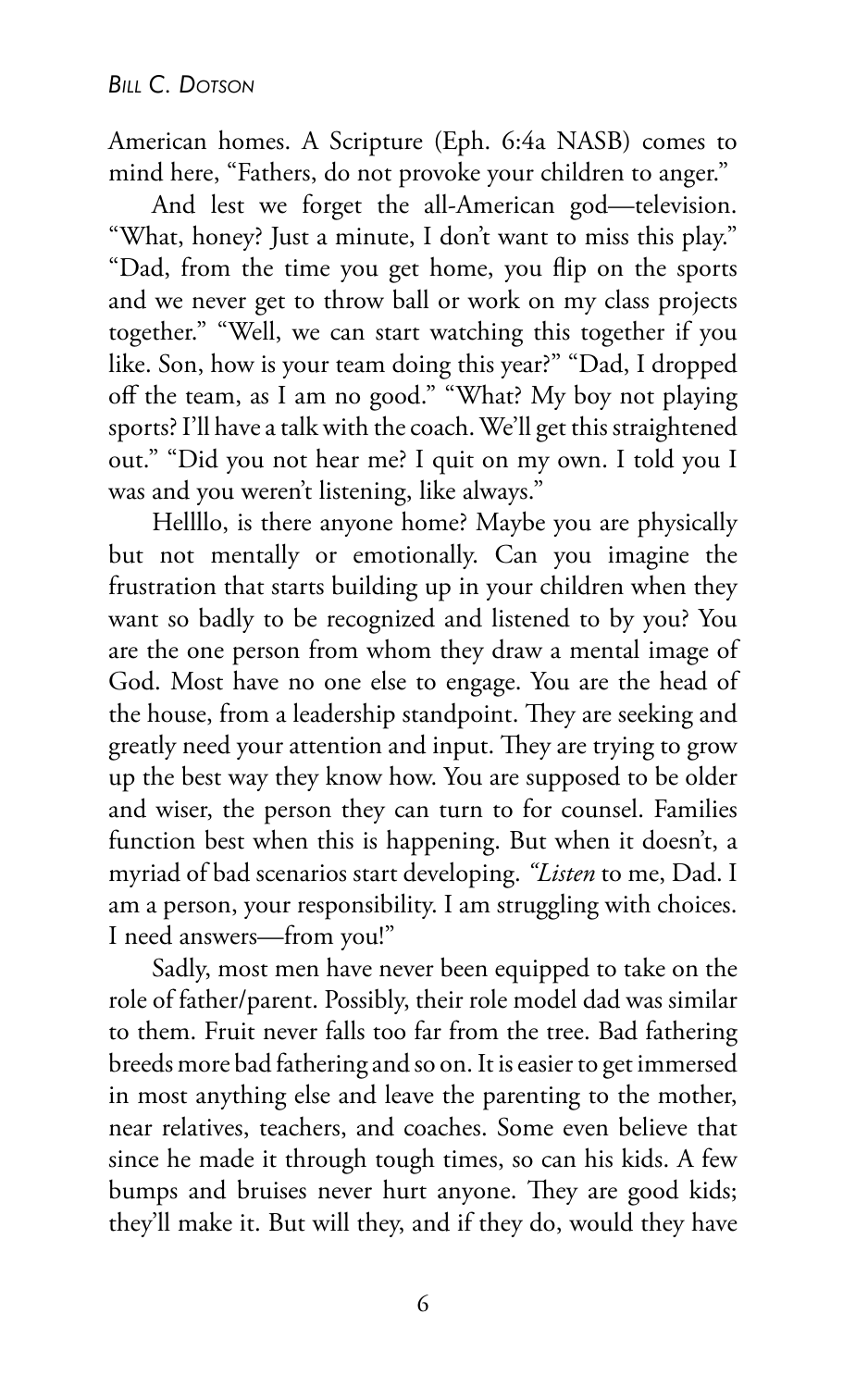been far better equipped if their father, *you*, had fulfilled their role as designed by the Heavenly Father? It is no accident or TV gimmickry that virtually every athlete looking into the sideline camera mouths the words, "Hi, Mom!" Maybe, just maybe, they don't "know" the dad in their life.

One of the most vivid examples of the "absence" factor of fathers was during a session with twenty-four young boys from eleven to seventeen years of age in the Dallas County Juvenile Detention Center several years ago. Our assignment was to share thoughts on the word "revere." I explained simply that it meant honoring or showing respect for someone. Then I asked the boys to list all the people they thought should be revered. To get them engaged and participating, I always rewarded them with a small piece of candy for any attempt to answer a question. So, up went the hands, and out came the answers. Mothers, aunts, grandmothers, firemen, police (reluctantly), judges, the president, teachers, and pastors. Maybe twenty or so names surfaced the first time around. I asked them to dig deeper and think of more. A few more names came to their mind, like doctors and nurses. Then silence. I challenged them with two pieces of candy for the one name missing from the list. Still silence.

Can you picture this? Twenty-four bright boys and ten minutes have passed. And they are studying all the names on the board. I started to spell, and after the "f," a boy shouted father. He was hungry. At this, I stated to them, "Boys, do you realize you did not even think of your dad as one you should honor?" The fact is, fathers were just not significant in most of their lives. I was so overcome by this lack of presence or influence. At this, I asked a few questions about how many lived with, or even knew, their fathers. Three or four had a father in their lives at some level. One of them was the boy who answered the last question. Coincidental? I think not. That morning has stuck in my mind more than any other over the ten years of teaching at the JDC. Fact: their fathers were just not a part of their world. Frightening—and very sad.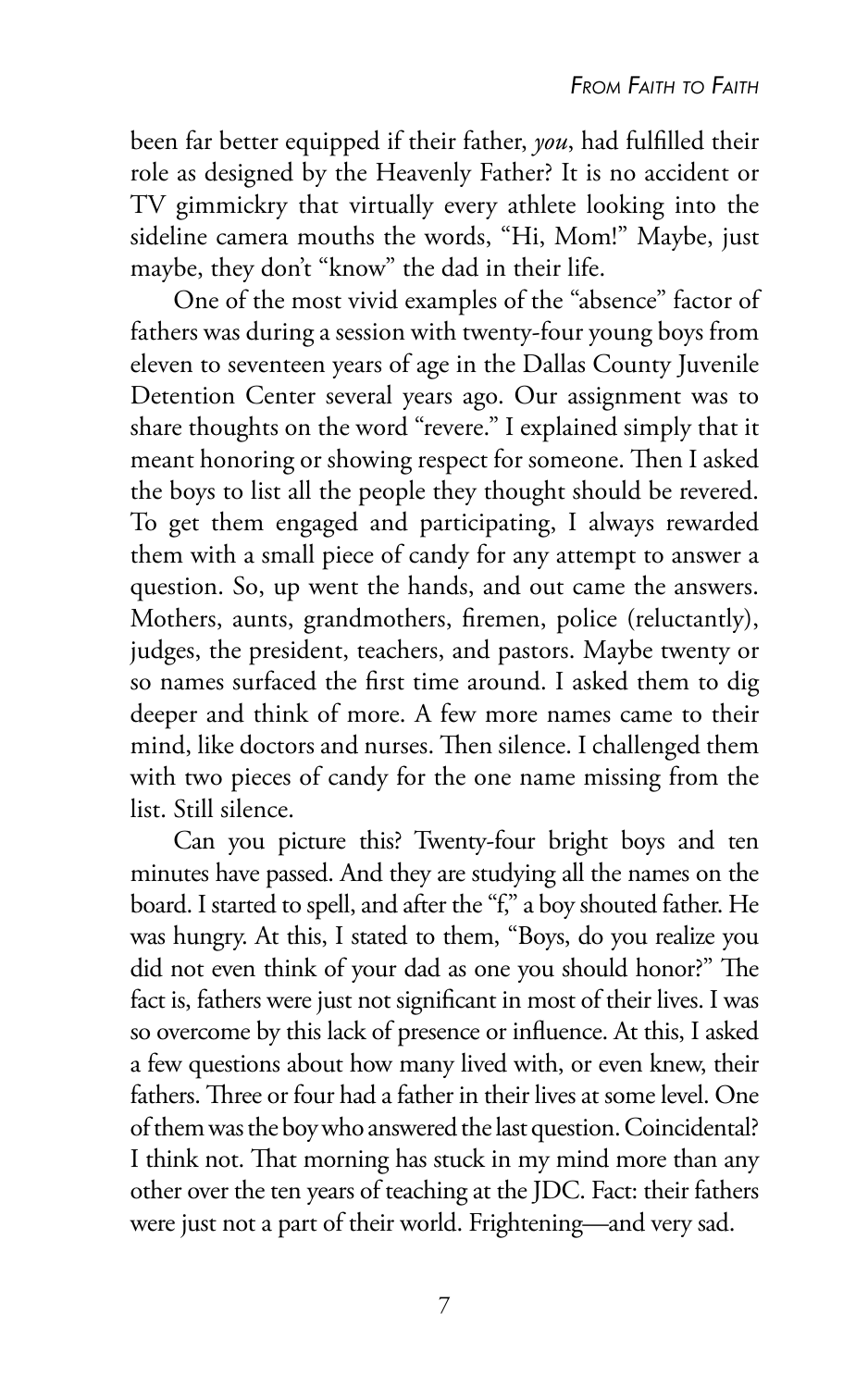#### *BILL C. DOTSON*

For most of you, it is never, ever too late to change what has happened previously. It takes an honest evaluation of who you are, what your role really is, and where you need to start. For some, it is going to be heart wrenching. Others will find you have not strayed too far away for a quick reversal. My observation is that the children have been waiting for this day all their lives. Strangely, they get it, this parenting stuff. They always have. Why have most fathers been so blinded to the same truth? We'll examine this and so much more in the next chapters. Are you ready to go farther with us? It only requires that you turn the pages, one at a time. But before you do, read the words to this wonderful, maybe sad, song by the deceased Harry Chapin entitled *Cat's in the Cradle.*

A child arrived just the other day, He came to the world in the usual way. But there were planes to catch, and bills to pay. He learned to walk while I was away. And he was talking 'fore I knew it, and as he grew, He'd say, "I'm gonna be like you, dad. You know I'm gonna be like you."

And the cat's in the cradle and the silver spoon, Little boy blue and the man in the moon. "When you coming home, dad?" "I don't know when, But we'll get together then. You know we'll have a good time then."

My son turned ten the other day. He said, "Thanks for the ball, dad, come on let's play. Can you teach me to throw?" I said, "Not today, I got a lot to do." He said, "That's ok." And he walked away, but his smile never dimmed, Said, "I'm gonna be like him, yeah. You know I'm gonna be like him."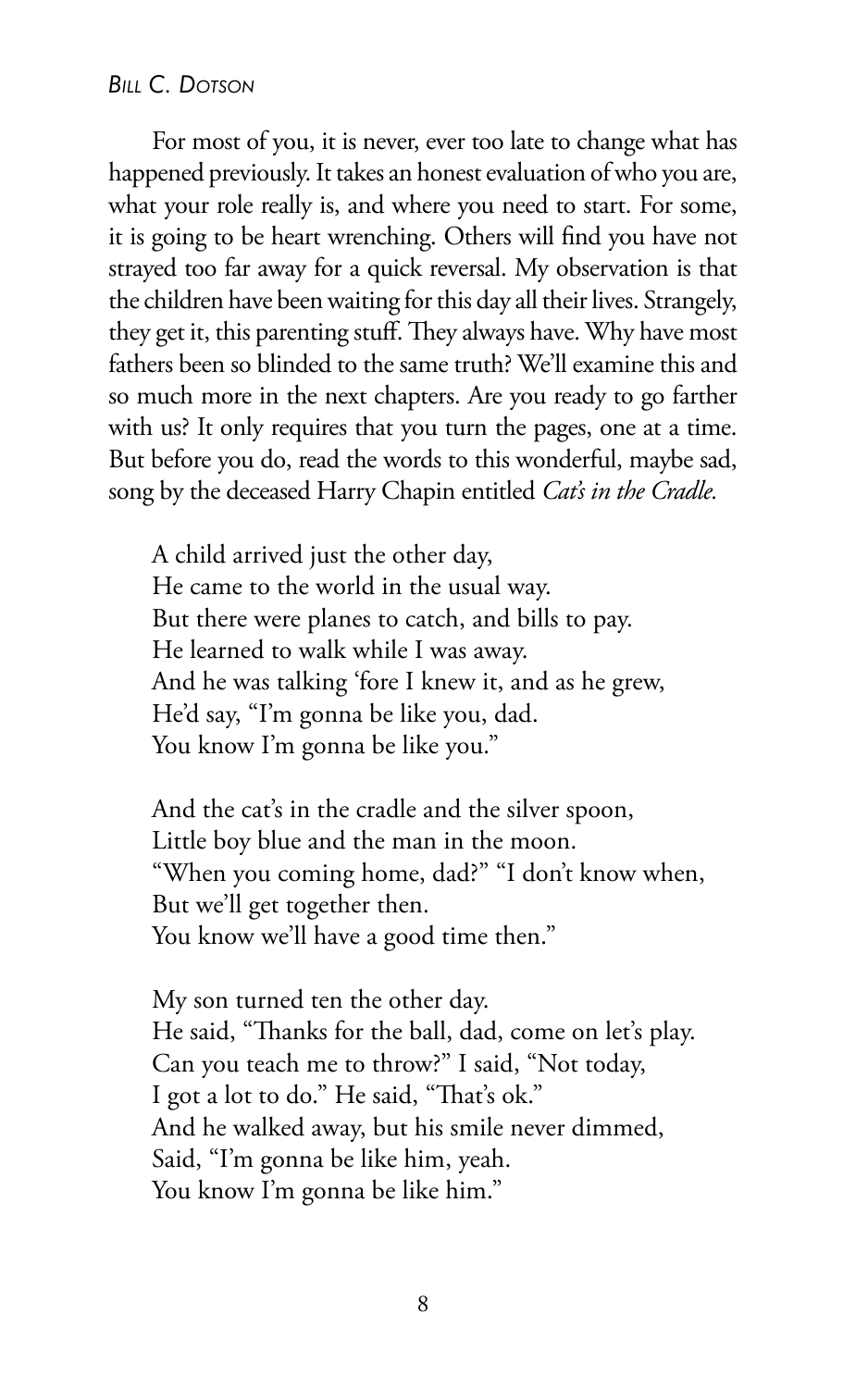And the cat's in the cradle and the silver spoon, Little boy blue and the man in the moon. "When you coming home, dad?" "I don't know when, But we'll get together then. You know we'll have a good time then."

Well, he came from college just the other day, So much like a man I just had to say, "Son, I'm proud of you. Can we sit for a while?" He shook his head, and he said with a smile, "What I'd really like, dad, is to borrow the car keys. See you later. Can I have them please?"

And the cat's in the cradle and the silver spoon, Little boy blue and the man in the moon. "When you coming home, son?" "I don't know when, But we'll get together then. You know we'll have a good time then."

I've long since retired and my son's moved away. I called him up just the other day. I said, "I'd like to see you if you don't mind." He said, "I'd love to, dad, if I could find the time. You see, my new job's a hassle, and the kid's got the flu. But it's sure nice talking to you, dad. It's been sure nice talking to you." And as I hung up the phone, it occurred to me, He'd grown up just like me. My boy was just like me.

And the cat's in the cradle and the silver spoon, Little boy blue and the man in the moon. "When you coming home, son?" "I don't know when, But we'll get together then, dad. You know we'll have a good time then."<sup>12</sup>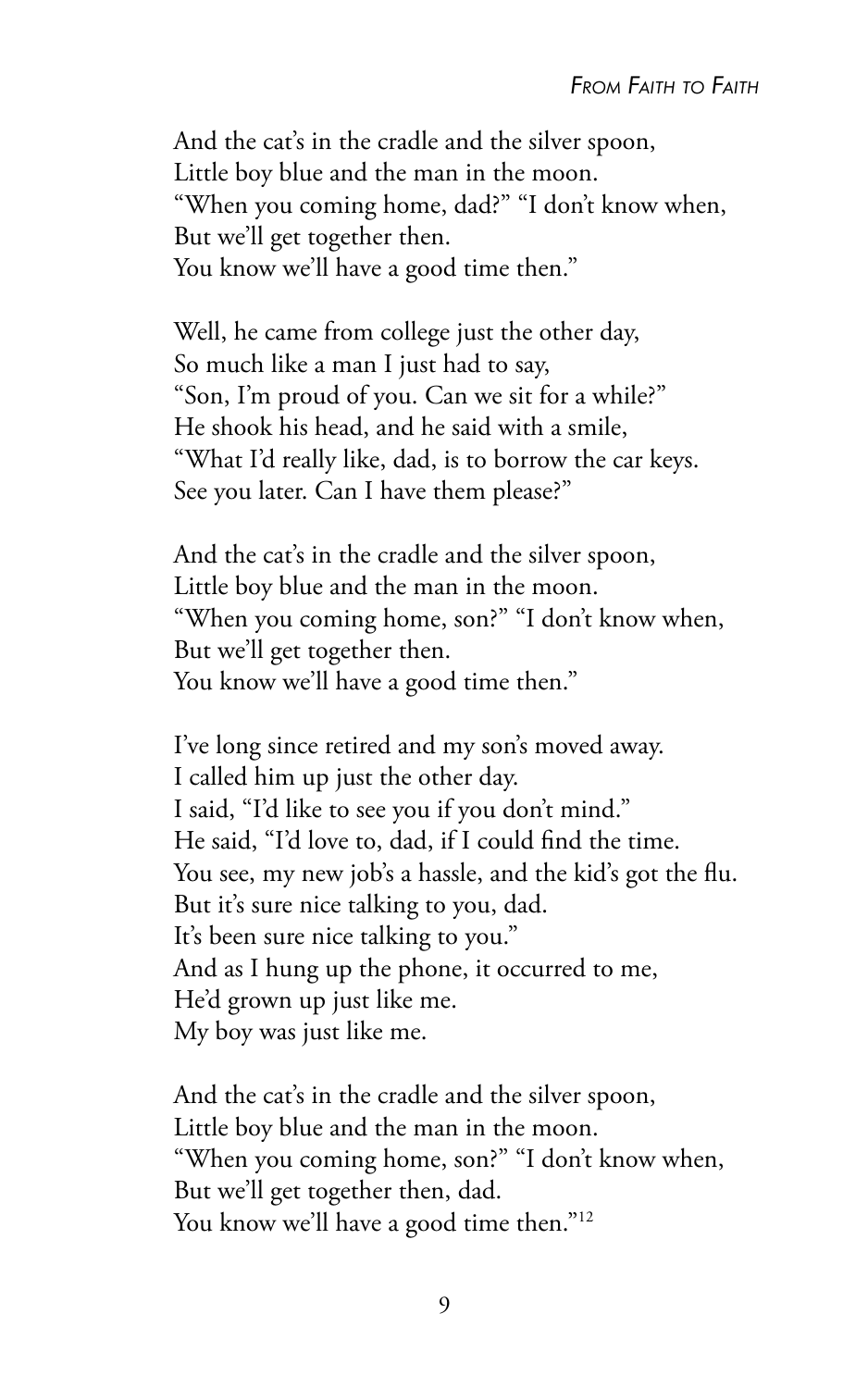*BILL C. DOTSON*

If you see yourself anywhere in this tune, it is time to take action, start addressing the changes needed, and there is never a better time than the present.

# *Questions to Ponder*

Are you an absentee father, physically, mentally, emotionally, or all three?

If, so, how do you think it is affecting your children?

Do you want to become re-engaged with them?

How will you go about this?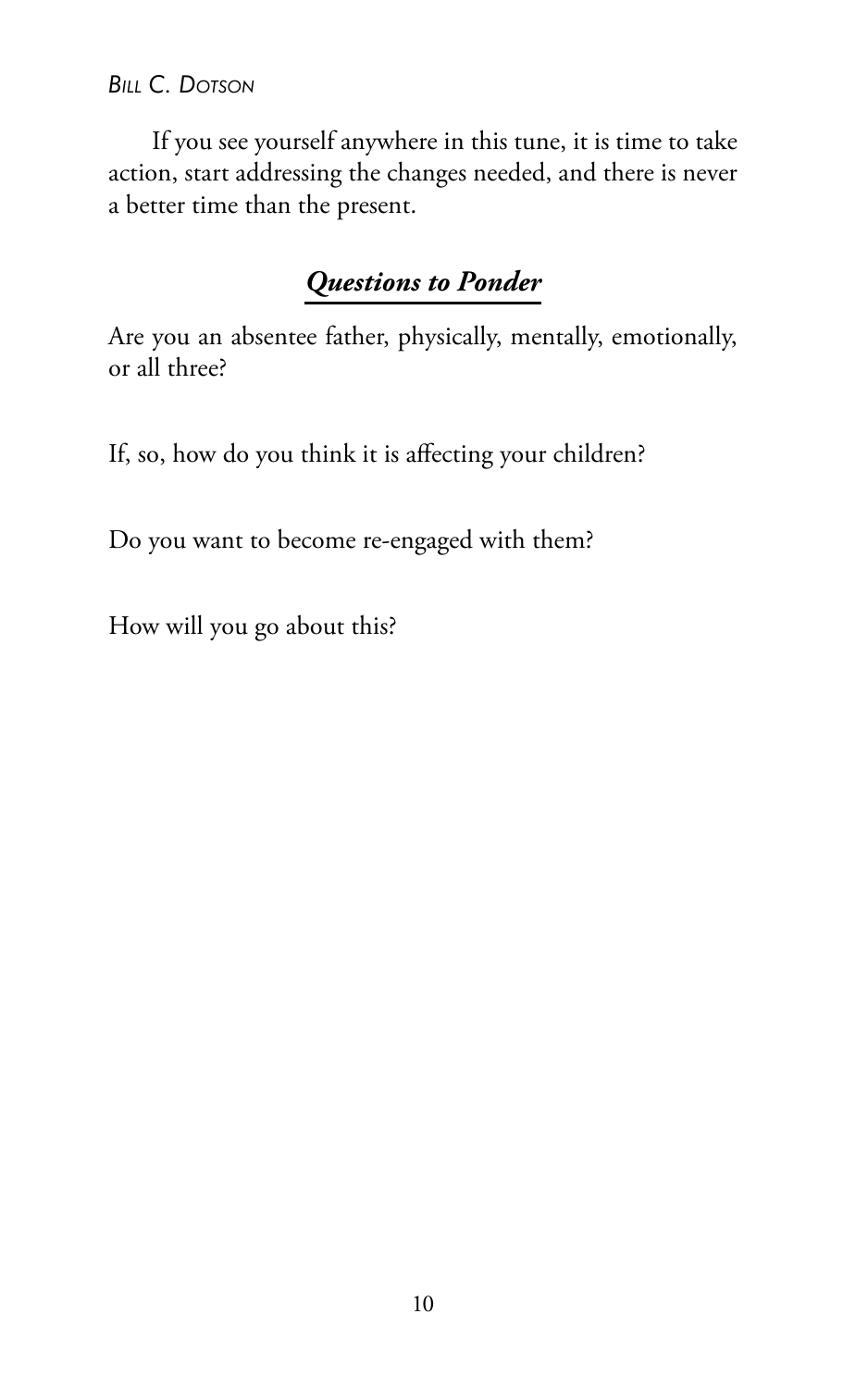## CHAPTER 2: ABIDING

# *A journey of a thousand miles begins with a single step.13 —Lao-Tzu*

Some mysteries or novels leave the end for the last chapter. Since I am not a professional author, I thought you might like to know where we are headed and the desired result. This will keep you from having to skim to the back and possibly not even have to read the entire book. You get no money back if you skip the hard part.

Also, there is no "real zinger" to work up to after numerous chapters. In fact, you can read this book in any order you prefer. And for you not-so-well-organized minds, this should be real freedom. And I decided to not charge more for that privilege. Maybe I should have chosen Random House as the publisher. Sorta fitting, don't you think?

But truly, this is how so many fathers conduct their parenting. No plan! Get 'em out of diapers, into real clothes, through school and maybe college, grab a good job, hope they meet someone you like and marry them, choose the right political party, and if you're lucky, there will be grandchildren at the end. Who said there was no plan?

But the truth is, most credit falls on the wife and mother for the majority of modern American families. And if she has a career outside the home also, the kids are sacrificed. I know, certain financially strapped parents just can't do it any other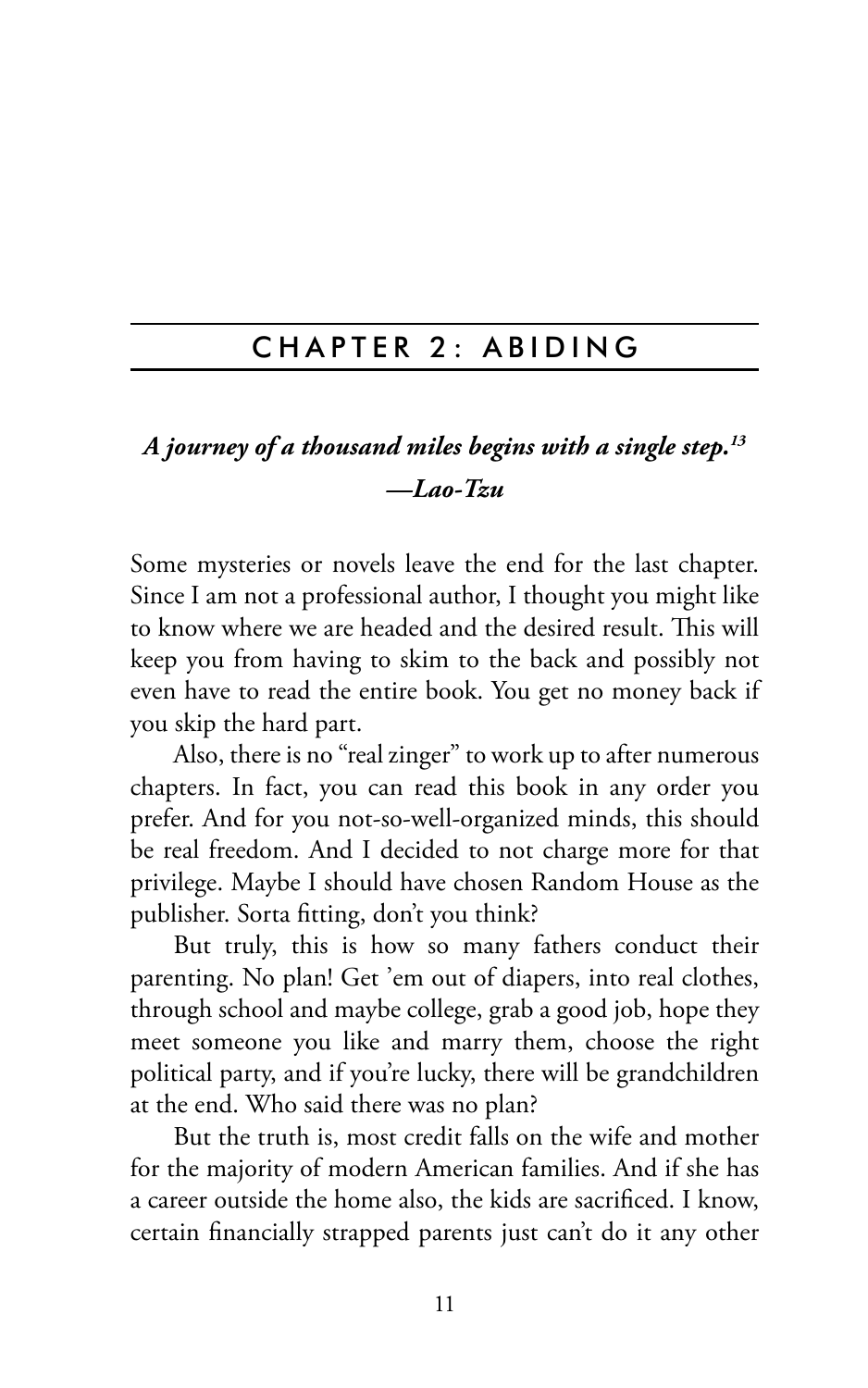way. I would dare to say that many fathers place their families in the "strapped" condition with too many toys, keeping up with the Joneses, and insurmountable debt.

So, what we have in these families is a non-resident/absent mom and dad, which is even worse for the development of their children. But there are choices we can make, hopefully early on, that will lessen the load along the way. Children are very flexible, and if involved and made aware, they can be very constructive contributors to the health of the family.

So, where are we headed? What is the end result fathers should plan for and pursue? Simple—fathers *abiding* in the home. Fathers should be going *from faith to faith*! Fathers need to go from being *absent* in the home to *abiding* in the home. See, it's that simple. Piece of cake! But first, you have to want this—*really* want this. Because once this course of action becomes your overriding objective, many changes will need to take place. In some cases, they will be drastic, while others will be less of a chore.

Now, I am at this point assuming you believe this is a worthy cause: your family's current health and well-being and the foundation for future generations to come. Sacrifices at most levels will be required. Priorities will have to change. You'll have to make plans—yuck!—and seek the help and approval of your family, immediate and extended, possibly. Does the end justify the means? You bet. But it is your conscious decision that is most important.

Okay, Bill, what does this new me look like in a nutshell? Paint me the ideal picture, but first, what does the word "abiding" mean? Good question. Glad you asked, because for some, if not most of you, it is new terminology. Let's start in *Webster's Dictionary* and move from there. I think it will start becoming clear what it is to look like but how to get there won't. That's why this book contains a lot more than two chapters.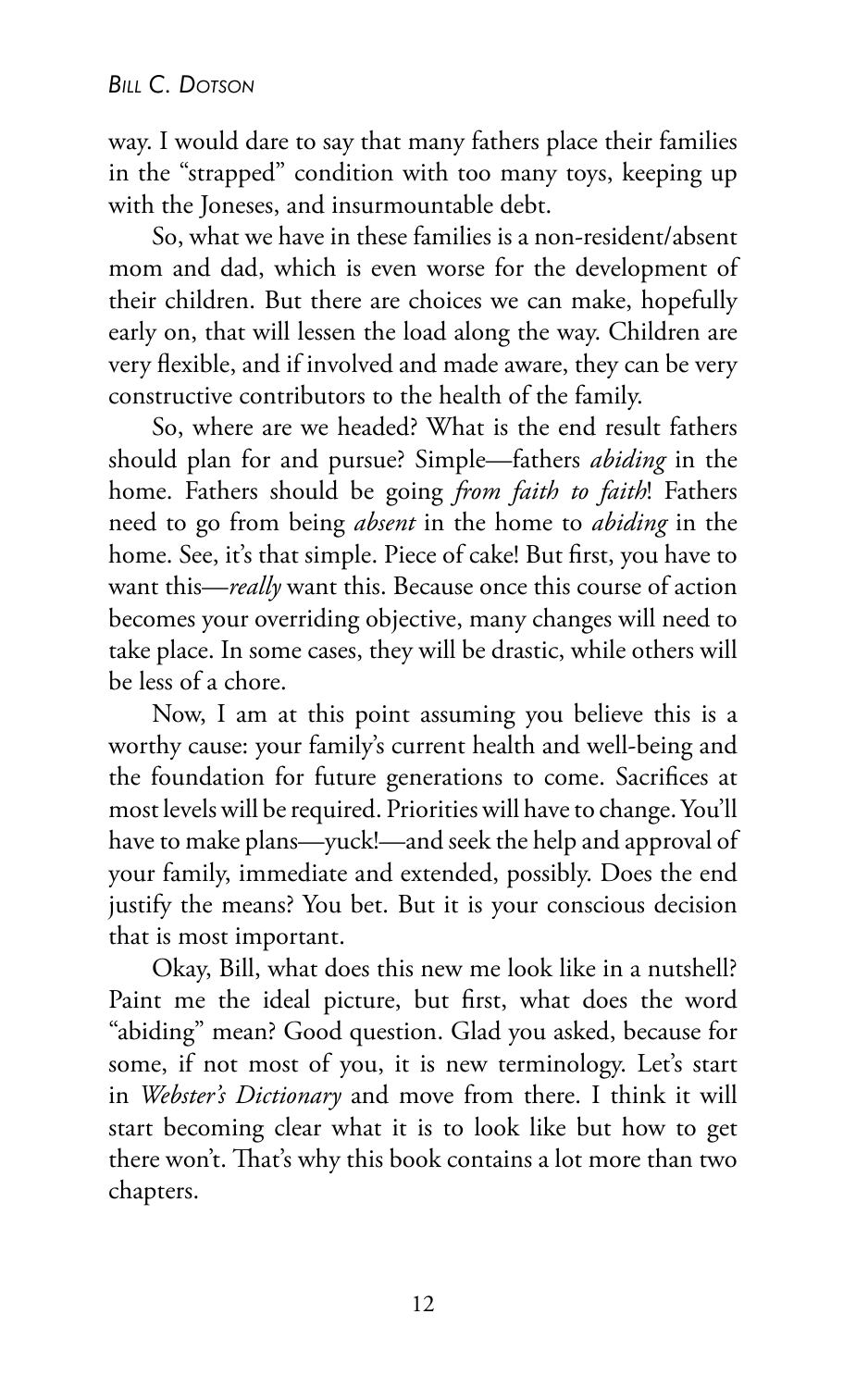*Abiding* is an adjective and basically means "unceasing," like an abiding belief or faith. Some other really definitive word pictures are: certain, changeless, constant, durable, enduring, immovable, firm, reliable, steadfast, and unfaltering, to name a few. The word appears in the Greek Bible as far back as 250 bc. In John 5:38 NASB, Jesus spoke these words*:* "You do not have His word abiding in you, for you do not believe Him whom He sent."

It says to me, "dwelling constantly."

The verb *abide* does mean to dwell or reside. A few synonyms are: acknowledge, stay, remain, stand, suffer, support, and tolerate.14 I like this contextual picture as it relates to the presence of someone or something: inhabit, live, lodge, perch, or take up one's abode. As it relates to perseverance, there is an expression I have heard and used often, "Keep on keeping on." Daniel Webster was quoted as saying, "If we abide by the principles taught by the Bible, our country will go on prospering."15 If I may take the liberty of changing one word, it might bring home a strong point for us to ponder. What if we substituted "family" in place of "country"? Considering that a country is made up of families, maybe Daniel was on to something that works for both.

Even if you are not a student of the Bible, it would be worth exploring chapter 15 in the gospel of John. The word abide appears thirteen times in ten verses. The picture is of a vine and a branch being connected, abiding together and being productive for their intended purpose. Think with me. If in a family, the vine represents the father, and the branches are the children; if the two are separated for whatever reason, one can easily see the disastrous results. The branches die for loss of the lifeline. They become starved for the sustenance they need to survive and grow into a fruitful person.

So, now that we have a little better idea of this "abiding" thing, what should you and I as fathers take from this? Please know that when I speak of the children, this involves the wife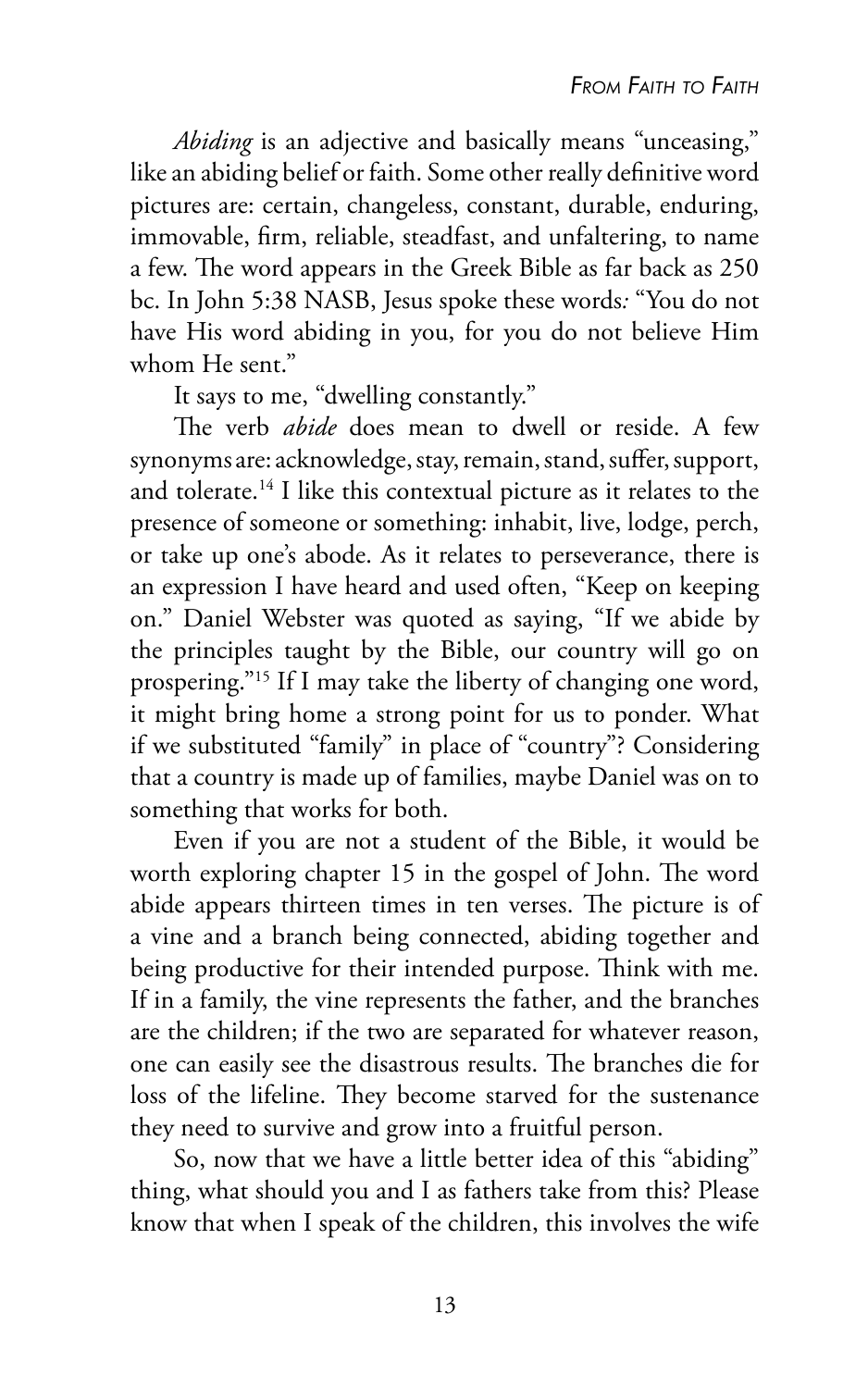and mother. Best fathers involve their wives, the kids' mother, in it all.

We have to be present.

We have to be engaged.

We have to be attentive.

We have to be willing to suffer with and for our children.

We have to support our children.

We have to be consistent.

We have to be there for the long run.

We have to be firm, unfaltering—coupled with compassion. We have to be reliable.

We have to be their best role model.

Now, that wasn't too hard, was it? These ten items are only a nutshell of the full requirements of being an abiding father. And I dare say if most of us were hitting on all cylinders as defined above, we would, ourselves, be the most joyous group of men on the face of the earth. We need to know that even with the best "how-to" manual, none of us are going to come out perfectly. As in many things worth doing, it is not so much the grade as it is the pursuit. And in the pursuit to be the "best abiding father" you can be, you'll find that even when you fall short, there will be fulfillment in the attempt. And when the children see you trying, it is easier for them to forgive you, and I bet they will even be there to pick you up. Why? Because they sense you really do care for them, even when you blow it. And we all do.

For those who have now got it all figured out and don't want to read the rest of the book, please pass it on to someone you know who does not. You won't have to look far. They are all around us. As for you who think there might be some meat left on this bone, and since you paid for the darn thing (or your wife and children did), you might as well finish it; I hope you do, because you want to maybe find ways to become the greatest father in the whole wide world to your kids. Your wife, their mother, for one, will be a blessed woman. Let's explore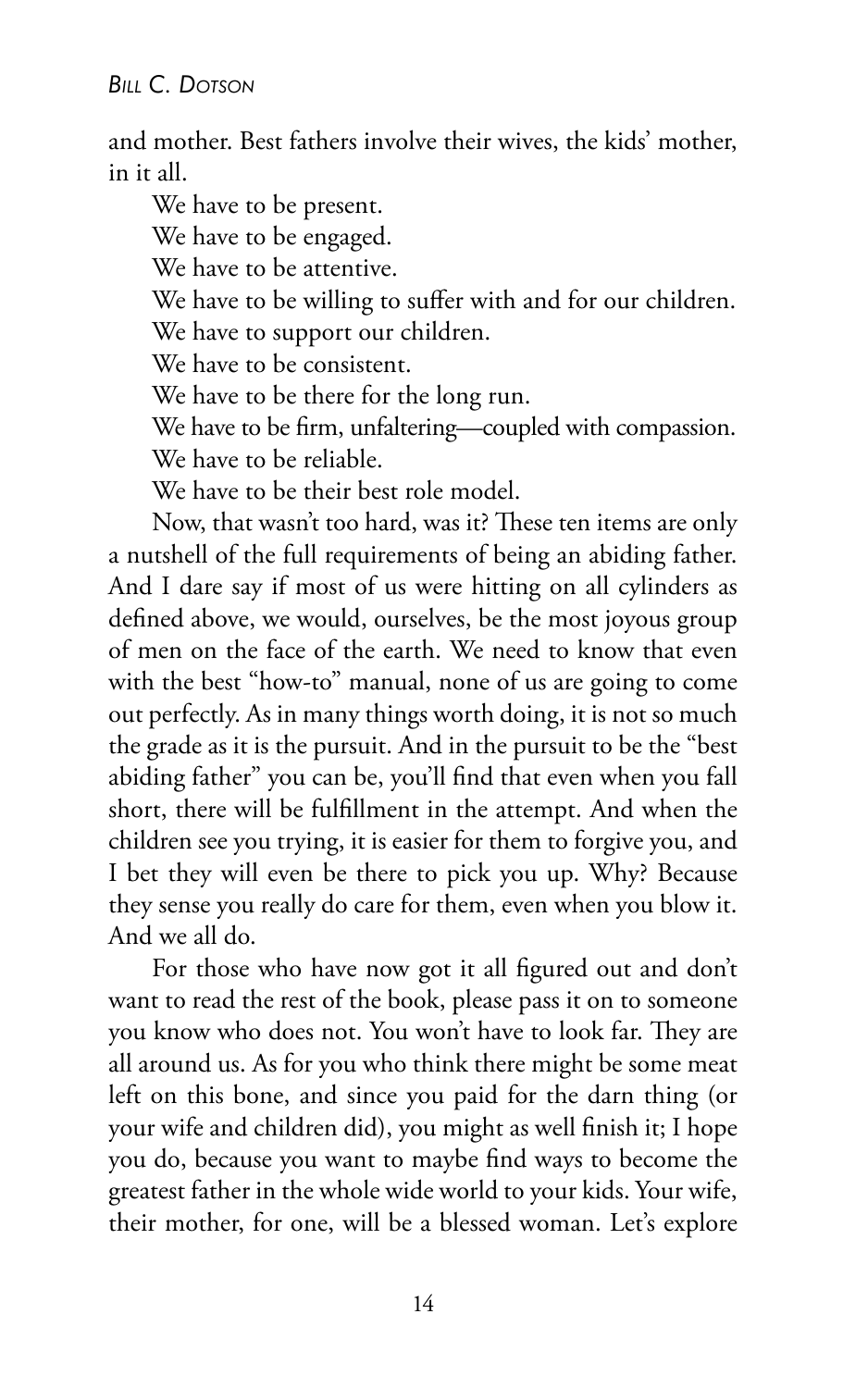the world of moving from *absent* to *abiding*, remembering the first step is always the hardest.

# *Questions to Ponder*

Do you desire to be an abiding father?

What will it require on your part?

What results would you wish to see?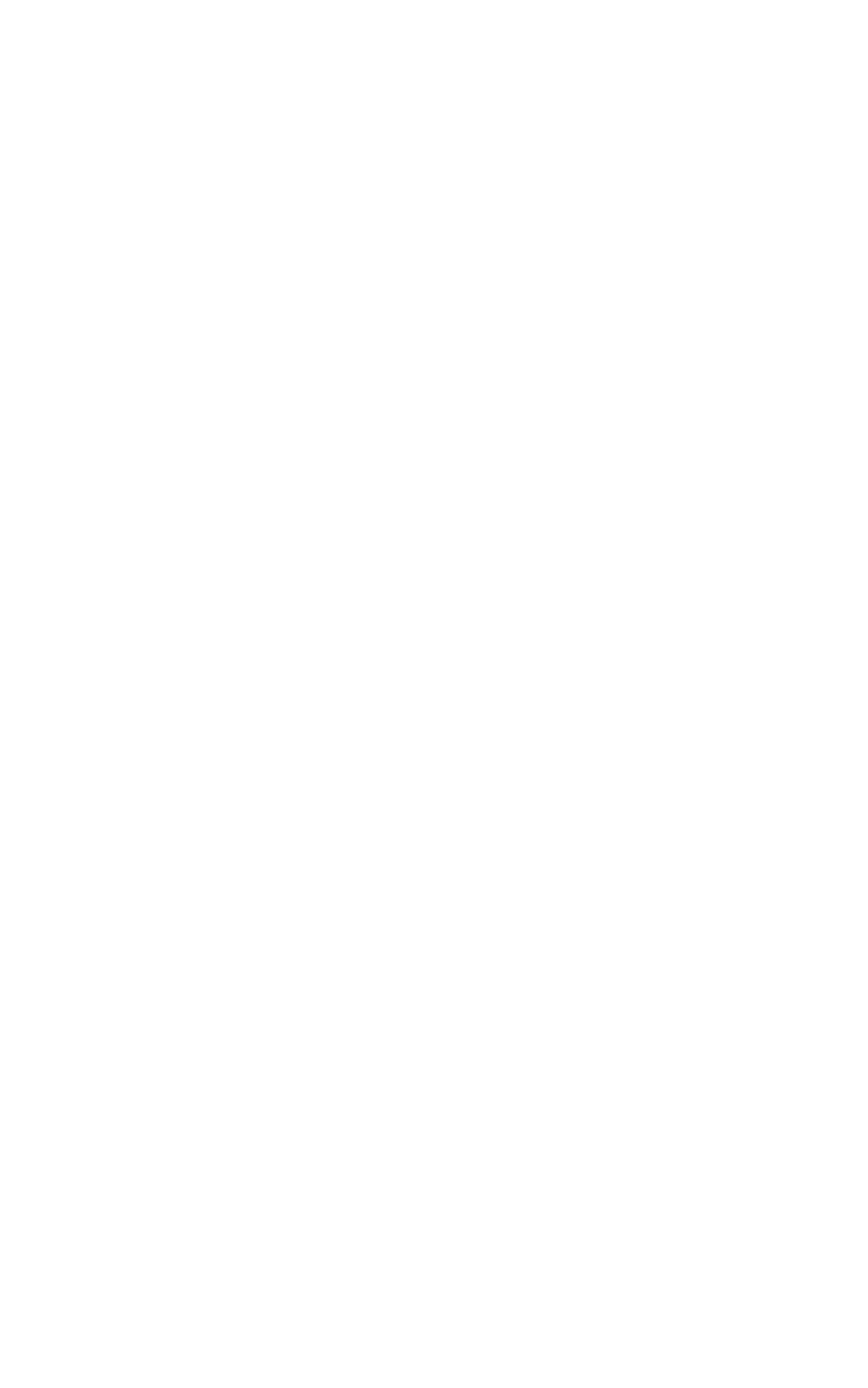# CHAPTER 3: UNDERSTANDING THE ROLE

#### *Seek the wisdom of the ages, but look at the world through the eyes of a child.16*

We simply cannot avoid the fact that there are males and there are females—man/woman, boy/girl, both human, both unique. When God created humankind, He declared it "very good." He first of all made man from the dust of the earth; He shaped him and formed him. Then He drew woman from the body of the first man when he was placed into a deep sleep. God brought the partner, not yet named, to Adam. He declared, "This is now bone of my bones, and flesh of my flesh; she shall be called Woman, because she has been taken out of Man" (Gen  $2:23$  NKJV). That is why two people who marry leave and cleave. They *leave* the dominion of the parents and *cleave* to one another, becoming "one flesh." They are equal in the eyes of God but have clearly distinctive roles.

When both are fulfilling their roles, the other is enhanced. As children are introduced into the family by natural birth or adoption, these two become no longer just husband and wife; they are now also father and mother. They are still equal but clearly different in responsibility. Certain societies and cultures treat this slightly differently, but clearly, from a standpoint of father and mother, these roles are not to be reversed. As I was reading Deuteronomy 22:5 NASB this week, I was intrigued by one of God's various laws for Israel*.* "A woman shall not wear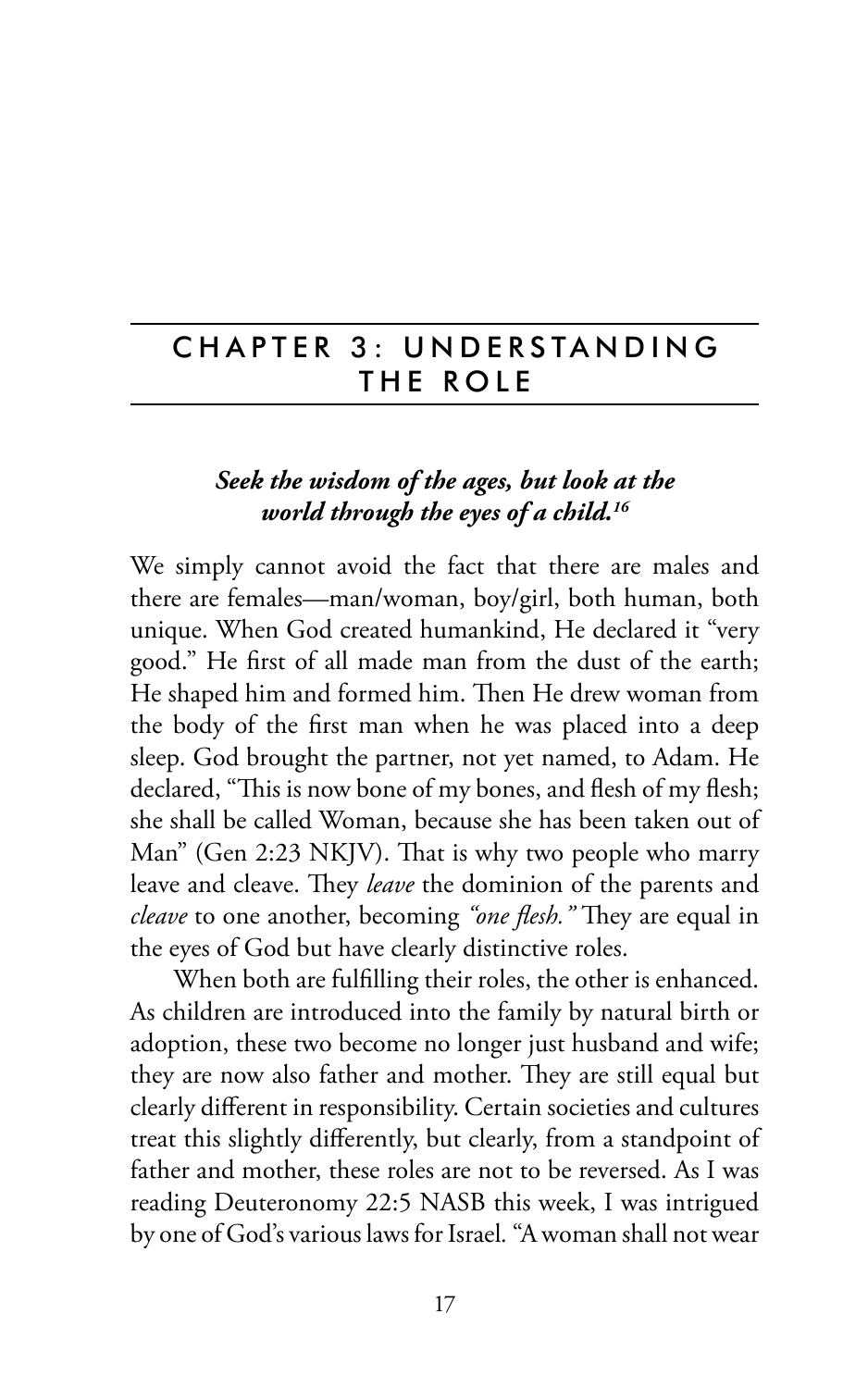man's clothing, nor shall a man put on a woman's clothing; for whoever does these things is an abomination to the Lord your God." It is not just a no-no but an abomination. "Who wears the pants in your house?" may have derived from this.

But if you are the one who has been appointed to "wear the pants" of fatherhood, don't you think you ought to know a little, hopefully a lot, about the responsibilities? When one applies for a job, the employer usually provides a list of the primary duties that accompany the position. Applicants usually present their resumes or bios, showing why they are qualified to be hired. For it to really be a great fit, the two should match up. But one must also expect that under a new employer, even though the employee is qualified, there will be expected adjustments. It is the same with fathering.

Let's examine some qualifications from our typical man. "Let's see: 1) I'm a healthy male; 2) I'm married; 3) I have a decent education; 4) I'm employed; 5) I played a little ball in school; 6) I like kids; and 7) my parents were good, churchgoing folks. Well, I guess that's about it. With time, I am sure I could think of more things." As a reader, how would you rate him? If you were assigning kids, would he rank high enough to get one or two? I admit, he sounds decent, but is he qualified to take on the role of leading a family with precious cargo, children? We simply don't know enough. But on the surface, there is not much meaningful evidence that would indicate he has a solid grip on fatherhood. Yes, having kids; but fathering them? Maybe, maybe not.

Do you think God goes through this scenario every time He decides to allow a man to become the father of one of His creations? He told the first parents to procreate: "Be fruitful and multiply and fill the earth and subdue it. . ." (Genesis 1:28 NASB).

That was the only stipulation, but later He gave many laws for living and the blessings that go along with obedience, and yes, the consequences of disobedience. He did not just throw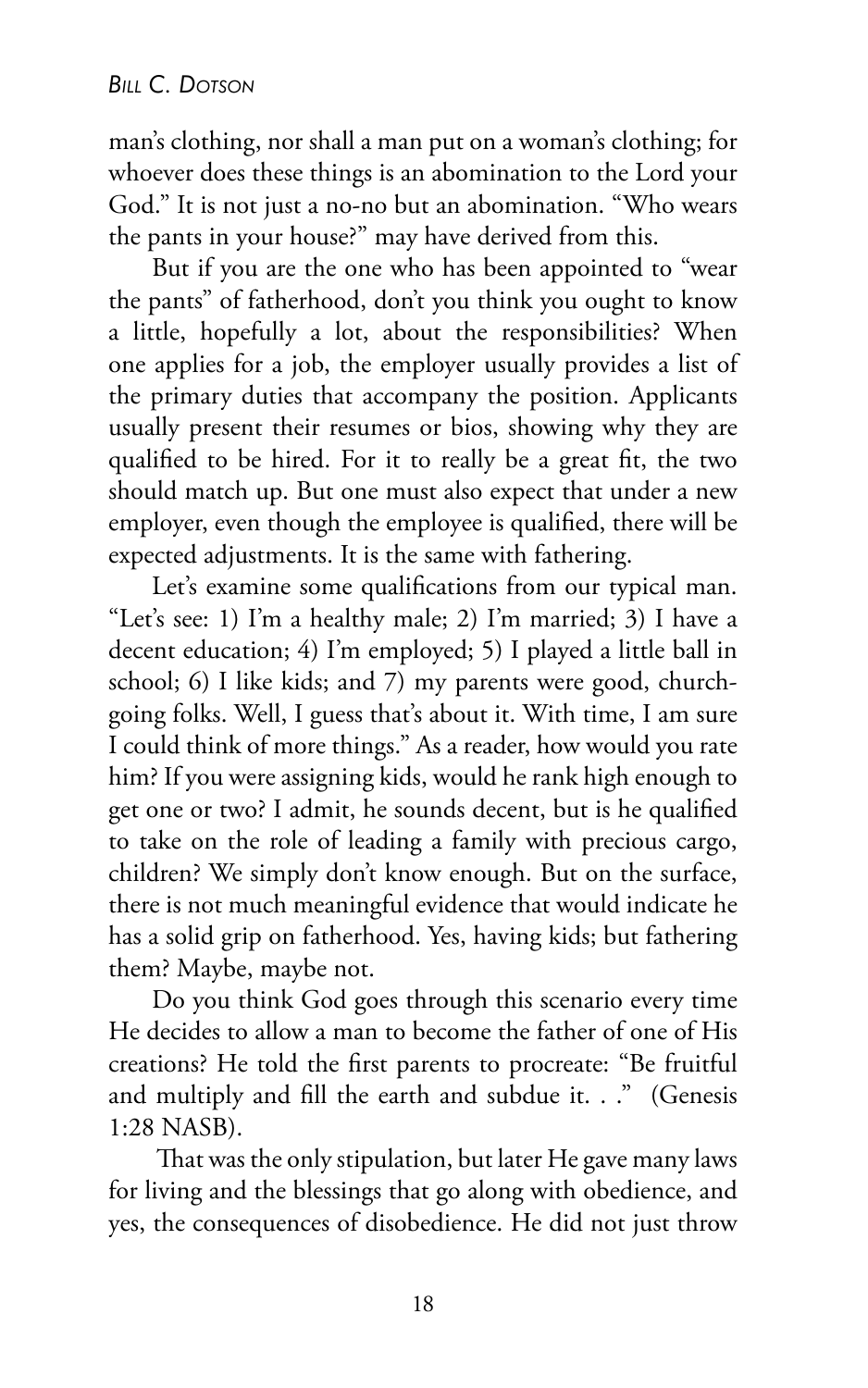us out into this place called Earth and let us free fall. There are laws of every nature that He set into play, and all are designed for our good. The manual for fatherhood can best be studied and understood when you know the Author personally.

Let us identify and examine what many would say are overriding critical elements in a good father.

- 1) Admit you are unqualified.
- 2) Seek help from role models.
- 3) Listen to your wife.
- 4) Pray a lot.

That's it. Case closed. You got it! Frankly speaking, that is all there is. We see humility, and boy, is it humbling. We see a man seeking good counsel and will he ever need it. He is man enough to ask for input from his equal, one flesh mate. And prayer engages the one who made you a man and has the power to help you finish the race well. I did not say perfectly; I said well.

Maybe you are similar to many of us men. Prior to navigation devices, this is how it might have gone if my family had a long trip to make. As the "man," I'm driving. I take a glance at a map; I get my general bearings in my mind. I fill the tank and secure the luggage, and the wife suggests we might take the map just in case. After some minor debate, I yield to the gal who will be riding "shotgun" just to pacify her. Then down the road, some extensive road work crops up. Detours are encountered. But I still have my bearings. No problem. It starts getting a little dark. I'm thinking to myself, Seems like we'll never get back to the main road. Then she asks the wrong question. "Honey, are we lost?" With that, the kids want to know, "Are we there yet?" We are fine; just a few more miles. And then comes the killer: "Honey, did you ever make those motel reservations we discussed last week? It had a pool for the kids, and we all are getting hungry. Sugar, do you think maybe, just maybe, you might stop and ask someone?" That did it! Question my manhood, will you?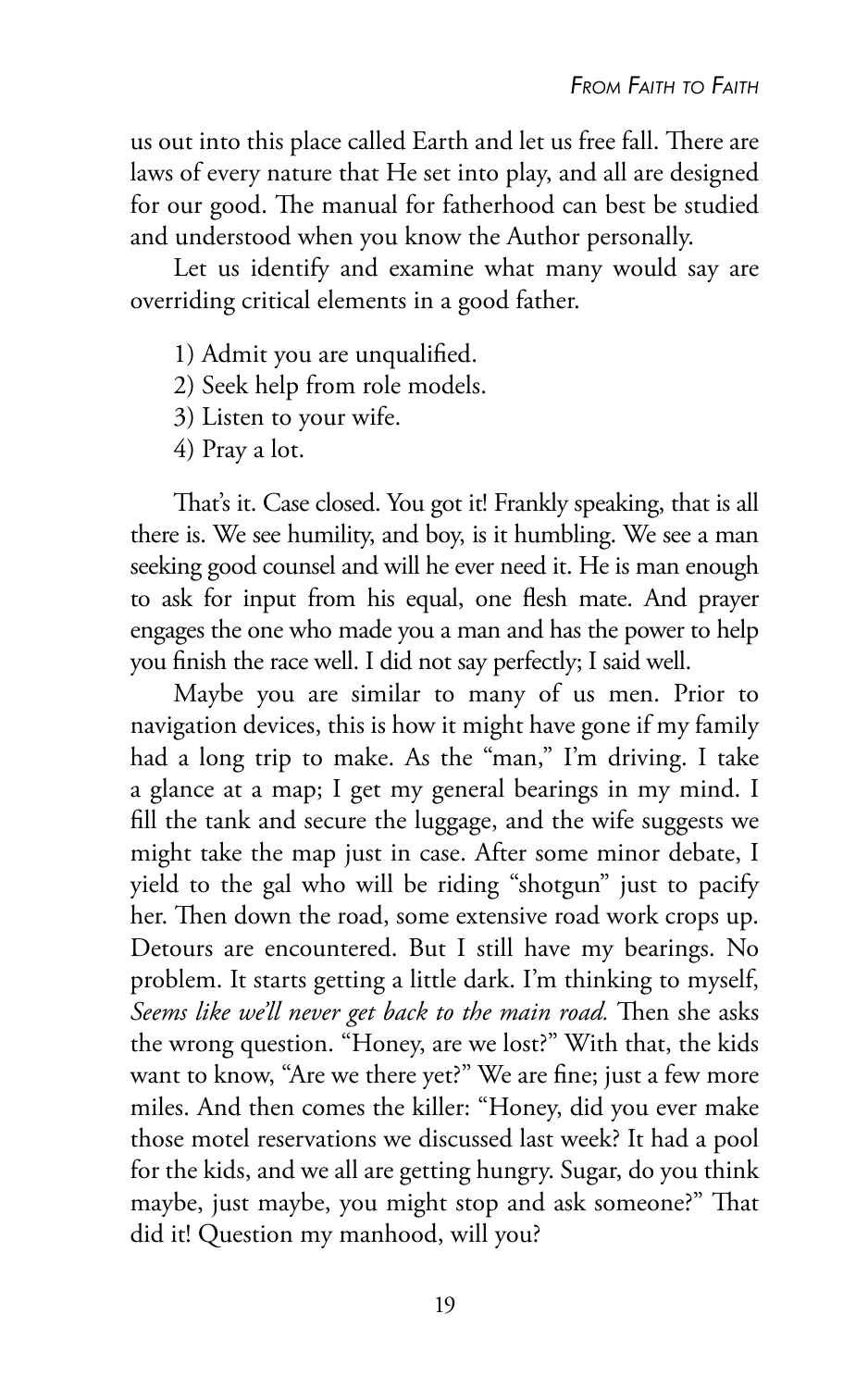Many of you have experienced this in some way. We fathers start out to be a parent with limited credentials or preparation, and when the derailments come, we are too proud to seek help or even listen to our mates. You ask, "What do they know about my role?" And at the same time, the kids are getting unruly and impatient with our lack of wisdom and leadership. It's time to stop the car. Get out, take a deep breath, and find directions*.* "Where there is no guidance, the people fall, but in abundance of counselors, there is victory" (Prov. 11:14 NASB).

Maybe some of you had ideal fathers and you received supreme counsel and direction on your journey as a father. But the rest of us stiffs learned it on the fly, by the seat of our pants. And one great divide, even to the best equipped, is the changing culture between each generation. "I will raise my kids the way I was raised" just won't get it most of the time. Believe me, I tried it. I grew up as a child in a small town. We raised our girls in the big city. Big difference! There were different strategies required.

Back to the role.

As a man, you have been appointed to assume the supreme leadership in the home.

With proper help, you are well equipped to assume this role.

This leadership involves all your troops (wife and kids), not just you.

You are the "spiritual" leader, the primary channel of wisdom and knowledge.

While discipline is for both parents, ultimately, it falls on the father.

Final decisions are ultimately your responsibility; the buck stops here!

You are to model your role in a manner that prospers the family.

You should continue to hone your skills as a father.

Empower your children; don't control them.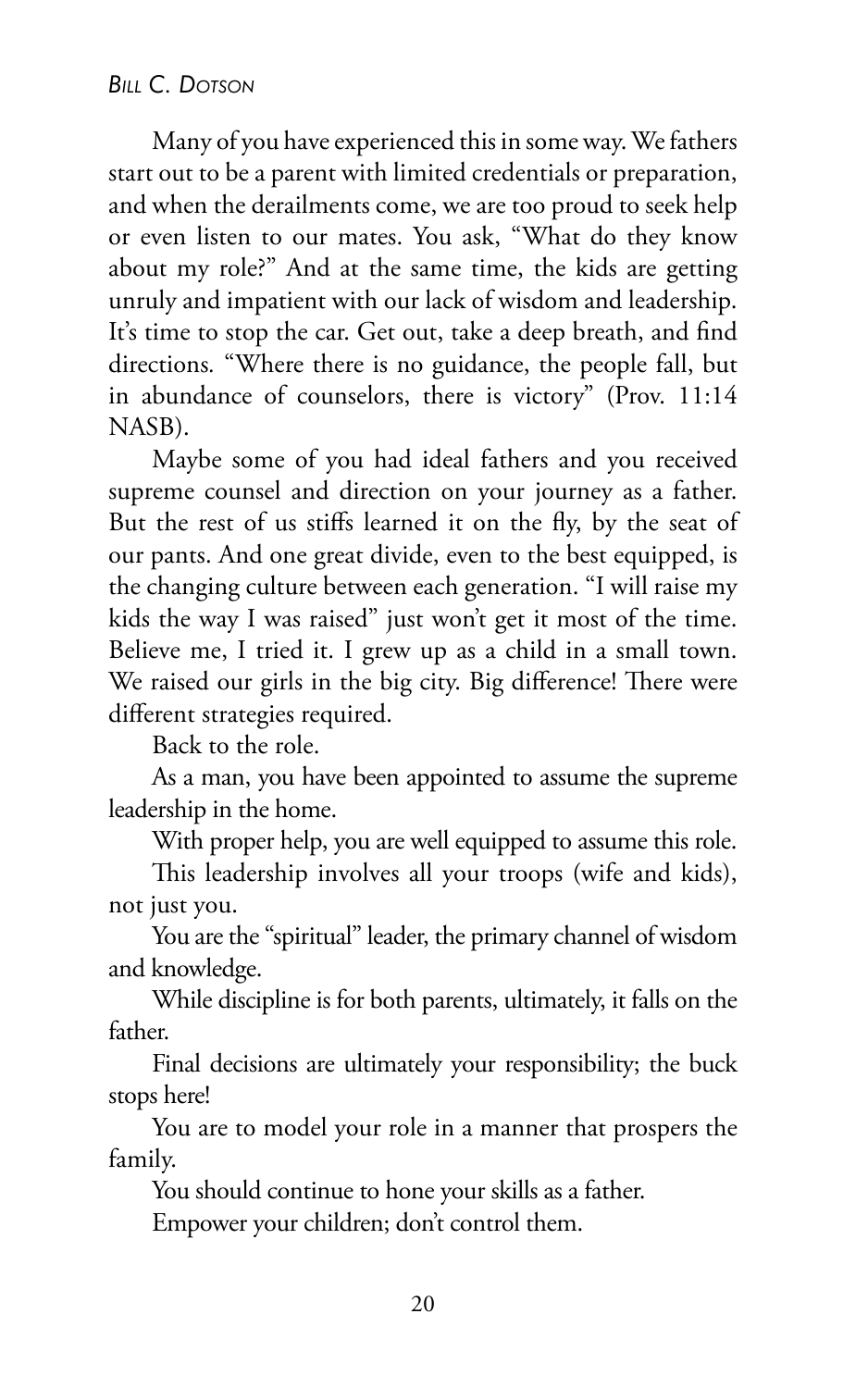You must develop listening skills for constructive communication.

Invest yourself in your children.

Your eyes should be focused on the privilege you have to equip the next generation.

To accomplish this and more, you must be present and engaged. Informed, aware, and responsive fathers make the best choices and decisions. And if you were to sum up all of these following chapters together into a single word—it would be *discipleship!* The role is simply being a *disciple maker*.

None of the above can be handled by a heavy-handed, egotistical male chauvinist. It simply will fail, and miserably. But so many men use their size and position to demand respect rather than earning respect. In the long run, men, fathers, that is what we seek—*respect*. How we get it depends on the kind of father we are perceived to be, with the primary audience being our children. You simply cannot fool them. Don't even try. And remember, they are *your* kids, so they must be smart. In fact, you will find early on that they are smarter than you were at the same age.

#### *Questions to Ponder*

Do you have a more complete understanding of your role?

In what areas are you performing now?

In what areas do you need to begin or seek improvement?

Are you willing to make the effort?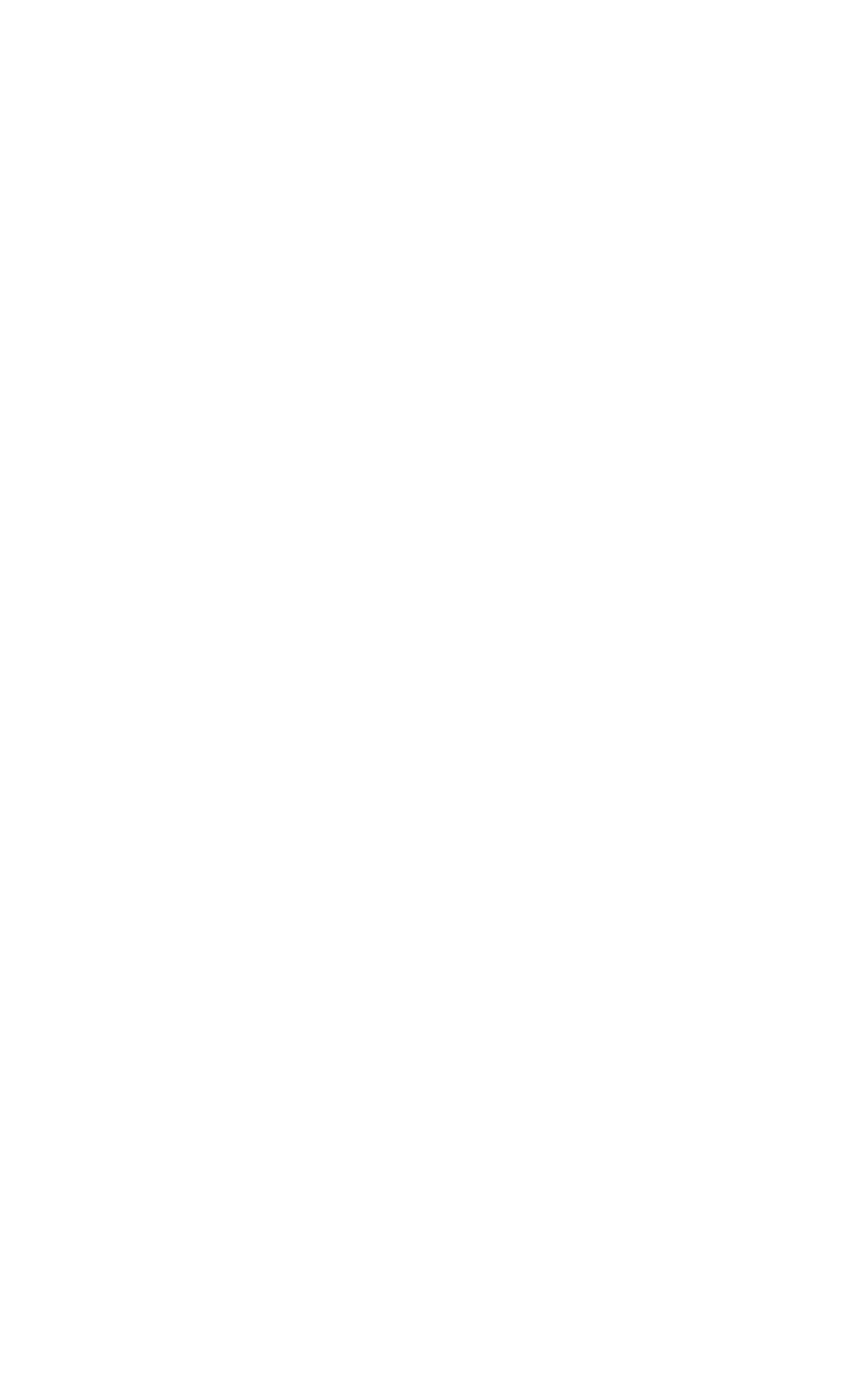#### CHAPTER 4: A'LOVING

*Love never gives up. Love cares for others more than self. Love doesn't want what it doesn't have. Love doesn't strut, Doesn't have a swelled head, Doesn't force itself on others, isn't always 'me first', Doesn't fly off the handle, Doesn't keep score of the sins of others, Doesn't revel when others grovel, Takes pleasure in the flowering of truth, puts up with anything, trusts God always, always looks for the best, never looks back, but keeps going to the end.*

> **—Apostle Paul 1 Corinthians 13:4–7 (MSG)**

Men, for you and me, this is "the" challenge. What an uphill struggle for most of us. The majority simply do not know how to love. Sadly, I dare say the words "I love you" are not even in us. Maybe they never reached your ears from your dad when growing up. My generation, for the most part, believed our fathers loved us, but we never heard it. Several years ago, I participated in a Bible study with men about my age. The discussion one day centered on this subject. Only one of the five had ever heard their father verbally say, "I love you." Would we have liked to hear it? Absolutely!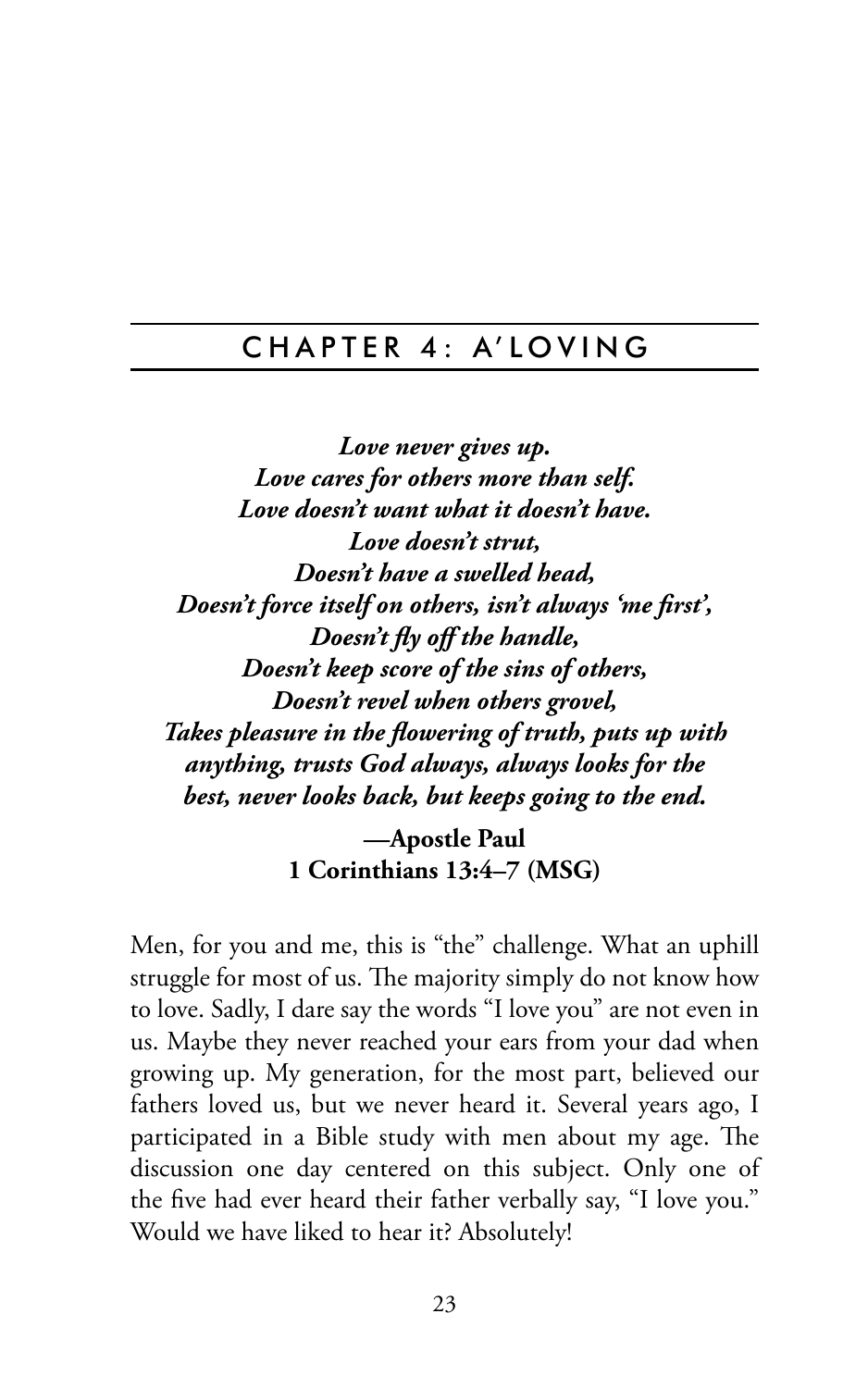But see, we are all wrapped up in *respect* and not love as men. We give respect and hope to receive it. Love is a difficult but necessary attribute. "I knew my dad loved me, but he just never said it." How many times have I heard this over the years? Too much, that's for sure. So, if this is an oft-asked question, might we assume it is a "biggie" relative to fathering? Certainly, you can give lip service and never show love with your actions. I suggest it cannot be either/or but both/and.

The absolute model for us is found in a Bible verse familiar to most, John 3:16. "For God so loved … that He gave." And when Jesus was baptized, a special ceremony in anyone's life, a voice was heard by those present saying "This is My beloved Son, in whom I am well pleased." Would you not want to hear those words spoken over you anytime, anywhere? After saying this to His Son, three years later God sacrificed (gave) His Son on a cross for the remission of our sins. He not only spoke it, but He also demonstrated it. But you ask, "Why would a father sacrifice his son? That's not very loving; in fact, it is downright cruel and unloving." The answer to this very sound question is found also in the Scriptures. His Son's death had already been determined by Him and His Son to be the only means to show how much they loved us and redeem us from sin's judgment. And by believing (trusting) this, we too are adopted as sons of God. The Heavenly Father was demonstrating His love for us through His Son. And His final act of love to His Son here on earth was the resurrection, raising Him from the dead and seating Him at His right hand.

Now, you and I most likely will never be called to show our love in this way, by giving our life for our children. But this does happen, and there are many stories to confirm that. The point is that this was the ultimate in demonstrating love, both spoken and through action. This should be the model for us. God doesn't want or need our respect, and neither does His Son. Nor do our children. They want and need to hear (and see) that we love them, just like they are, not only after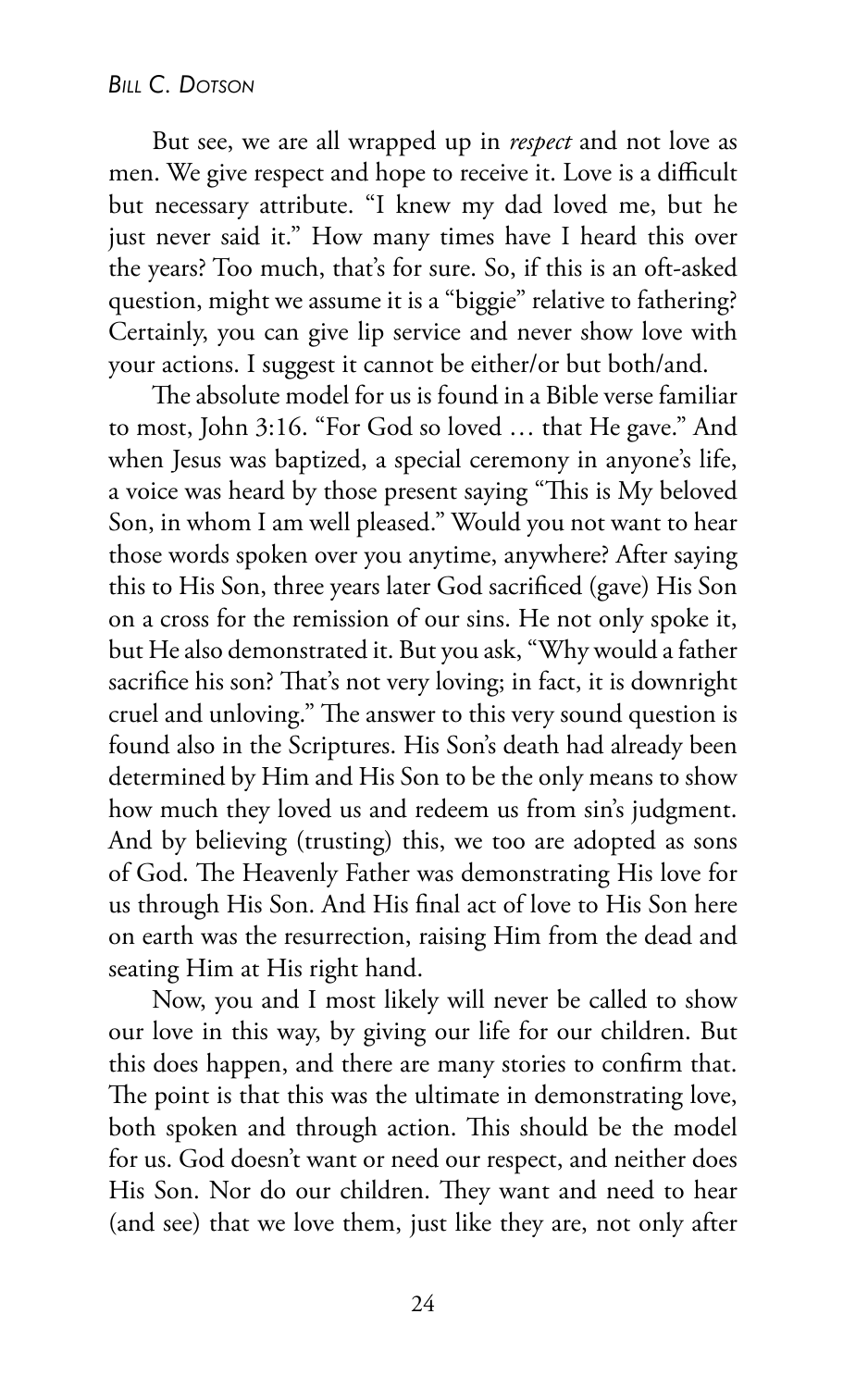they "straighten up." Helping them with the straightening up is another matter altogether. That will take care of itself much easier when they know they are loved unconditionally. Jesus did not die for us after or if we would clean up our act but with full knowledge of our disobedience. Men, that is love! That is love that creates an atmosphere in which all can constructively face the issues of life in a family head on, together.

So, what really is love? We're not talking Hollywood love scenes nor brotherly love. And it isn't "I love Cajun food" or "I love my new car." These are expressions of affection for something that benefits you. Love is an emotion of the heart, and not of the palate.17 We're talking about the expressions of word and deed that bring out the best in the object of that devotion with no hope or need for reward. What you say and do are simply for the interest of another and in the case of a father, your children.

Interestingly, the Scriptures record Jesus saying in John 14:15, 21 , "If you love Me, you will obey Me … and if you obey Me, you demonstrate that you love Me" (my paraphrase). This would tell us that love is not always emotional; in fact, most acts of love are not emotional but volitional (with deliberate intention). Simply, it is the best thing for my children. You demonstrate your love for them by acting out of obedience to the Word, your conscience, counseling you've received, or some moral compass. And the child's response of obedience shows his or her love for you. There are no emotions (well hopefully), just obedience.

Sacrificial, unreciprocated acts and expressions are love at its deepest level. God used an ancient Greek word when He called this *agape* love. When Jesus challenged Peter three times about whether he loved Him, as recorded in John 21, the third time was, "Do you *agape* Me?" And the sacrifice of His Son for us was the ultimate act of *agape* love.

There is a moving video on YouTube that I have watched several times.<sup>18</sup> Maybe you have seen it too. The true story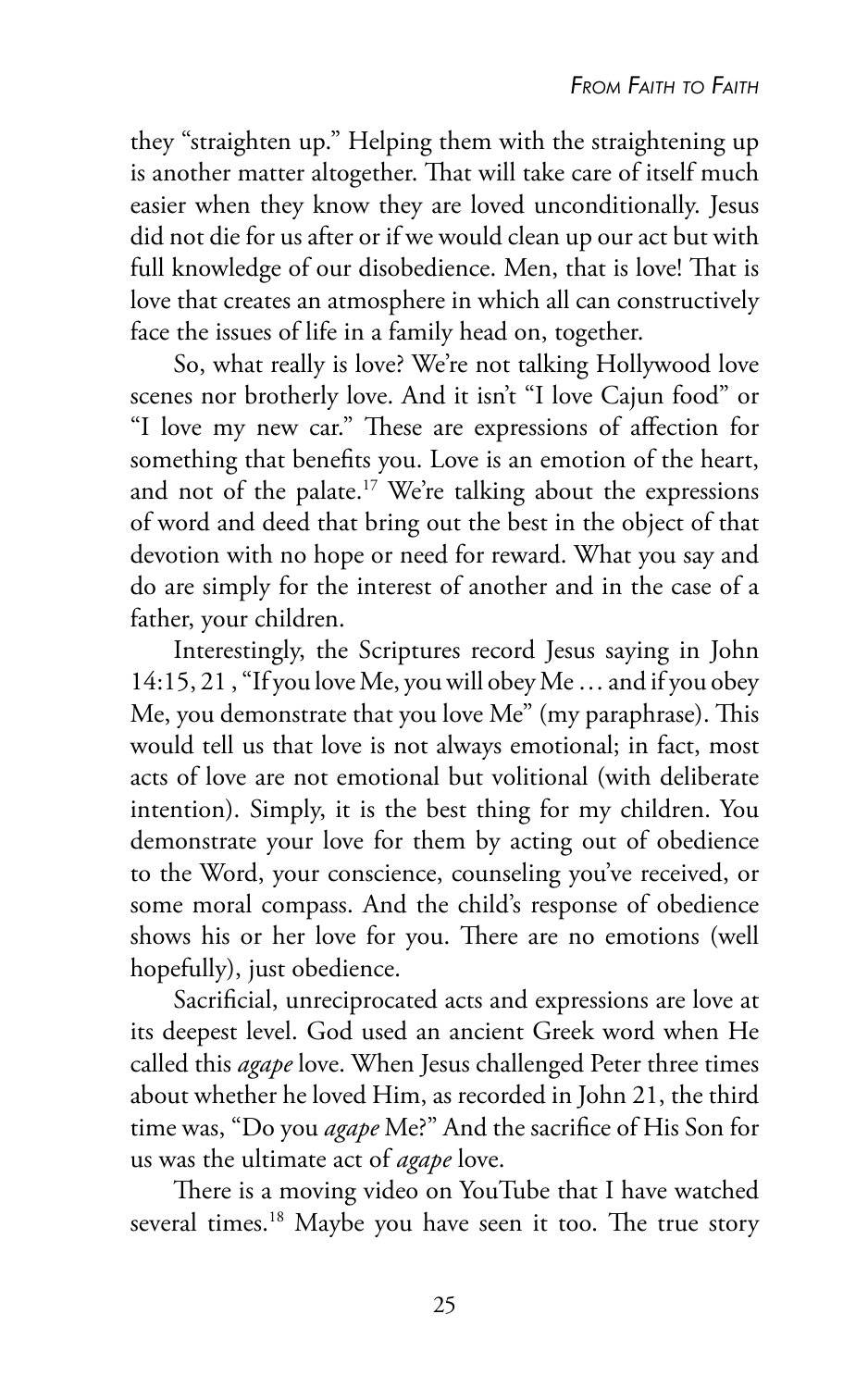is one of the most selfless acts of love at the deepest level I have ever witnessed. I won't do it justice, so I encourage—no, demand—that you do a Google search for *ironman triathlon, Dick and Rick Hoyt* and view it for the full impact. But I'll do my best to demonstrate the *agape* love between a father and his son. The young man and his dad race in many Ironman events throughout the world as a team. Why together? Because the son is a paraplegic. They (or should I say, the dad) race, bike, and swim. The father has dedicated himself to joyously allow his son to fulfill his passion. Because of the sacrifices that the father has had to make in training and enduring strenuous physical and mental demands, he wins my father of the decade vote. He simply does it because he loves his son. Are any of us willing to make that effort, putting aside our selfish pleasures for the good of our children? Maybe there are some other equal heroes. We need more.

Emotional love is good and volitional love is good, but together, they are great. Hugging, kissing, high fiving, pats on the back or butt, encouraging words, and verbal expressions of "I love you" all show your love for your child. But there are times when emotions must be set aside and hard volitional decisions must be made. Some might call some of these decisions "tough love." These are no less love—necessary, yes, but no less love.

It has been said that love covers a multitude of sins. As fathers, we make every mistake in the book; at least I did. But if your children know you love them, even the poor decisions are accepted by them, especially if they are accompanied by a plea for forgiveness. For those of you who have just started this re-engagement process, you may have a lot for which you need to seek forgiveness. This might take some time, especially for them to forgive. And for their health, they eventually need to forgive you. Don't dump all of the issues on them at one time. Start showing them how much you love them and work in all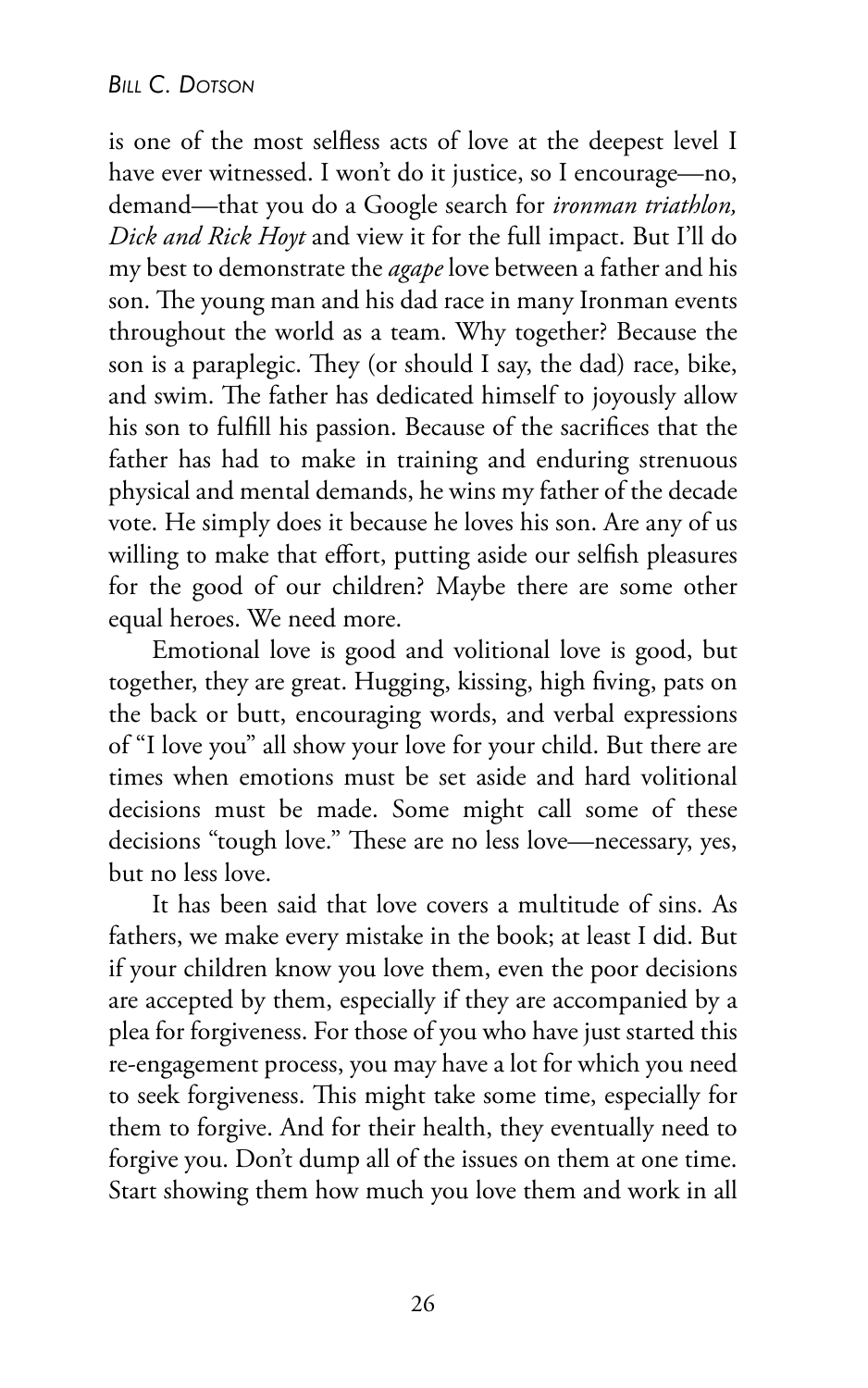the items that need addressing during the occasions that offer the best opportunity.

The Bible, in 1 Corinthians 13, tells us that there are three things we live on—faith, hope, and love, and the greatest of these is love. Nothing can equal or replace it in a relationship. Being honest and truthful is a good place to start in expressing your love. I guarantee in later years your children will look back and say that their father made a lot of mistakes, but they always knew he loved them. What confidence that instills in children and eventual adults. When they understand they are loved by their father, then they are prepared to live lives that are filled with faith and hope. Without that assurance, it is virtually impossible to develop a life with these attributes.

There is a game called Show and Tell. Love operates the same way. How can I show my children how much I love them, and when will be the next occasion to tell them? And we are not talking about buying them off with money or things. Show and tell love involves you with them. There is no greater gift than yourself, with all your warts and shortcomings. God gave His greatest gift to us: Himself, through His Son. And He did not make a mistake when He made you their father. The greatest commandment in the Scriptures, both Old and New Testaments, is, "Love the Lord your God with all your heart and with all your soul and with all your mind. And the second is like it—love your neighbor as yourself" (Matt. 22:37–40 NIV). How could you have a closer neighbor than your own flesh and blood? Look no further than your own children. You just may get a blessing in return. They could just start loving you back. Wouldn't that be special?

I have saved this for last, purposefully. The subject matter embraces a whole other book. Make no mistake, fathers, if you do not love your children's mother and demonstrate it, the majority of your teaching and instruction will most always fall on deaf ears. Why? Because you will come across eventually as a hypocrite and your kids can spot it a mile away. They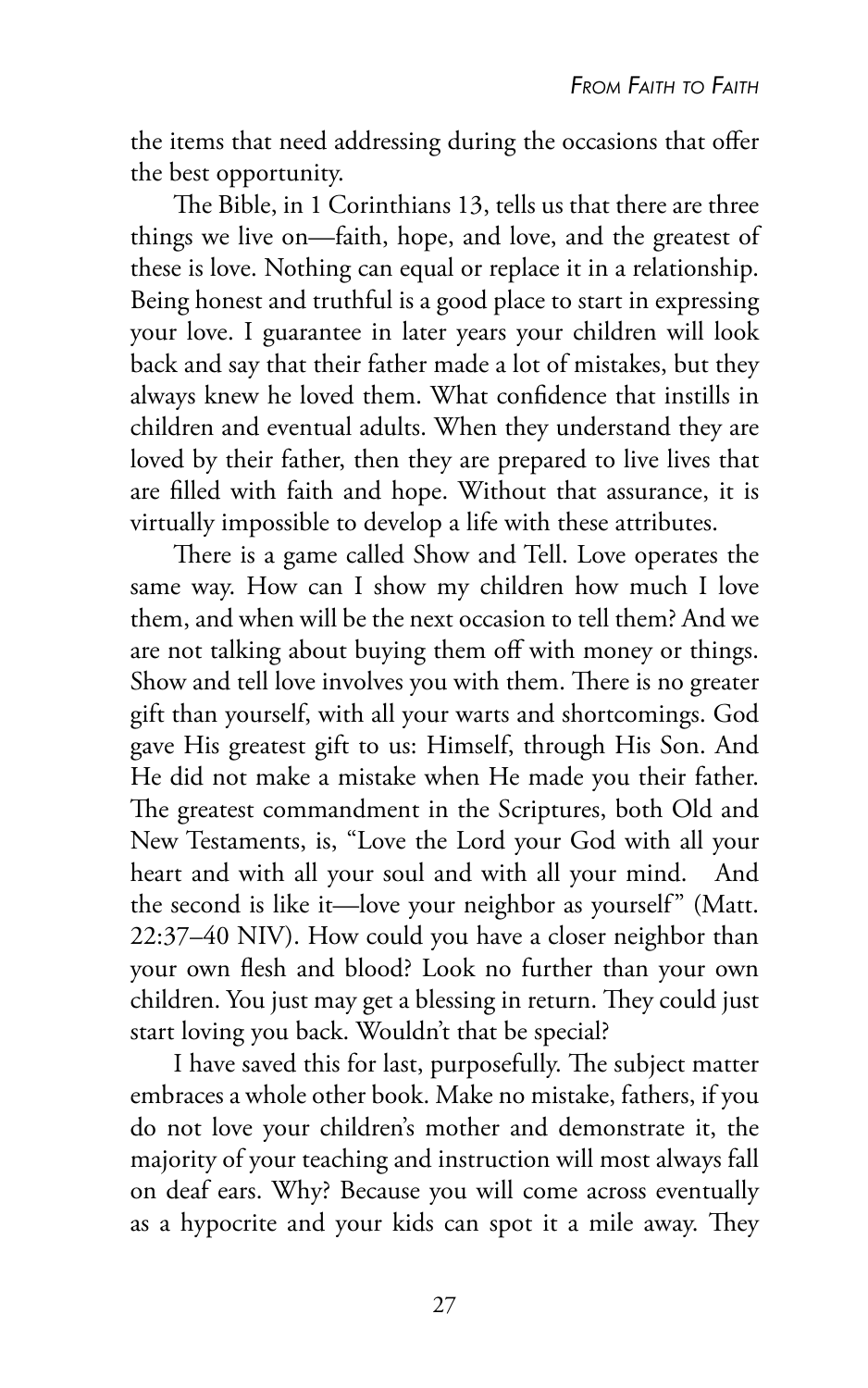have a nose for it. Your words and actions to them become empty, void of any substance. This is where modeling really takes shape. Way too many households are held together "for the sake of the kids." But really, you might as well light a stick of dynamite under them with a long fuse. Eventually, it will explode, and it will be a mess. Do not try to fool them. If you are having trouble in your marriage as it relates to their mother, then bare your soul and seek forgiveness and restitution. Deal with it. The Scriptures are very clear on this. Ephesians 5:25 NKJV exhorts us, "Husbands, love your wives, just as Christ also loved the church and gave Himself up for her." Easy, no; possible, yes. Alone, no; with God's help, yes. Worthwhile, you bet. Necessary, absolutely! This may be the very first place your journey must start.

# *Questions to Ponder:*

Did you hear your father say he loved you, and how does that make you feel?

Have you ever said, "I love you" to all your children?

Are you willing to start the process by doing this?

Would you children say that you love them, and also, do you *unconditionally* love them?

List some specific ways you will adopt to show your love. (Use extra paper if required.)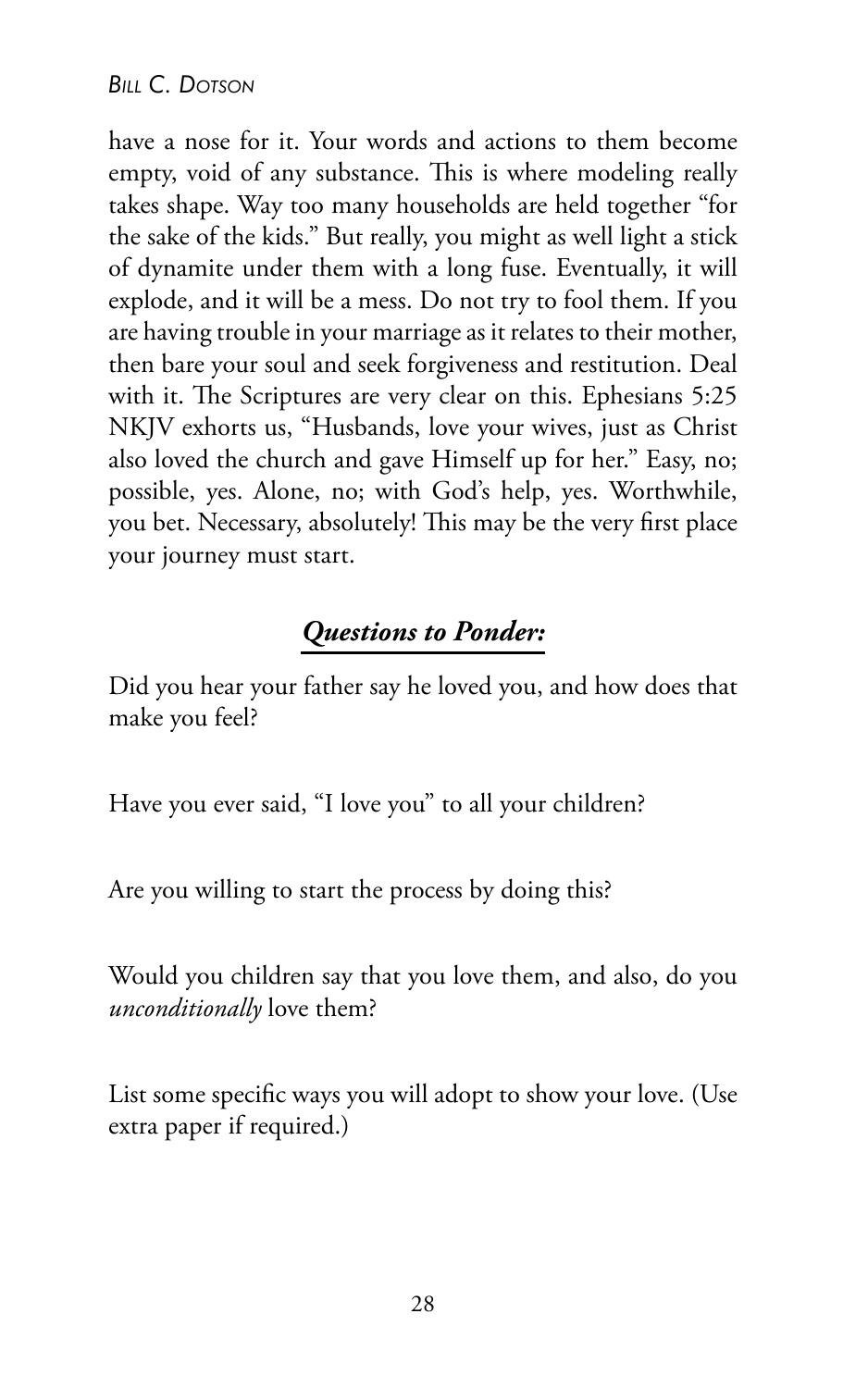### CHAPTER 5: A' PRAYING

*Devote yourselves to prayer, keeping alert in it with an attitude of thanksgiving.*

> *—Apostle Paul Colossians 4:2 NASB*

If I were to share an absolute that overrides any other attribute in a father, it is being prayerful. Many men will tell you this is just not necessary. I must admit, I have known apparently successful fathers with good children who probably have never uttered a prayer. But I submit that you as a father have to determine what you want to ultimately accomplish in your parenting as an end result in your children. As for me, I must admit that I alone was not wise or strong enough to pull it off, so I sought divine guidance through prayer.

Some of you will jump all over this, while many are right now saying, "Bill, I have never prayed in my life, and I've turned out okay." Still others respond that they don't even know what prayer is or how one goes about praying. And I bet you skeptics are thinking, *That's okay for little old women but not for me.* Many have experienced or heard stories about asking God for something and it never happening. "I prayed that my daddy would get well when I was a child, and God let him die anyway." No doubt there are a myriad reactions to the thought of praying in general, and especially for one's children.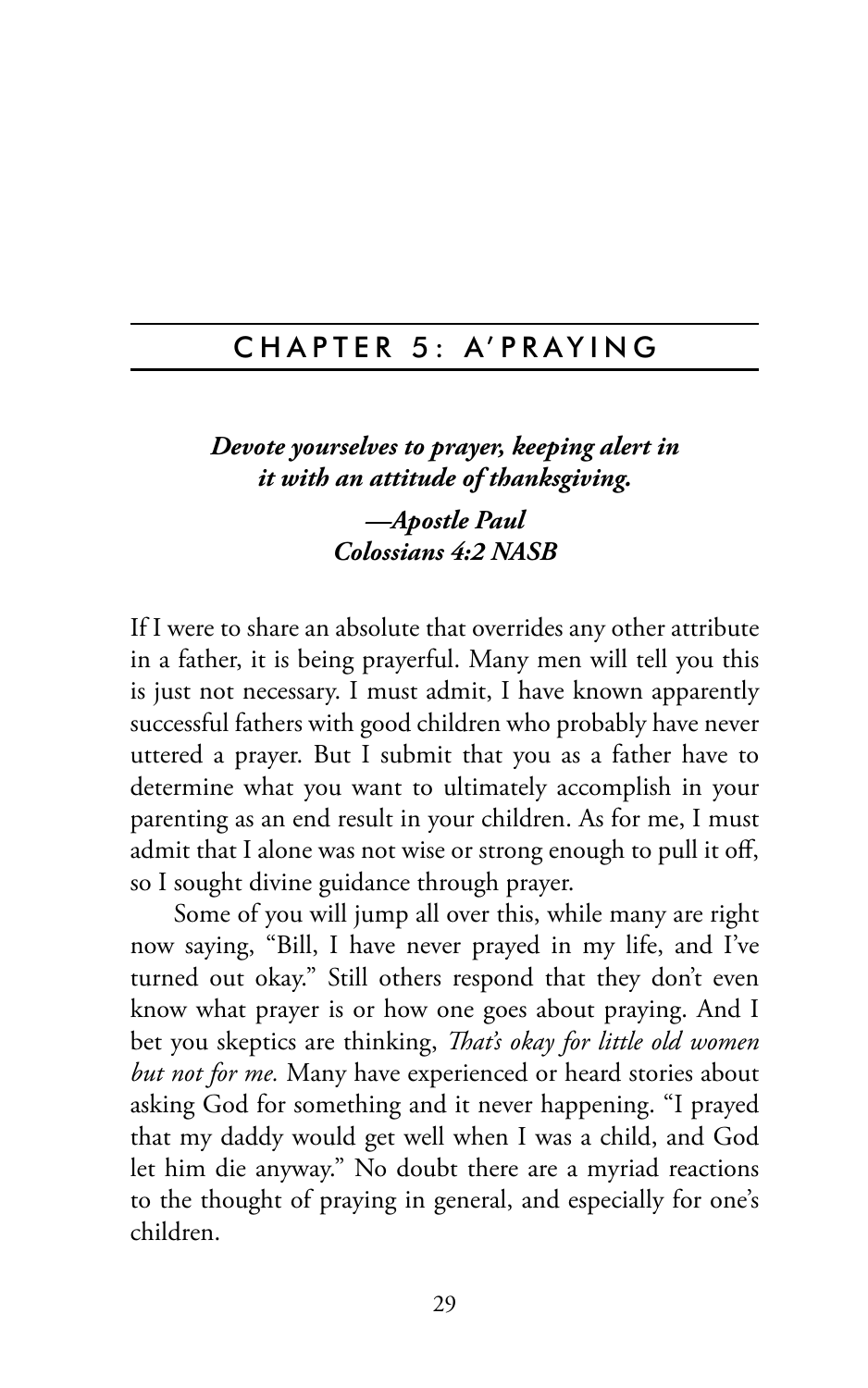Prayer is a complex subject but really quite simple too. It is okay to say, "I don't know how to pray." The first disciples of Christ confessed that to Jesus when they were with Him. He did not condemn them but taught them the Lord's Prayer as recorded in Matthew 6:9–13. He gave them a format for prayer. He then left it up to them to fill in the blanks based on their hearts' desires and needs.

Many believe the only prayer God hears from an unrepentant sinner is one in which the person seeks forgiveness for their sins, confessing they cannot save themselves and trusting Jesus Christ for their salvation. With that, His Holy Spirit takes up residence in their lives and then starts teaching them how to pray and what to pray for.

Some of you may want to pause and do business with God right now. At the very back of this book, I have printed out a prayer you might want to use if it expresses the desire of your heart. Know that the prayer is not what saves you but your act of faith when you trust Christ secured by His death on the cross. He then rose from the dead and offers life in Him for eternity.

The Bible has extensive writings on prayer. You may want to dust off yours or get a new one that has a concordance that will direct you to chapter and verse. And for you high-tech guys, the Internet is stocked with ways and means to surf the Bible on any subject; so each of us is without excuse. Access is there. Make the effort!

Simply, prayer is sharing with God what is on your heart and listening to Him by whatever means He chooses to speak. After one has developed a personal relationship with God through His Son, Jesus, a reservoir of treasures is available through prayer. Even miracles might happen, like your children turning out well in spite of your fathering or lack thereof. If you believe that, and I do, God gave these specific children to you to raise for Him, and He knows their needs far greater than you ever will, why then does it not make sense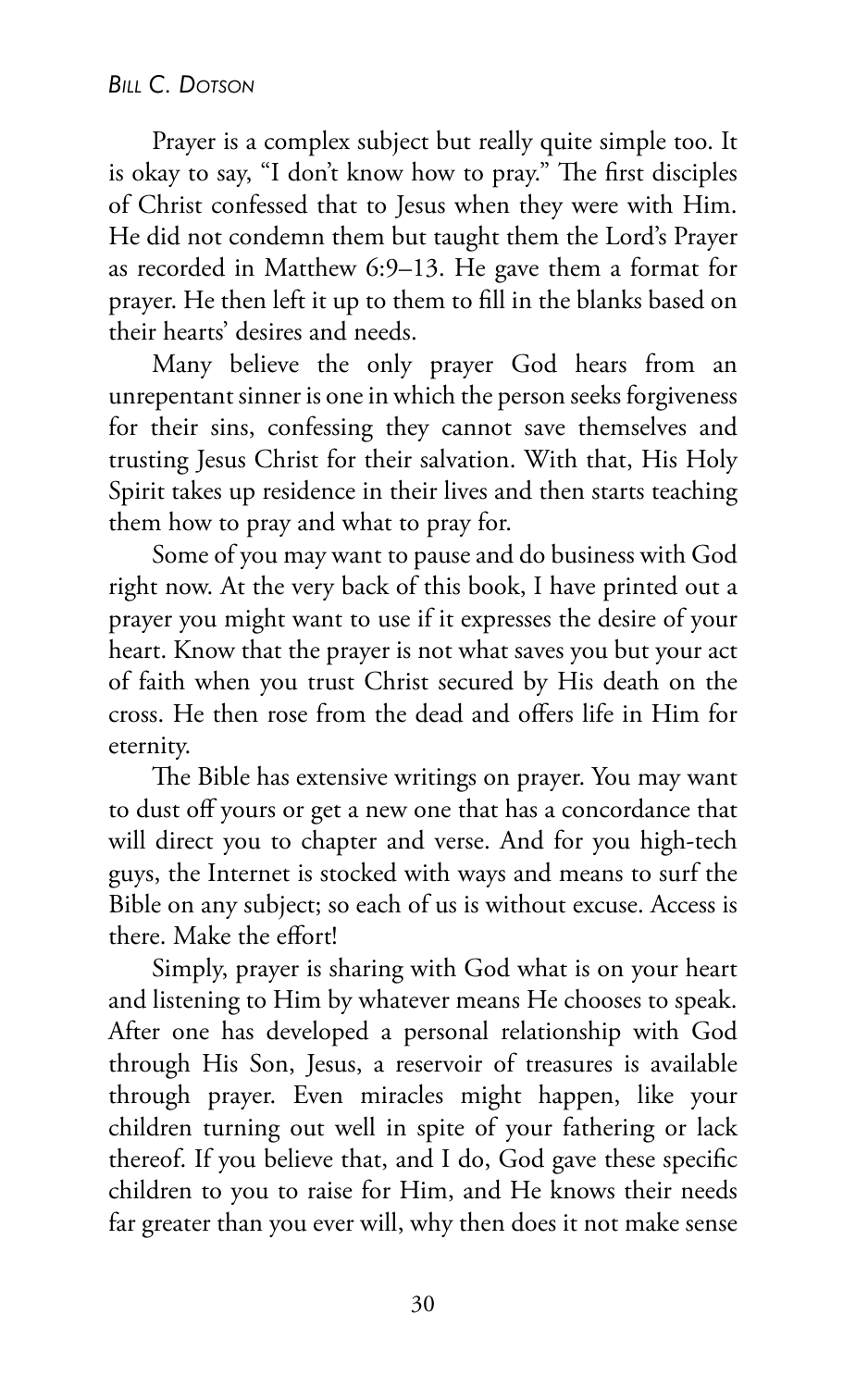to call on Him for His help? As an example only, if you have a bank account with millions of dollars in it at your disposal and family is starving each month and struggling to survive, would it not make all the sense in the world to draw on that account to enhance their lives, if not save them? There are so many promises in the Bible, and He pleads with us to ask, seek, and knock. It implies that He will hear and is willing and able to assist. And unlike us earthly fathers, He knows what is actually best for you as a father and your children.

Being a father is probably the world's greatest, and hardest, task anyone undertakes. Many of you are nodding approval to this. Men, it simply is a giant responsibility. Some of you command strategic positions in business or other places. Would you dare undertake the objectives of your position without securing the best possible help and advice you could afford to ensure success? Well, for the job of father, you have the best possible help, and it is absolutely free and inexhaustible. It is called *prayer.*

For some of you, prayer should start with confession that you cannot or have not done the job well or that might be required. Do you know to confess really means to agree with God? He already knows you are inadequate. You are not surprising Him. Just admit it, repent of it, and seek His help. You will be amazed by the many ways He starts sending help.

For others, it is simply fine tuning your prayer life and reattuning your ears to His voice.

And the very best way to hear that voice is through reading and listening to Him through His word, the Bible. It makes your prayer life more effective.

If you will permit me, I would like to give a word of testimony about my prayer life as it relates to my family, children, and now grandchildren. I have always had some form of prayer life since I was a kid. But several years ago, it was impressed on me that I, in my limit of time and space, could not be with, care for, and direct every moment of my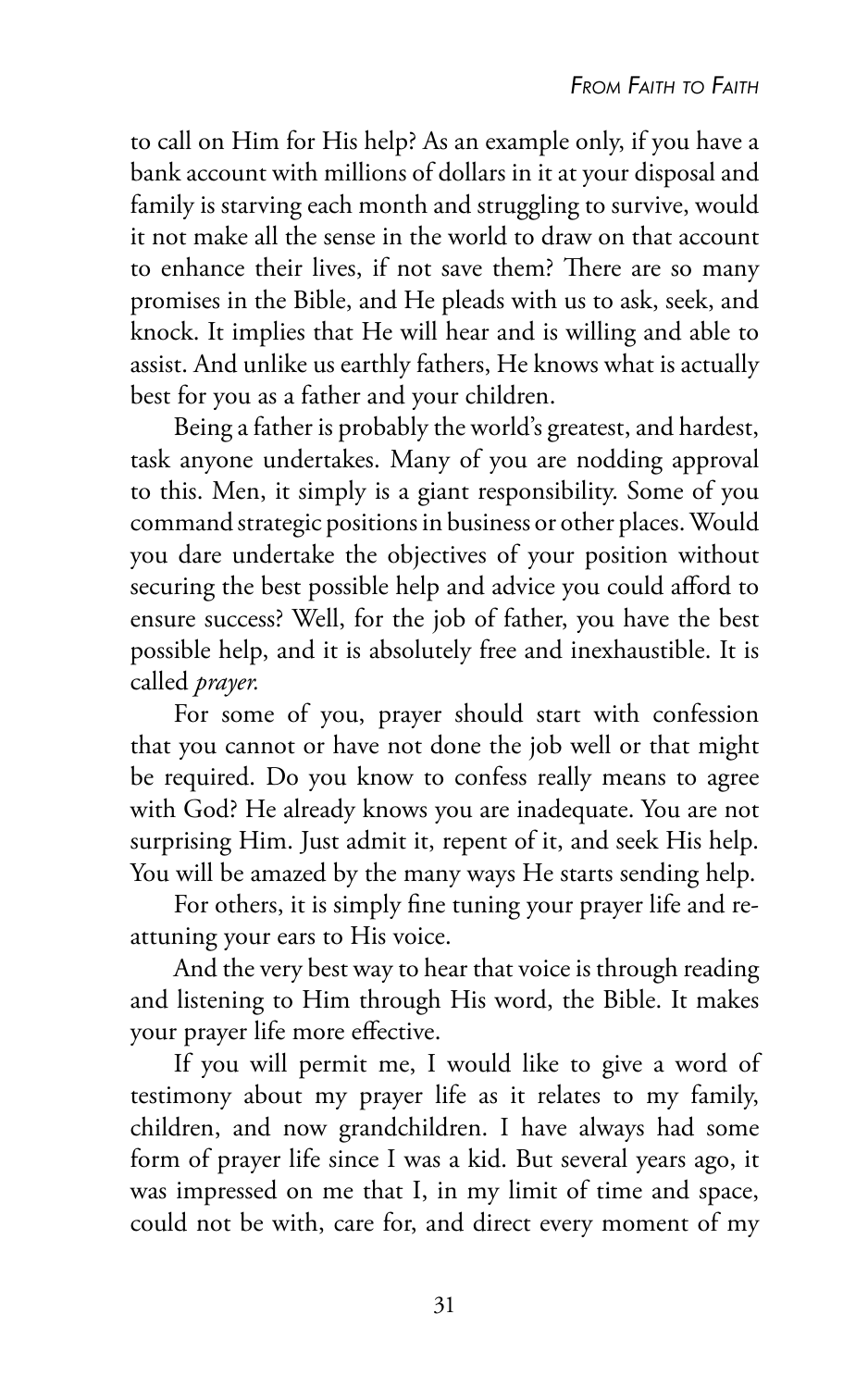children's lives. As my prayer life started developing, it became abundantly clear that my most effective parenting tool was, in fact, prayer. Since God is omnipresent, and I am not, why should I not turn them over to Him each day, by faith through prayer on their behalf, today and for eternity?

So, that is just what I do. Briefly speaking, I submit them every morning to His care, and I pray for them by name for many different issues and needs. And during the day, as I am reminded, I submit prayers on their behalf. I find strength, comfort, and peace from trusting them to the One who made them, as He knows far greater than I the needs in their life, moment by moment. And since He is also omnipotent (allpowerful) and omniscient (all-knowing), what could be better than Him for the welfare of my children and grandchildren?

My life verses are Matthew 6:33–34 NKJV: "But seek first the kingdom of God and His righteousness, and all these things (all we need) shall be added to you. Therefore, do not worry about tomorrow, for tomorrow will worry about its own things. Sufficient for the day is its own trouble." Every day is a gift. It has its own set of problems. To me, life is a box of envelopes filled with the provisions for that day. Yesterday's provisions are all used up, and tomorrow is not yet here. By living one day at a time, I can start that day by opening the new envelope and know that today's needs are sufficiently provided for. And it reminds me that I need to be in prayer early on and trust God with the day—for my wife, my children, and my grandchildren. Certainly, there are other items involved in prayer, but as it relates to me as a father, I have that privilege and responsibility as a father for my own. This requires that you seek out, inquire, and observe the needs of the family so you may pray more effectively. God will lead you in the way to pray for them.

One of our pastors recently delivered a sermon on a Puritan creed of sorts: "Pray until you pray." What? All of us at times pray idle or insincere prayers, some without much thought.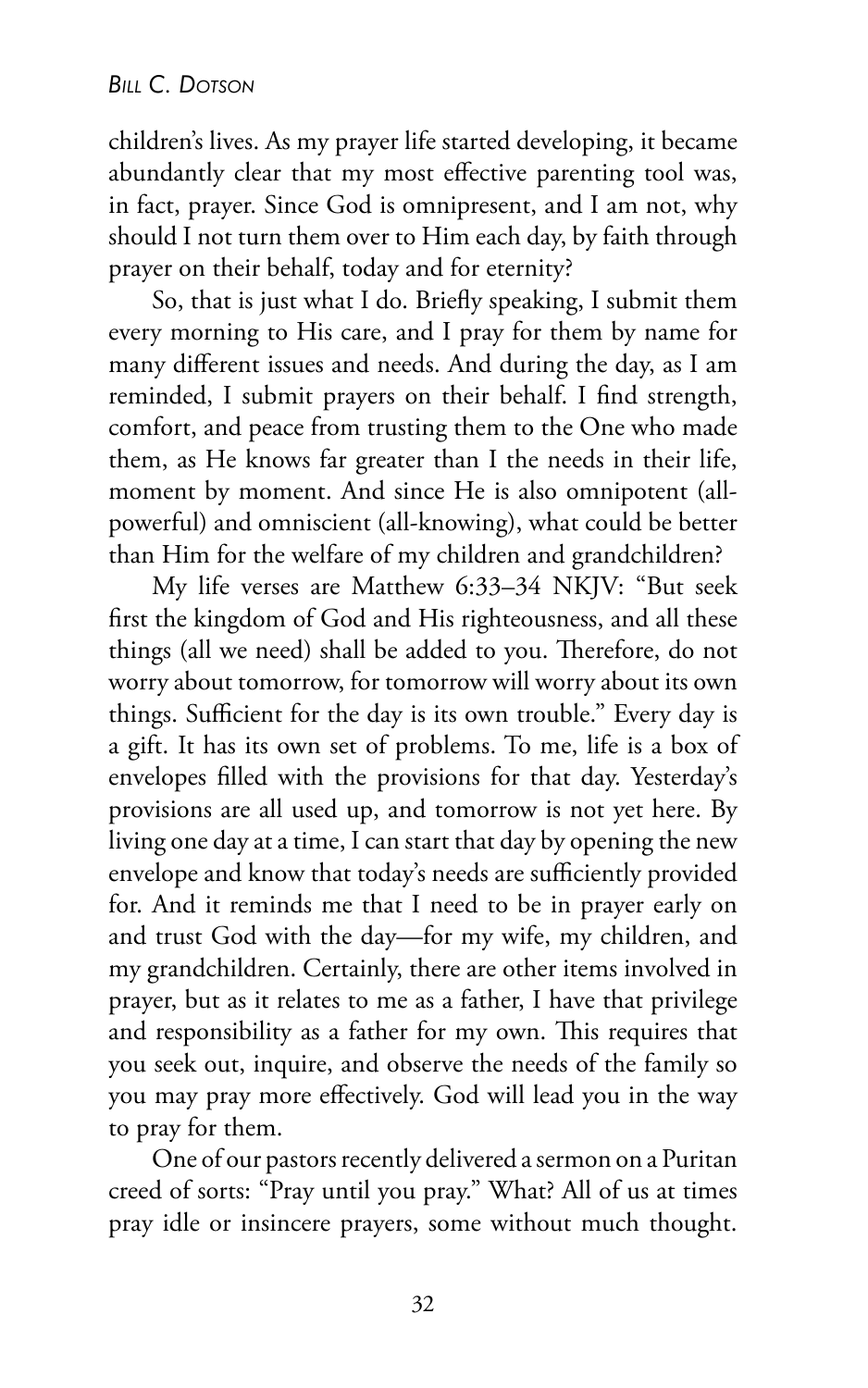They are sort of rote or routine. What the Puritans were saying was to become involved in what and how you are addressing the Lord on whatever subject. Stay there long enough until you start sensing a spiritual depth in your praying, a oneness with God, as if you could reach out and touch Him. James 4:8 NKJV tells us, "Draw near to God, and He will draw near to you." And further, Paul writes "be anxious for nothing, but in everything by prayer and supplication with thanksgiving let your requests be known to God. And the peace of God, which surpasses all comprehension, will guard your hearts and your minds in Christ Jesus" (Phil. 4:6–7 NASB) Want that kind of peace?

If I did not firmly believe that there are forces at work daily to take my children down, then I would have no need for prayer. But since I do believe this, I pray as if it all depends on me but trusting God with the results. Call me old fashioned and out of step, but it simply is what allows me to function each day, knowing they are safely in His hands. It doesn't mean bad things won't happen, but I have the assurance that it is being filtered through His loving hands.

Recently, I heard one of my daughters say to someone that one of the things she remembers as a child was seeing her father praying for her and what that meant to her. And I have heard testimony after testimony from others about this very same subject. Can you even imagine the confidence children must sense when they see or know their father is praying on their behalf? At different times, I have journaled my prayers. Joanne does this daily, as do countless others. You get to see God's hands at work, and recording it builds faith to continue and to be bold in your requests.

But equally, if not more important, is the habit of praying with your children. For younger kids, the nighttime tuck-in by Dad and prayer with each one cannot be measured. First, you become the teacher on how to pray, and second, you become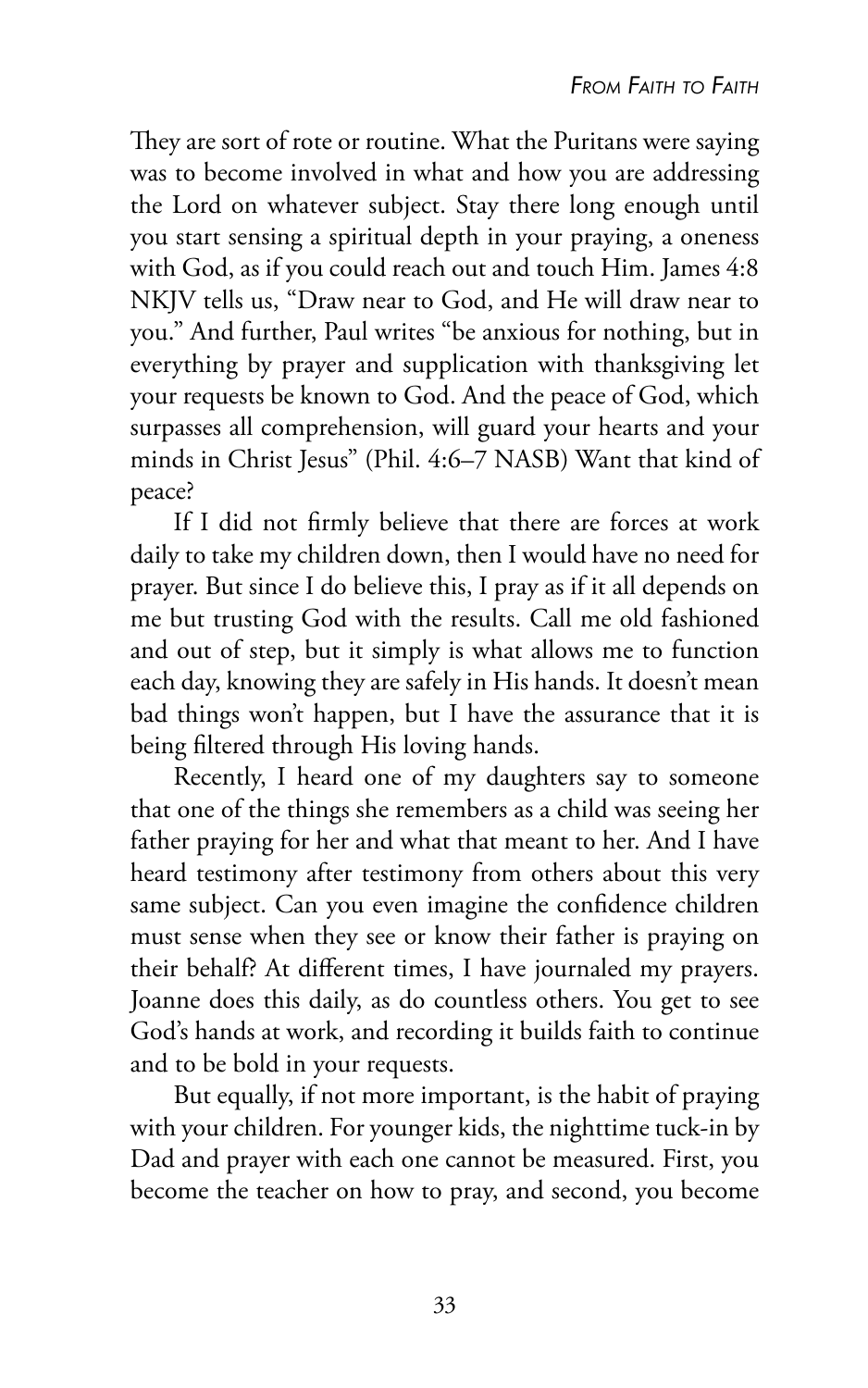the conduit for them to the Heavenly Father. They see God through you.

For older ones, specific times of prayer are well received. They can be about questions, issues, or trials; you name it. There is simply something good that happens to both of you when you pray with a child. You can have prayers at meals, at home or when dining out or over the phone when away or during the day when they call and are in need of your counsel. You can bet that they will call a dad they know will pray for/ with them. All are sending the message that you think prayer is important.

And I strongly recommend you not develop the habit of saying, "I'll pray for you about this or that," because most of us won't. Pray right then and later if you are reminded. Let's face it, guys, you do not know everything about everything. And most importantly, after three years of age, your children know it. So why call on a limited reserve of knowledge? Instead, tap into a full tank of wisdom. God tells us in James 1:5, "If we lack wisdom, ask Him, and He will give it to you liberally and without reproach" (my translation).

For you macho, thump 'em on the head' guys, this part of fatherhood may be difficult at best. I know a big guy. When I first met him in the '70s, he was, to me, the biggest guy I had ever met. He starred as a lineman in the NFL when men were men and was a four-time All-Pro for the Cleveland Browns. He spends a lot of time in prisons, talking and preaching to men. He wrote a book that I recommend highly and give away to many fathers of every age. His name is Bill Glass, and the book is *Champions for Life.* I bet you can relate to him. And he prays. Imagine that.

No prayer is too small or insignificant in the eyes of God. Scripture tells us that Jesus is our High Priest and is interceding for us 24/7 at the right hand of His Father. That says to me that He just might be interested and available to handle your requests. He gave you this family and made you their "priest,"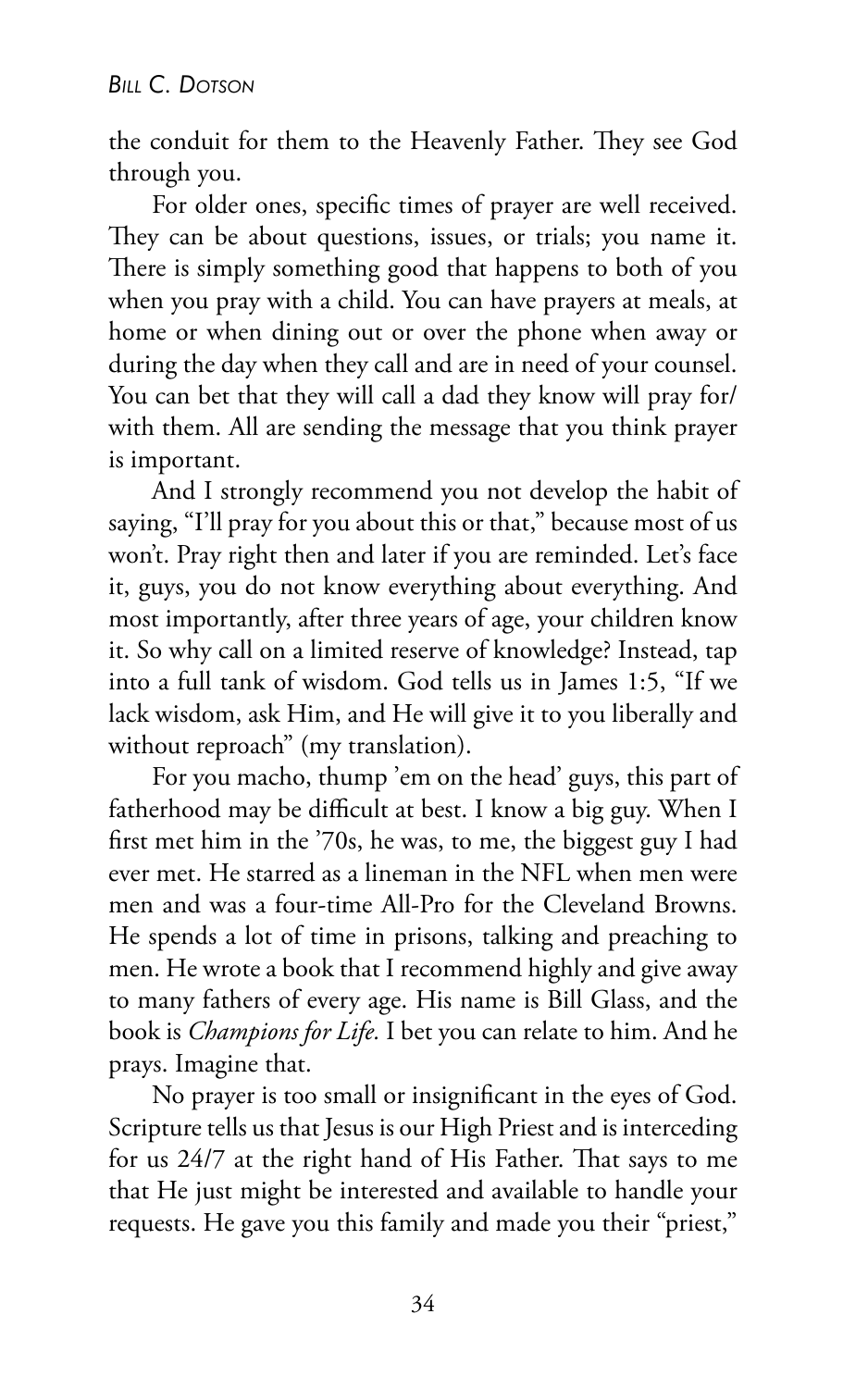and the "shepherd" of your flock. Call on Him. He is waitingno, eagerly waiting—to hear from you. His number is toll free. Dial Him up. You'll enjoy the conversation. For those who have not called in a while, take time to catch up with Him before making your requests. He will appreciate that.

# *Questions to Ponder*

Are you a man of prayer? Do you believe God cares?

How often do you pray? Is that adequate?

Do you pray specifically for each of your children?

Do they know you pray for them?

Do you pray with them?

Have you ever tried praying and then truly waiting on God to act?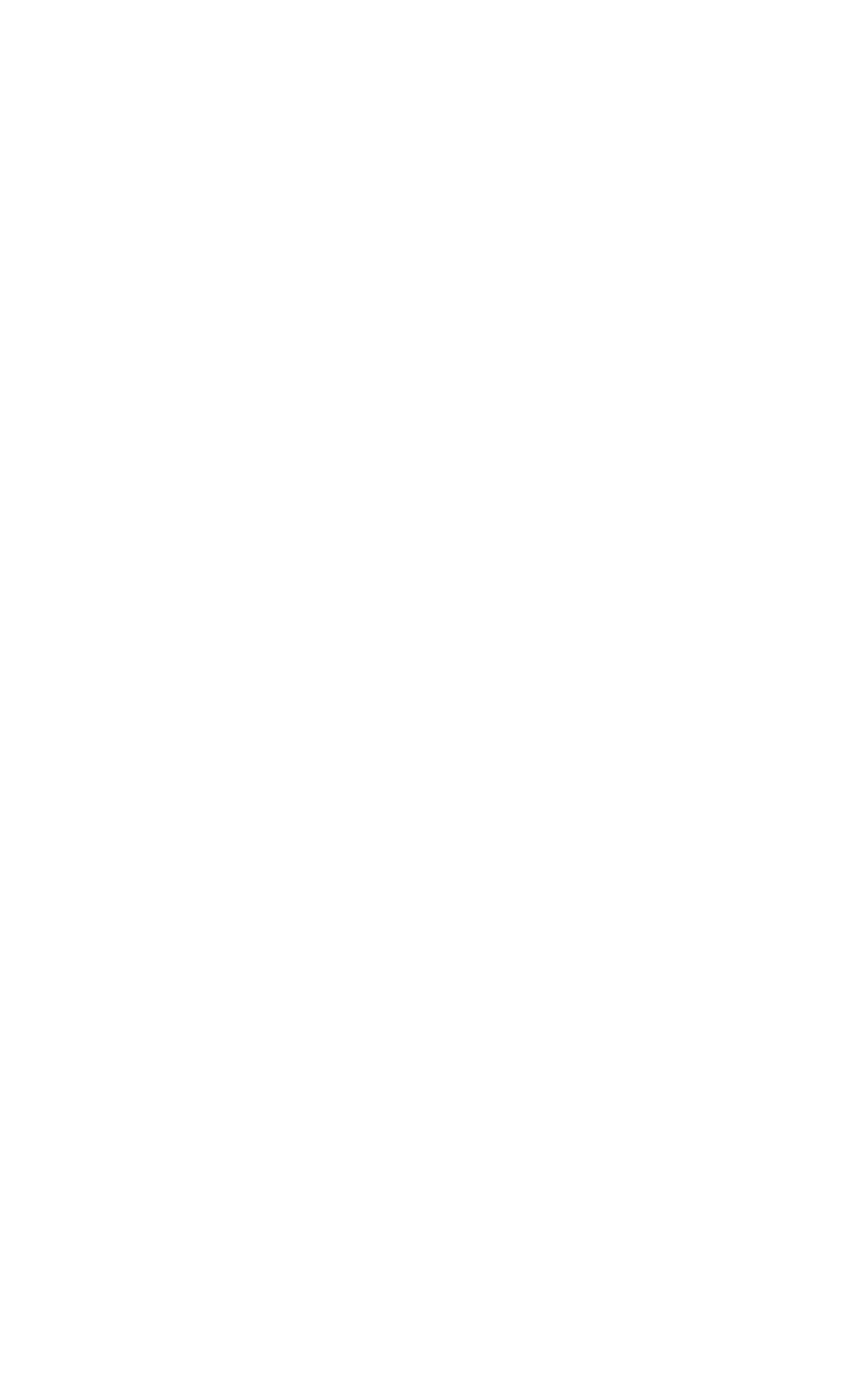## CHAPTER 6: A'MODELING

# *People may doubt what you say, but they will believe what you do.19*

*—* **Lewis** *Cass*

*"Better caught than taught"* is an age old adage, and it is true. In most instances, *actions do speak louder than words.* Children, at most every age, but certainly from one to six, absorb everything and process it as truth. After that, it seems their minds start challenging what they have learned. They have an enormous capacity. Try to understand that they know nothing upon entering this world, so all is new to them. And because of a keen interest, they focus on each new bit of data, and it becomes uniquely stored, both consciously and subconsciously. Believe this grandfather, they watch your every move. In fact, they will start anticipating your actions after a while. For the most part, everything they have learned up to this point has shaped their lives.

So what are you modeling that you want your children to catch, especially the eldest child? Eldest children have no older siblings to learn from; so, Dad, for the most part, you're it. I earlier mentioned a 1974 folk rock song with a wealth of profound truth, "Cat's in the Cradle" by Harry Chapin. The words are chilling if you are a father. It is reprinted in its entirety in chapter one. But one of the most telling lines is by the son: "He'd say, I'm gonna be like you, dad. You know I'm gonna be like you." And toward the end the woeful father exclaims,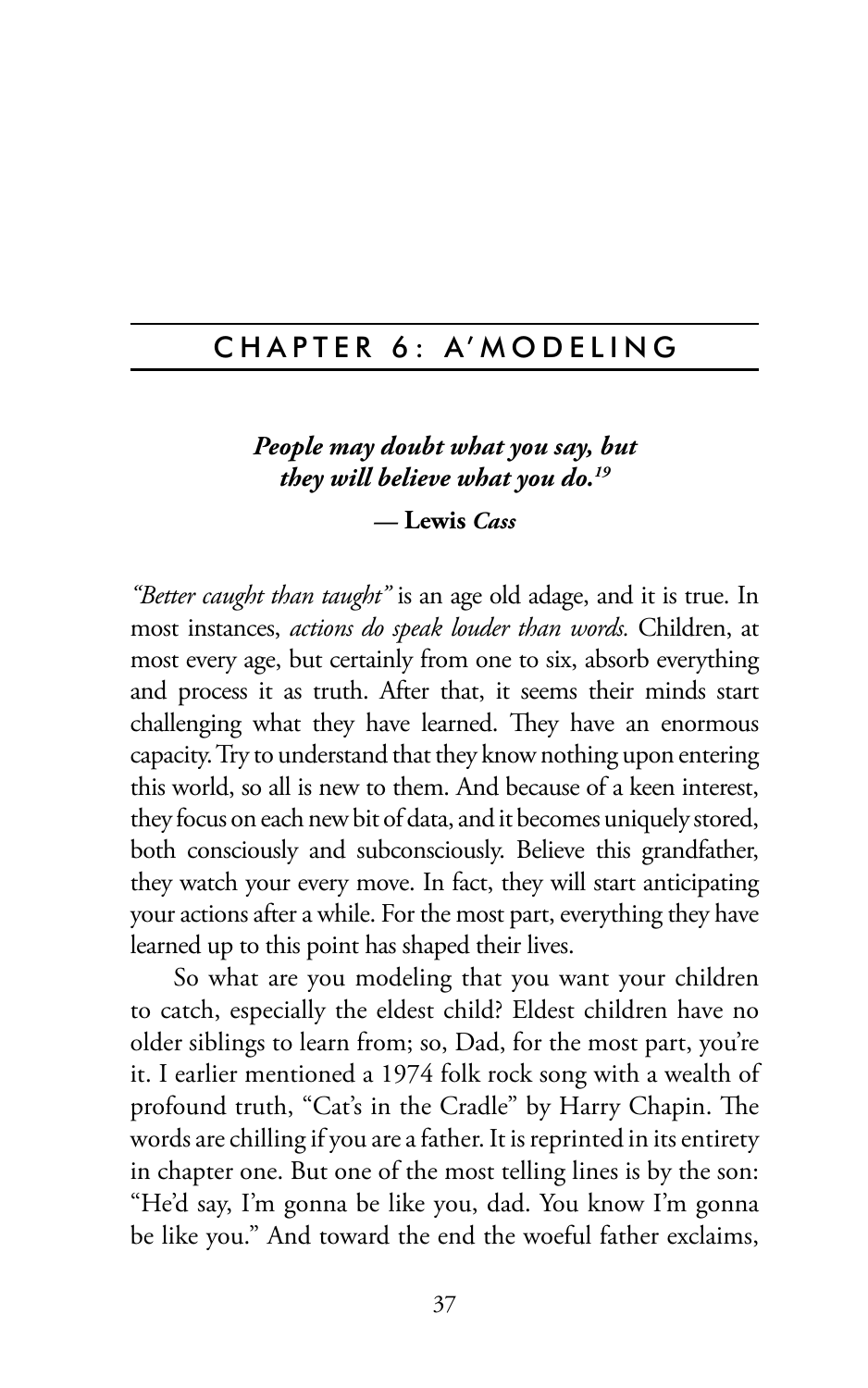"He'd grown up just like me. My boy was just like me." Do you want your children to be "just like you"? For some of you, it might be affirmative, but for many, it is frightening.

As you are modeling, you need to make sure your children understand you are not the perfect model. Your children need to see your scars and know that you have made mistakes. They should hear through you that there are consequences to detouring and following wrong paths. Transparency is a strength. They need to see your weaknesses, because many children place their father on a pedestal, with the image that dear ol' dad has always had it all under control. This transparency will endear them to you and give them the assurance that it is okay to fail, knowing you did in certain ways, but you got back in the game of life and moved on.

Since a model is supposed to represent or reflect that which the *designer/creator* intended:

What are you trying to reflect? What/who is the *original* you are trying to represent? What do you want your children to see in you?

Would you be willing to say what Paul said to Timothy as recorded in 1 Corinthians 4:16 NKJV: "Therefore I urge you, imitate me"? Later he exhorts his followers: "Be imitators of me (*how?*), just as I also am of Christ." Jesus was the *model of humility,* and how did this play out? He said clearly in John 5:19 NKJV: "Most assuredly, I say to you, the Son can do nothing of Himself, but *what He sees the Father do*; for whatever He does, *the Son also does in like manner."* He also said, "He who has seen Me has seen the Father …" (John 14:9b NKJV ) Here it is again—a "spitting image." He simply modeled His Father's attributes, and they are endless.

When I was a child, model airplanes were big for us kids, especially boys. We had all the necessary parts, and we had the plans, so we proceeded to follow instructions and create our model plane. How well we followed the instructions and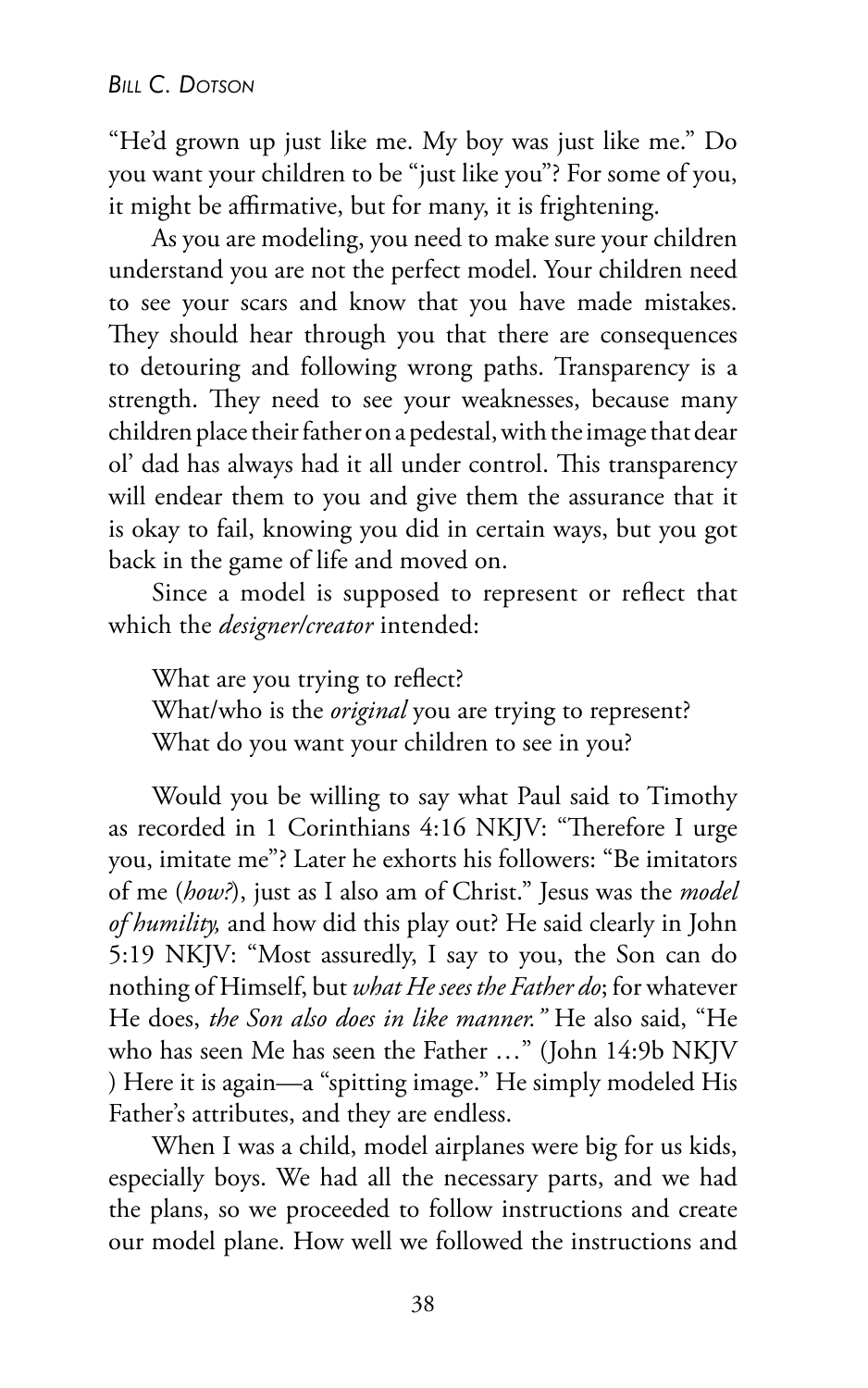attended to each detail determined the end result, whether it was a shabby one or a pristine copy. The model was to resemble the real plane. It was simply a model, a representation on a smaller scale. Isn't that what our children are becoming, a representation of you on a smaller scale?

We have all said or heard, "Your kid is a chip off the old block," or "Your child looks and acts just like you." Scary? I hope not, but maybe. Apples don't fall far from the trees. So what fruit is your modeling going to produce? Fruit trees take a long time to grow from seedlings before they produce their fruit. Your children are no different. They have a limited number of years before they start reproducing what they have seen and heard and been taught. Apple trees simply do not produce peaches. The seeds of reproduction are in the fruit. If you have planted and nurtured your "fruit trees," they will bear the intended fruit and they, in turn, will most likely plant these same seeds in the next generation.

But have you ever visited an orchard of any kind that was not cared for, overgrown, overrun with pests, un-pruned, and un-fertilized or watered? It's not a pretty sight, and the worst part is the sad nature of the fruit, if there is any. A man who would develop a fine orchard would be considered a fool to let it go unattended. Why plant the trees if you are not going to care for them? So it is with your offspring, your seedlings. They need nurturing, pruning (disciplining), and loving care. What do you want your future "orchard" to look like? What does it require from you to accomplish that?

One of the most graphic illustrations is male and female models on TV, in magazines, in stores, or on runways at showings. Our society is bombarded with them. Our culture is consumed by them. What Madison Avenue is selling is a look that is right for you. Every model has gone through strenuous regimens to present the "perfect image." *"I'd die to look like them"* many of us say. What we are seeing is ourselves looking that way in that outfit or whatever the model is displaying.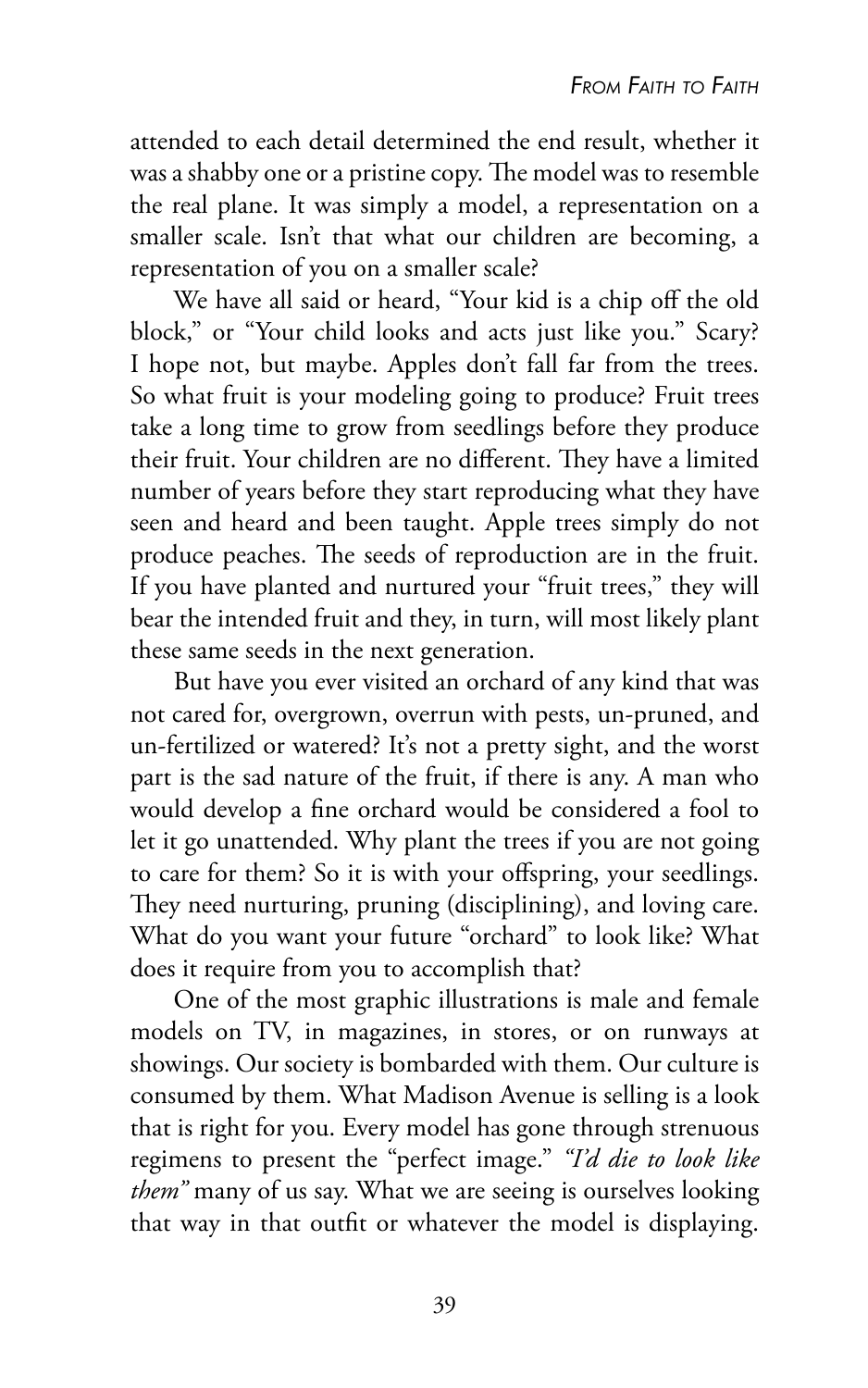*BILL C. DOTSON*

Most of humanity could never look like them. We're short, fat, not so handsome, and so on. But we can at least imagine, can't we? That is the purpose of modeling—to create a desire in another to be like them. All of you remember the Marlboro Man. He made people think*, If I smoke Marlboros, I will be ruggedly handsome, free spirited, and much more.* I must confess, during my few short years of smoking, all I ever really got was a bad taste and cough.

Model in *Webster's*, when used as an adjective, means, among other things, "worthy of imitation," as in model citizen. And as a noun, it means "someone worthy of imitation," as in "every child needs a role model."20 Are you attempting to be that for your kids? *You should not expect to be perfect but pursue the high calling.*

Take a look at the model you are presenting.

Honestly evaluate the areas that you believe, if copied, would be harmful and/or detrimental to the next generation, your children.

Set goals to improve in these areas. Focus on the positive modeling you are doing and further refine these.

Ask your kids and your spouse what they see that is good or bad. They know you best.

As in the song, you just might be blessed to hear your child proudly say one day, "I turned out just like you dad, I turned out just like you." Is that not worth all the effort you can bring to your parenting?

### *Questions to Ponder*

Are you modeling what you want your children to emulate?

What actions are you modeling that need correcting?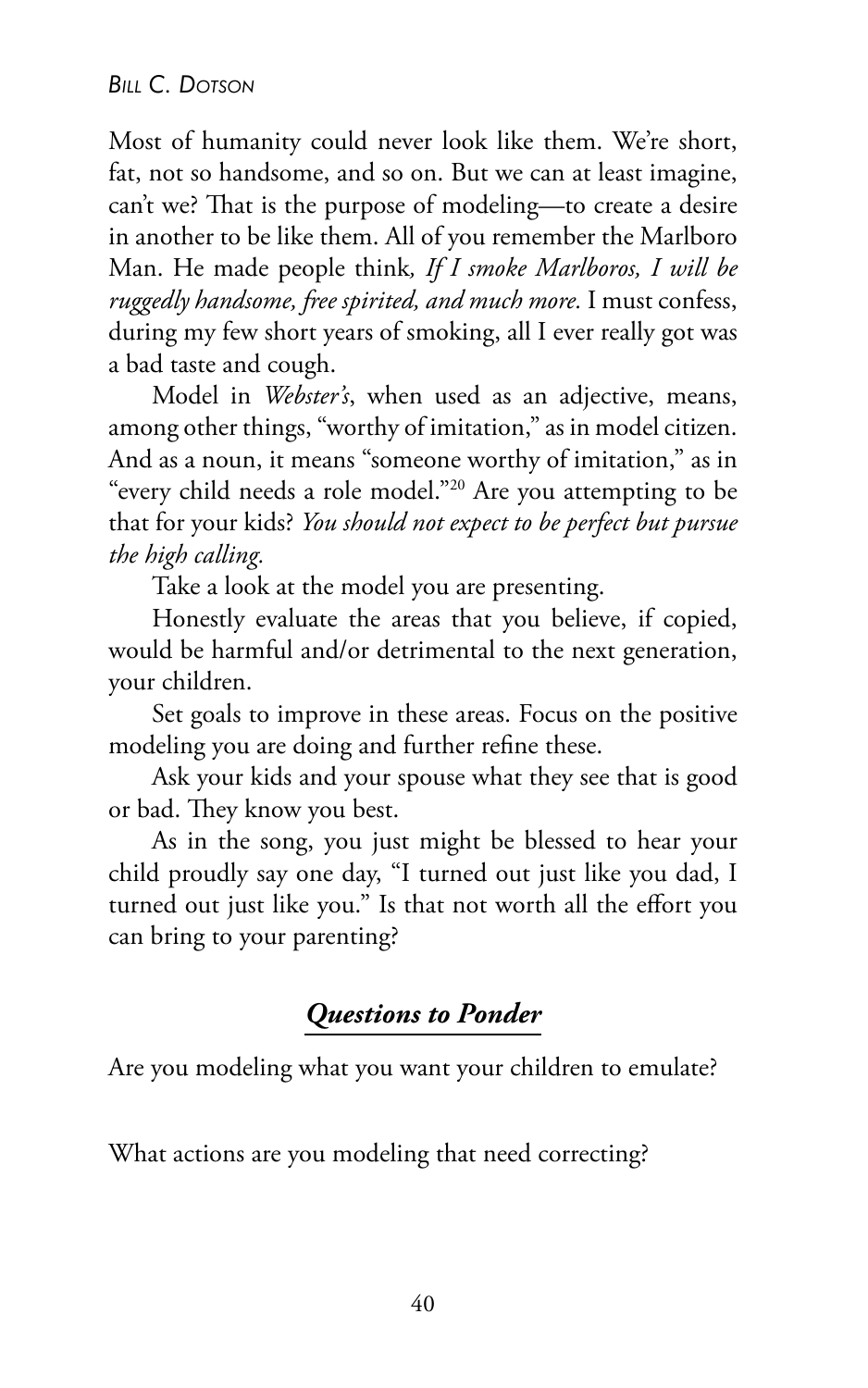Would your children consider you one of their chief role models?

Do you want them to turn out just like you?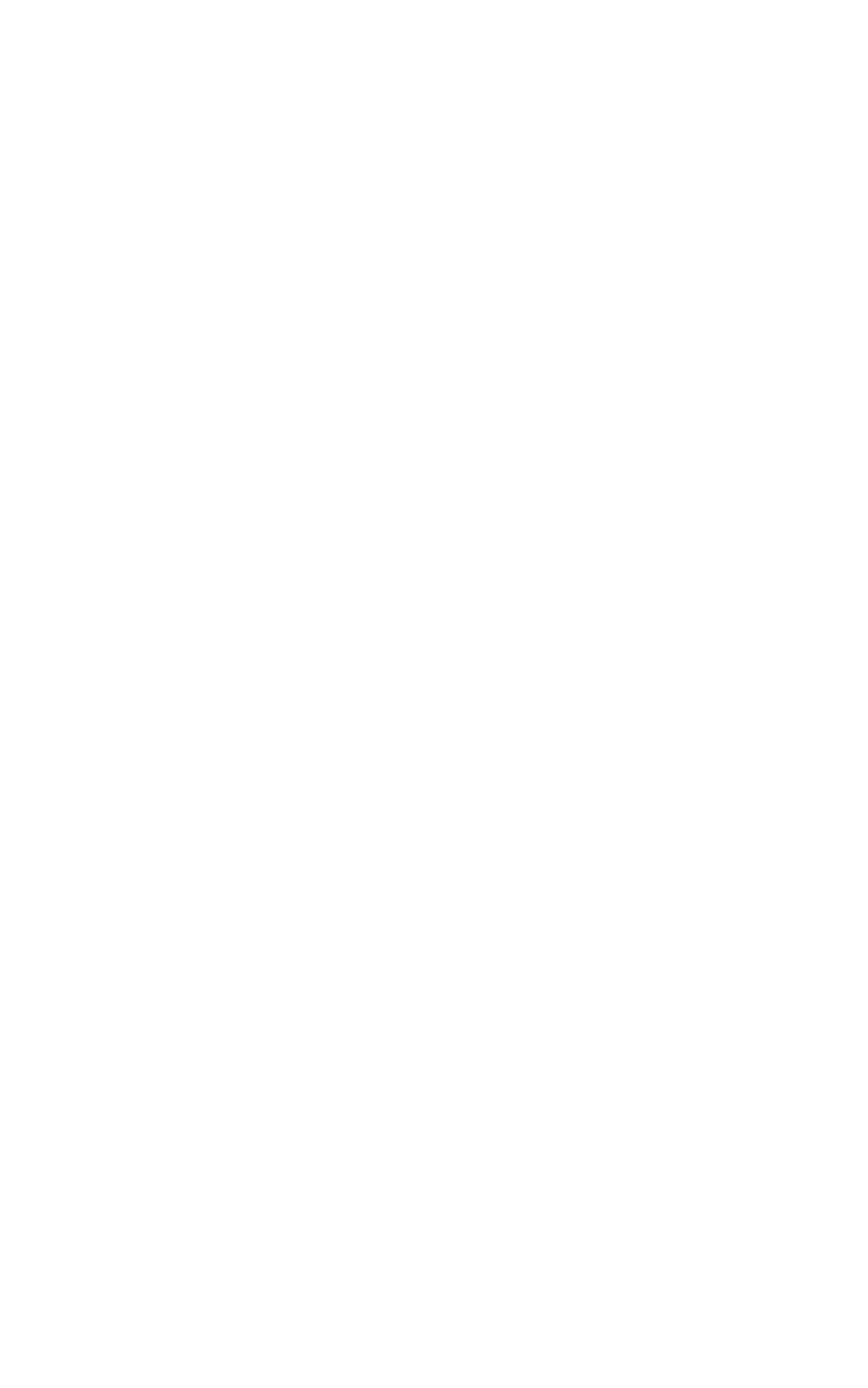## CHAPTER 7: A'MENTORING

### *Never tell me the sky's the limit when there are footprints on the moon. —Unknown*

Mentoring is seen in every walk of life. It really is different from modeling. Effective mentoring is intentional—pro-active, not reactive. Mentors are teachers, counselors, advisors, and yes, to a certain extent, role models, but not necessarily. Being a mentor involves a certain level of trust. Please know that many of you have tried, and may still be trying, to become your child's best friend. Make certain to hear this. In rare instances, this may occur, but it is not a primary objective. If that is your goal, then failure in many areas of your parenting will occur because you will compromise certain key areas just to be liked by the child. How can you be a best friend when you have to discipline, or make hard decisions that are best for them? If that eventually happens, *touchdown!* But don't make it a priority.

*Webster's* defines mentor as "a wise and trusted guide and advisor."21 You are dealing with wisdom in this area of fatherhood. Recognize that you cannot possibly know everything that will be asked of you by your children. Much of what they are growing up in was not even around when you were developing as a man. So how can you be an "all-wise sage"? Simply, it involves *wisdom.* And since it appears none of us are born with much, how is it attained and disbursed?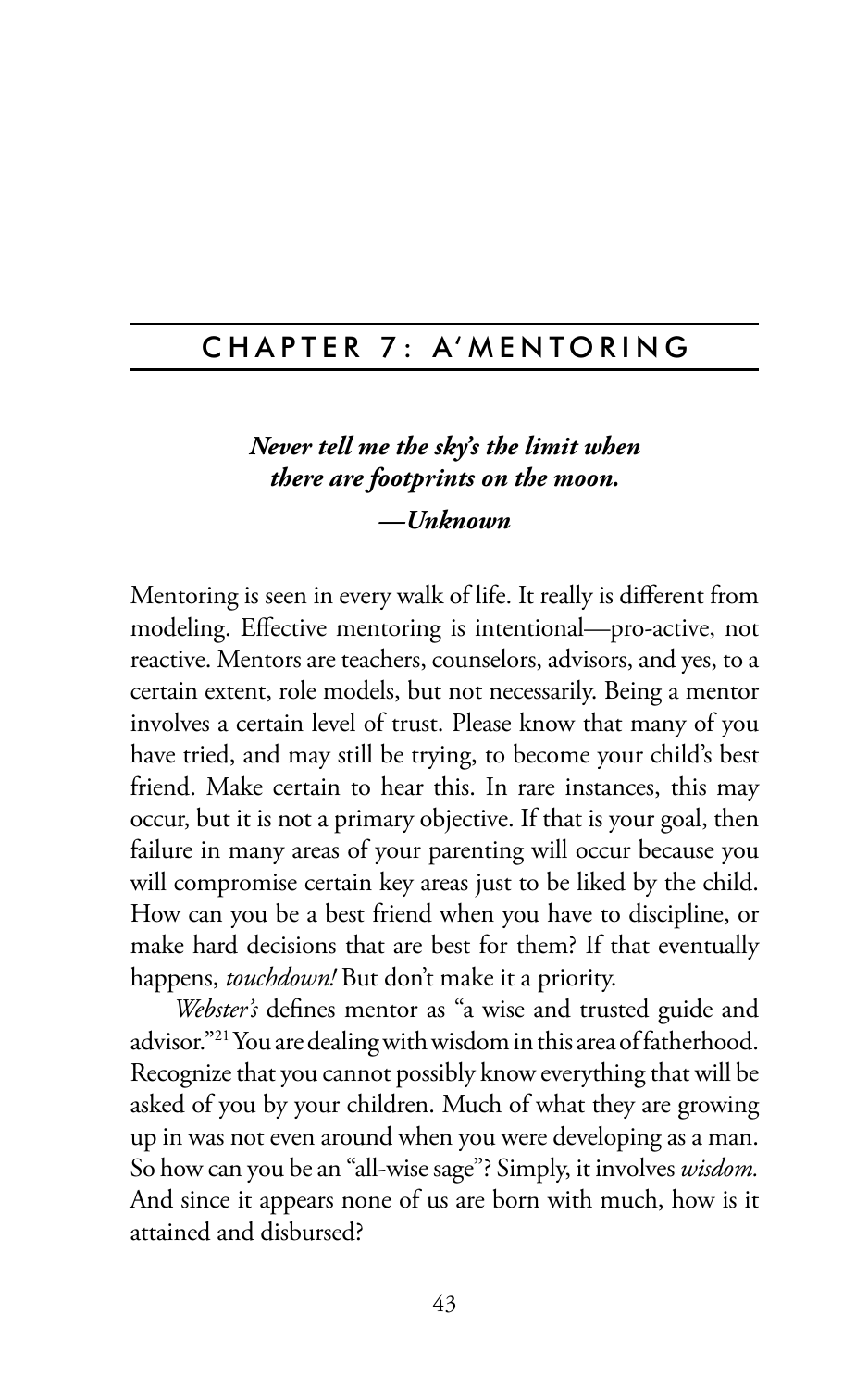- 1) Sitting under, observing, and learning from wise people in all walks of life.
- 2) Meditating on the wisdom books of the Bible— Proverbs and Ecclesiastes as starters.
- 3) Hanging out with strong father figures.
- 4) Reading and studying prominent men of faith.
- 5) Examining your own strengths and weaknesses in this area.
- 6) Seeking assistance in areas in which you have no experience.
- 7) Practicing the art of saying, "I don't know, but I will get back to you."
- 8) Praying to God, the true source, for adequate wisdom to be an effective father/husband.

Did schools hand out prophylactics when you were in school? If yes, you are a very young father. When you were young, were laptop computers and iPhones even invented with instant access to everything online? Let's face it—your kids are more exposed to things you know very little about. My oldest grandson is fourteen, and since he was about ten, he has all but mastered the computer world. Every answer to virtually every question he might want to know is accessible to him and his peers today in sometimes less than a minute on their handheld.

Ask them who won the World Series fifty years before they were born. In a moment, they can pull up that data and have more information than you could ever remember or hope to know, so don't try to be all-knowing. You will fail the test, and they will stop coming to you for the important issues of life, like:

Does God exist? Why did my best friend shoot himself? Should I join the Scouts? Which sport should I spend time on?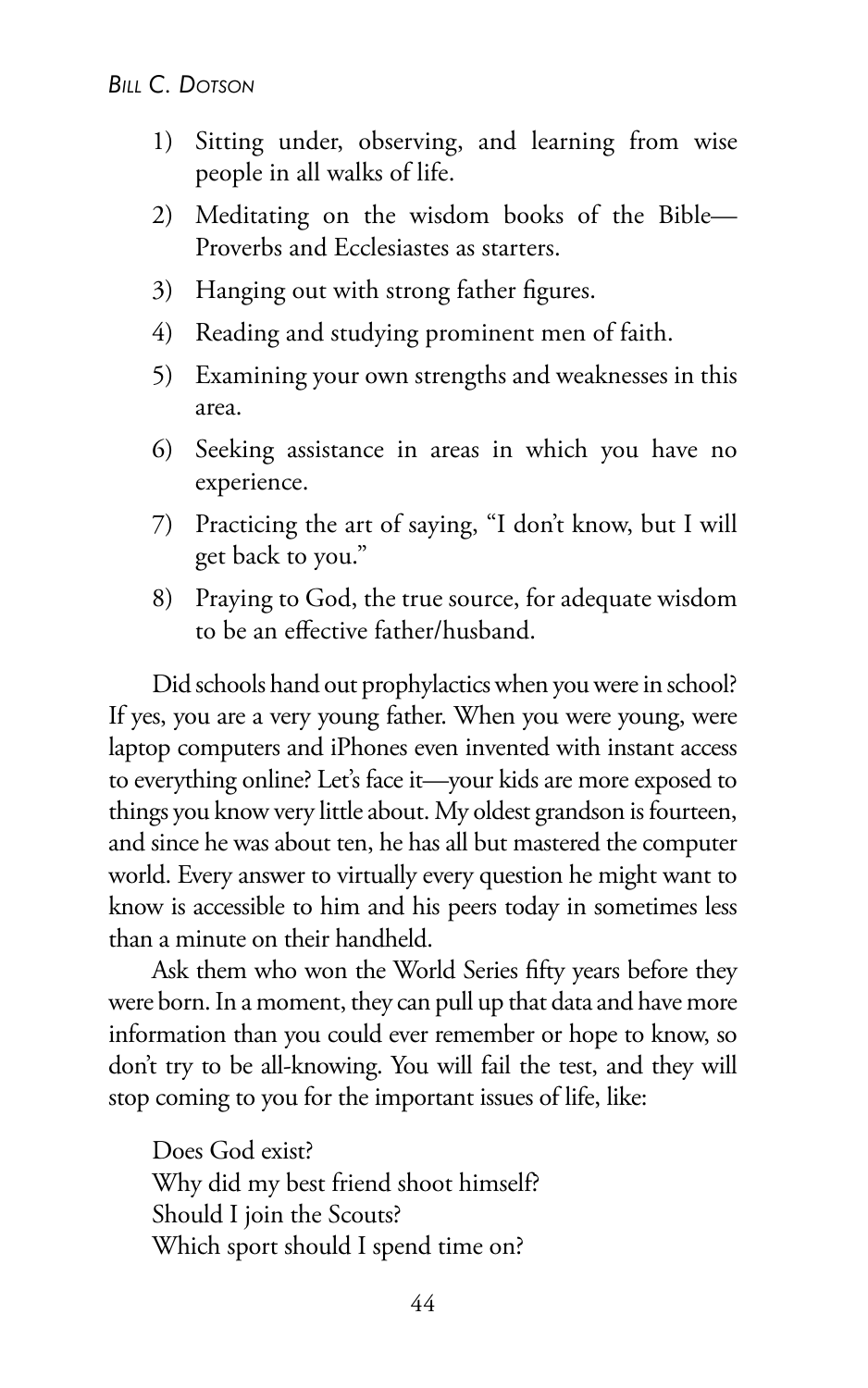Why do the boys just not like me? What school is best for me? Is Jesus God? What should I do when my best friend turns on me? Do you think I'm pretty? Do you really understand how hard it is to grow up today? Why is it wrong to have sex outside of marriage? Do you think Jesus is the only way to be saved? What do you believe about evolution and creation? Where do babies go when they die at birth?

There are a million of these. And if asked, they are important to the child. These are moral, ethical, spiritual, and social issues that affect them. They need answers or at least a dialogue. It is never wrong to say, "I don't know." Most of their questions are not math or English. They are things that mold and shape the society in which they are growing up. Many are gray areas, without concrete answers. That is okay. Saying, "I'll get back to you on that" is all right too or "Let's set a time to get back about that question." You will be showing wisdom. But definitely get back to them soon. They are waiting.

Much of the time, they just want to communicate with you, and by keeping the door open, you are encouraging them to do so. After a tough date, or a severe disappointment, you want them to feel free to come to you about anything. You have to earn this right. Some kids say, "I can't talk to my dad about anything; he will just give me a lecture." You do not want them to go elsewhere for comforting or answers. And you really don't want them to bottle things up inside of them. That is very dangerous. I know I did that way too often to my girls. That is what is so good about being a grandfather; you can just listen. Most of the time, that is all they wanted anyway.

In James 1:5–7 NASB, the writer exhorts us, "But if any of you lacks wisdom, let him ask of God, who gives to all men generously and without reproach, and it will be given to him.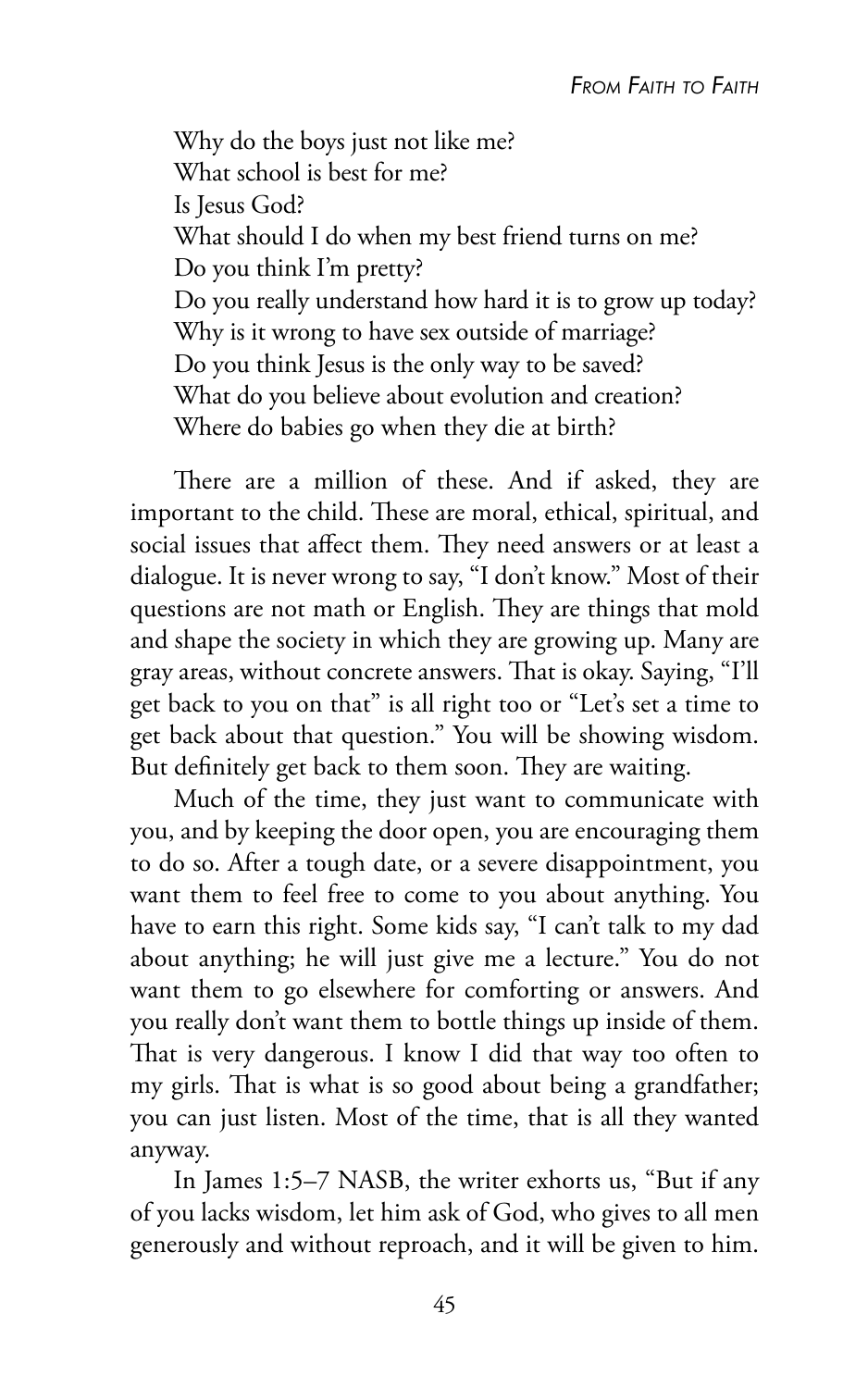But let him ask in faith without any doubting, for the one who doubts is like the surf of the sea driven and tossed by the wind. For let not that man expect that he will receive anything from the Lord, being a double-minded man, unstable in all his ways." We discussed this earlier. You have been given the responsibility to be your children's mentor, something like a counselor. You have to be prepared, ready at a moment's notice. And it is imperative that you have a resource(s) to employ for the most truthful and helpful answer or advice. They want and deserve answers; you need wisdom. They do not want made-up answers—homespun wisdom with no real solution or depth.

That is why, to me, there is no greater source of wisdom than the Holy Scriptures. I believe they were inspired by God, delivered to us by His Holy Spirit through those like you and me who were facing the same situations. I firmly believe truth is certain and not relative. Shades of truth do not exist, and your kids need solid shaping truth. The book of Proverbs was written with you in mind. But you have to read, study, and meditate on them. There is one or more for most every situation—and possibly every question. But you have to be equipped. What does God say to us in His word about this? These are only selected verses out of many:

Proverbs 2:6 NASB , "For the Lord gives wisdom; from *His* mouth come knowledge and understanding." Look at Proverbs 2:1 NASB: "If you will receive my words … and treasure my commands within you …" Will you?

Proverbs 3.1 NASB, "Do not forget my teaching, but let your heart keep my commandments."

Proverbs 4:5 NIV, "Get wisdom, get understanding!"

2 Chronicles 1:10 NKJV, "Now give me wisdom and knowledge, that I may go out and come in before this people, for who can judge (*mentor)* this great people of Yours."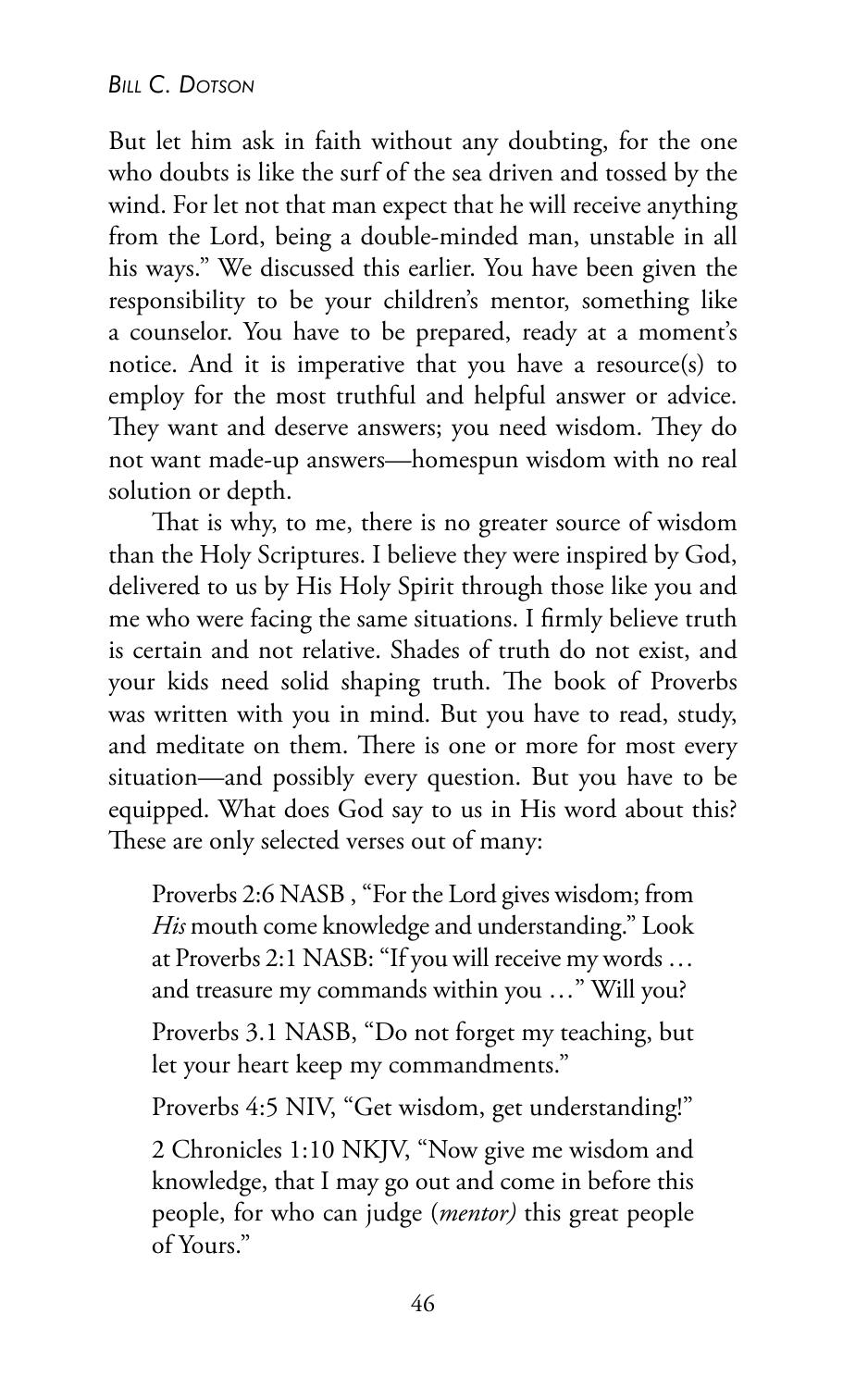Ecclesiastes 7:12b NKJV, "Wisdom gives life to those who have it."

Micah 6:9b NASB, "It is sound wisdom to fear Your name<sup>"</sup>

Luke 2:52 NKJV, "And Jesus increased in wisdom and stature, and in favor with God and man."

Let's look at a couple of possible issues. This is a dialogue you might have with one of your children:

"Dad, is it okay to be wealthy?"

"Well, Proverbs tell us in 22:4 NKJV, and elsewhere, that "by humility and the fear of the Lord are riches, honor and life.""

"That's awesome. Where did you learn that?"

"Oddly, as a businessman, I have also been dealing with that question, and recently in my studies I ran across this set of verses. I don't have all the answers, so I've been tapping into greater resources than I."

"Wow, Dad! Do you see what that verse says? We can get more than just wealth; honor and life come along also. All we have to do, according to this verse, is to be a humble person and respect or fear the Lord. Sounds opposite to what I hear from a lot of other people. Thanks, Dad. That really has cleared up some issues in my life when I start making money."

And another one might be*:* 

"Daddy, you have always stressed that we should always talk through things inside a family, and this is a very personal subject. These guys at school are always hitting on me and some of my friends to have sex with them. Some of my friends are into that, but you and Mom have always stressed that it is wrong. Is that just "old school" and now it's all right? They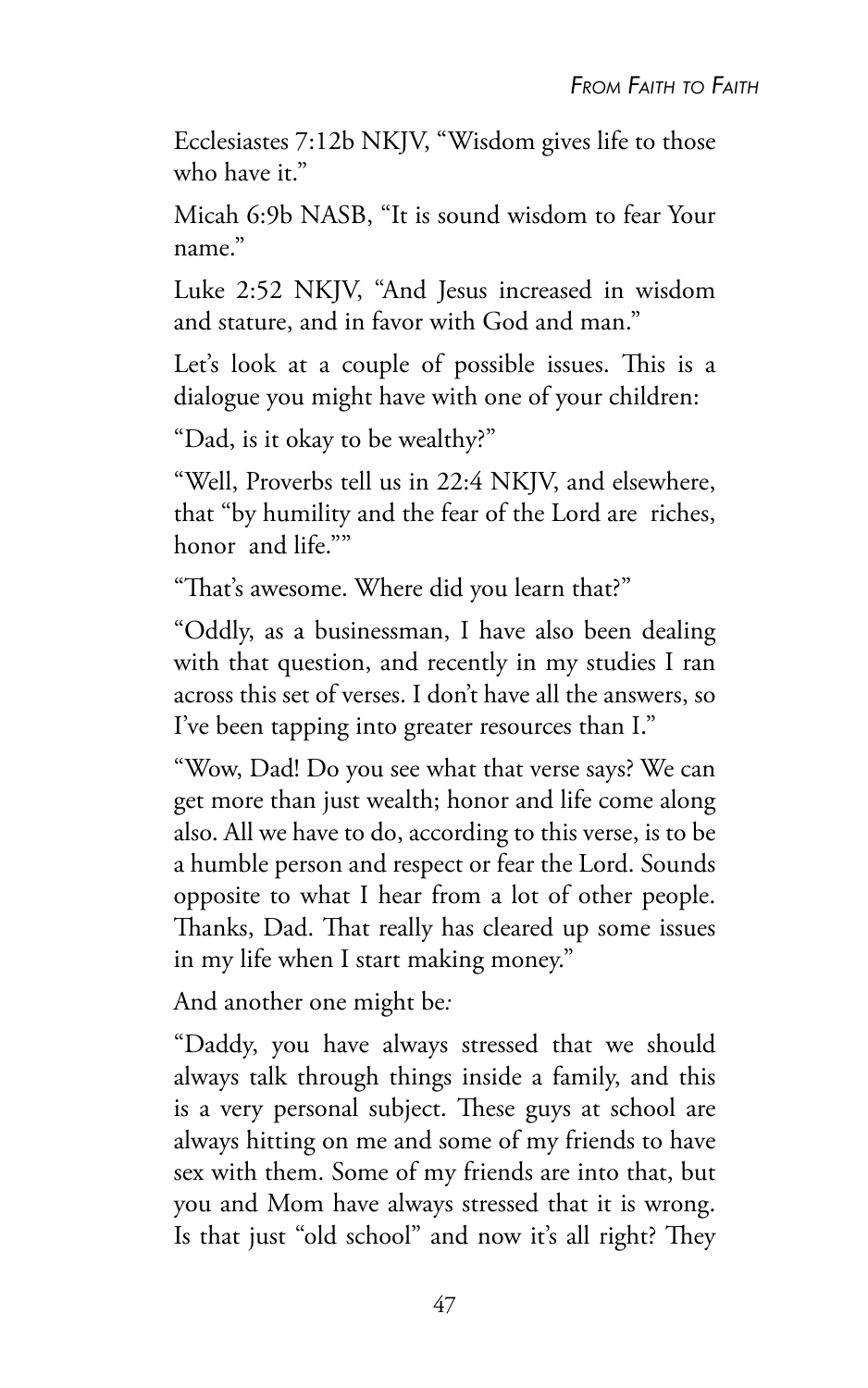say we are not really hurting anyone else and that it is an awesome feeling. So, how do I handle this? What should I do?"

"Well, sweetheart, I know the current times are different from mine in many ways at your age, but I have found truth is the same then as it is now. Times change but truth doesn't. Sometime back I read 1 Corinthians 6 about sexual immorality being forbidden. "The body is not meant for sexual immorality, but for the Lord, and the Lord for the body." And later it exhorted us to "flee from sexual sin." In Proverbs 4:23 NIV God tells us to "guard our heart for everything you do flows from it." Honey, when you engage in sex outside of marriage, you are opening your heart up to many things that will prove to be detrimental. I can sense that you believe it is wrong or else you would not be talking to your ol' Dad about such a sensitive subject. Guard your heart, my child; I know you will make the right decision."

"Daddy, you're the greatest. Thanks."

Fathers, these are only two examples of issues with which you and your children will deal (or have already dealt). When you are mentoring, you are not always saying, "Don't do this, don't do that." You are offering wise counsel that they hopefully will embrace and make wise choices. You know it is best for them. They need to make that decision also. The wisdom they receive from you must be trusted. You can lead a horse to water, but you can't make him drink. You have given the best possible advice, you have trusted in the counsel, and more often than not, they will also. It will prove to be adequate most times.

Do not focus on your children but on the wisdom you are providing. Your children process this better when it is from a reliable source and they know you have their best interest in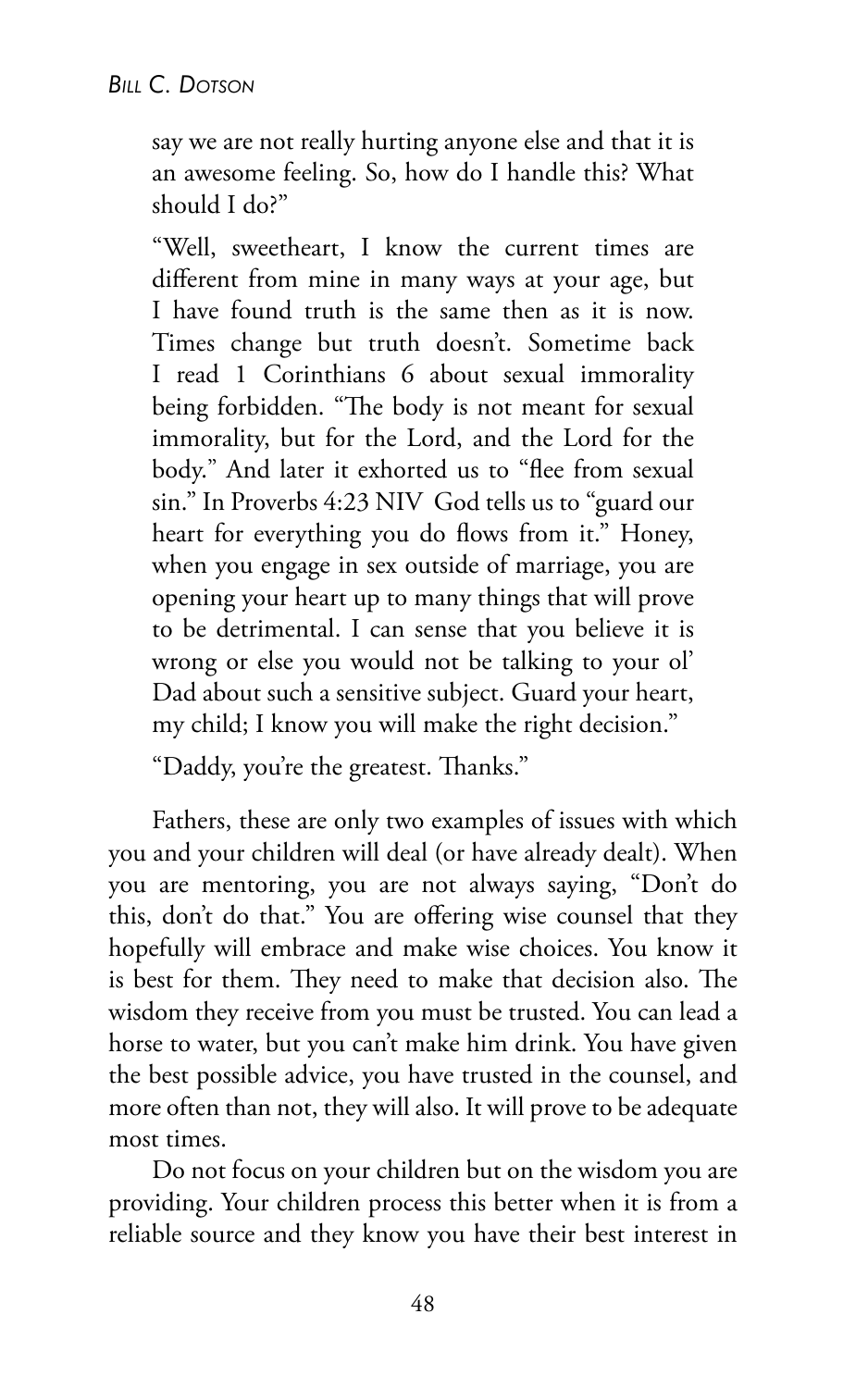mind. And I have found, if it is bathed in prayer, it rarely fails to accomplish its objective.

## *Questions to Ponder*

Are you the "go-to" mentor in your children's life?

Are they listening to and grasping your messages?

If not, what must you do differently?

What other resources do you need to employ in this role?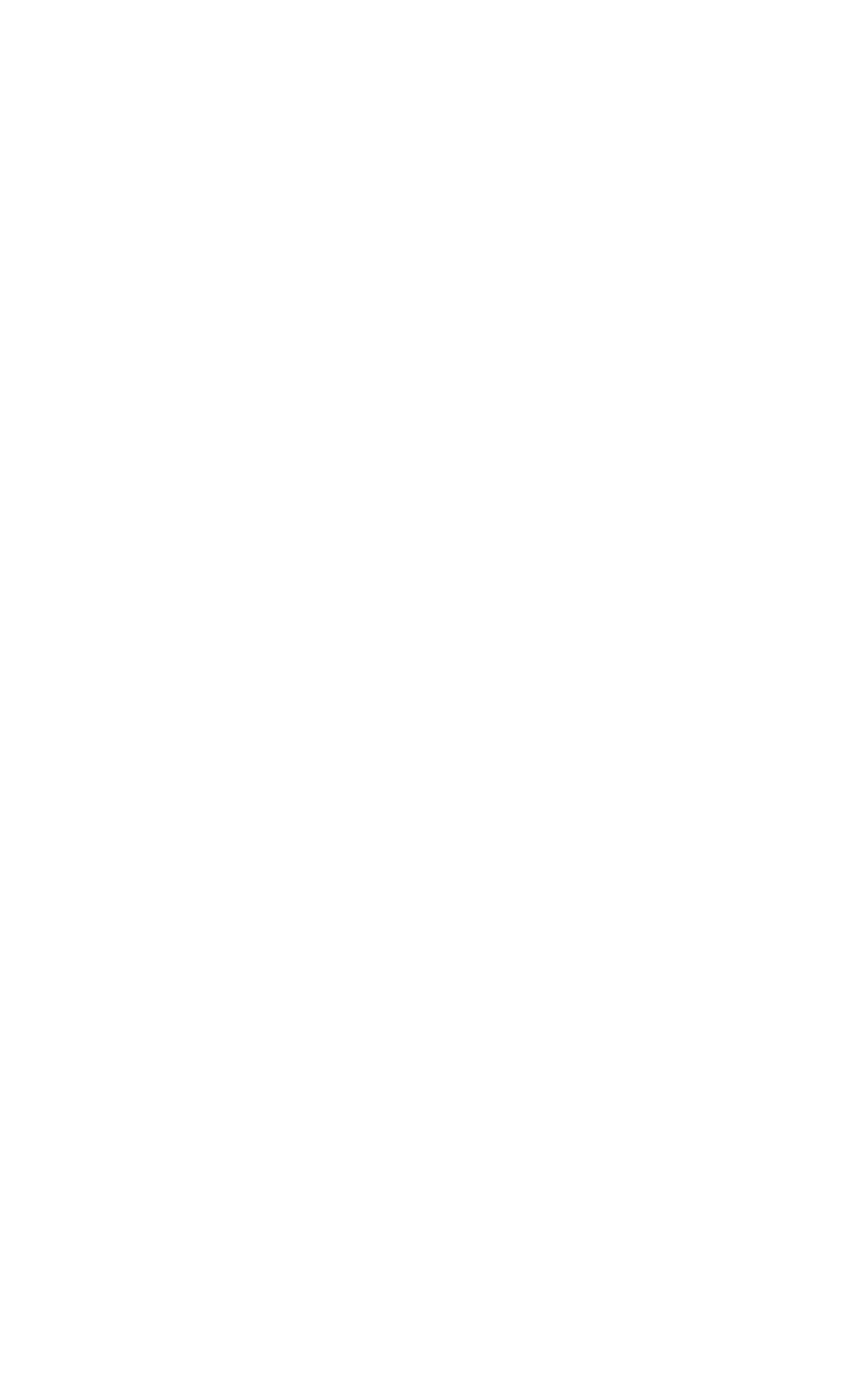### CHAPTER 8: A'LISTENING

*I know that you believe you understand what you think I said, but I'm not sure you realize that what you heard is not what I meant.22 —Robert McCloskey*

Well, men, this is not our forte. At least it's not mine, or so I have been told throughout my life, mostly from those near and dear to me. But I must have listened at times or I wouldn't remember them telling me that I never listen. So, this is more of doing what I say rather than what I do.

Experts tell us that few men multi-task. If this is true, and I have experience that it is, then if I am reading or watching sports, how can I possibly hear a statement or question directed to me? Lay the book down, put the tube on mute, and listen. That is what we should do. But most of us just ignore it as if we did not hear, or at best, grunt as if we understood. Dangerous! And I have to admit that most wives cannot understand why we even have to do anything to hear them. "But honey, I want to hear what you have to say," He says. And the usual response by her is disgust that we actually had to stop what we were doing to hear them. Moving on!

Listening, I mean meaningful listening, is an art, a skill that can be mastered. For some, it is not, nor will it ever be easy. Most of us have to work hard at this. But if we are to hear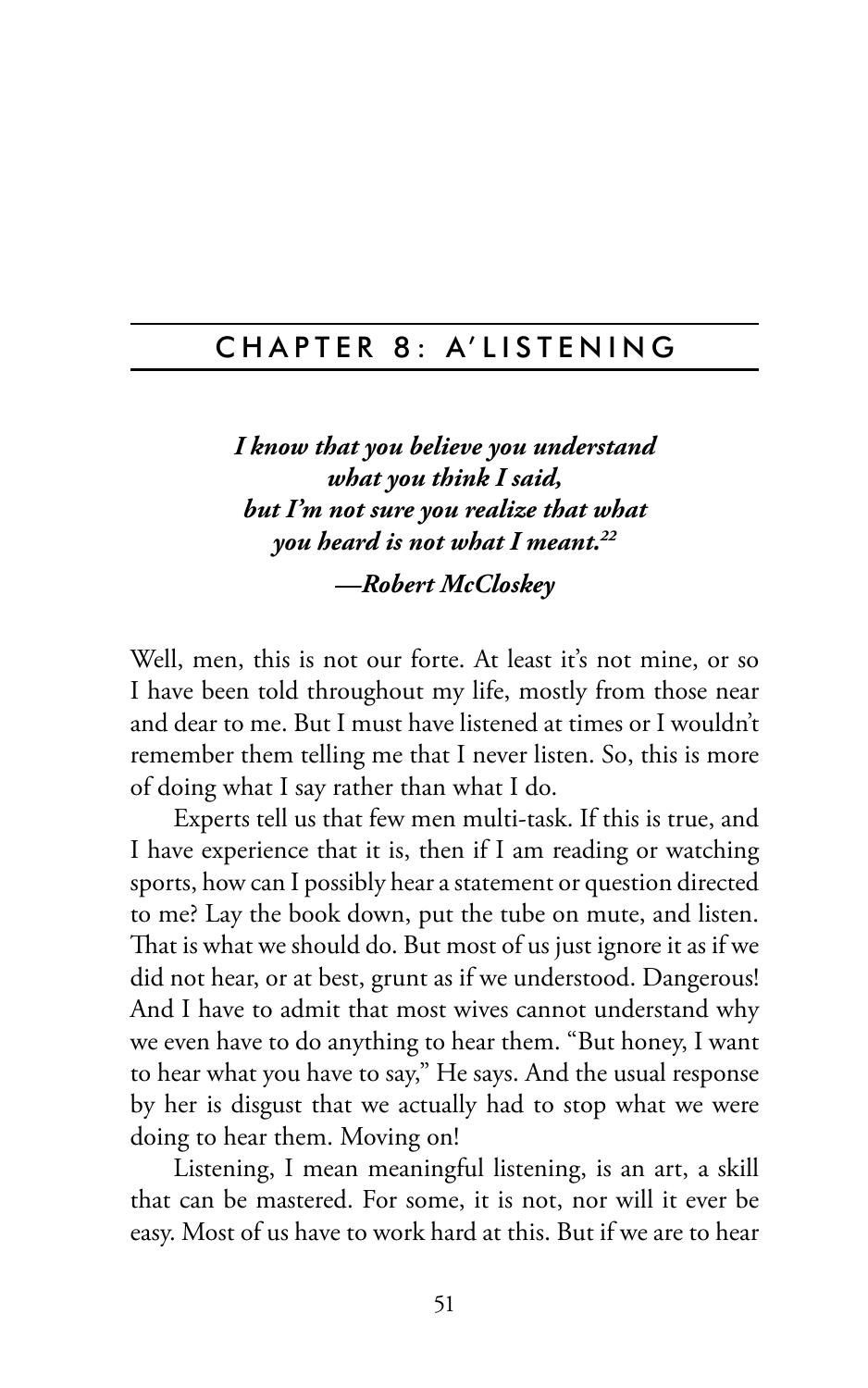and be respectful to others, it must be mastered. In today's noisy world of many sounds, it is especially difficult. And for us, the aging class, we don't have the keen ears we once had. Plus the many gadgets we have at our disposal that seem to hold our attention and distract us add stress to the listening process.

Maybe some of you men have problems with concentration or have selective listening that does not allow you to grasp the entire subject matter being directed toward you. I admit I have at times stopped listening for whatever reason. Either I got the gist of what was being said or was not interested in the rest of the story or discussion. Neither endears you to the other party. Have you ever noticed women talking to one another? They focus, look at each other, even if uninterested, and remember the conversation, every detail. We, on the other hand, listen like we are at a noisy cocktail party and would rather be somewhere else.

In James 1:19 NASB, we are exhorted to be "quick to hear, slow to speak and slow to anger." When Jesus would begin to teach the disciples a parable, He would tell them to listen to this or say, "Verily, verily," or "hear My words." He knew they and we are prone to drift off and lose the impact of the message. "Hear, O Israel" resounds throughout the Old Testament when God or His prophets began to speak. This should comfort us to know we are not alone in this delinquency of listening. But it should also prompt us to understand the necessity of being a good listener.

This leads us to our children and their need for us to hear them. This is critical to continue keeping the communication open between you and them. Most times, all they want is to tell you something that requires no action on your part. For most men, therein lies the problem. We start thinking about how to solve the problem while they are still speaking to us. That is a good thing, as men are wired that way. But it is not in every situation, especially with your children or spouse. In the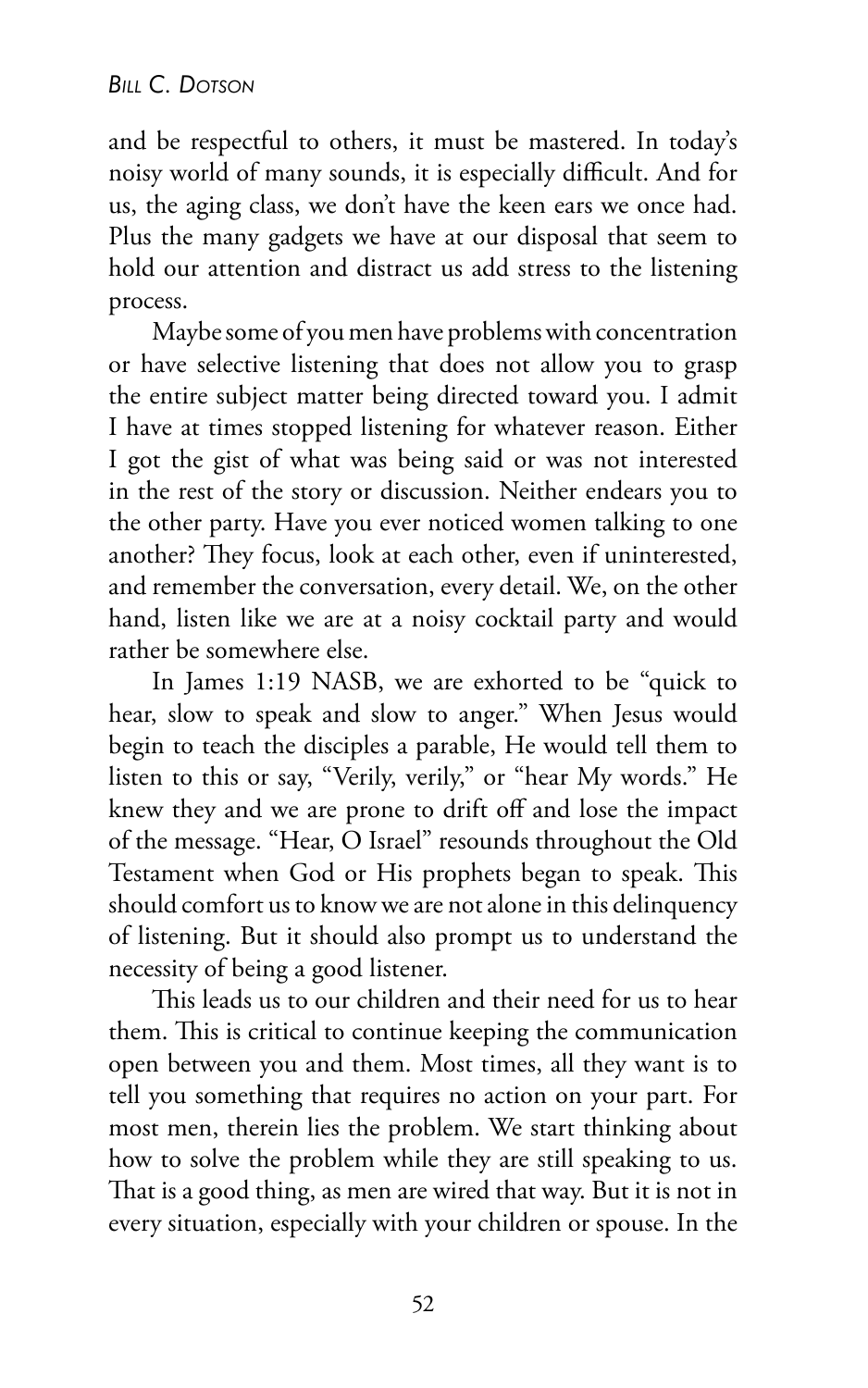chapter on mentoring, we discussed a couple of hypothetical dialogues. In those cases, the child was asking for advice and counsel. But most times, children are expressing themselves only to be heard.

When you are an attuned listener, you hear the inflections, observe the body language, and more. All this helps determine the course of action or inaction. If we're focused on the solution during the conversation, we can miss so much more than the mere words. And lest we dare forget, being judgmental in our responses is the quickest way to sever all future dialogue with our children. Most times, if they are sharing heart issues or problems, just through the sharing, they arrive at the solution even without our input.

Developing good questions that you can ask will spark more dialogue. What you want to really happen, in most circumstances, is that they resolve it on their own without you saying a word. Good listeners cause that to happen. Here are some suggestions for me and you to follow. They are not allinclusive by any measure but will be useful for constructive listening. This form of engagement says you really care about your children and what they have to say. In almost every situation, when someone asked Jesus a question, He answered them with one. Interesting, don't you agree?

Focus and concentrate.

Make eye contact when possible.

Listen for what might be unsaid.

Observe body language.

Ask pertinent questions as opposed to offering advice.

Comment on what you hear.

Repeat it to them when appropriate (did I hear that correctly?).

Use Scripture where necessary in offering solutions.

Learn to rejoice in what they are telling you.

Likewise, be empathetic when necessary.

Hugs sometimes are the best and maybe only answer after listening.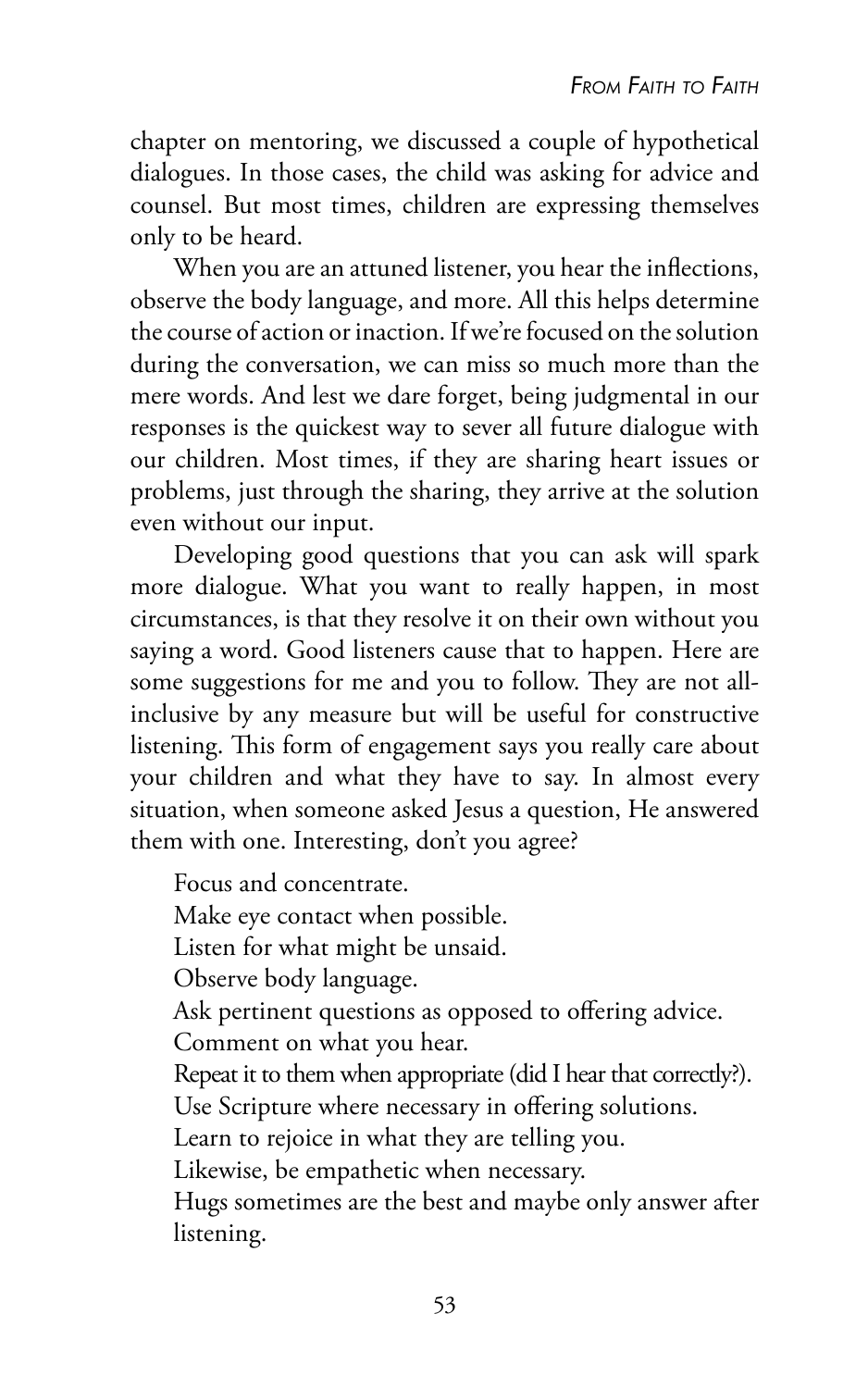For youngsters, use meals or bedtime to ask them to speak of their day or issues.

Don't be afraid to say you don't know to certain questions. Pray with/for them if this appears appropriate.

Don't override them and disrupt their thoughts.

Never put them down when they share something with you. Don't judge them if they have shared personal items.

Take older children out to a meal to open up conversational dialogue.

Ask them later about your discussions to show concern and interest.

If it is private about them or others, commit to not passing it on.

Do not be a party to gossip, even to the point of asking them to not share it.

Do not attempt to listen and text, and ask them to do the same.

Use family meals at home or dining out to be times of speaking and listening.

When your family has something to say to you, assume it is vital to them.

The art of quality listening has been lost on recent generations. For you, as a father, to be one that swims against the tide, it will reap great benefits for all concerned. It will teach your children that listening is vital to any relationship. I have often said that since God gave us two ears and only one mouth, He must want us to listen twice as much as we talk. I, for one, struggle with that ratio. Maybe writing this book will help me more than the other readers. I can only hope.

Recently, a man shared that his dying mother's doctor told him that even though she could no longer verbalize her thoughts, she could still hear him and that the ears are usually the last organ to fail. I observed that in my mother the last week of her life. That speaks volumes to me on the critical issue of listening. Scripture also tells us that faith that leads to salvation comes by hearing. Romans 10:17 NASB is clear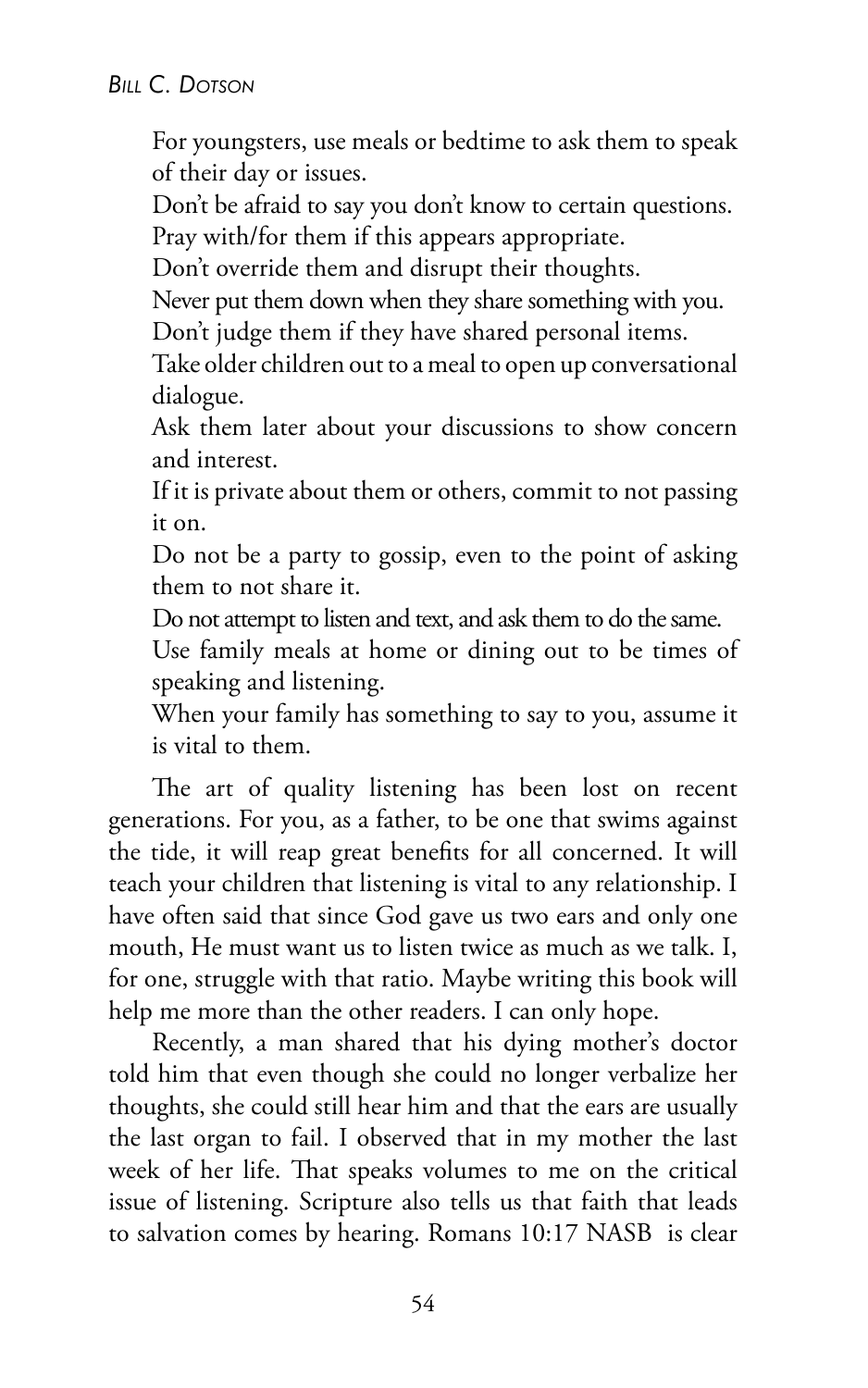on how vital it is to listen—really listen: "So faith comes from hearing, and hearing by the word of Christ."

Proverbs has numerous exhortations for young and old alike to listen. Following are a few: all of chapter 1; 4:1, 10, 20; 5:1, 7, 13; 7:24; 8:6, 32, 33; 13:1; 19:20; 22:17; 23:19, 22. Read them aloud and *listen* as if they were all written to you.

God speaks to us in many ways: through His creation, His word, and even our wife and children. *Are we listening?*

## *Questions to Ponder*

How would you rate your listening skills?

Do you take time to hear your children and your wife?

How would they describe you in this area?

What steps are necessary to improve your listening?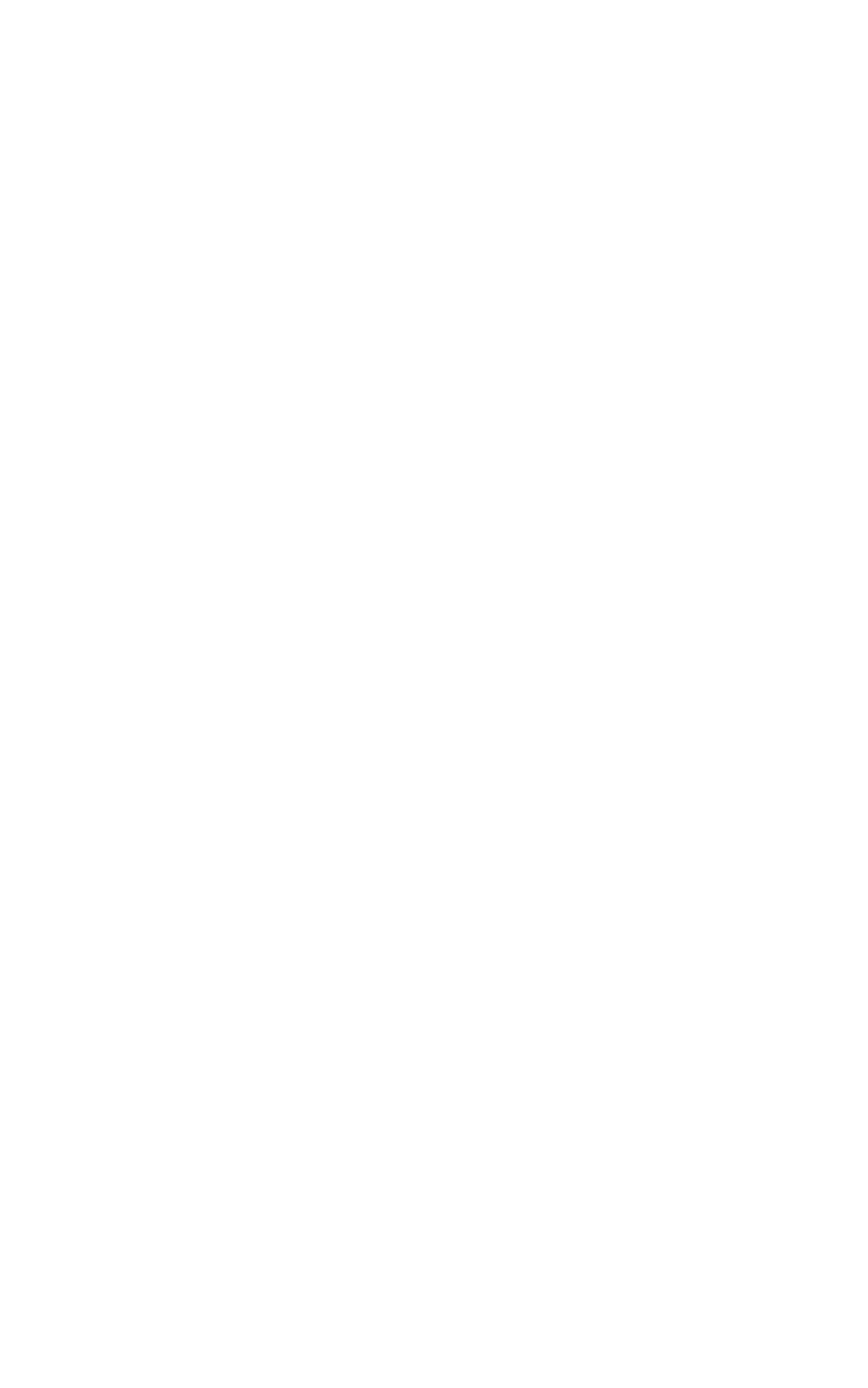### CHAPTER 9: A'TEACHING

#### Give a man a fish, and you feed him for a day; teach *a man to fi sh and you feed him for a lifetime.*

#### **—Chinese Proverb.**

Teaching is not to be confused with mentoring or modeling. A mentor or role model does not fulfill many of the requirements in life, from basic things all the way to exotic. Proverbs 4:1,2 NASB is the foundation for teaching: "Hear, O sons, the instruction of a father, and give attention that you may attain understanding. For I give you sound teaching; do not abandon my instruction." Law is "doctrine" or "teaching." The writer uses the word "instruction" of a father. In Deuteronomy 6:6–9 NKJV, God tells His people, as it relates to His commandments, to "teach them *diligently* to your children … when you sit in your house … walk by the way … lie down and … rise up." That doesn't leave much room, does it? You and I are to be diligent teachers, first of God's word and much, much more.

Teaching your children the truth in Scripture will ensure they will carry this all the days of their lives. God says, "My word will not return void." What He is saying to us is it will accomplish its purpose. What are some of the other things we should be teaching (instructing) our children? Here is but a sampling:

How to tie shoelaces How to dress appropriately Eating and social manners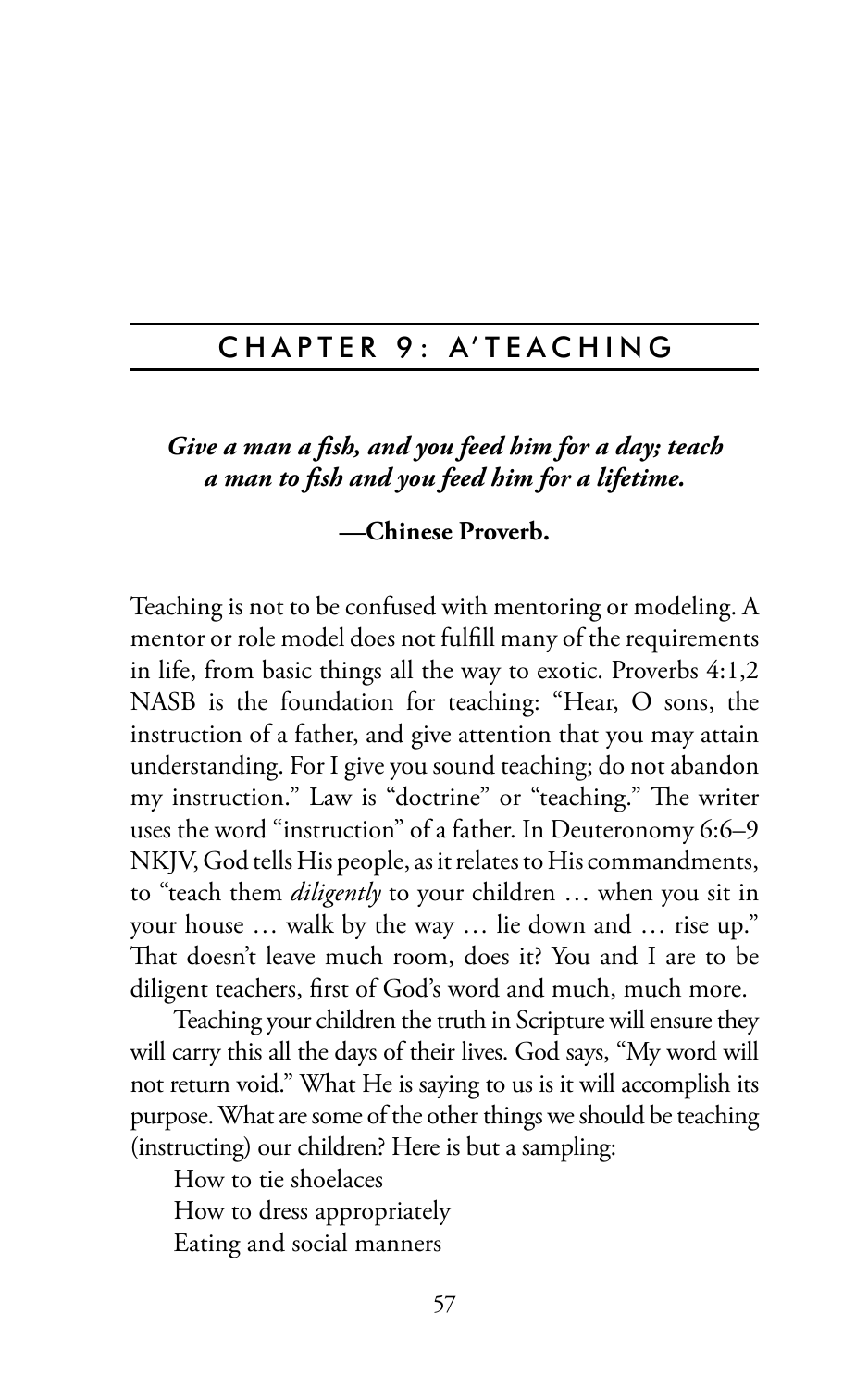Respect Honesty How to handle, shoot, and clean a gun safely How to tie a square knot How to hold a pencil How to read and write How to write and address a letter How to write a check How to use a computer How to tell time God's word How to plant a seed How to cook How to make homemade ice cream How to listen How to pronounce words How to ride a bike How to paddle a canoe How to ski How to feed and care for pets How to mow the yard How to fly a kite Right from wrong How to hold a racket How to drive Integrity Fundamentals of golf How to play games or cards How to sit Health tips How to shuck corn, snap green beans How to clean a fish How to sharpen a knife Safety rules How to swim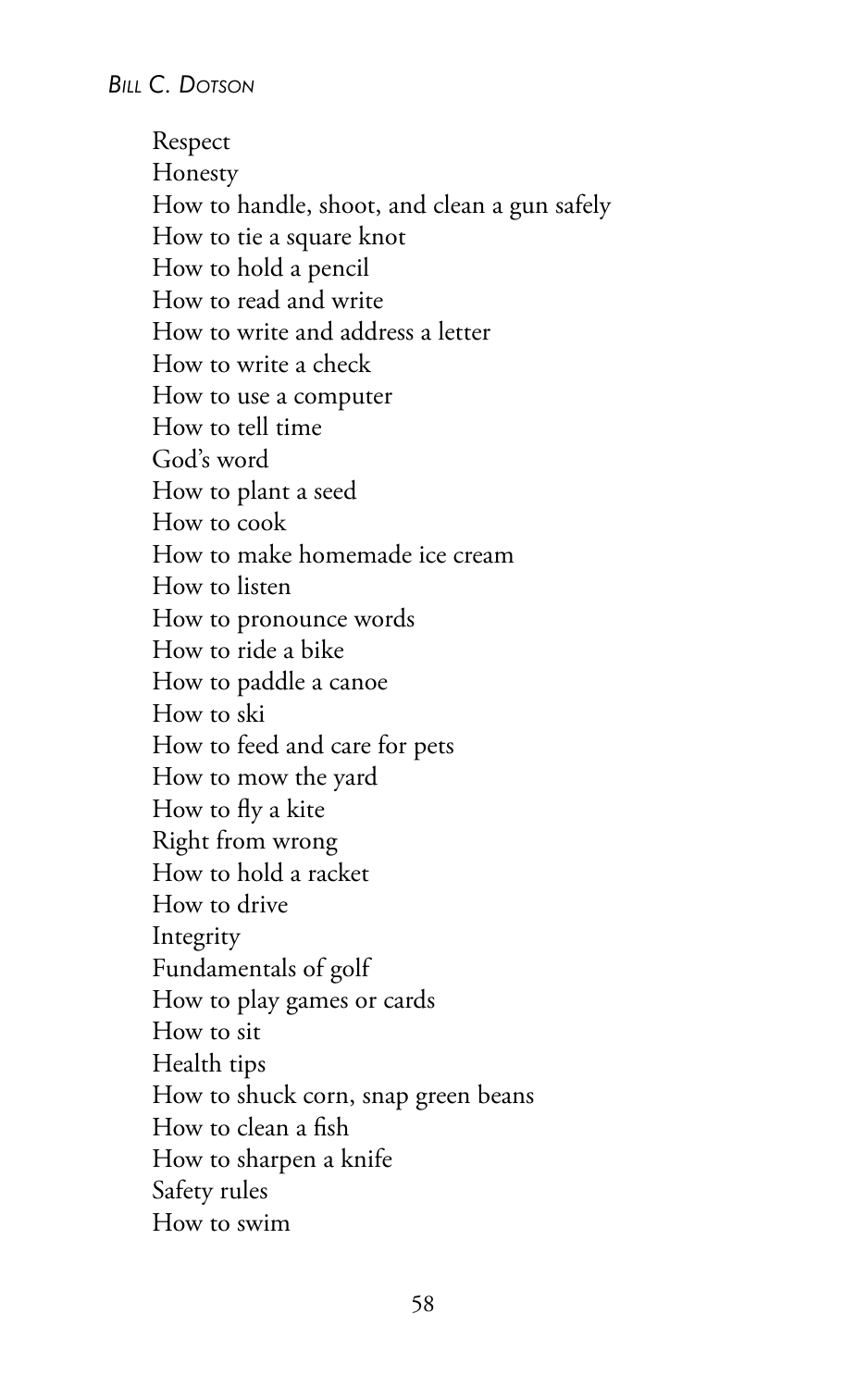How to tie a fisherman's knot, bait a hook How to brush teeth and hygiene How to shave Etiquette How to skate and dance How to throw and kick a ball How to hit and catch How to ride a wave How to build sand castles How to whistle How to catch lightning bugs How to pitch a tent How to care for pets Handling credit Financial management Business ethics How to work

And while you are teaching countless things to them, you are demonstrating your love for them. You are saying, "You are important, and I want you to be well equipped for life and better able to handle it and enjoy it." And simultaneously, it also provides you the chance to let them see God's hand in all this. I recently started writing a series entitled *Life Speaks to Us*  (www.lifespeakstous.com). A book by the same title has been published through CrossBooks. (Did you sense a commercial here?) The point of these writings is to draw attention to the myriad of lessons we can learn by observing God's creation. You have a chance to point these out and teach from them. Psalm 19 starts this way: "The heavens are telling of the glory of God, and the firmament is declaring the work of His hands. Day to day pours forth speech, and night to night reveals knowledge ... Their line has gone out through the earth, and their utterances to the end of the world." We don't have to look far or read powerful books to have many opportunities to teach great and wonderful things to our children.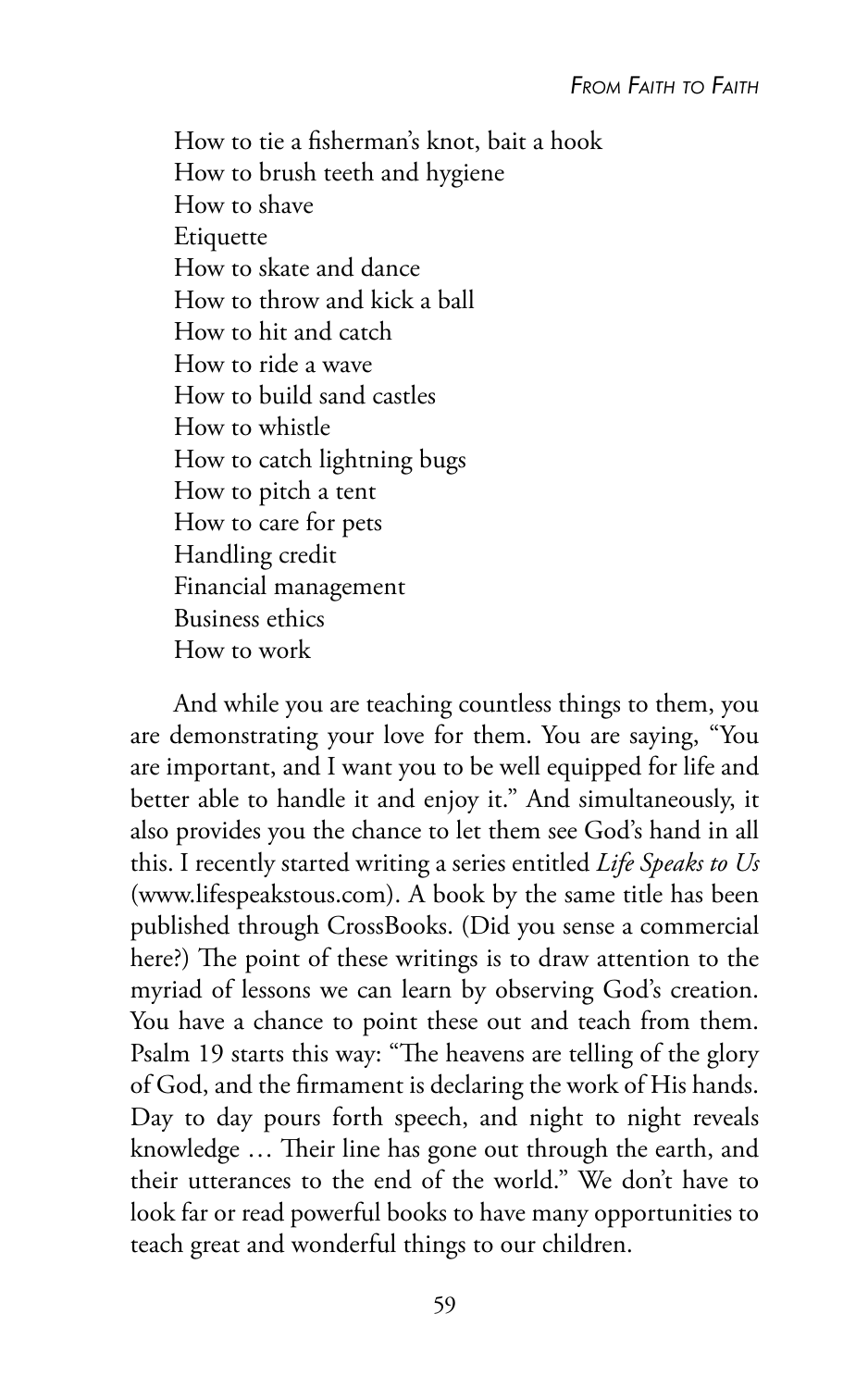The list is endless. You and your children's mother will be involved in most of this. And as you teach the eldest, he or she, in turn, will be helping teach the younger ones. And I have found that this continues to future generations. Although it is more intense with pre-teens, there are a variety of things that only older children face. Be creative, and make it interesting. One of the joys as a grandfather is that you still get to do a lot of teaching. It never stops, and it never ceases being fun.

Fathers have to be present to teach. Absentee fathers miss out on a lot—and so do their children. Learning it the right way, from you, is simply special. I might add that you will be wise to delegate some of the teaching to others, certainly your wife, or someone well versed in the activity or circumstance. For instance, if your child is interested in golf or soccer, and you know nothing about either, wisdom would tell you to seek out someone who does.

I find the best opportunities to teach are those times not even designed for that specific purpose. Going camping with the family might create many related, or even unrelated, occasions to teach. A wise father will be constantly watchful for these opportunities. You are the chief empowerment for your child. And you need to be creative; make it interesting in a way that is easy to grasp and remember.

On our recent trip to the beach, all the older grandkids were riding boogie boards on the waves. Will, who has Down syndrome, kept watching all week, playing around the edges. Dad, Mom, and his three older siblings all took turns encouraging him, taking him farther and farther out. Then he started getting the hang of it. Fear seemed to give way to faith in them, the boogie board, and himself. During the last two days, he was on his own for the most part, riding the waves, getting up, plowing back out, and riding some more. Through this patient teaching, he was now empowered to handle this on his own. And I just bet he can't wait till next year to do it all week.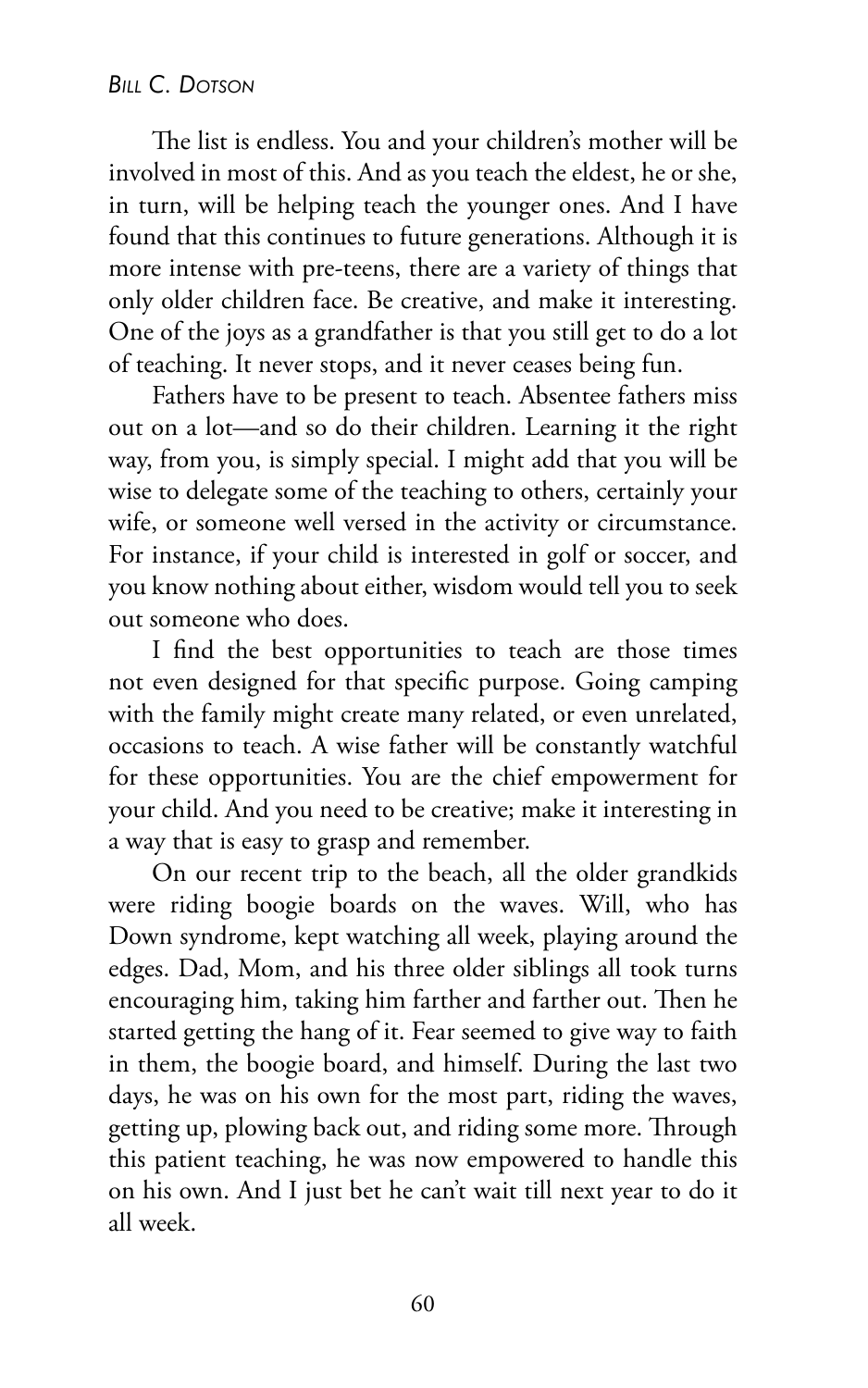Interview any dedicated teacher and they will all tell you it is not for the pay that they do their jobs; it is the joy of teaching and empowering the next generation. While we certainly use trained teachers to educate our children, the best place to begin is with you teaching in the home. "Train up a child in the way he should go, and when he is old he will not depart from it" (Prov. 22:6 NKJV). And I might add he will pass it on to the next generation.

### *Questions to Ponder*

What are you teaching your children?

Is it empowering them for their present and future endeavors?

What new things do they need to know with which you can assist them?

What forms of outside help do you need to fully train and equip them?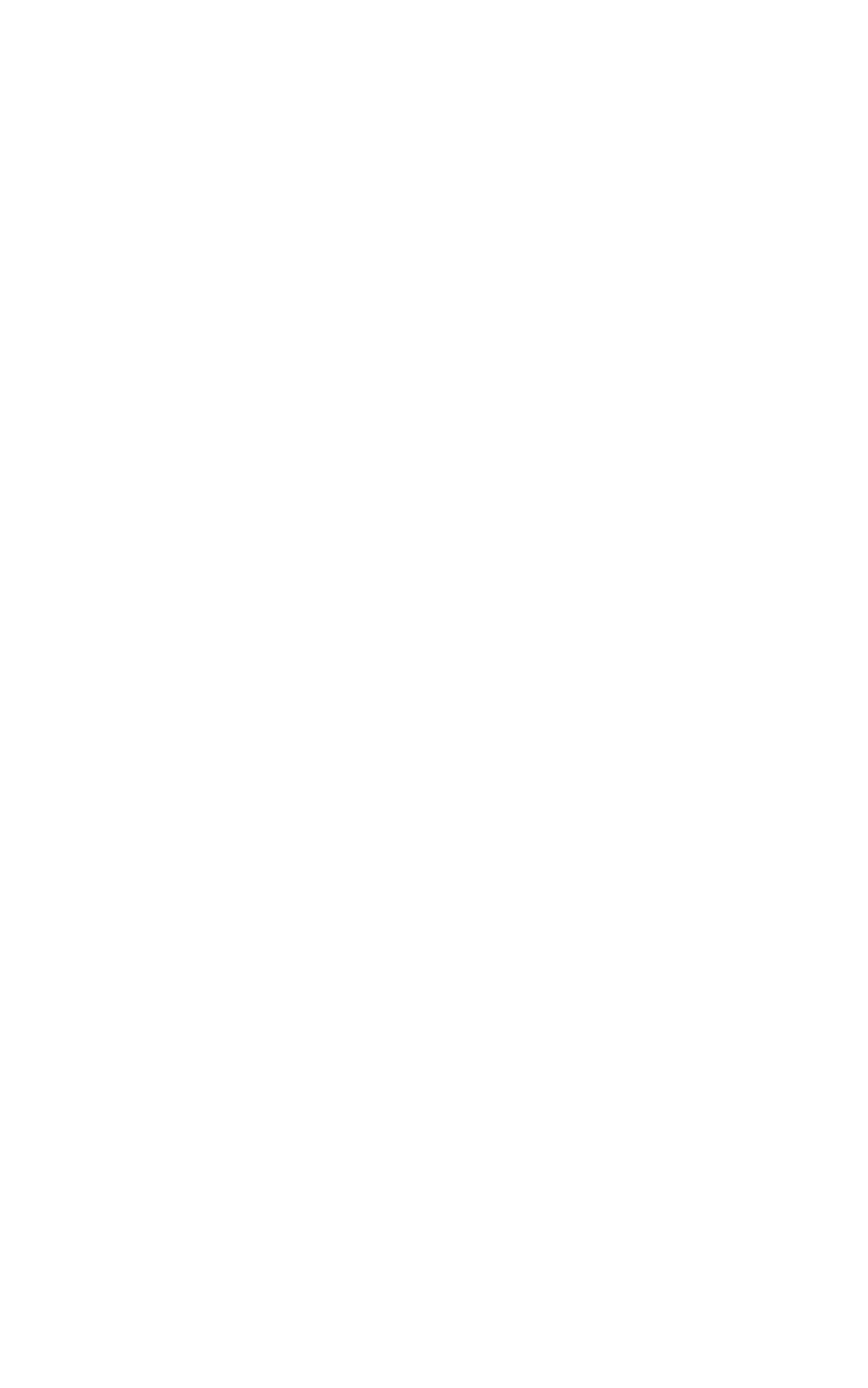## CHAPTER 10: A'DISCIPLINING

## *He who spares his rod hates his son, but he who loves him disciplines him promptly. —Proverbs 13:24 NKJV*

Before addressing this section, I think it would be fair to say that if you are not addressing the previous roles as a father, it will be difficult to succeed in this area of discipline. Most likely you will be seen as a strict disciplinarian or "drill sergeant."

Here is a subject that stirs up debates, especially between old school and modern parents. But there is one thing about which most agree: children need to be disciplined in order to set parameters and boundaries, to learn good from bad, wrong from right, and respect. Fathers, this is your area of primary responsibility, like it or not. Whether it is the paddle or "time out," you are the innkeeper. Your wife gets her authority from and through you—but the buck stops with Dad.

It only takes a few months out of the crib until you find you are raising a *sinner*. Oh so cute but oh so selfish. "I want what I want and I want it now" is most children's attitude. Correcting this takes skill, patience, and training. "My daddy whipped my butt and I'm gonna whip yours" does not always work and neither does ignoring poor behavior. Left unaddressed, severe consequences most often develop, if not now, then later. I'm talking criminal in some instances.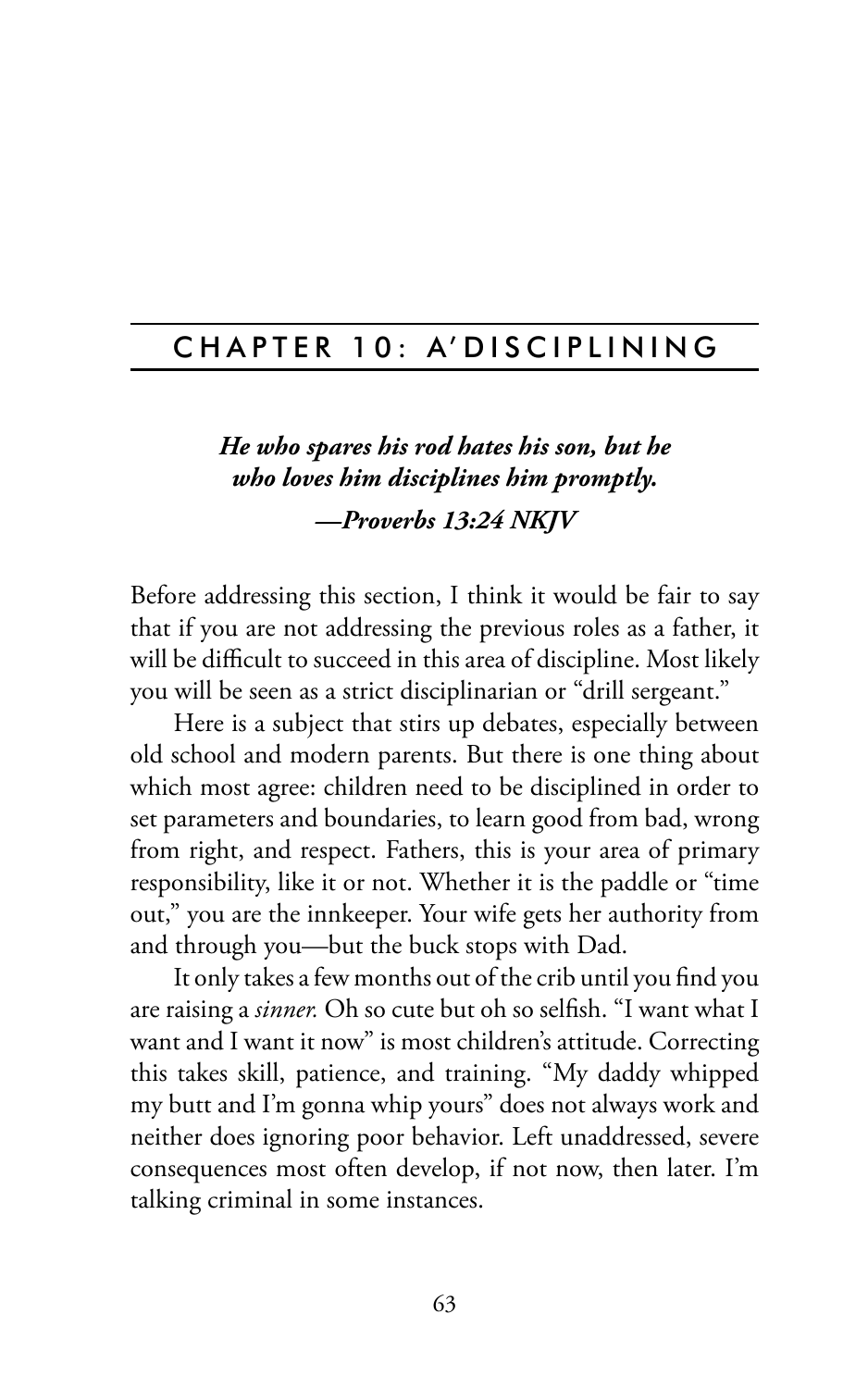Joanne and I grew up when Dr. Spock was touted to be the premier authority on child rearing. My parents were pre-Spock, if you get my drift. I might title it the "switch era" or paddle, maybe belt, even a razor strap. It can be very effective if used properly. My father never once disciplined me. Mother was assigned to the "switch patrol." Some people tell me that is why I was such a rotten kid. I might even agree. Later in my young life, she actually made me go choose the switch, and if it was less than adequate, she would choose the next one, bigger and stronger. The back of my legs felt the sting, but I never saw any anger. It appeared to fulfill her words, "This is gonna hurt me worse than it will you." My maternal grandfather, a big man at the time, who I respected and loved, was good at reaching for his belt or razor strap. He would fold it in both hands and snap it loudly two or three times. That worked for me. "I'm sorry" would come bellowing out of my mouth; even big ol' tears, too. And he never had to actually use it on my derriere, but I knew he would have if needed.

At my boy's prep school, the principal had a half-inch thick paddle with holes bored through the shaft with an appropriate handle. It was about two feet long. They never used it on me, but I knew it existed and the stories from other boys who had experienced the pain were enough for me. The procedure was bend over, grab your ankles, shut your eyes (praying as never before), and be prepared for one or more licks.

At certain ages, pain must accompany discipline. There has to be an association. Later, other methods are more appropriate. But wisdom would tell you that anger must not accompany the method. Firmness, yes. It is a part of teaching. The child must know the why. What you want the child to learn and the level of discipline must match the crime. Twenty lashes for a three-year-old saying, "I hate you" to his brother or a lecture and time out for five minutes after the six-year-old threatened his sister with a butcher knife are not appropriate for the action of the child. Certain destructive behavior needs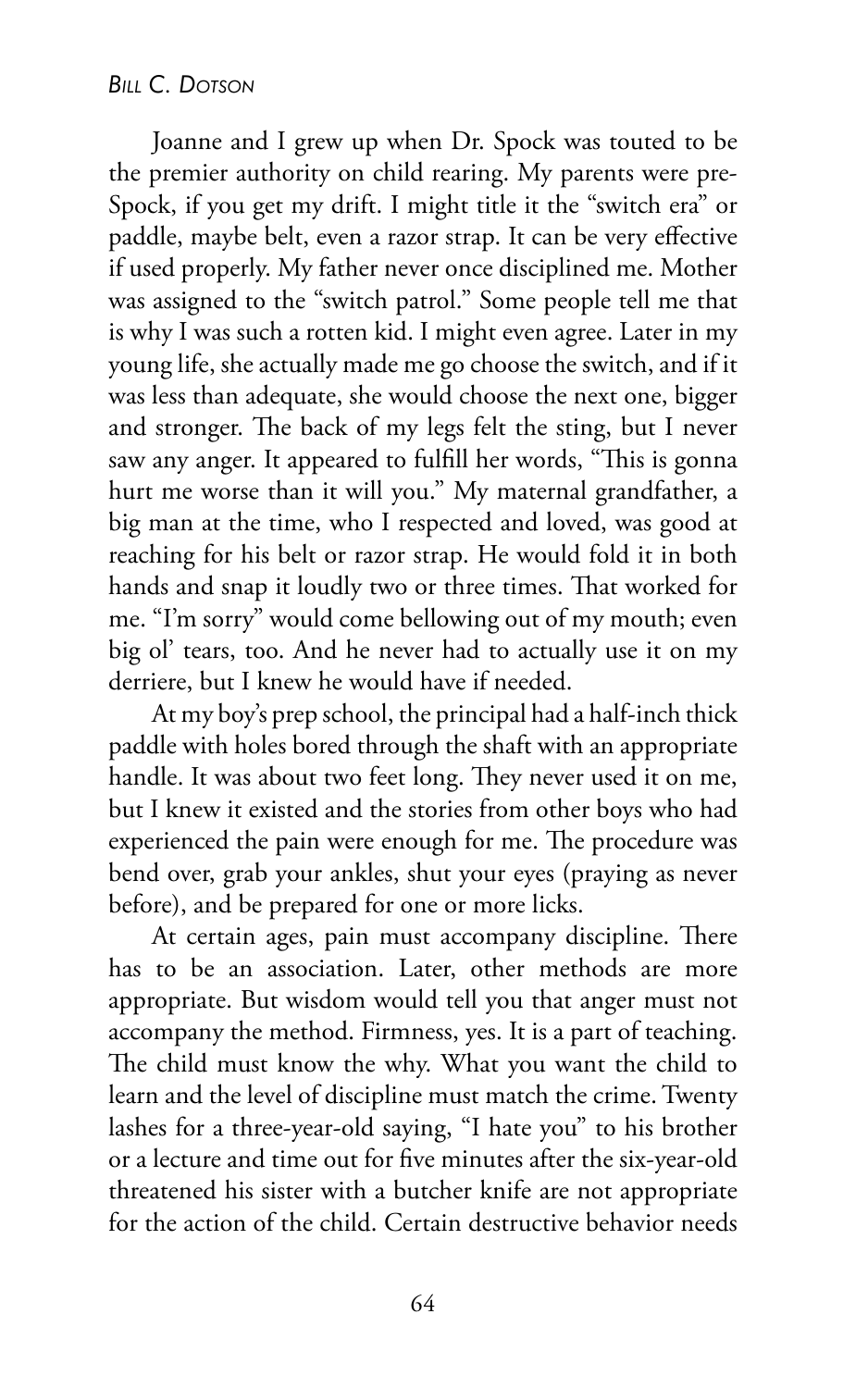to be nipped in the bud, and if they continue or worsen, either more appropriate and more severe punishment may be required, with possible professional help.

I might add, mothers should not make the father the bad guy, using the time-worn expression, "Just wait till your father gets home." This will undoubtedly cause damage to your image and your relationship with your kids; they will always fear your coming home. Most times, arriving home should be a joyous event, not an occasion for tumult. Some actions require immediate attention, and the one present must have the authority to execute the discipline. But there are certain occasions where the mother must delay until you arrive. Waiting can be harder for the child than the actual disciplinary action. It is the *fear of the unknown.*

One huge warning: the hand is never to be used as the instrument of choice for disciplining. The hand represents help, love, care, and comfort. To combine it with forms of whipping can be very confusing to the child, even breeding resentment. Confession—I have "dusted a few britches" with the only thing available, my open hand. Never have I felt good about the action after it was over. Never!

*And while we are on hands, slapping or hitting of any nature are taboo—a no-no, never!* Physical abuse usually starts here and then leads to worse forms of violent behavior. Experts will tell you, and the facts are there to confirm, children who experience any form of abuse most likely will become abusers themselves. One only has to read or listen to the news to know this is epidemic in America. It can be physical, verbal, or sexual abuse. None are acceptable. If you were abused in any way and sense your actions toward your family are developing in a similar manner, professional help should be sought immediately—hopefully at the very first sign. Fathers may take all their anger out on the spouse and never touch their children, but it is the same to them.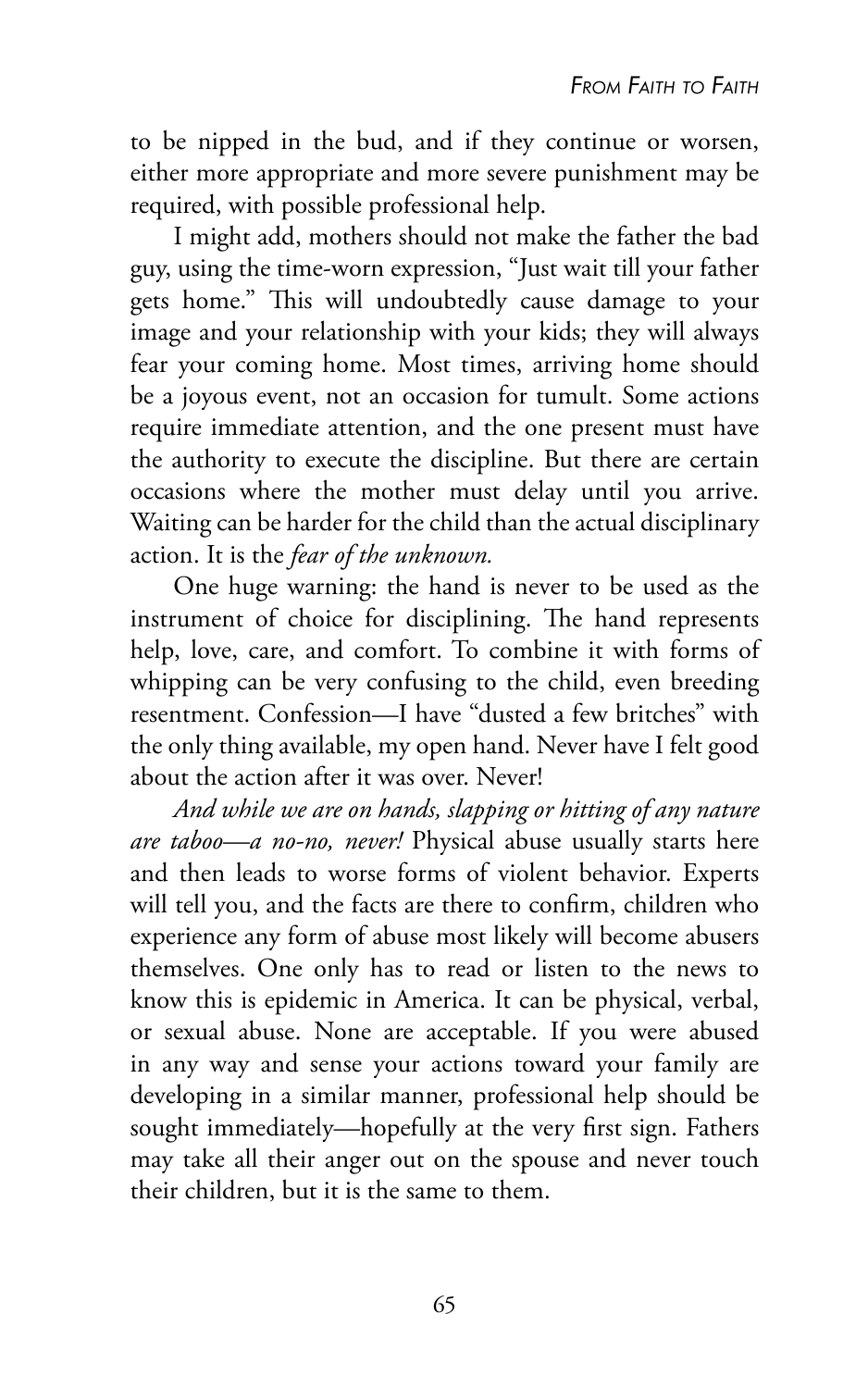*BILL C. DOTSON*

The Bible is very clear, with a number of Proverbs dealing with discipline. God must think it is worthy of our attention.

Proverbs 13:24 NKJV says, "He who spares his rod hates his son, but he who loves him disciplines him promptly."

Proverbs 19:18 NASB says, "Discipline your son while there is still hope, and do not desire his death."

Proverbs 22:15 NASB says, "Foolishness is bound up in the heart of a child; the rod of discipline will remove it far from him."

Proverbs 23:13,14 NASB says, "Do not hold back discipline from the child, although you beat him with the rod, he will not die."

Proverbs 29:15 NASB says, "The rod and reproof give wisdom, but a child who gets his own way brings shame to his mother."

Whatever your interpretation of the rod may be, it is not a tire tool or whip. You use a two-by-four on a donkey or mule to get his attention. That is fine for the beast of burden but not your precious children. But the rod must be firm enough to restrict and redirect the undesirable action of your child. It builds much-needed boundaries. They want it and need it. God instructs children to obey their parents. And to "honor your father and your mother, that your days may be prolonged in the land …" (Ex. 20:12 NASB). It is one of the original Ten Commandments with a promise. We have seen this next exhortation earlier, but it is worth repeating: "And, fathers, do not provoke your children to anger; but bring them up in the discipline and instruction of the Lord" (Eph. 6:4 NASB). Once the roots of bitterness take hold in the child toward the father, it may well take a lifetime to resolve the fallout, if ever. Much of the anger and bitterness develops from your means and methods of discipline. It is all supposed to show how much you love them,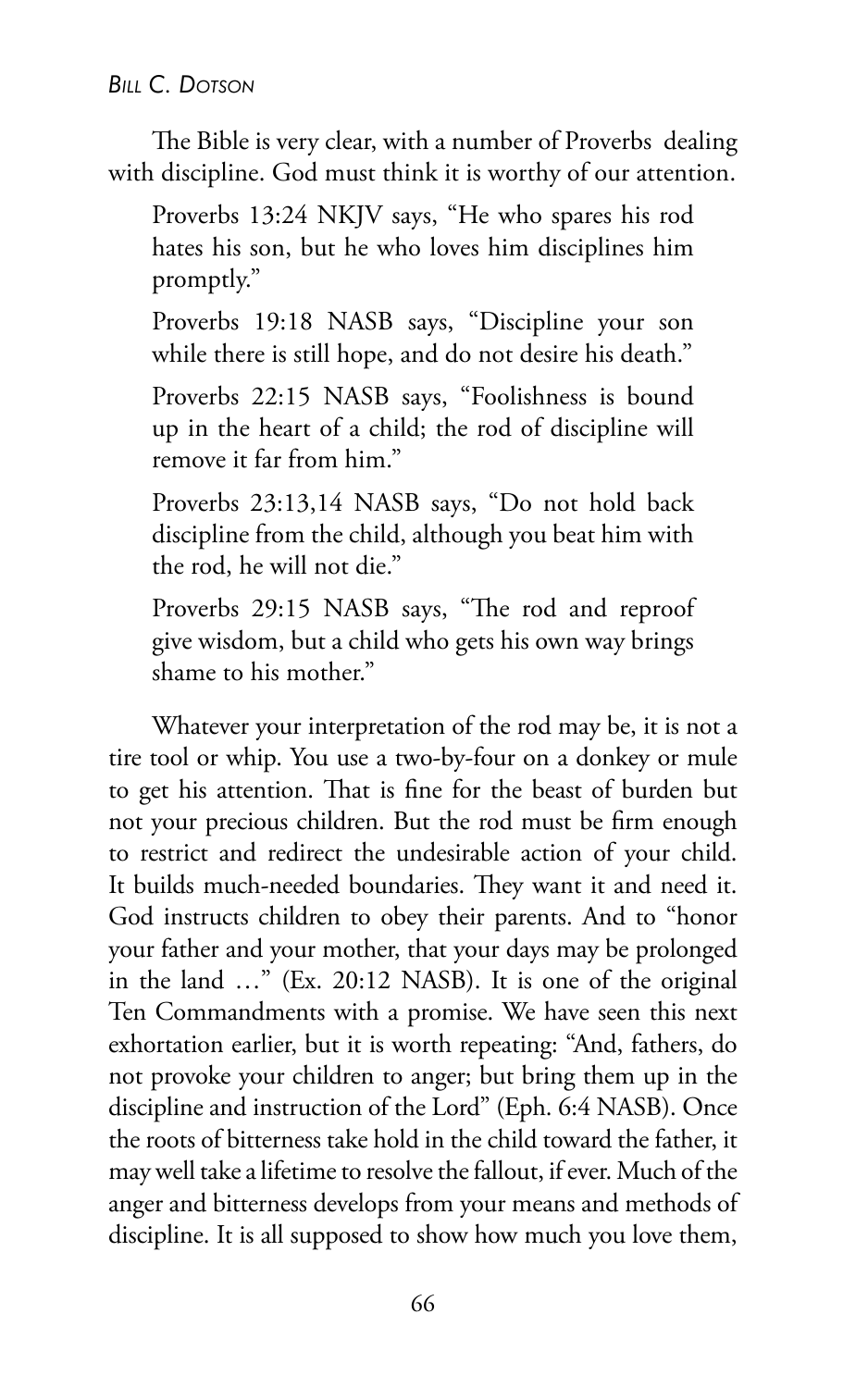and it is designed to protect them and keep them from harm's way; to be blessed and be a blessing to others.

Most children know when they have erred and understand correction is needed. When you don't, they become confused. None want the consequences, but down deep they sense a need to be disciplined for their actions. And to not address the situation is sometimes worse. They wonder why now and not then. "What can I get away with?" becomes an overriding thought process for them. Scheming becomes second nature.

Some forms of disobedience need immediate correction, while others need to be delayed, but never for long. It may be you acknowledge the wrong but let the child know you may be too angry to make a wise decision. Or you may need discernment and time to discuss it with your wife or even seek counsel, if it is required. But *do* get back and *do* take some action. Children play the "divide and conquer" game with parents, and they do it well. When they do something that needs disciplinary action, they will try to drive a wedge between you and their mother. Then when you two start arguing or at least disagreeing, the child gently sneaks away and many times walks free. The answer is for you two to go elsewhere; discuss, debate, and decide. Then you re-engage the child with the appropriate punishment.

For older children, when you decide the method of discipline, be sure if it is over a set period of time, such as taking away their phone privileges for a week, that you follow through and monitor it. "Seven days is a week, son, not two." Sometimes we get to feeling guilty for the action we have taken. Renegotiating or release will always breed problems for the future. And if it is severe for an extended period, like all summer or a month, write out a contract identifying their action that caused your decision and the terms of the punishment. Have both of you sign with a stipulation that if it is not fully served as agreed, it may be extended for an indefinite period.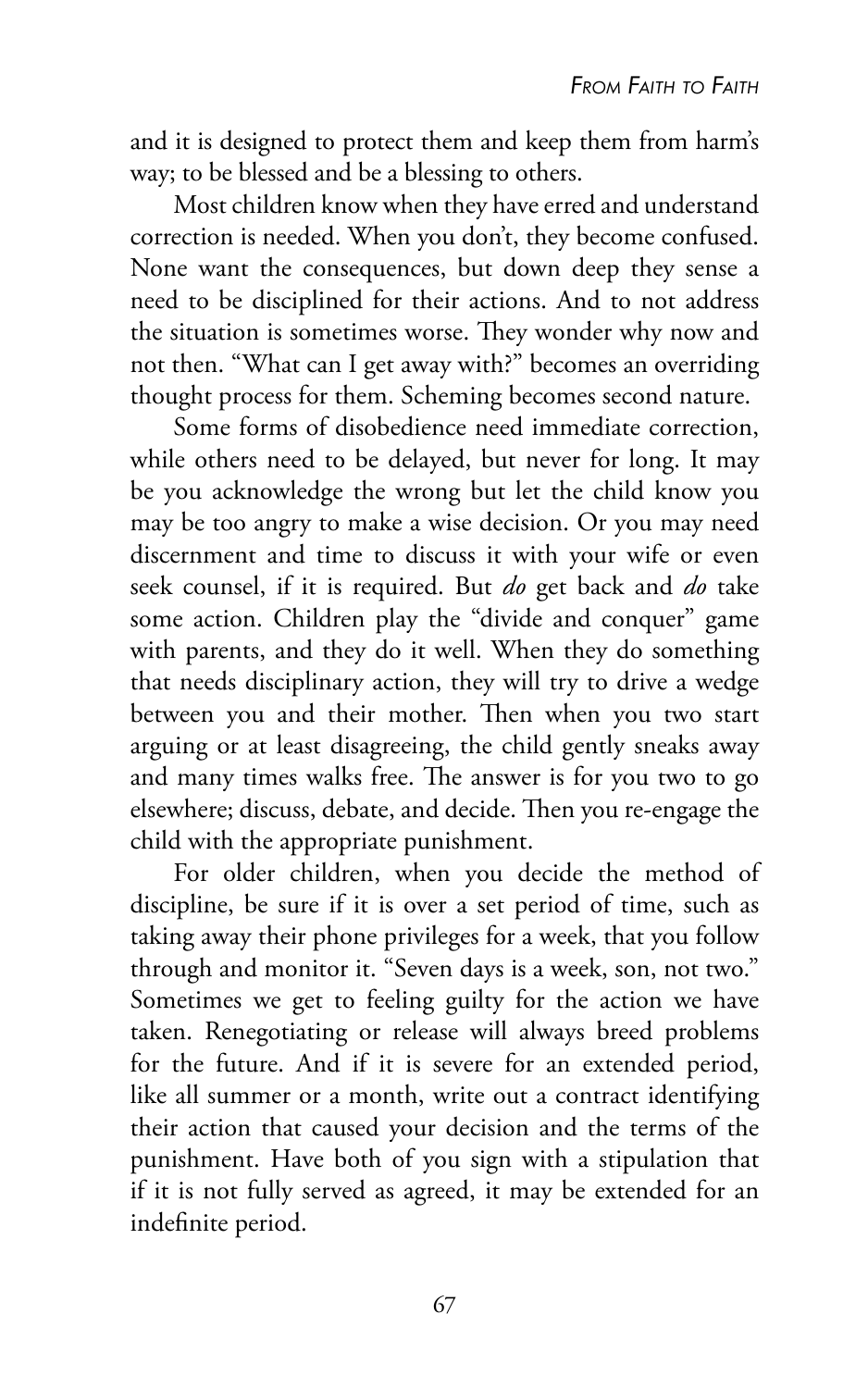I have always heard that *a disciplined child is a happy child.*  It is in your hands to accomplish this for your child—and to create a home where peace can exist. Without discipline in your home, unbridled terror will reign—and your child will become a cripple in many ways. You actually have between sixteen and eighteen years to assist your offspring in becoming a well-adjusted and productive adult.

Be consistent, firm, loving, and disciplining!

## *Questions to Ponder*

Were you ever abused as a child in any way?

If so, are you dealing with it appropriately?

Describe yourself as it relates to disciplining. Be honest!

Have your methods been shown to be effective?

What areas do you need to change?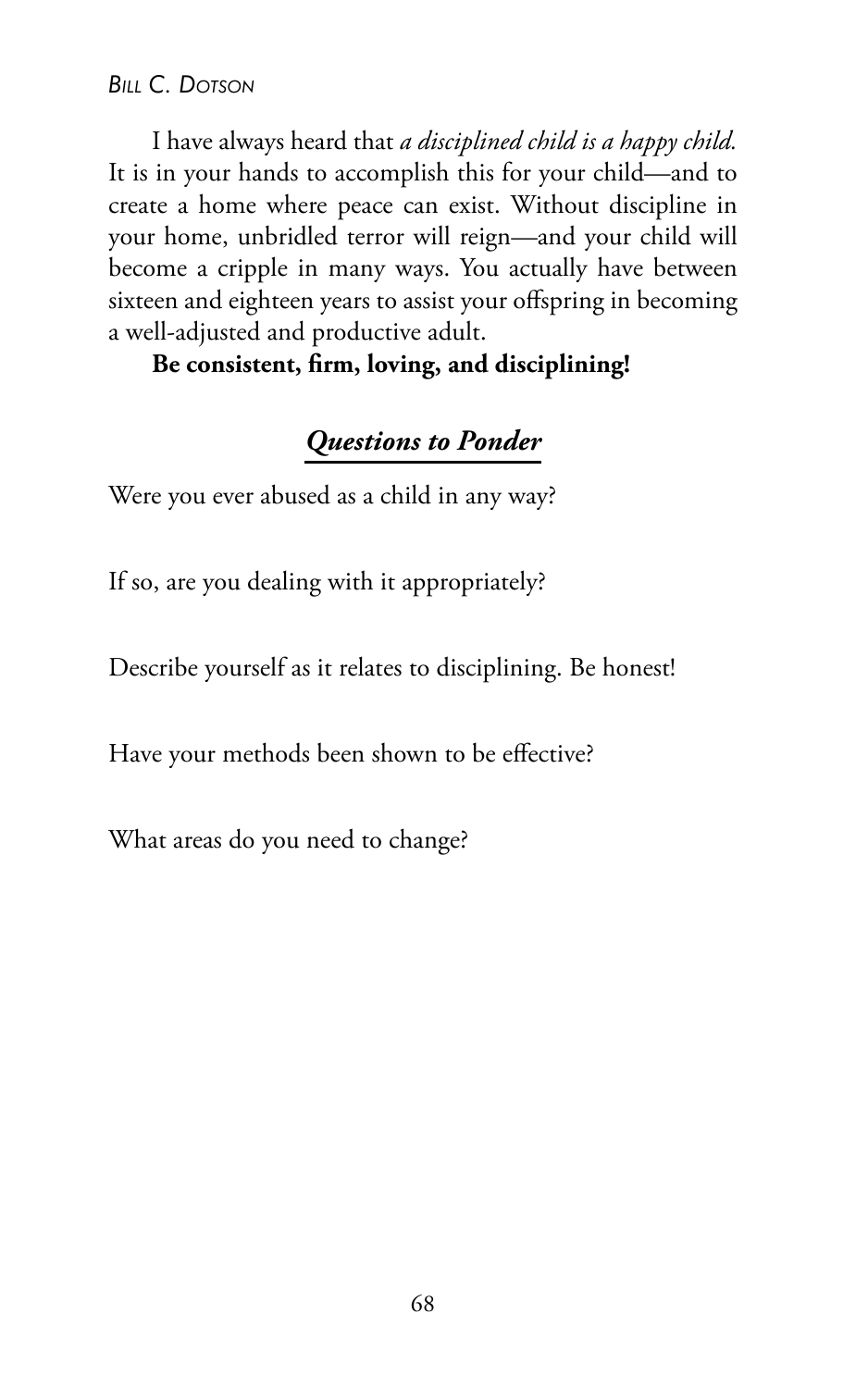#### CHAPTER 11: A'BLESSING

#### *Hope sees the invisible, feels the intangible and achieves the impossible. —Unknown*

Fathers, as I was meditating on this quote from an unknown source, I thought about us. We are God's hope dispensers to our children. When we are pronouncing the blessing on our kids, that is what we become to them. We "lift their eyes" to horizons they would possibly never dream of on their own or without our encouragement. Do you see it—really see it? You help them *see* the invisible, *feel* that which is intangible, and *achieve* the impossible! I wonder what father sat at the edge of a bed night after night listening to his child plan to go to the moon one day, never discouraging the child or laughing at the improbable venture but dispensing hope that one day he or she could do just that. What a blessing!

This is something I never received; I mean a real, live blessing from my father. And while I attempted to do this to my daughters, I cannot point to a time and place. But I continued to attempt to *bless* them as best I knew how. Maybe there is some work still left for me. But one thing I do know now, it is vitally important. I alluded earlier to a book by Bill Glass entitled *Champions for Life.* I strongly recommend that every father and would-be dad read and study it. Once I consumed the material, I purchased numerous copies and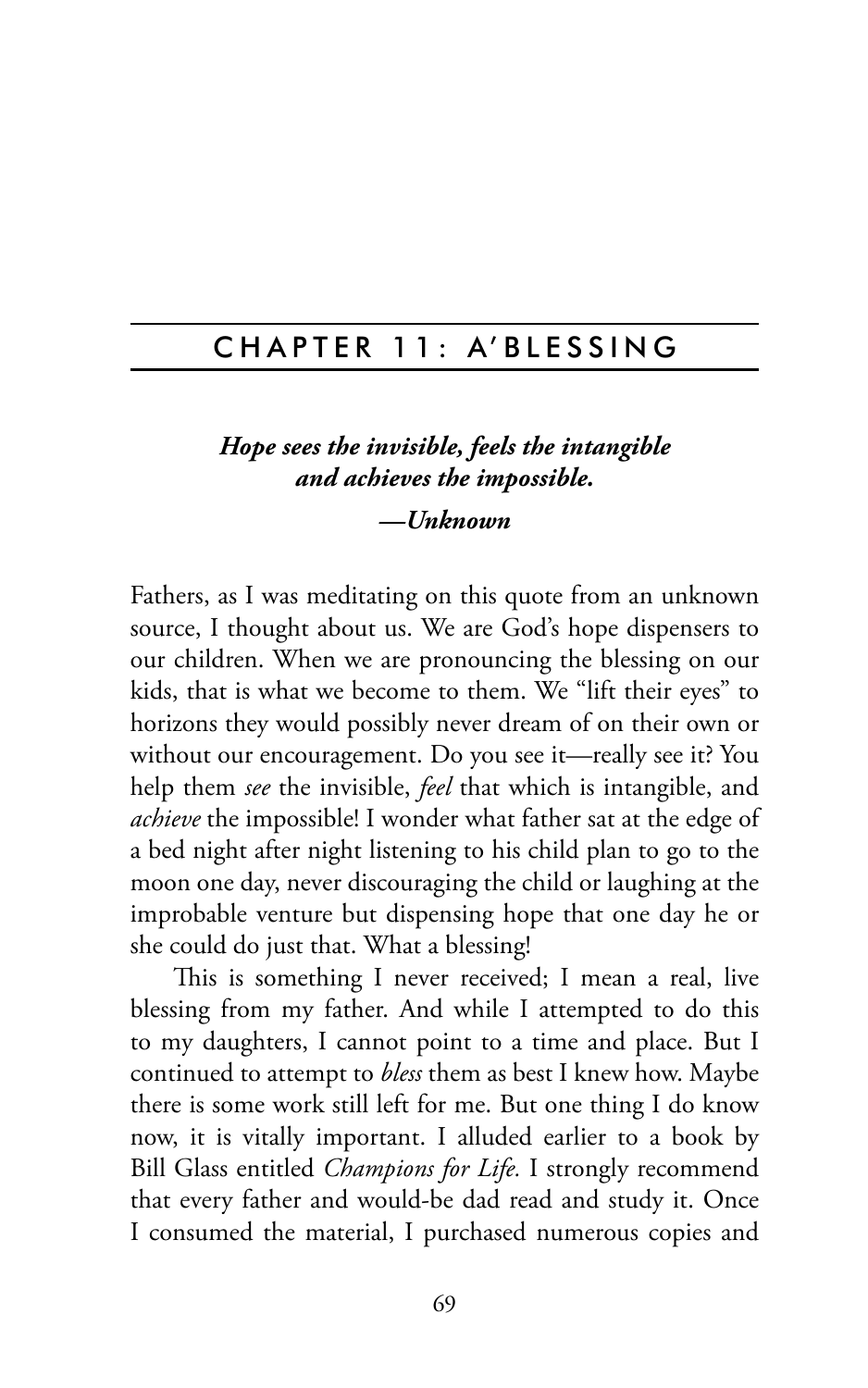I still give it away to men. It is based on real-life experiences, both in his own life and from what he has experienced in his prison ministry for several decades.

Like Bill, I have spent over thirty years going to and teaching in prisons, juvenile detention centers, and homeless shelters. The stories seem to be the same. A father failed at his responsibility. Not only was the *blessing* not given, but there was also little, if any, guidance or love. It is as if they all went to the same school of absentee fathers. Few exceptions exist. Confused, lonely, angry—each man traveled the road of life, never sensing who he was, why he was here, and if anybody really cared about him.

So, what is a blessing? That's a good question that needs a clear answer. For me, it all appears to unfold with pagans as well as Jews and Christians. A blessing must be important, as one of the earliest Biblical recordings involves Jacob and his mother fraudulently obtaining Isaac's (the father's) blessing intended for Esau (see Gen. 27:1–29). Let's start with *Webster's* to get a generic understanding of the concept. "The act or words of one who blesses. Approval or encouragement." So, to *bless* is "to hallow or consecrate by religious rite or word"; "to invoke divine care for"; "to confer prosperity or happiness on"; "protect, preserve"; "endow, favor." Blessing is a noun, and bless is a transitive verb. In my mind it is *to transfer something that will be binding. 23*

In the early Biblical cultures, the blessing was connected with inheritances, such as land and possessions. But it also included the name, the heritage, rite of passage, and much more. It is something you have not earned or deserved. It is an act of grace. And it was real and permanent. I find one of the most intriguing stories of blessing is Joseph, as described in Genesis. I challenge you to read and study his life in the context of his father's early blessing in Genesis 37–50. It is recorded that Jacob (now Israel) had twelve sons and that he loved Joseph more than all his sons. This set off a life of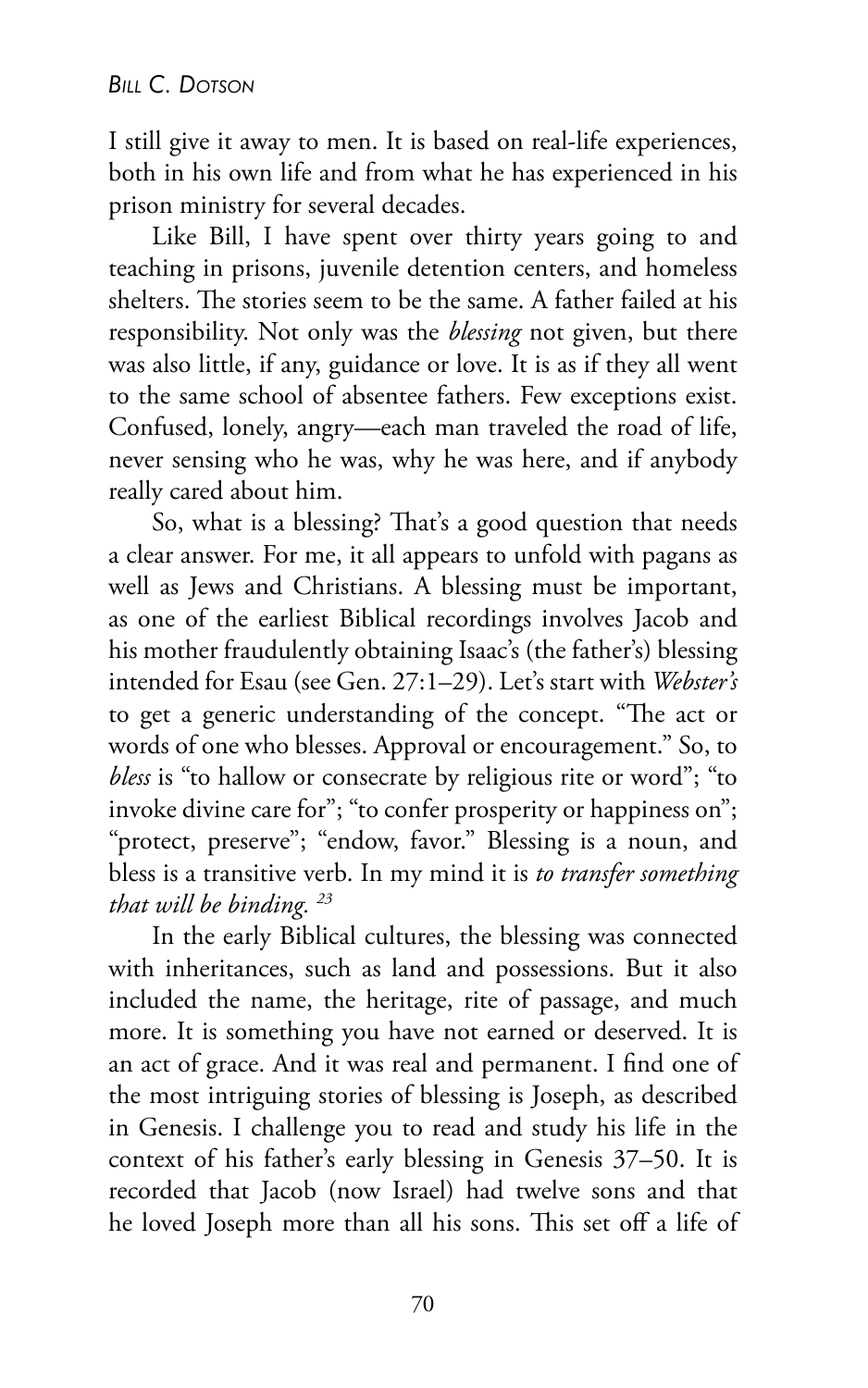trouble for Joseph as his brothers, through jealousy, attempted to kill him; then they sold him to merchants as a slave. He ended up in the Pharaoh's service, was placed in authority, was thrown in jail for being falsely accused after resisting sexual advances by Potiphar's wife, found favor by interpreting dreams, and eventually restored all his family during a terrible seven-year famine with the blessing of Pharaoh. As one reads these chapters, it is overwhelmingly obvious that Joseph never lost sight of who he was. Even through his father's misguided handling of the family, the brothers' deceit, being exiled from his homeland, and suffering the wrath of a scorned suitor, he knew who he was and was secure in it. I submit it came from his father's early blessing.

When each child and grandchild was born, we dedicated them to God. But later I had to impress upon them the blessing that was theirs. They have been consecrated to the Lord. In other words, they were set apart to be used by Him and to be blessed by Him. As a father, you are the bearer of the blessing. They need to hear the words. They need to understand their destiny. What it says to them is monumental in terms of worth. As mentioned elsewhere, the Father *spoke* a blessing on Jesus, His Son, at His baptism. In Matthew 3:17 NASB, we read, 'and behold, a voice out of the heavens, said, "This is My beloved Son, in whom I am well-pleased."'

Look at this closely:

It was a voice—so it was spoken;

It was directed—this is;

It was personal—My;

It was affectionate—beloved Son:

It was between a father and the child—Son;

It was a distinct blessing—in whom I am well pleased.

You are okay; you are loved; you are accepted; you please me. This was directly pronounced on Jesus before witnesses. God was proud to say, "This is My Son, and I am pleased that He is."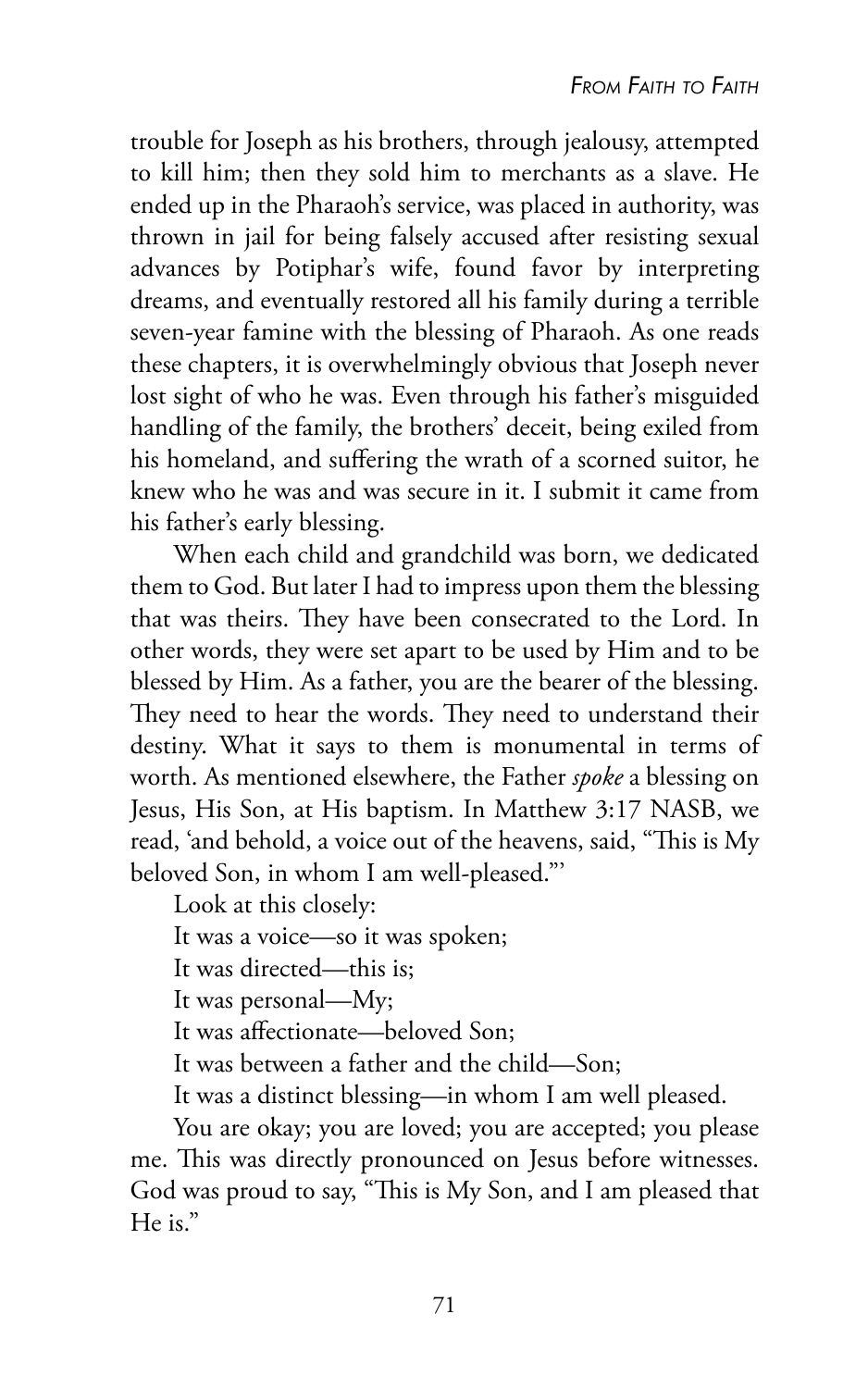Many fathers take their sons and daughters through a ceremonial rite of passage. This is what happened to Jesus. His life of ministry was about to enter its adult stage, so to speak. He heard the reassuring words from His Heavenly Father, "You have My blessing. Go and live, and die, victoriously." What confidence He must have had. No greater burden has any man in history ever had to bear. But He was prepared, because He had His Father's blessing.

One of the simple but yet profound thing a father's blessing bestows on a son or daughter is, "You are *complete*. You have what it takes. All that you are or will become is enough. You don't have to perform to earn the blessing. It has been bestowed on you. No one can diminish it. Life cannot squeeze it away from you. You are loved; you are significant; you are a winner."

How many kids, and adults, go through life thinking, wrongly, they are losers? Maybe, unfortunately, they heard those exact words from their father. How devastating. And they go through life fulfilling the prophecy. And with every failure, the hole in their heart gets deeper. One of the richest passages in Scripture that is the anecdote for this mindset is Psalm 139:14 NASB: "I will give thanks to You, for I am fearfully and wonderfully made; wonderful are Your works, and my soul knows it very well." My soul knows it very well. Fathers, did you hear that? Can you just sense the overflowing of confidence? To hear from your father that *you are awesome*, *complete, able, capable, and no mistake* is the strength for the road ahead. "Where's the door? Look out, world, here I come. Bring it on; I can handle it!" Well, that's what father's blessings do. Your words are shaping a person for life! What an everloving joy!

Families in America, excluding certain ethnicities, have lost this. Maybe fathers just have not had the blessing and therefore they are unable to pass it on out of ignorance or pain from the lack of it. And even worse are the fathers who are not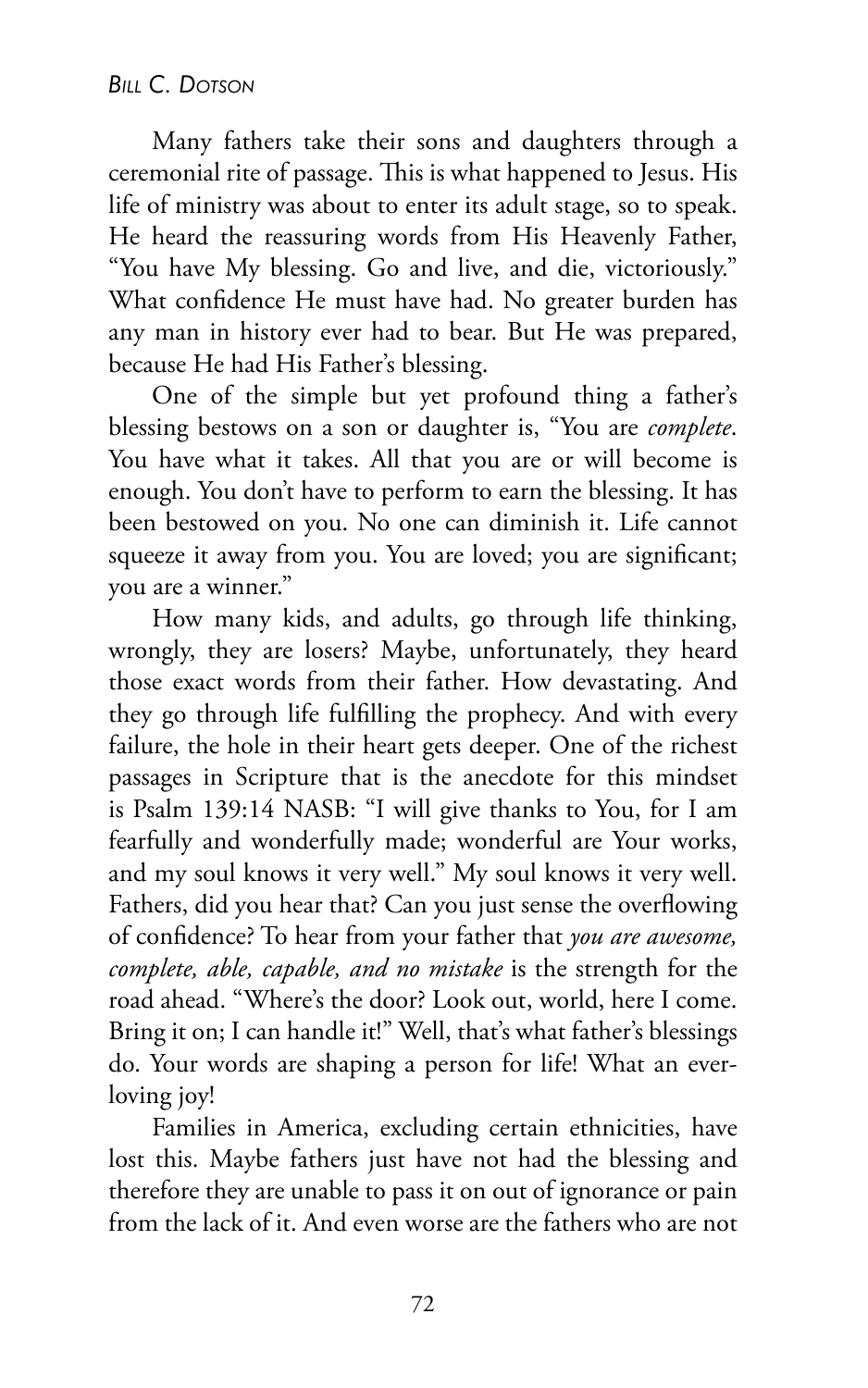only not speaking a blessing but who are, in fact, expressing negative thoughts about their children. This lack of a spoken blessing and the wounds from hurtful words are producing a cripple, possibly for life. "Sticks and stones may break my bones, but words will never harm me." Since early childhood, kids have been shouting this to one another, as well as grownup kids. Nothing could be further from the truth. Words kill! They kill self-esteem, goals, ambitions, dreams, hope, and much else.

But a well-thought-out blessing with an intended purpose gives life. And the son or daughter needs to hear it more than once. Memories, especially in the midst of trying circumstances, sometimes get clouded and the ability to recall your words spoken often into their lives may just be the medicine they need at that moment. As one example; maybe the temptation to do drugs arises, and it will. How your offspring think about themselves may be the deterrent. "No thanks, I don't need those. I am secure within myself. I am complete without them." Would you want to hear that testimony from your child? I would.

There are many wounds children encounter while growing up. There is one I would say is the most critical for a healthy child. And you, fathers, can go a long way to ensure that this does not happen to your children. It is the *father wound.* As a dad, you need to make sure they hear at least four things from you:

*I love you. I'm proud of you. You're complete. You're good!*

And if you are the son, or daughter who has been wounded, there are reasons for you to even take the initial steps to reconcile the relationship. Not all fathers are good at communicating, and that may have been the problem all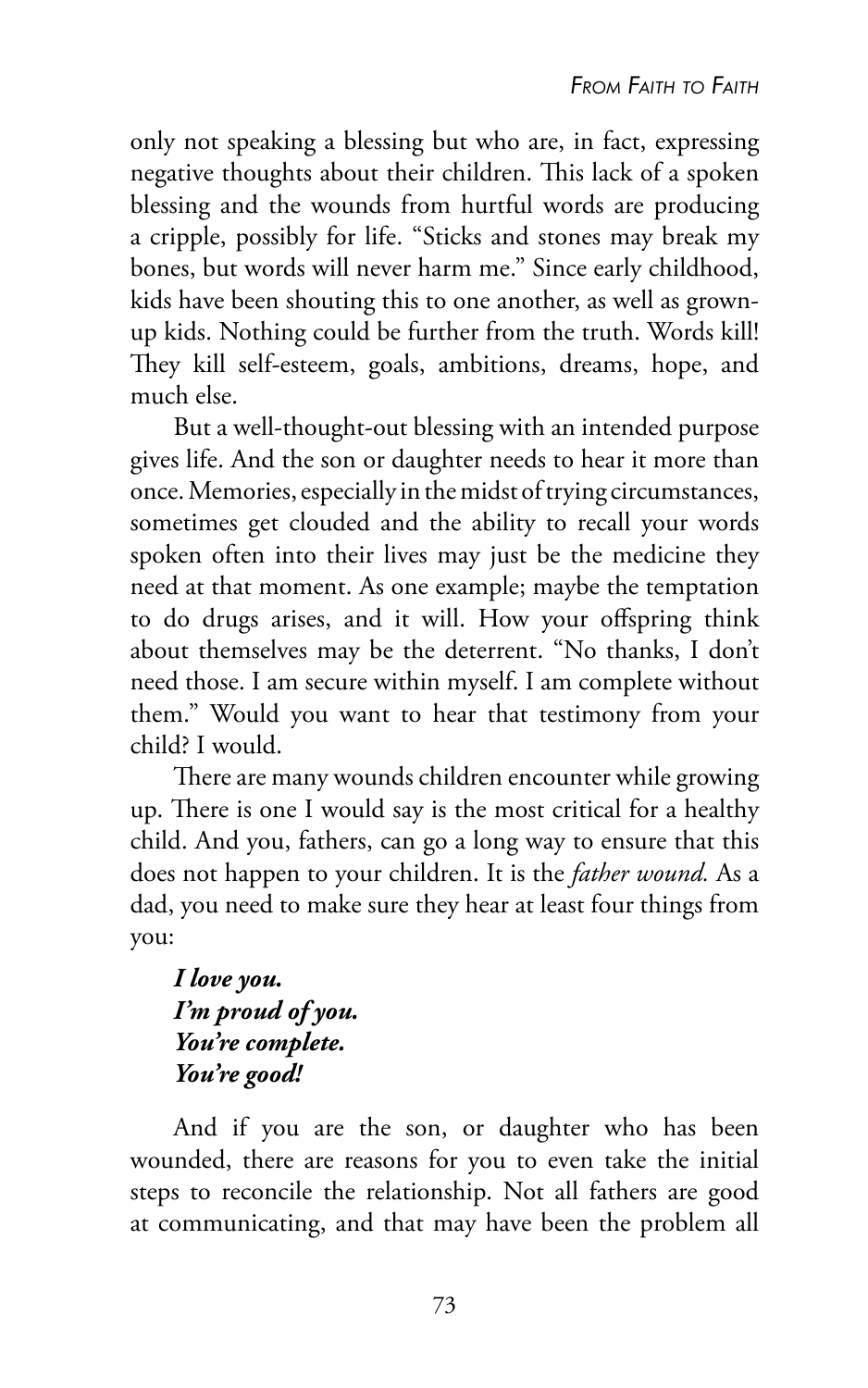along. No one wants the un-bridged gap and the pain to continue.

For many, there have been several generations pass within your family tree who never received the blessing from their father. You can be the one who breaks this negative, generational heritage. Go and be blessed, and while you are going, stop long enough to pass along the blessing on your children. And for you who have older children, it is not too late. In fact, now just may be the best time for you to engage your offspring and pronounce a long-overdue blessing. "Pride goes before destruction, a haughty spirit before a fall," Proverbs 16:18 in the NIV tells us. Do not let pride stand in your way. Do it before it is too late.

And before we leave this subject, I want to introduce you to a very recent new friend. Greg Vaughn was moved by God's hand several years ago to address fathers and their impact of a written legacy to the next generations. His book and ministry, *Letters from Dad*, have become a best seller and a national outreach to countless thousands of men. This is powerful testimony to what a written word from a father's heart can do for a child. These can be treasures for now and generations to follow.

Including Bill and Greg, there are many qualified men living today who have published books and articles dealing with a father's blessing. There are organizations dedicated to the role of fathers. DVDs, websites, and seminars are available. Men, we are without excuse. And don't forget God's word. It is the book of blessings!

# *Questions to Ponder*

Did you ever receive a blessing from your father?

Would it have made a difference in your life? If so, how?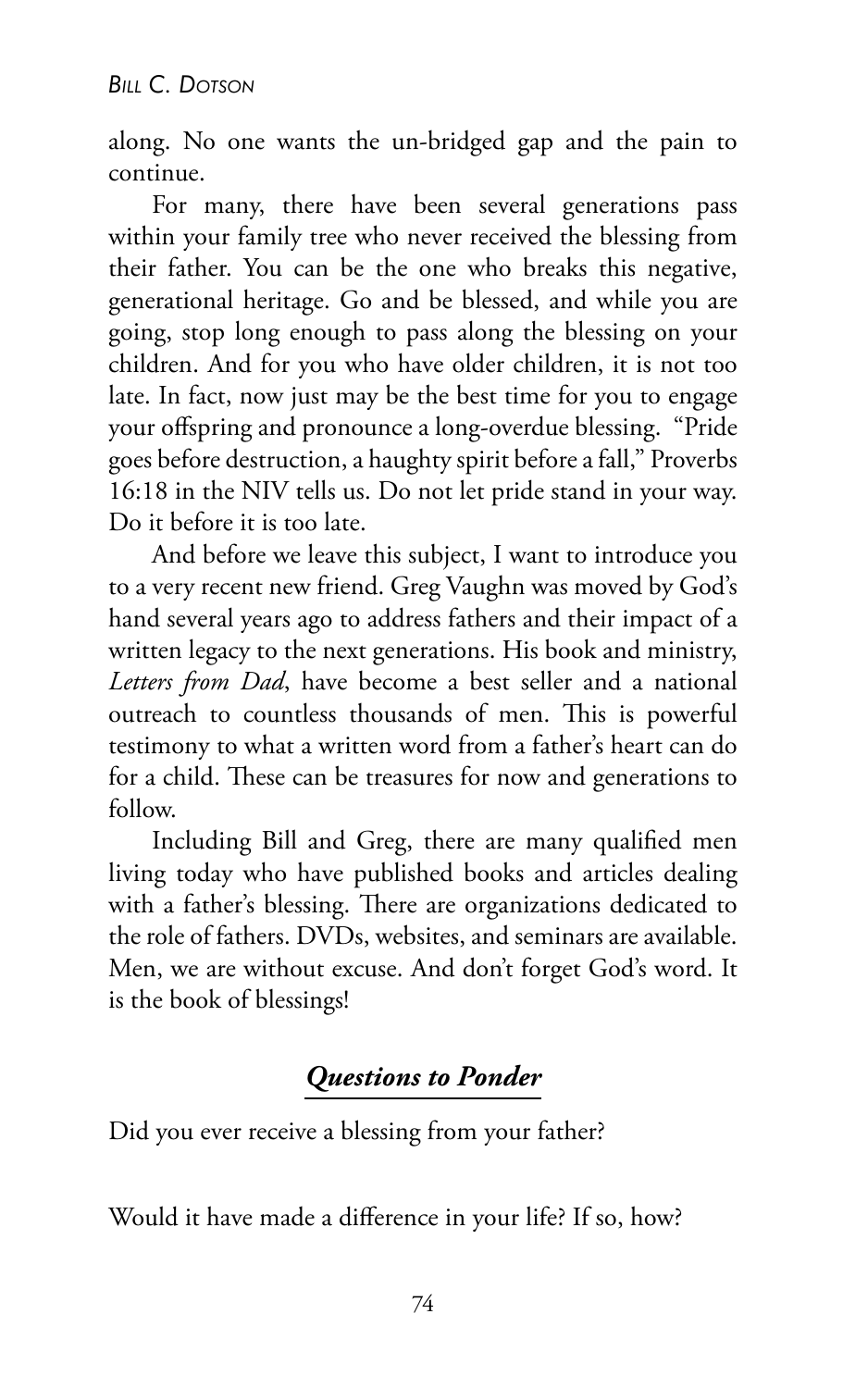Have you ever given a blessing to your children?

If so, how have they responded?

If not, what is your plan to do so?

## *THE CHALLENGE*

•OVER THE NEXT TWENTY-FOUR HOURS

–GET ALONE AND SPEND ONE HOUR IN PRAYER

–PRAISE AND WORSHIP FOR MAKING YOU A FATHER

–FOR HIS GUIDANCE AND PRESENCE IN YOUR LIFE

–DEDICATE EACH CHILD TO HIM BY NAME

–FORGIVENESS FOR THE FAILURES AS A FATHER

–ABILITY TO BE AN ABIDING FATHER IN ALL AREAS

–AND WHATEVER IS ON YOUR HEART AS A FATHER AND HUSBAND

#### **FOLLOWED BY**

•DURING THE NEXT SEVEN DAYS

–WRITE EACH CHILD A HAND WRITTEN LETTER

–TELL EACH YOU LOVE THEM AND HOW IMPORTANT THEY ARE TO YOU

–THAT YOU HAVE COMMITTED TO PRAY FOR THEM BY NAME EACH DAY

–THAT YOU ARE THERE FOR THEM NO MATTER WHAT

#### **ONE LAST THING!**

•OVER THE NEXT TWELVE MONTHS

–PRAY, PLAN AND PERFORM A SPECIAL CEREMONY OF BLESSING FOR EACH CHILD OVER TEN. VIDEO AND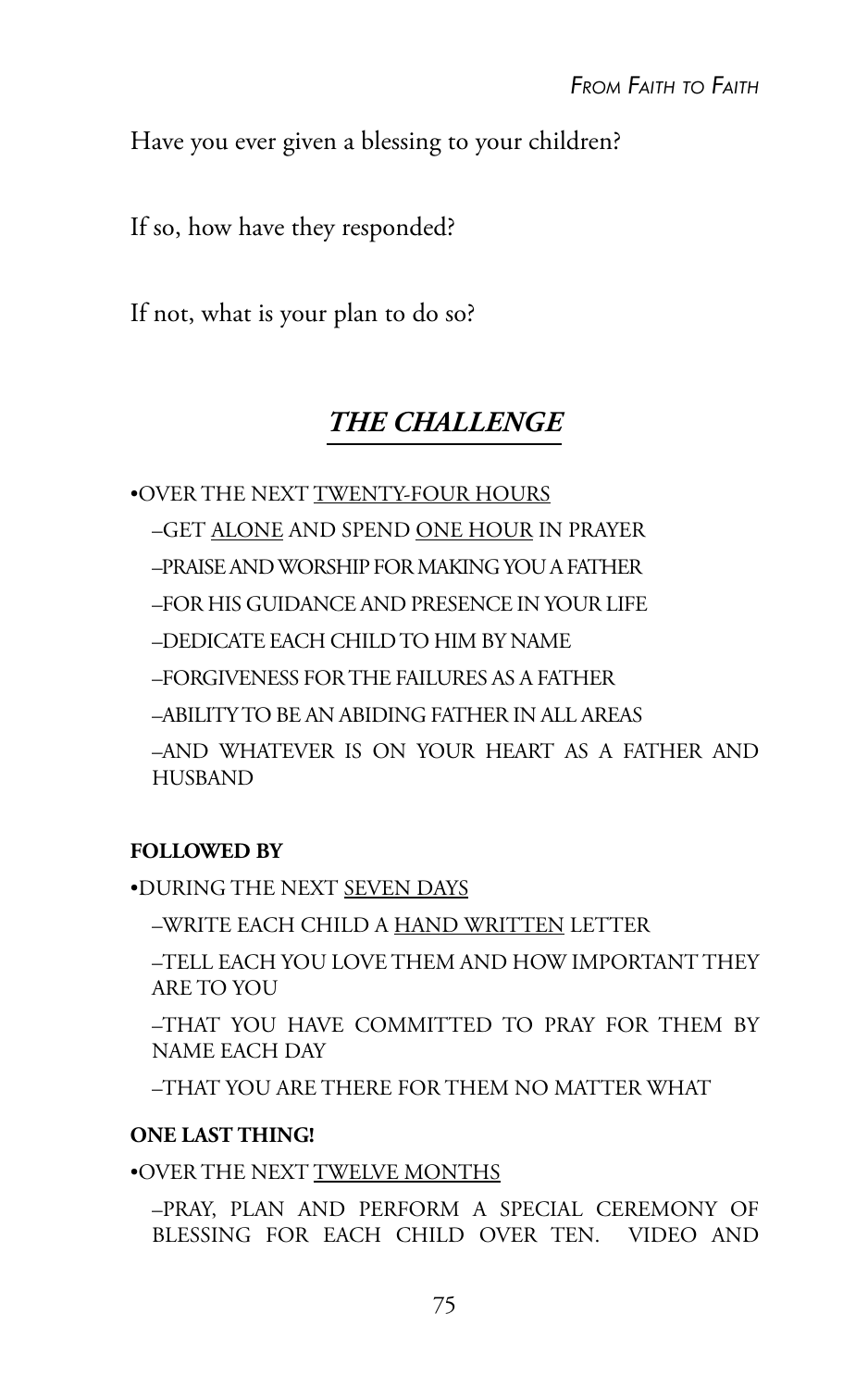*BILL C. DOTSON*

PRESENT IT TO THEM IN A SPECIAL TREASURE CHEST FOR THEM TO KEEP AND PASS ON TO THEIR CHILDREN.

–EACH CHILD IS UNIQUE SO BE ORIGINAL.

–AT ANY NEW BIRTH, PLACE YOUR HANDS ON THEIR HEAD AND IN THE PRESENCE OF FAMILY AND WITNESSES, DEDICATE THEM TO GOD! YOU ARE HIS PRIEST AND ELDER IN YOUR FAMILY.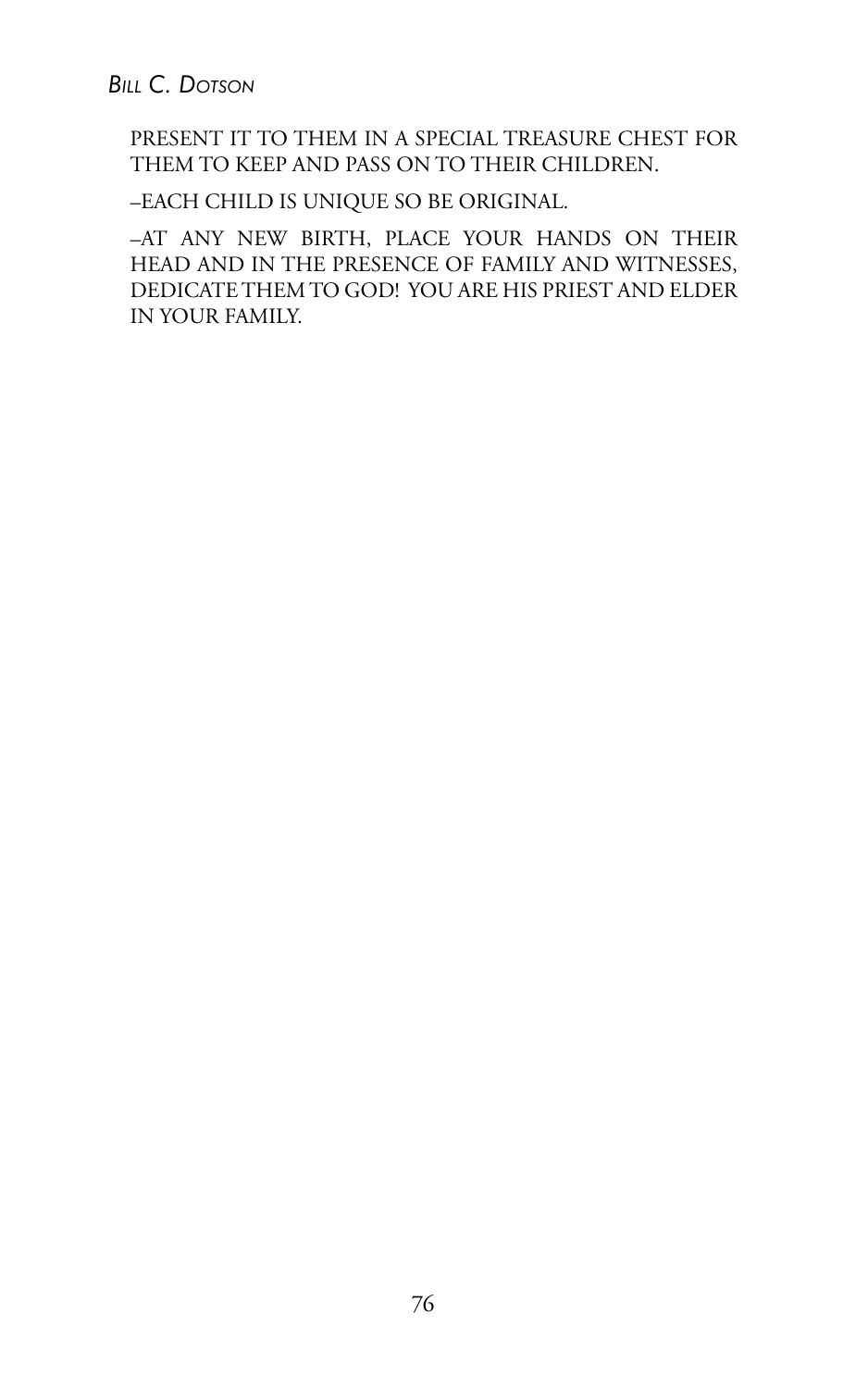# CHAPTER 12: A' PROVIDING AND A'PROTECTING

### *But if anyone does not provide for his own, and especially for those of his household, he has denied the faith and is worse than an unbeliever.*

*—1 Timothy 5:8 NASB*

We won't spend much time on these, but that does not mean they are any less important. They have been combined for a reason, not that they both start with a p. Simply, they are primarily what men or fathers do for their family. Men have been in this role for centuries. We were designed for this by our Creator. The cave man knew this from early on. We are the "hunters," and women are the "nesters." "Real men" provide and protect.

When we think of provide, it brings to mind food, clothing, and shelter. Certainly, many wives contribute to this, and they do it well. In certain families, the children are involved or have to be due to difficult financial circumstances. It should not be viewed as a chauvinist position but merely God's plan for the family. The father has been designated as head, so the plan and execution primarily fall in his area of responsibility, even if he is not the primary bread winner.

Providing for the family extends well beyond these three "biggies" for the father. There are many emotional and psychological issues that he is suited to handle and should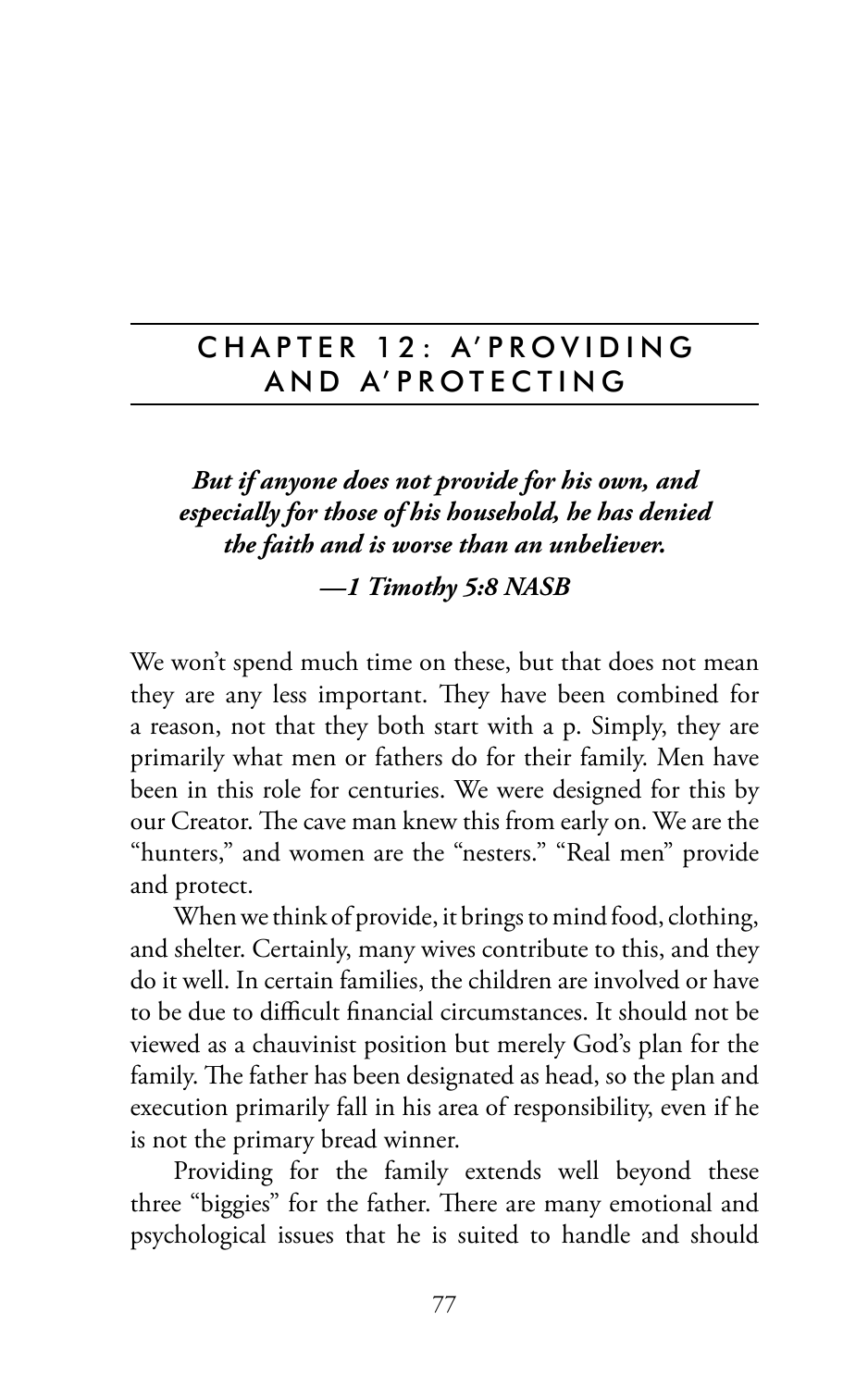embrace on behalf of the family. But as we all know, women are so gifted in these areas that to overlook their input and contribution would be a travesty. Much of the facets of providing is incorporated in the other chapters in this book.

And it is not buying off your kids. While you are about being the provision agent in your home, you should be empowering them so that they can be productive agents eventually in their homes. Bring them into your world. Let them see what this part of your arena looks and feels like. It will build a sound structure for their future.

I find that some fathers use their provision responsibility as something that they wrongly utilize for leverage in their family. They are so consumed with their self-importance that they invariably alienate their kids and wife. They have a "I make the money so I make the rules" kind of attitude. There is a golden rule saying, "He who has the gold makes the rules." But when fathers, men, rightly know their role and do not abuse it, they can prosper the family in many ways. "God resists the proud, but gives grace to the humble" (Prov. 3:34 NKJV ). To be the best provider, a father needs to humbly recognize that the true provider is God Himself and by grace we are only the conduits. Kids will learn great lessons for their lives from this attitude. "Pride goes before destruction, and a haughty spirit before a fall" (Prov. 16:18 NKJV). How many times have we seen others, or even ourselves, so enamored with our assets and position and then to have the world come tumbling down around them/us? "For riches certainly make themselves wings; they fly away like an eagle toward heaven" (Prov. 23:5 NKJV). We need to stay anchored in Him and His provisions. He will never fail us.

Elsewhere, I have mentioned that Matthew 6:33–34 are my life verses in the Bible. In the previous verses dealing with wealth leading up to these two, Jesus is comparing us to birds, lilies, and grass. He is telling His listeners and us to not worry or be anxious about food, clothing, and shelter; rather, we are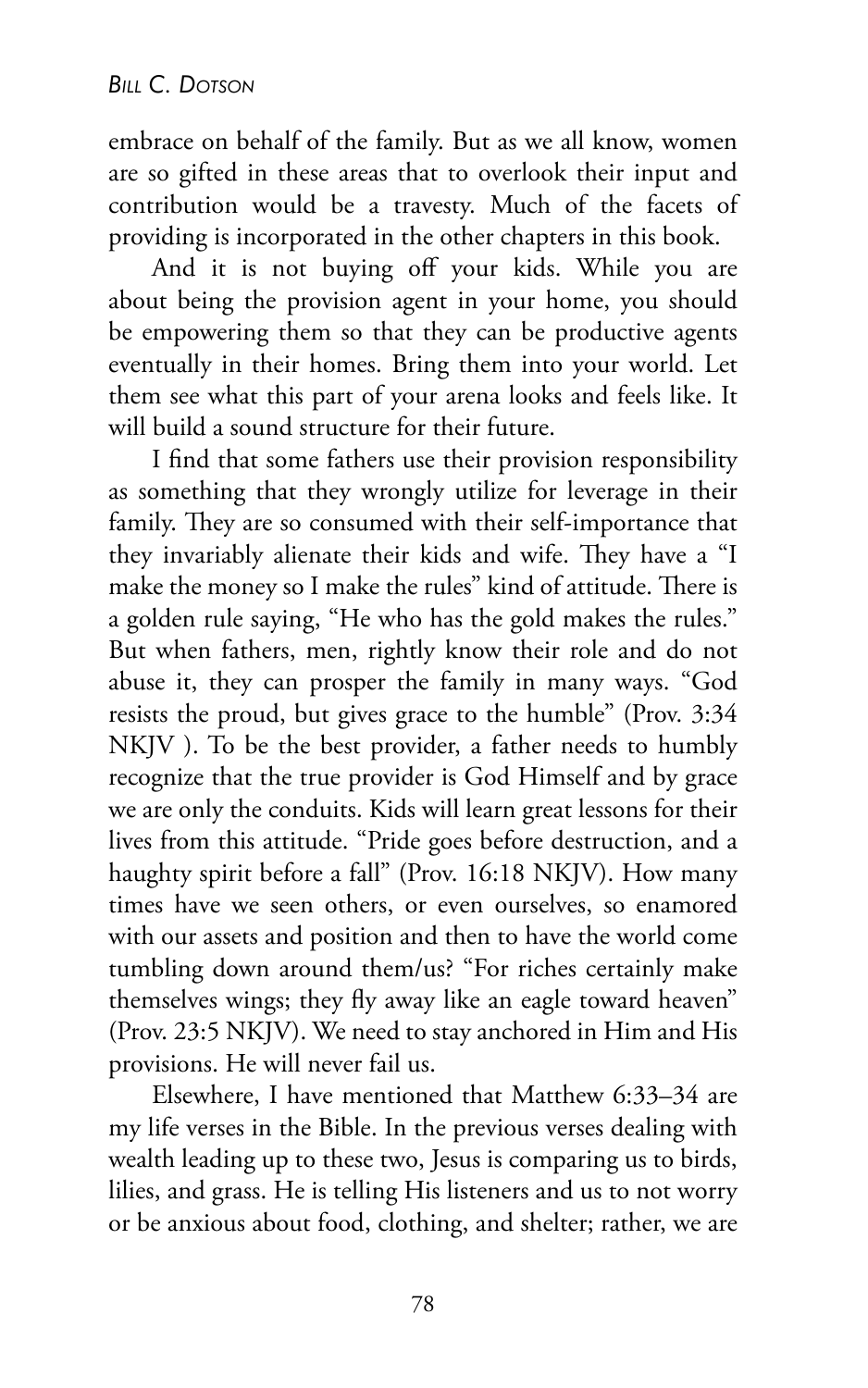more important to Him than these and instead of pursuing the perishable, we should be seeking the imperishable. These are His kingdom and His righteousness! And His promise is clear; all these things will be added unto us. See, there is so much more in providing than just being a diligent worker, trying to accumulate. Children are watching their earthly provider, which hopefully will give them a clearer picture of their Heavenly Provider.

## *For wisdom is protection just as money is protection,. but the advantage of knowledge is that wisdom preserves the lives of its possessors. —Ecclesiastes 7:12 NASB*

Now on to protector. All you macho types have been waiting for this. "Yeah, now this is what I'm talking about! Don't nobody mess with my kids if'n they know what is good for them." Well, that's not quite what we are addressing. But close. "Blood is thicker than water" is for the most part a truism. Yes, there should be an attitude that I am here to protect my wife and kids from any and all things. Men are essentially designed to be that in their families. And no one respects a man who won't. Oh, did I say respect? It starts in the school yards and carries on for most of men's lives. Defending your honor, or your girl's, or kids', or family's is paramount. I'd have to say it is inbred. Respect is so basic to a man's self-esteem. Even Paul in Ephesians 5:33 NKJV points out this need as it relates to the most intimate of relationships, marriage. "Nevertheless let each one of you in particular so love his own wife as himself; and let the wife see that she respects her husband."

Watch other men or yourself in certain dangerous situations. Primarily, who do your kids turn to? Our senior pastor told a humorous story about this when his kids were younger. Some boy threw a ball on purpose at one of his girls and hit her in the head and hurt her. Immediately, he found the nearest ball and proceeded to nail the other kid in the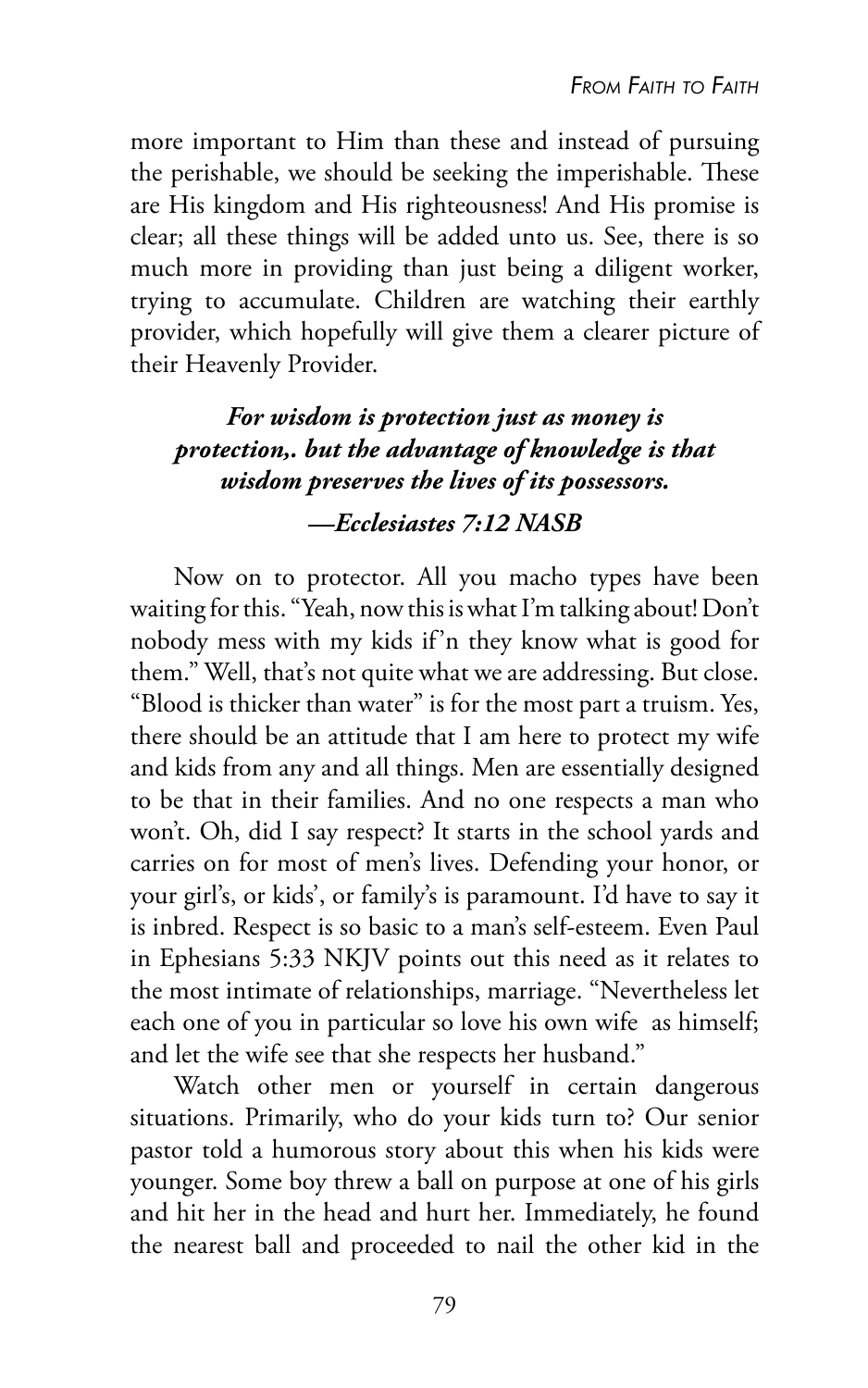forehead. That'll teach him to harm my kid. It was a wrong reaction to a bad situation, he admitted, but we are simply wired that way. Slow to anger might be the better remedy, as is taught in the Scriptures. But look at Jesus using His righteous anger when in Jerusalem; He encountered the abuse of His Father's house of worship. He turned over the tables of the money changers and scolded them for their actions. They were messing with His Father's house!

Recently, my eldest daughter walked into her daughter's sixth grade classroom to distribute Christmas gifts to the teachers. Without warning, a boy punched out another one and started screaming obscenities. With blood splattering all around, the other kids leapt to the edges of the room to escape this horrid scene. She found her daughter in the corner, frightened and crying. For a moment, it was bedlam, she said. The teacher finally gained control, and order was restored. Comfort was provided, and I dare say it was addressed again at home. Fathers, and mothers, we cannot always be there to protect them physically. But in this case, as well as many similar times, the emotional scars need addressing to protect and restore her. The boys are another story, as they will need a father to help them get through this in the best possible manner.

And it does not mean we fight our kids' battles for them. And in a similar vein, don't be overprotective. But if a burglar is clearly in your house, it is time for protective and punitive action. We can never shelter our kids from all the wrongs they will encounter. In an earlier chapter, we addressed this somewhat. But when we can see certain perils approaching, we are the ones who should be there to protect and defend. Can you imagine the indescribable comfort your children will feel when they know you are there for them? Here's a possible response: "Man, Dad always has my back. He would be the first one with whom I'd want to go into a dark alley."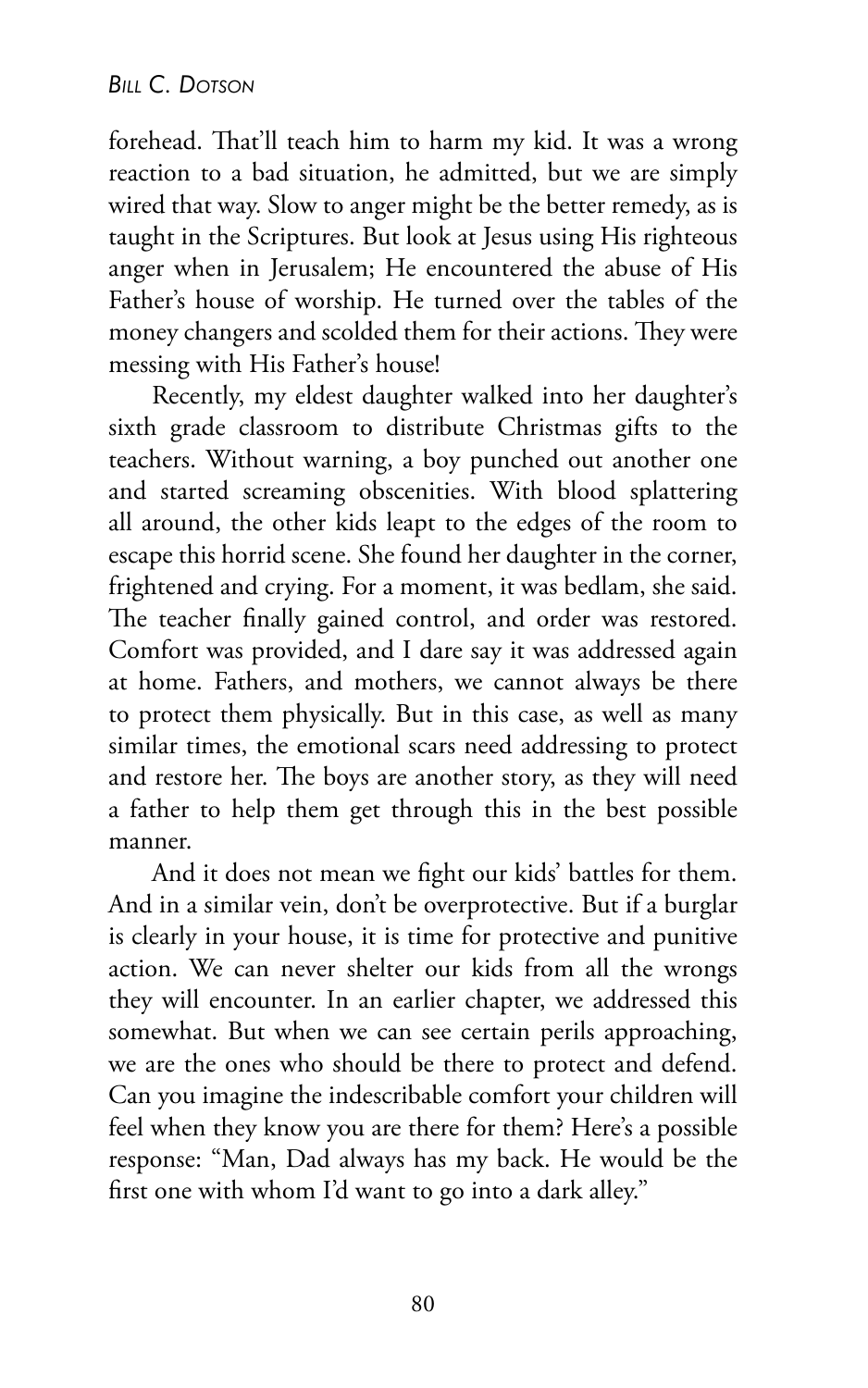It also does not mean you defend them blindly when it is observed that they have brought something on themselves or the family due to their actions or lack thereof. This is a time you as a protector must step in and deal with an injustice in another way. They need to know you still love them, but their actions are to be dealt with and corrective measures need to be implemented. In these cases, you cannot blindly defend your child's actions for the sake of the family or whatever thin reason you might dream up. You will be protecting them from future harm by dealing with it appropriately.

Teaching them to defend themselves, physically and emotionally, is a part of the role also. Today we live in a rather dangerous society in America, worse than any recent time that I can remember. Evil is never predictable. It crops up when least expected, as can be seen in the nightly news. Terrorism on our soil has been introduced into our country as late as ten years ago. How children deal with this psychologically is in your area of responsibility. Helping them cope can be strengthened through open dialogue without adding additional fear. Teach them to be observant, cautious, and aware of their surroundings. Prepare them for certain obvious events that might occur, with you present or not. They, in turn, might be the one who then assists others in a time of need. Teach them to think on their feet and not panic. Have them fully aware and conversant on emergency phone numbers and hotlines.

And I have found the safest place for your kids after a shocking event is snuggled in your arms. Let them talk about it. Do not stifle them just because it might cause tears. Sharing and discussing it will forestall nightmares and lingering emotional suffering and fears. All of this tells us that as the chief protector, you play many roles. Abiding fathers have the best chance of succeeding.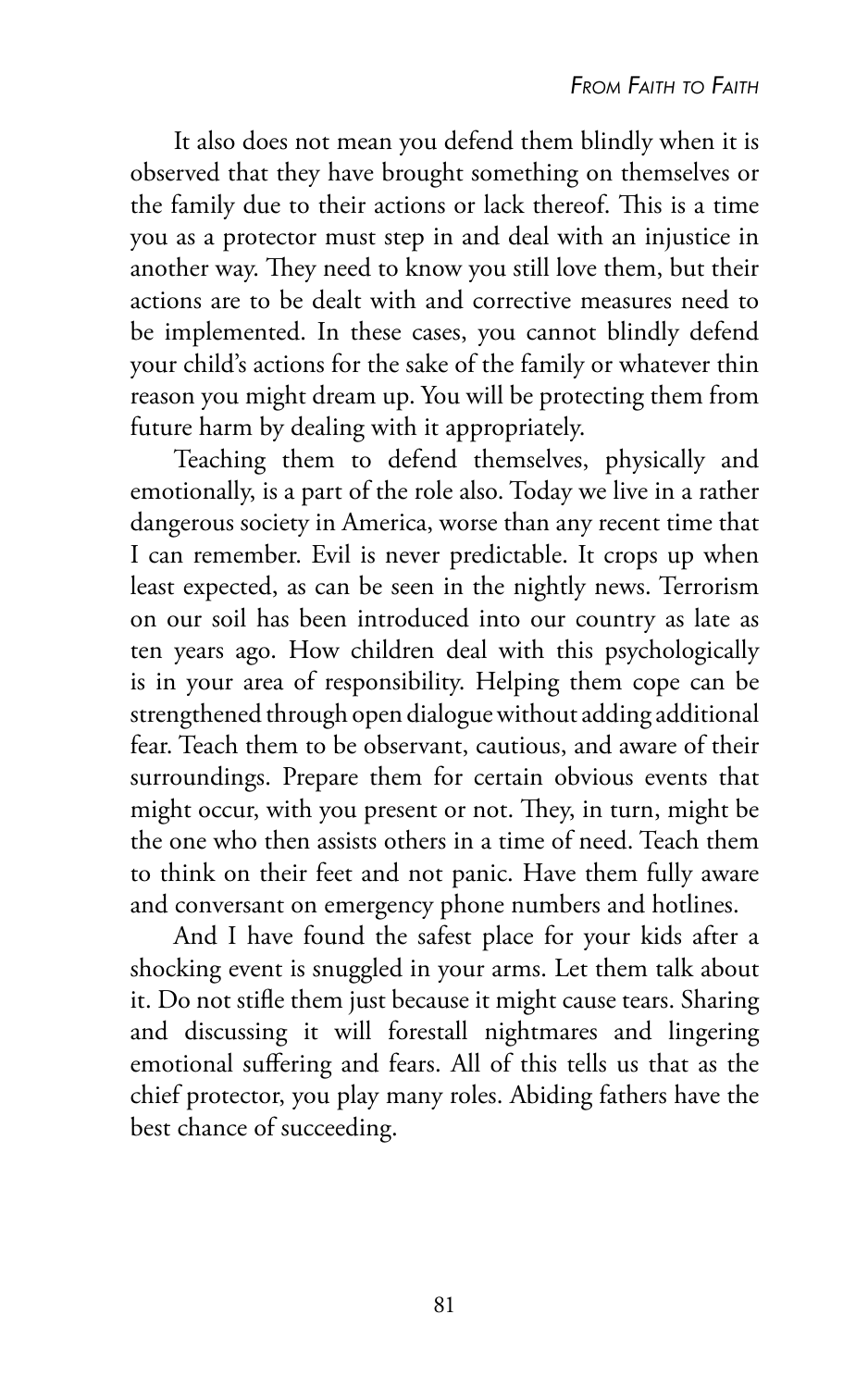*BILL C. DOTSON*

# *Questions to Ponder*

Do you take the role of provider and protector seriously?

What steps do you need to take to ensure the safety and security of your family?

Are you the go-to person in your household for these two areas of responsibility?

How do you need to involve God more in these two areas?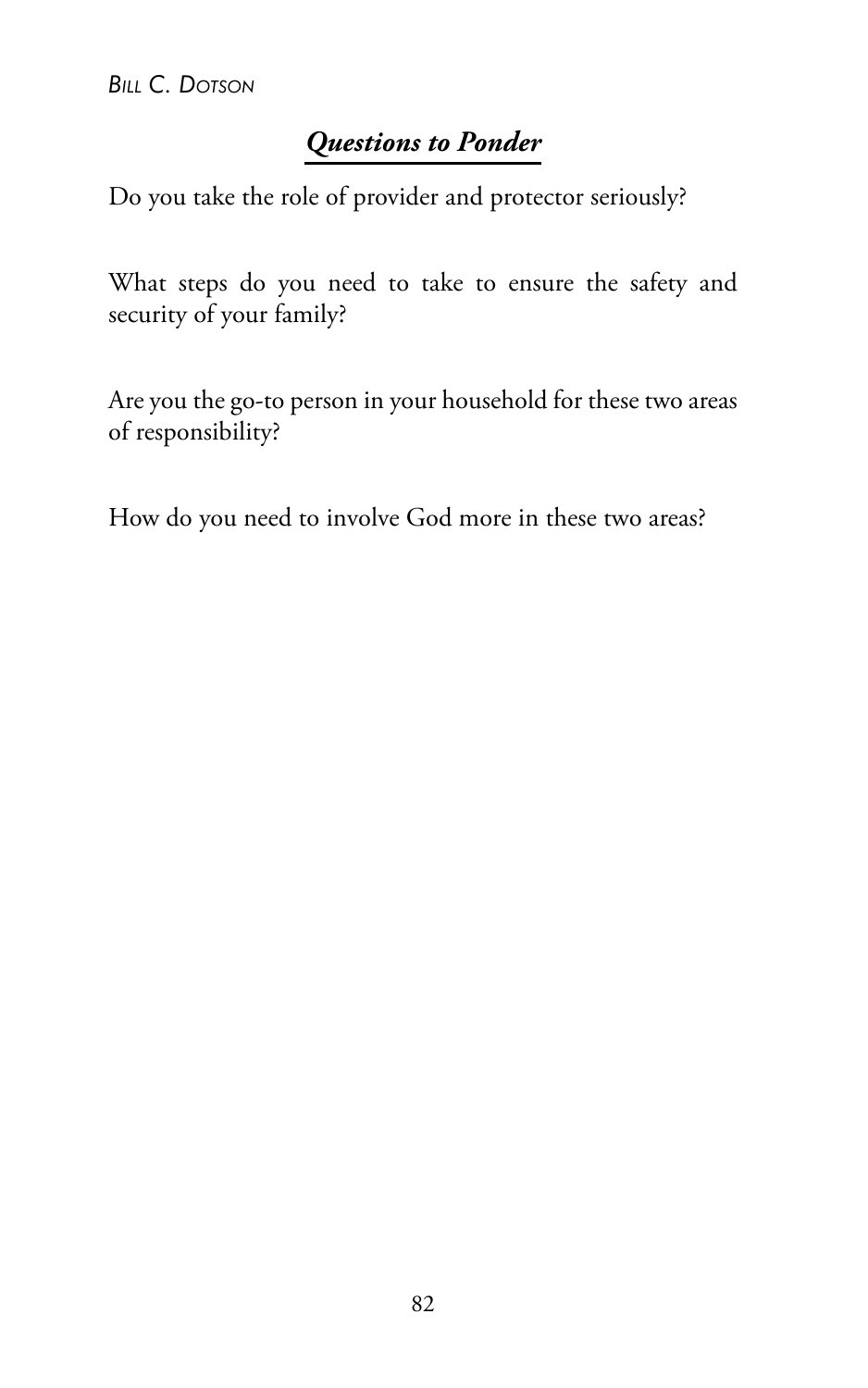# $CHAPTER$  13: EVERLASTING FATHER

We are nearing the end of a book about responsible, and hopefully, successful fathering. But as I warned you at the beginning, most of the observations and opinions are from a flawed father, me. And since I have written this series of chapters to those I know to be very similar to me, we should finally spend a few more minutes looking at the most perfect Father. In Isaiah 9:6 NKJV, we see the prophet proclaim the certain coming of the Messiah, the Christ and we know Him as Jesus, as revealed in the Gospels.

"For unto us a Child is born, unto us a Son is given; and the government will be upon His shoulder. And His name will be called Wonderful, Counselor, Mighty God, Everlasting Father, Prince of Peace."

All the roles He has given you as an earthly father are all rolled into these names He holds, but in a more perfect way. Everlasting Father is one that most people do not relate to Jesus, since we see Him as the Son to the Father as we try to visualize the Trinity (Father, Son, and Holy Spirit). But since He is truly God, He is, in fact, our Everlasting Father. Let us be assured that the Spirit made no mistake when He directed Isaiah to speak and record these names of Jesus.

For the next few moments, I will attempt to crystallize the Lord's attributes that are His and that He has deposited into your account to be a father in His image. I will list each chapter and include a scriptural reference to it. It will not even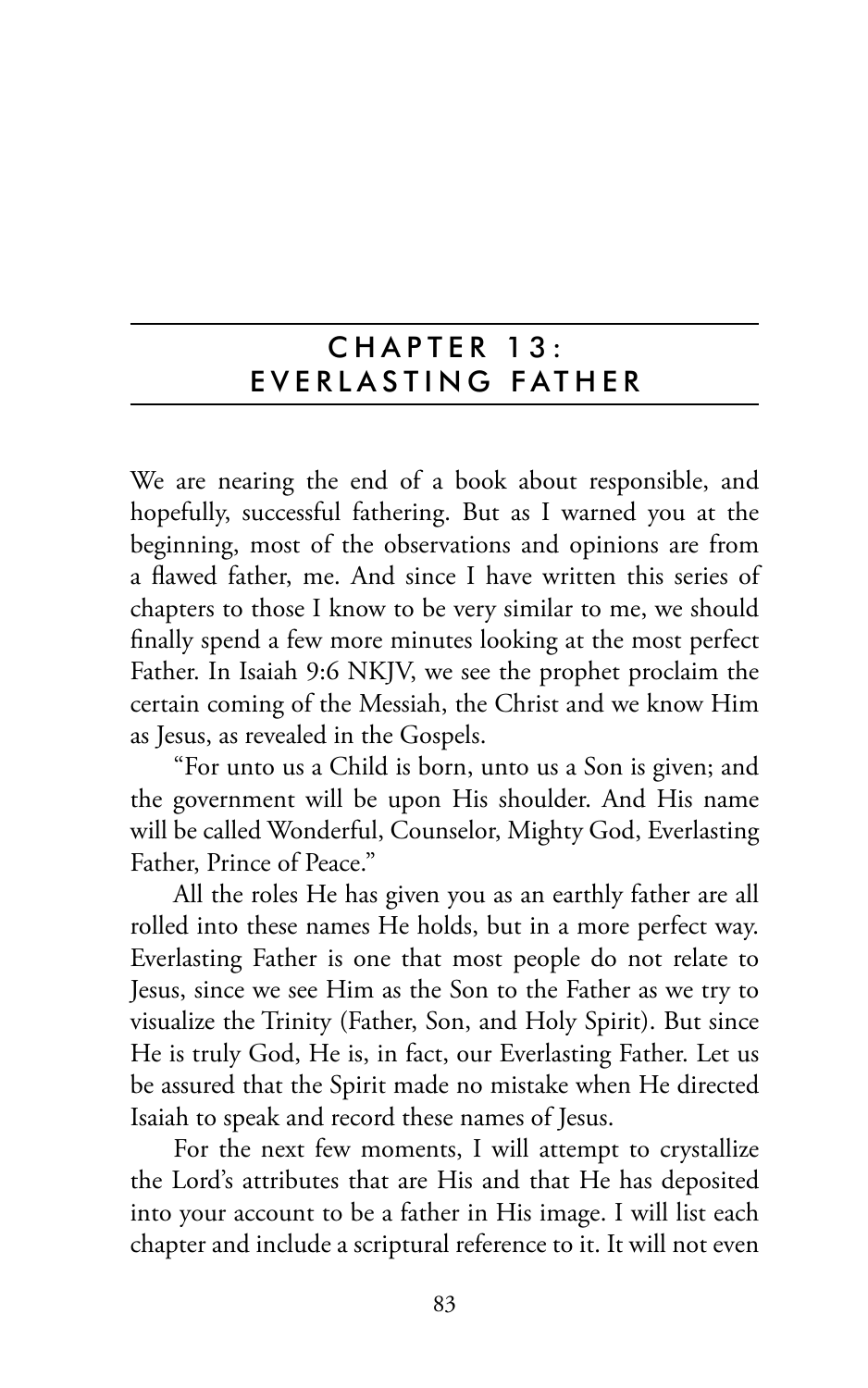### *BILL C. DOTSON*

be close to exhaustive, with the hope that it makes you hunger enough to do your own extensive research: (All following scriptures taken from the NKJV.)

*Absent:* "Lo, I am with you always, even to the end of the age" (Matt. 28:20). "I will never leave you nor forsake you" (Heb. 13:5; Josh. 1:5).

*Abiding*: "If you abide in Me, and My words abide in you, you will ask what you desire, and it shall be done for you" (John 15:7). "He who dwells in the secret place of the Most High shall abide under the shadow of the Almighty" (Ps. 91:1).

*A'loving*: "As the father loved Me, I also have loved you; abide in my love" (John 15:9). "Yes, I have loved you with an everlasting love; therefore with lovingkindness I have drawn you" (Jer. 31:3). "For God so loved … that He gave His only begotten Son" (John 3:16).

*A'praying*: "And when He had sent them away, He departed to the mountain to pray" (Mark 6:46). "And I will pray the Father, and He will give you another Helper, that He may abide with you forever" (John  $14:16$ ). "Therefore He is also able to save to the uttermost those who come to God through Him, since He ever lives to make intercession for them" (Heb. 7:25).

*A'modeling*: "If I then, your Lord and Teacher, have washed your feet, you also ought to wash one another's feet" (John 13:14). "I am the good shepherd. The good shepherd gives his life for his sheep" (John 10:11).

*A'mentoring*: "Follow Me and I will make you fishers of men" (Matt. 4:19). "Therefore be imitators (followers) of God as dear children" (Eph. 5:1). "And let us run with endurance the race that is set before us, looking unto Jesus, the author and finisher of our faith" (Heb. 12:1b-2a).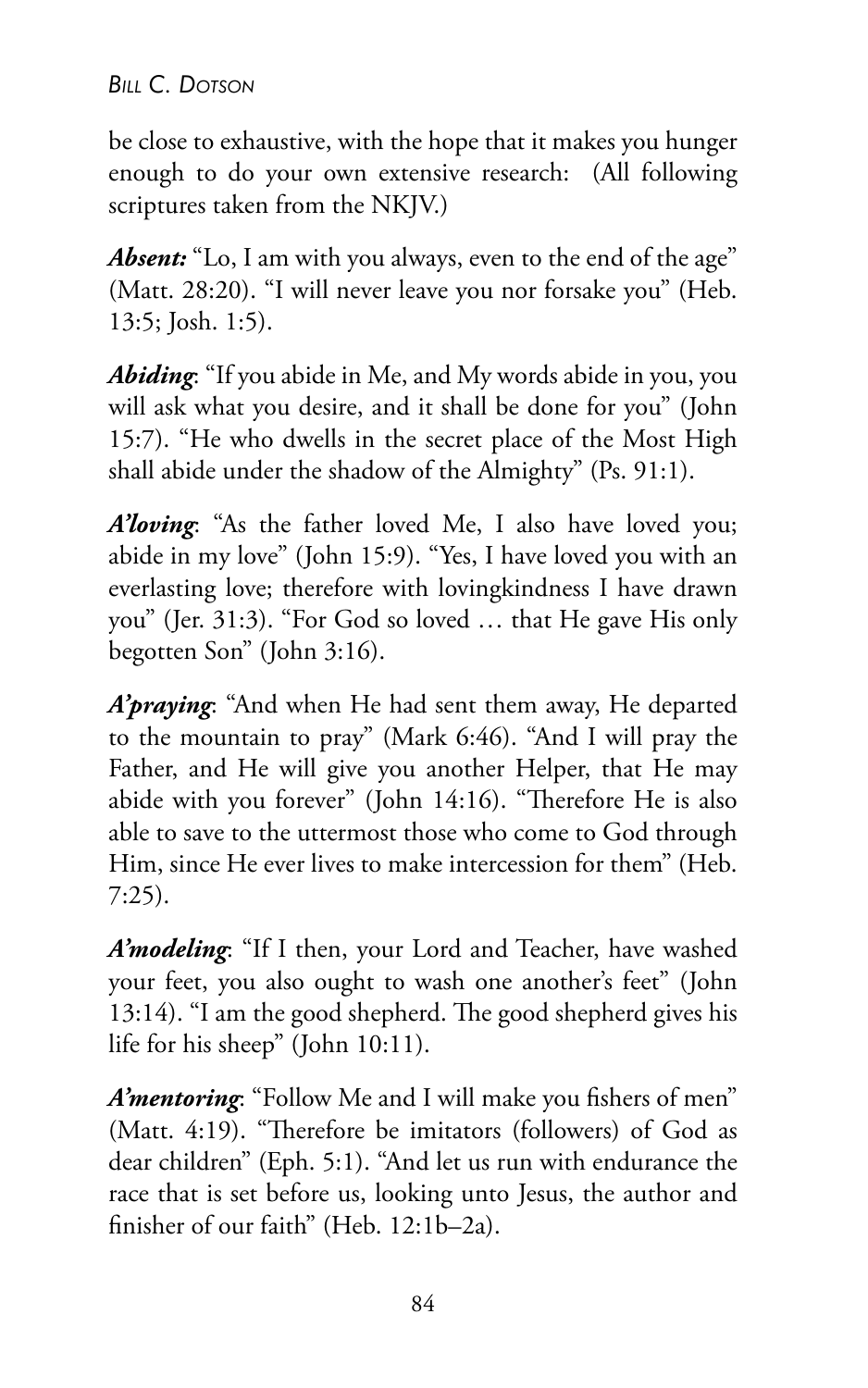*A'listening*: "Ask, and it shall be given you; seek, and you shall find; knock, and it shall be opened unto you" (Luke 11:9). "If My people who are called by My name will humble themselves, and pray and seek My face, and turn from their wicked ways, then I will hear from heaven, and will forgive their sin and heal their land" (2 Chron. 7:14).

*A'teaching*: "But the Helper, the Holy Spirit, whom the Father will send in My name, He will teach you all things, and bring to your remembrance all things I have said to you" (John 14:26). "And they were astonished at His teaching, for He taught them as one having authority" (Mark 1:22).

*A'disciplining*: "My son, do not despise the chastening of the Lord, nor be discouraged when you are rebuked by Him; for whom the Lord loves He chastens, and scourges every son He receives" (Heb. 12:5–6). "For they (earthly fathers) indeed for a few days chastened us as seemed best to them, but He for our profit, that we may be partakers of His holiness" (Heb. 12:10).

*A'blessing*: 'And as they were eating, Jesus took bread, blessed it and broke it, and gave it to the disciples and said, "Take, eat; this is My body." Then He took the cup ... "drink from it, all of you. For this is My blood of the New Covenant, which is shed for many for the remission of sins"' (Matt. 26:26, 28).

*A'providing and a'protecting*: "And my God shall supply all your needs in Christ Jesus" (Phil. 4:19). "And God is able to make all grace abound toward you, that you, always having all sufficiency in all things, have an abundance for every good work" (2 Cor. 9:8). "As for God, His way is perfect: the word of the Lord is proven; He is a shield for all who trust in Him" (2 Sam. 22:31). "God is my strength and power, and He makes my way perfect" (2 Sam. 22:33). "God is our refuge and strength, a very present help in trouble. Therefore we will not fear" (Ps. 46:1–2a).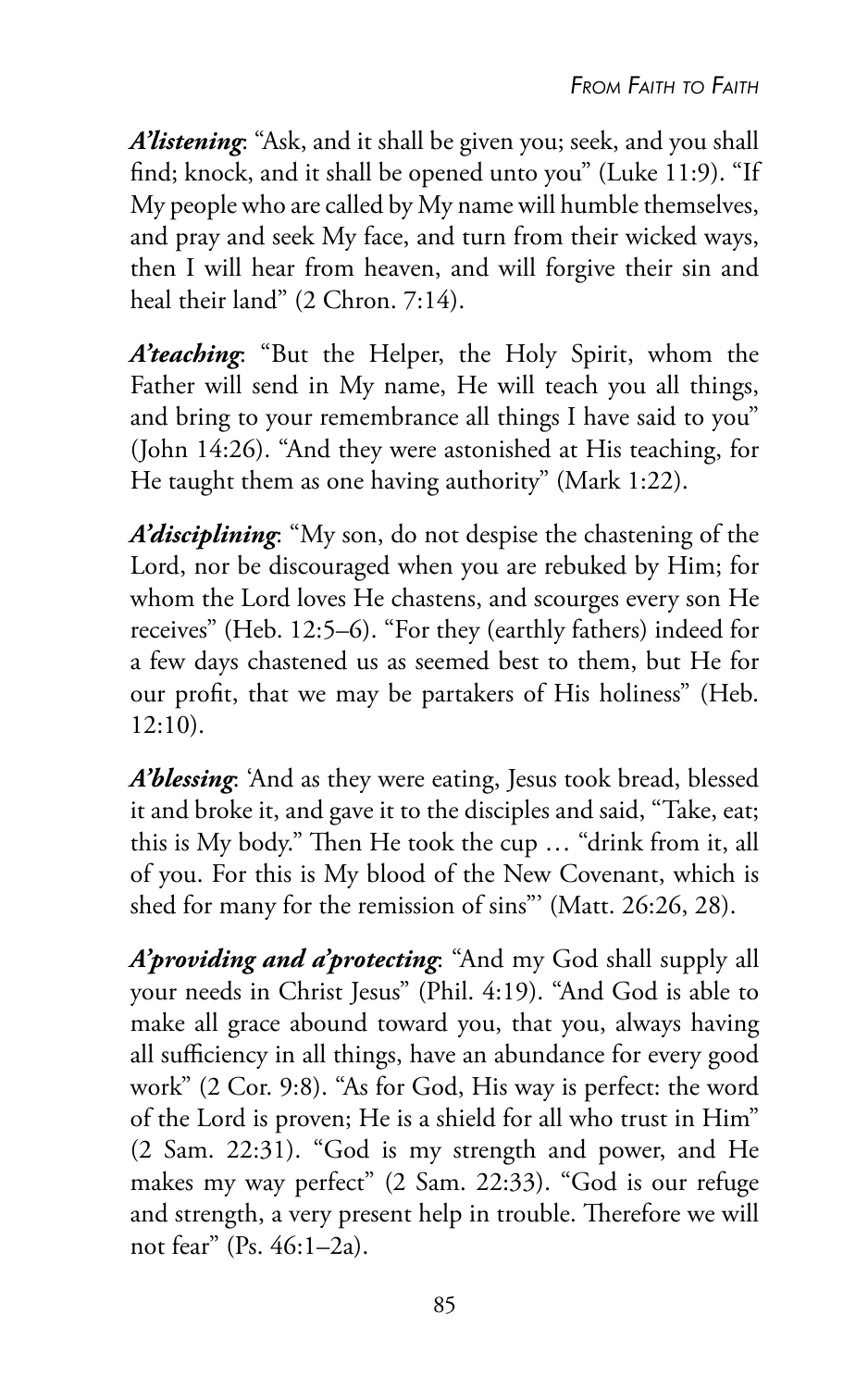The role of father is a difficult but rewarding one. It is obvious God has not given us a responsibility without equipping and empowering us. I find it comforting that everything He has designed for us to be as fathers, He is all of that and far more. In order to ensure success, we need to lean on the *Everlasting Father* for our strength and wisdom to complete the race and to look forward to hearing these words from Him: "Well done!" And maybe also hear your children praising God for their father, *you*. Men—fathers—it is possible!

## *Questions to Ponder*

How can you better emulate the Lord as an abiding father?

How do you stack up in all these areas of fatherhood?

What are your strengths that need to be continued?

What are your weaknesses that need improving?

What is the one most significant lesson you have learned from:

 $(1)$  This chapter?

 $(2)$  This book?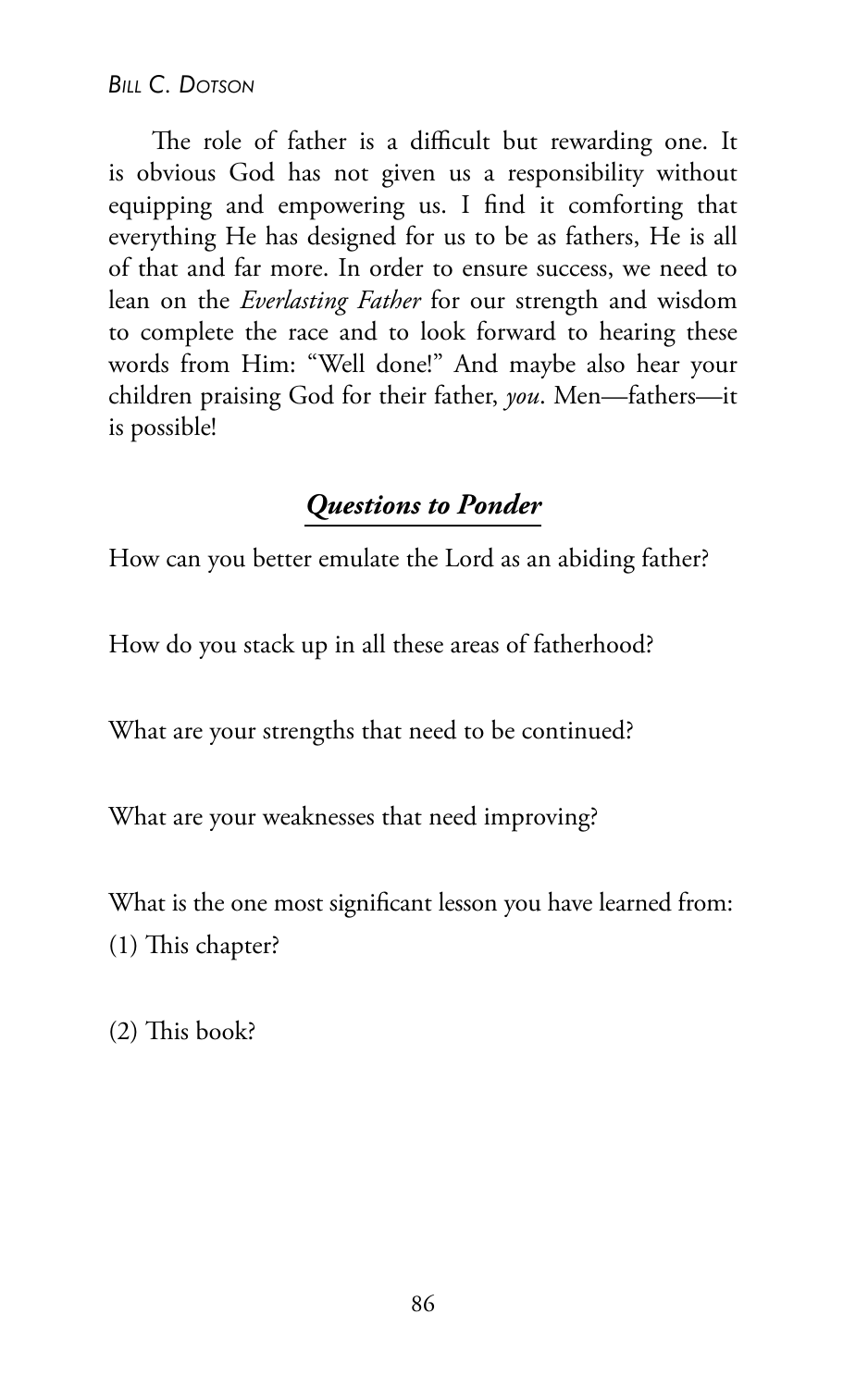## APPENDIX

#### Where to start

### *When you were born, you cried and the world rejoiced. Live your life so that when you die, the world cries and you rejoice.*

*—Cherokee Expression*

Hopefully, you enjoyed reading *From Faith to Faith* and were challenged and blessed by all or some of the material. But we should never lose sight of the overwhelming evidence that the Source and Author of all life, including the family, is God, the Creator. His only Son, Jesus the Christ, was there in the beginning with the Father and the Holy Spirit. Old and New Testament Scriptures speak clearly about the issue. In John 1:3 NASB, the apostle tells us, "All things came into being through Him (Son); and apart from Him nothing came into being that has come into being." He goes on to say in verse 4 that "In Him was life; and the life was the light of men."

And Hebrews 1:1,2 NASB tells us, "God … in these last days has spoken to us in His Son, whom He appointed heir of all things, through whom also He made the world." Jesus said of Himself in John 14:6 NASB. "I am the way, and the truth, and the life; no one comes to the Father but through Me."

All of His creation speaks of His eternal qualities and majesty. We have but to gaze at the miracles of life each day to see it. Maybe for the first time, or in a deeper sense, you drew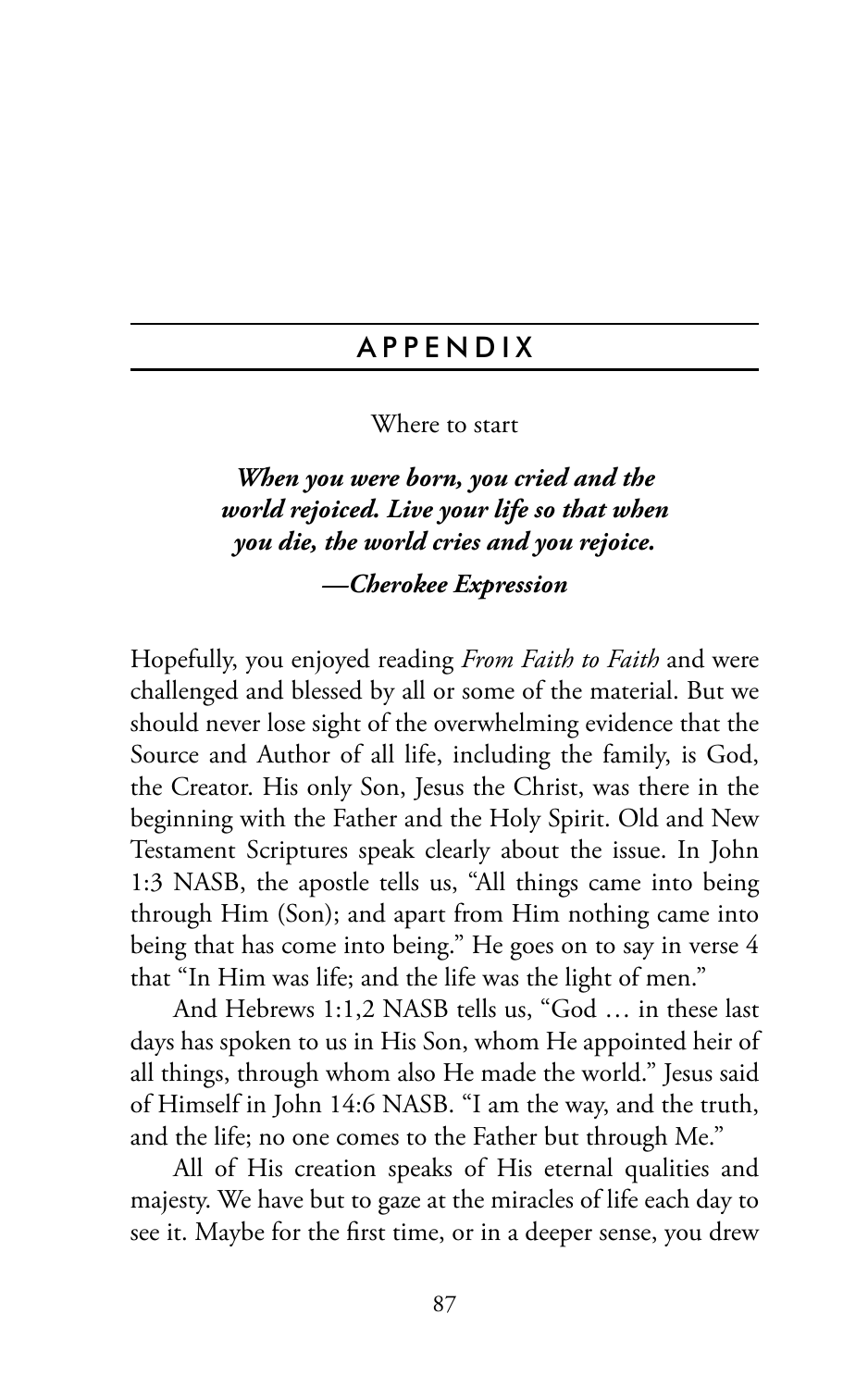nearer to God through the moments you read and pondered on His word. Possibly, He spoke specifically to you, and there is now a desire to know Him more intimately. He said through His servant James in 4:8a that if you "draw near to God and He will draw near to you." How do you do that?

The gospel according to 1 Corinthians 15 is: "Christ died for our sins and rose from the dead." And the Roman road that leads to salvation is: (All scriptures are in the NKJV.)

Romans 3:23 : "For all have sinned and fall short of the glory of God."

Romans 6:23: "For the wages of sin is death, but the free gift of God is eternal life in Jesus Christ our Lord."

Romans 5:8: "But God demonstrates His own love toward us, in that while we were yet sinners, Christ died for us."

Ephesians 2:8–9: "For by grace you have been saved through faith; and that not of yourselves, it is the gift of God; not as a result of works, so that no one may boast."

And in John 5:24 NASB we see a truth that can be embraced through faith (trust) in Jesus who tells you and me, "Truly, truly, I say to you, he who hears My word, and believes Him who sent Me, *has* eternal life, and does not come into judgment, but *has passed* out of death into *life."* He spoke clearly again in John 11:25 NASB when He said, **"**I am the resurrection and the life; he who believes in Me shall live even if he dies."

If it is the desire of your heart to trust Jesus Christ for your salvation and to partake in His eternal life, then the following prayer is a suggested way for you to take the step today. Read over the prayer, and if it reflects your wishes, then pray it right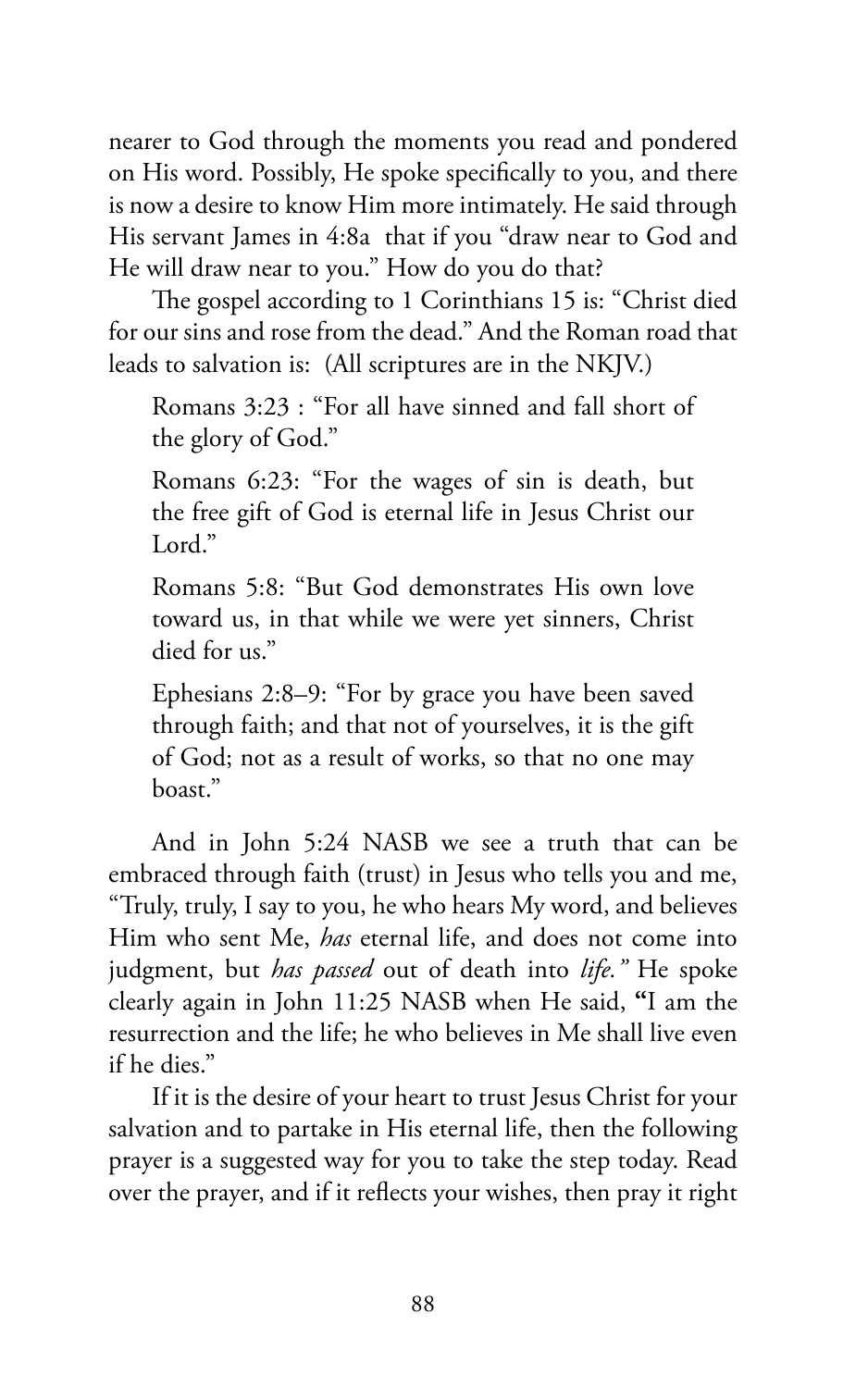now. Know that it is not the prayer that saves, but placing your trust in Christ alone for your salvation.

Dear God, I know I'm a sinner. I know my sin deserves to be punished. I believe Christ died for me and rose from the grave. I trust Jesus Christ alone as my Savior. Thank You for the forgiveness and everlasting life I now have. In Jesus' name, amen.

Welcome to the Kingdom of God! Did you hear the angels rejoicing? Well, they are!

*Eternal life is based on fact, not feeling. Now …*

Tell God what is on your mind through prayer (Phil. 4:6–7). Read the Bible daily (2 Tim. 3:16–17). Start in the book of Philippians or John.

Worship with God's people in a local church (Heb. 10:24–25). Tell others about Jesus Christ (Matt. 4:19).

Fathers, the best place to start sharing is with your children and spouse. You might even find they have been praying for you for some time. Rejoice together and go enjoy the abundant life of *abiding*, both in the Lord and in the home. Praise God, I no longer have to be absent from the home!

This is my prayer for every reader who has engaged in moving from absent to abiding.

Father God, I rejoice that You have created us as men and given us the distinct privilege and responsibility to be an abiding father. You are glorified when we as men serve you in the manner You have set forth for us. Thank You for each man who has consciously committed to becoming the best possible father to his children and to love his wife as Christ loves His people. I confess we fail in so many ways, but You know our weaknesses and are there always to encourage and keep us on the right path. Forgive the failures, and strengthen these dedicated fathers. Lord, this is dear to Your heart. Look down on these men, and let them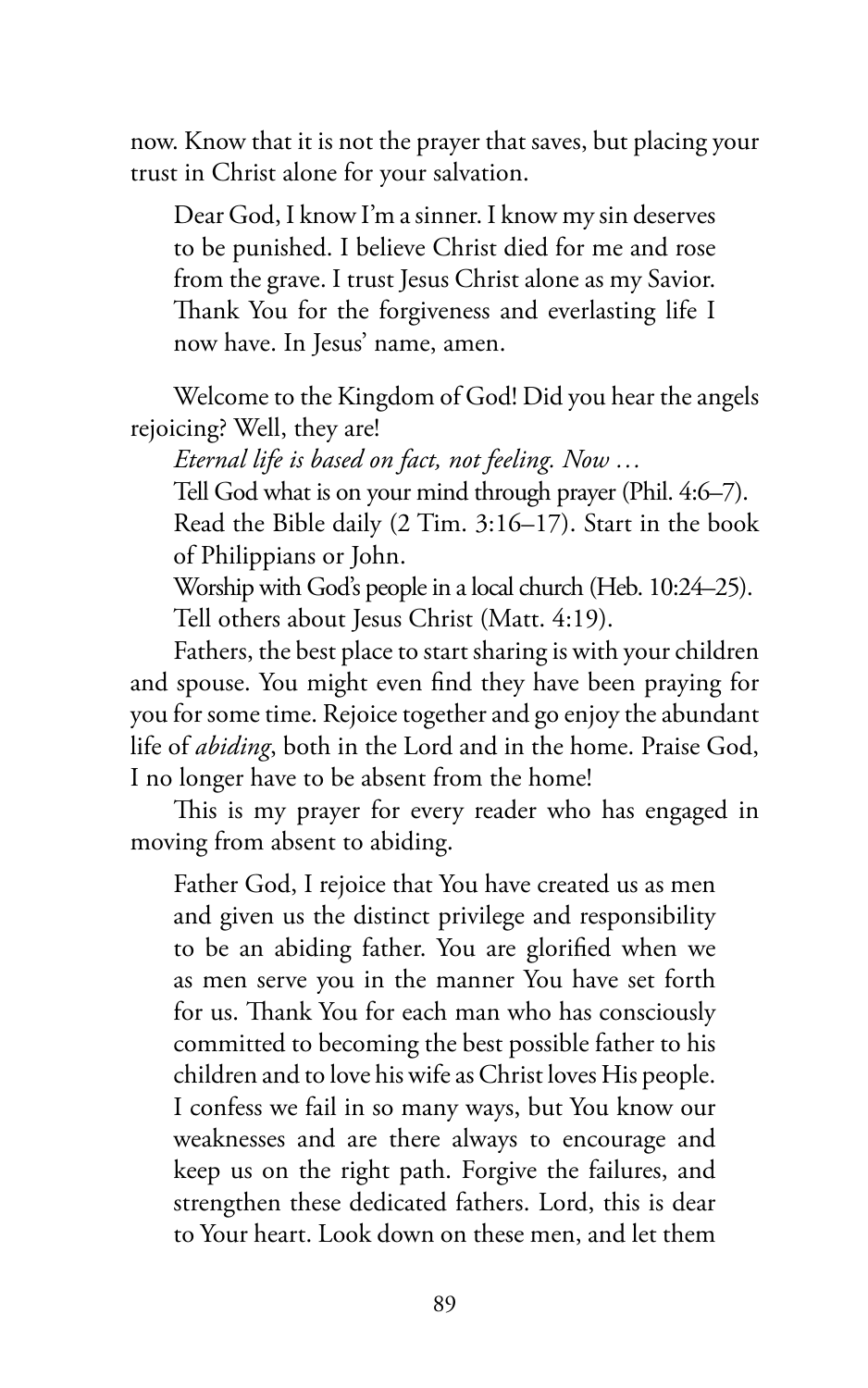know You will never leave them nor forsake them. Give them great and glorious success in their role as fathers. May Your Holy Spirit abide in them, and may their families and others see the difference in their lives. I praise You and offer this prayer in the name of Your Son, Jesus. Amen!

I invite you to read the following six testimonies from my friends—fathers, husbands, grandfathers, and greatgrandfathers. Reflect on their words of wisdom. All are men I respect and love. Then I challenge you to take a few quiet moments and write your own testimony as a father. You might just surprise yourself. Share it with your children. Then pass this book on to another needy father.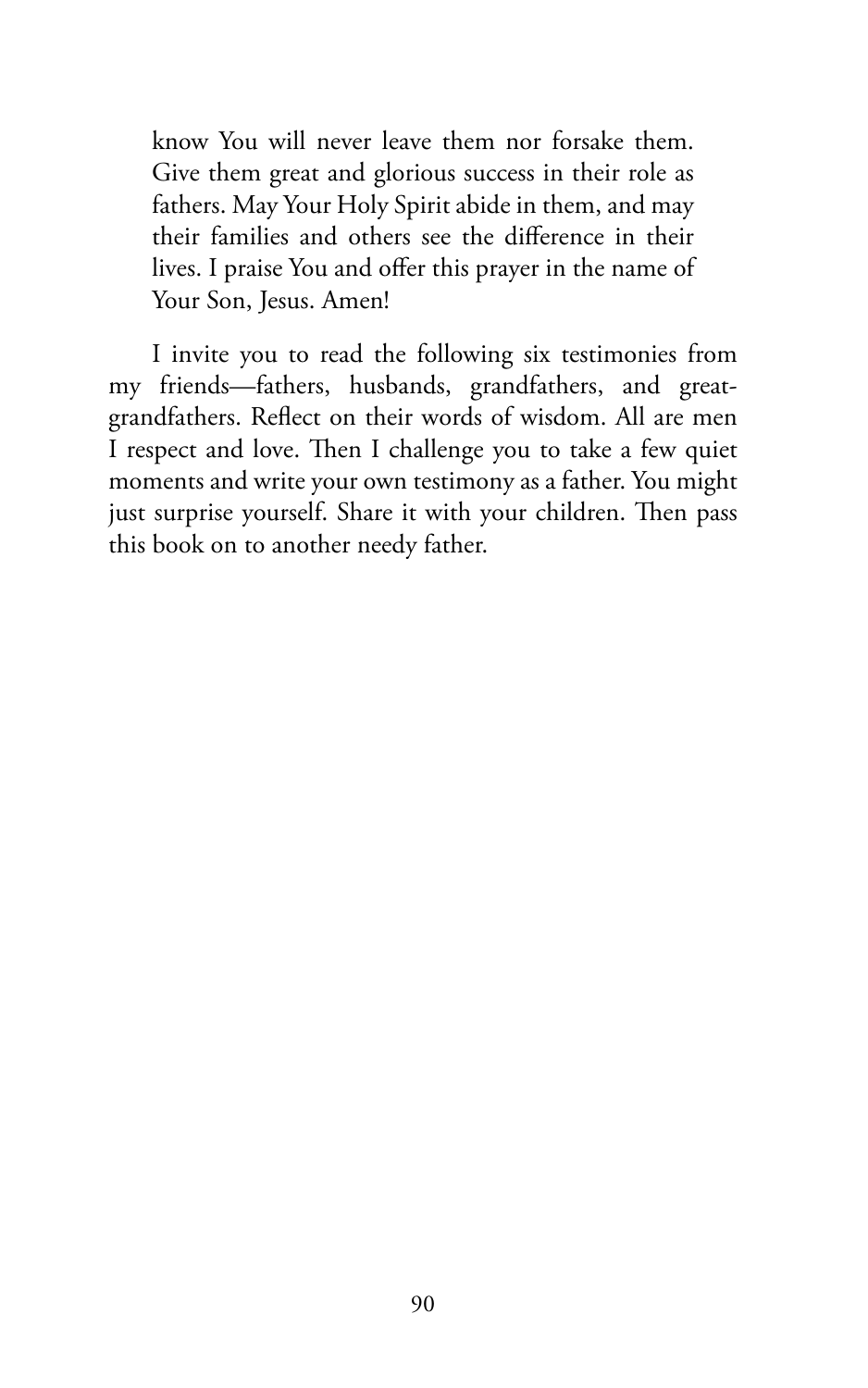## **TESTIMONIALS**

Elise and I have three sons, two daughters, ten grandsons, four granddaughters, and three great granddaughters.

First, being a father is easier if it is generational. I had a great role model in my father and my grandfather before him. It is a tougher task for someone who does not have that background. I'm not saying it is easy. It was the hardest task I ever had and easily the most rewarding.

Second to that is the role of the mother, for without her influence in parenting decisions, it would be a much heavier load. Father and mother must be as one in their parenting.

Third, it is always a learning experience. While mistakes will be made, you must learn from them or suffer the consequences.

Fourth is to recognize early on that your children need to respect you before they really love you.

Fifth, beginning with the father and mother, strive to teach duty, work, ethics, honor, integrity, respect for the elderly, and love of God and country.

Sixth, it is a fact that your responsibility does not end with childhood, as your children leave home and begin their own lives. They expect you to be there for them, if and when the need arises. Still, you must remember that they have their own lives to live and try not to interfere. No matter what mistakes they might make, they are your children, our greatest legacy, and continue to have our prayers, love, and support.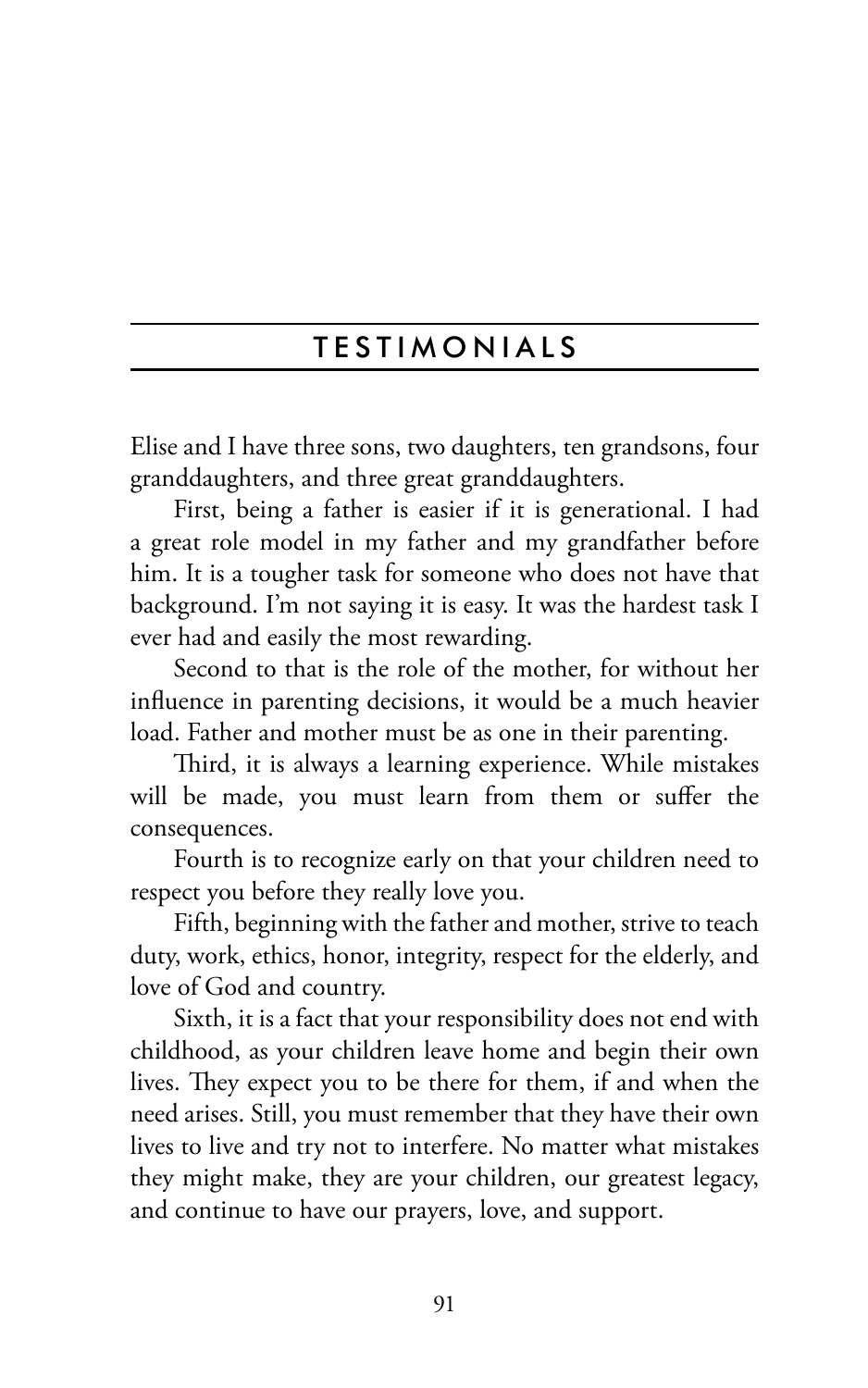The greatest reward of parenting is the absolute knowledge that your children love and respect you!

> Ronald Sellers Retired, State Farm Insurance Agency

# †

Cookie and I have four children: our son, Tracy, and three daughters, Kathy Marshall, Allison Cobb, and Linny Gardner. By early in 2010 the family will consist of:

Cookie and I Four children and their four spouses, Sixteen grandchildren and eight spouses Nine great-grandchildren (ages four to zero)

First of all, Cookie and I *wanted* every one of our children. None was a surprise or unexpected. The Lord blessed my occupational efforts, and Cookie never had to or wanted to work outside the home. We wanted to be involved with our family.

As an expression of that, and involved with honoring the Sabbath, when our children were in grade school and junior high school ages, we all agreed that we could do "things" on Sunday provided we all did it together. If we *all* wanted to go to a movie, okay, but one could not go off with friends and leave the rest of us at home, etc.

While flying back from a men's conference in Montreat, North Carolina, it was so loud in the small plane that we were all involved with books and other things. I found my life verse: 3 John 4. "My greatest joy is to know that all my children love the Lord" (or "walk in the way" in some translations). It wasn't easy; Tracy did not come to a profession of faith in Jesus Christ until after foundering through college for two years. The three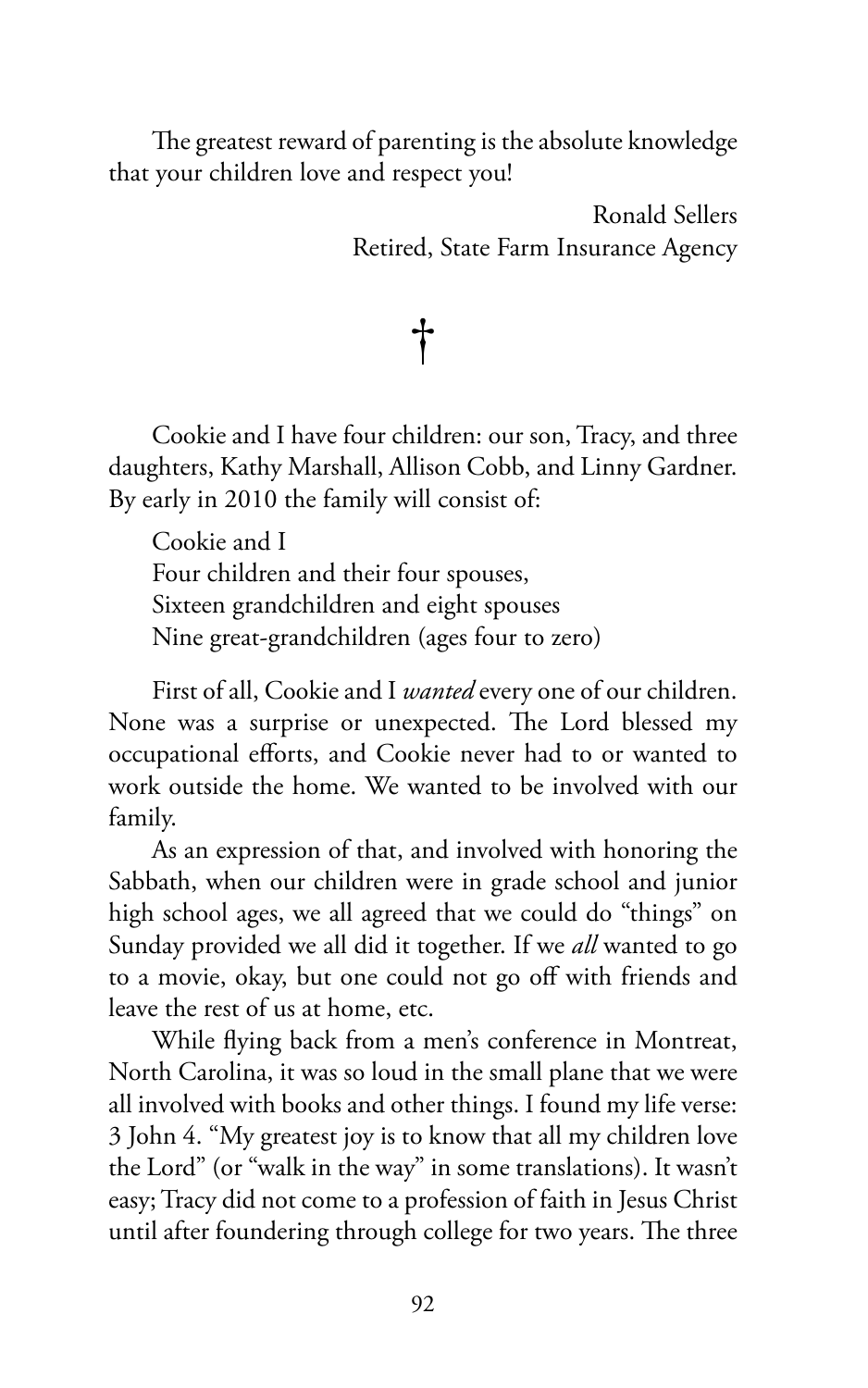girls fell into good Bible studies in high school and welcomed Jesus. All four were involved with Campus Crusade in some way during their college years. And today, each of our four couples is active, vocal, energetic, and Christian. Two even put their husbands through seminary (an ordained pastor and an air force chaplain).

One more item, looking back: we never sat down and told our children what kind of a spouse to marry. We prayed a lot, but there were no "standards," no "goals," none of this "just right kind of person" talk. But the Lord handled that so well. Each of our children has just the person to complete him or her. And our joy is that we did not have a hand in it. Did I say all eight are now perfect? Heavens, *no!* We enjoy each couple for just who and what they are. Would we like to see a "little correction" here or there; of course! But that is not part of our duties or responsibilities, and we never mention it—except to ourselves, just the two of us.

> Arthur Wood Retired, New York Life Insurance Company Agency

# †

I have the privilege of being married to a godly praying lady by the name of Eletha. We have a son Marcus, who is married to Shelby, and they are the parents of Marcus II, age six, and Leigh, age one. We are the proud parents of a daughter, age seventeen, who we adopted at birth.

As a father, I realized that the greatest impact I could have on my son was for him to see me loving my wife as Christ loved the church and not to make him (my son) bitter about life. I also understood how important it was to model for my daughter what she should look for in a relationship with a young man.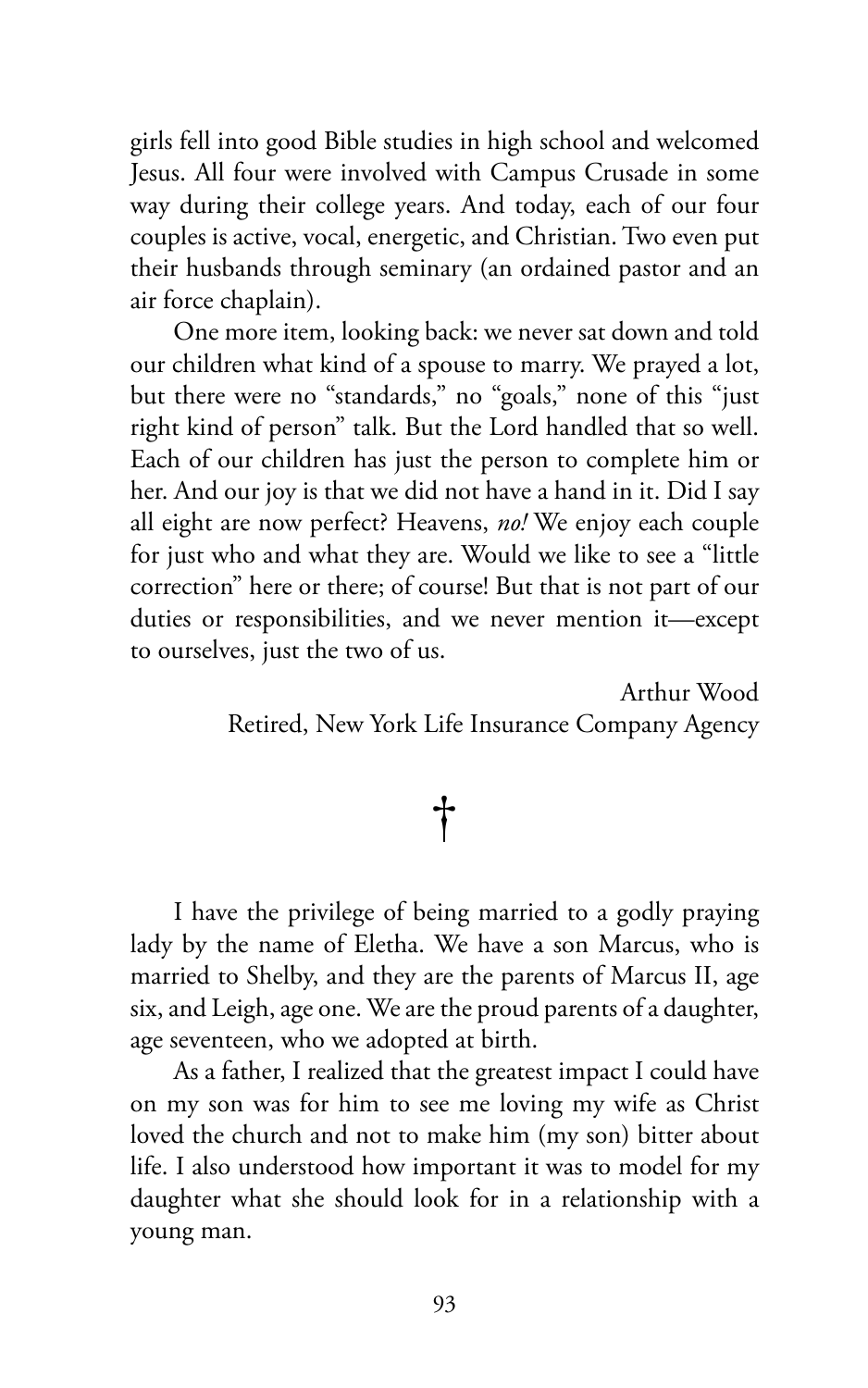The most joyful thing my son ever said to me was, "Teach me to be a godly man like you." Marcus is now the youth minister at West Dallas Community Church and a teacher at West Dallas Community School.

What my father passed on to me, I passed on to my son and daughter, which is the importance of loving God and obeying His word. The legacy continues with my grandson, who recently stated, "I read my Bible and pray every day. If I don't, I won't have any strength."

Third John 4 reads "Nothing gives me greater joy than to hear that my children are following the way of truth" (NCV). An absentee father cannot experience this joy.

> Arrvel Wilson Senior Pastor, West Dallas Community Church

# †

My father was never home. He was always drunk, always busy, always making excuses. If it had not been for godly men in my life as a young boy, providing an example of what a man of God was like as a father, I wonder if I would have grown up with the biblical perspective of fatherhood. Our loving heavenly Father, by His incredible grace, has poured into me a passion and commitment for one all-consuming goal as a father, to live each day with the light and love of our Savior coming through me so that my son and daughter can see that Jesus is real and that our faith and trust in Him is the only foundation that will matter in life.

In the 1950s and 1960s, television programs with families consistently showed men who were committed to their families, who were there for their sons and daughters. Desperate for a sense that there were families with loving, concerned fathers, I embraced those wonderful programs that always provided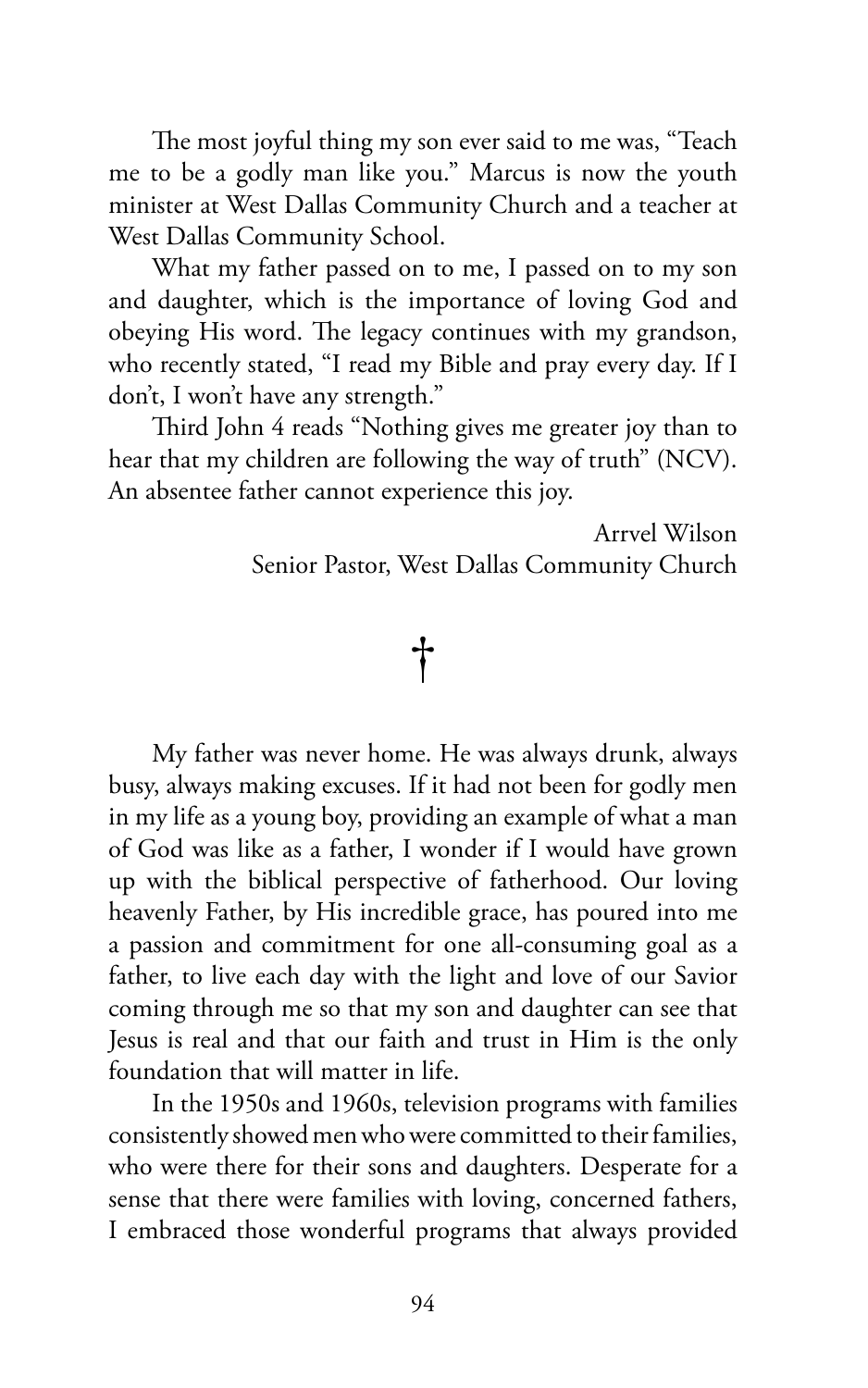moral lessons and examples for me. Jim Anderson of *Father Knows Best*, played by Robert Young, did not always "know best" and could lose his temper. Yet he was an example to me of loving commitment and dedication to his children. Hugh Beaumont, who played Ward Cleaver in the classic *Leave It to Beaver* provided another example of a rock-solid father who seemed to always be there for his sons. I remember thinking as a child how wonderful it must be to have a father who is home each evening, having a meal with his family, going to his son's school when his son needed him, just being there to listen and give fatherly advice and guidance. Ward Cleaver is often pictured carefully mixing discipline and structure with compassion and understanding as his sons struggled with mistakes and poor judgment common with our own children.

Our Heavenly Father is like that, gently and lovingly reminding us, as fathers, of the importance of being there, as He is always there for us. God reminds us that His Word is a guide and roadmap for our journey as fathers, providing the structure and warnings of danger with the reminder of His unconditional love for us. As fathers, we may be disappointed and even angry with decisions our children make, but by God's grace, we must never forget the power of unconditional love toward them. There is no circumstance too painful, no relationship too strained or damaged that it can't be mended with the continual expression of our love, unconditionally, to the sons and daughters God has given to us.

One of the great examples of a godly father was the father chosen by Jesus to illustrate the Heavenly Father in the parable we reference as the parable of the "Prodigal Son." This was father was *approachable*, as his young son felt the freedom to come to his father and tell him of his desire to find his new life in a "far away country." He was *approachable* even from the pig pen, as his son declared, "I will arise and go to my father." He was a father who in his son's mind was *associated with heaven,*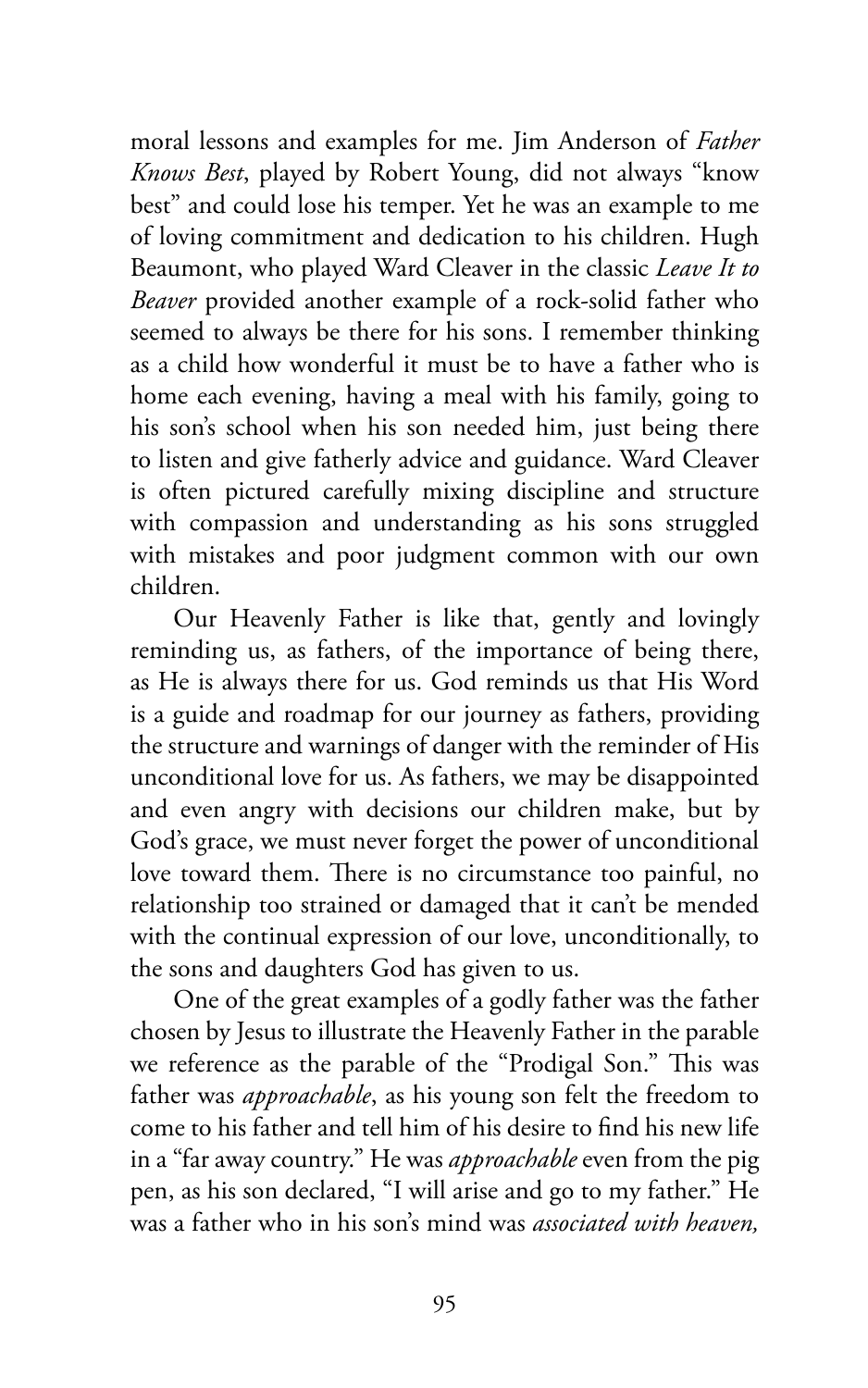as his son declared "I have sinned against heaven and before you." His son would not be reminded of God without thinking of his father, who surely walked with God, who prayed, whose life was an open book revealing the fruit of the spirit: love, kindness, gentleness, humility, and forgiveness. And the parable clearly shows he was a father who was *affectionate*, as Jesus tells us the father "ran and fell on his neck and kissed him." It is a lie, utter nonsense, to say that "manhood" calls for coldness and no emotions. Godly fathers freely express their love and aren't afraid to make the first move ... or even risk rejection. The prodigal son's father did not say, "I told you so," because *as a godly father, he valued the relationship more than "being right" and the son knew it!* One son's failures did not remove him from his father's love, just as our failures do not remove us from our Father's love.

> Len McLaughlin Former President, SNB Bank Now Senior Pastor and Founder, Heritage Church

> > †

In reflecting on our five adult children and their training, these are five observations I'll make as a father:

1) "Unless the Lord builds the house its builders labor in vain" (Ps. 127:1). Keeping God first is an on-going process, especially in a Dad's life.

2) Loving their mother next to the Lord never gets less important both as a purpose and example.

3) I agreed with my wife that our overall training goal was that each child would seek God's will and do it in his or her individual life (remember not to expect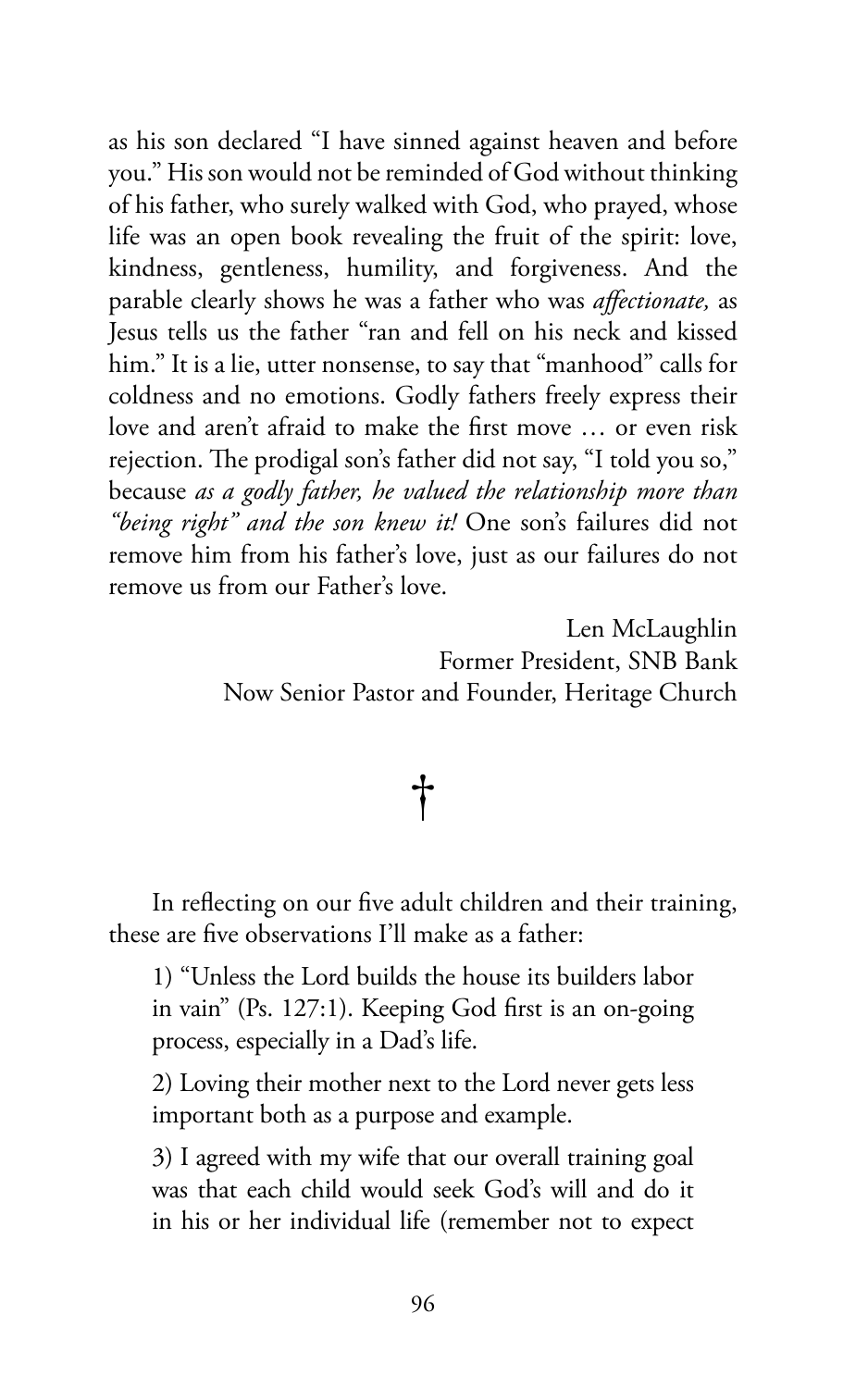behavior out of the season for the time of life he or she is in, such as requiring adult behavior from an adolescent).

4) All the "one anothers" in Ephesians are very important to seek and apply first in God's primary small group, the family (love, forgive, patience, etc.).

5) Pray with reference to observation number one. Now with five married children and thirteen grandchildren, each year someone in the family compiles a list of each member's prayer requests for our family to lift up.

> Ford Madison Real Estate Investor

# †

I grew up in Raleigh, Ashville, Washington DC, and Atlanta. My dad worked for IBM, which we learned early on stands for, "I've Been Moved!" I had a great dad who taught me, by lifelong personal example, the values of faithfully and passionately loving my mom (his bride of sixty years!), loving his family, leading us to weekly worship, diligence and excellence at work, and the importance of fun, rest, and recreation. He took us on countless family outings and vacations that created deep and lasting family bonds of unity and love. Ultimately, he demonstrated for me the three greatest gifts that a father can give to his children. Now I am seeking to pass those three gifts on to my own children.

### **The Three Greatest Gifts**

**The First Gift**. I believe that the greatest gift I can ever give my children as their father is to love God with all my heart,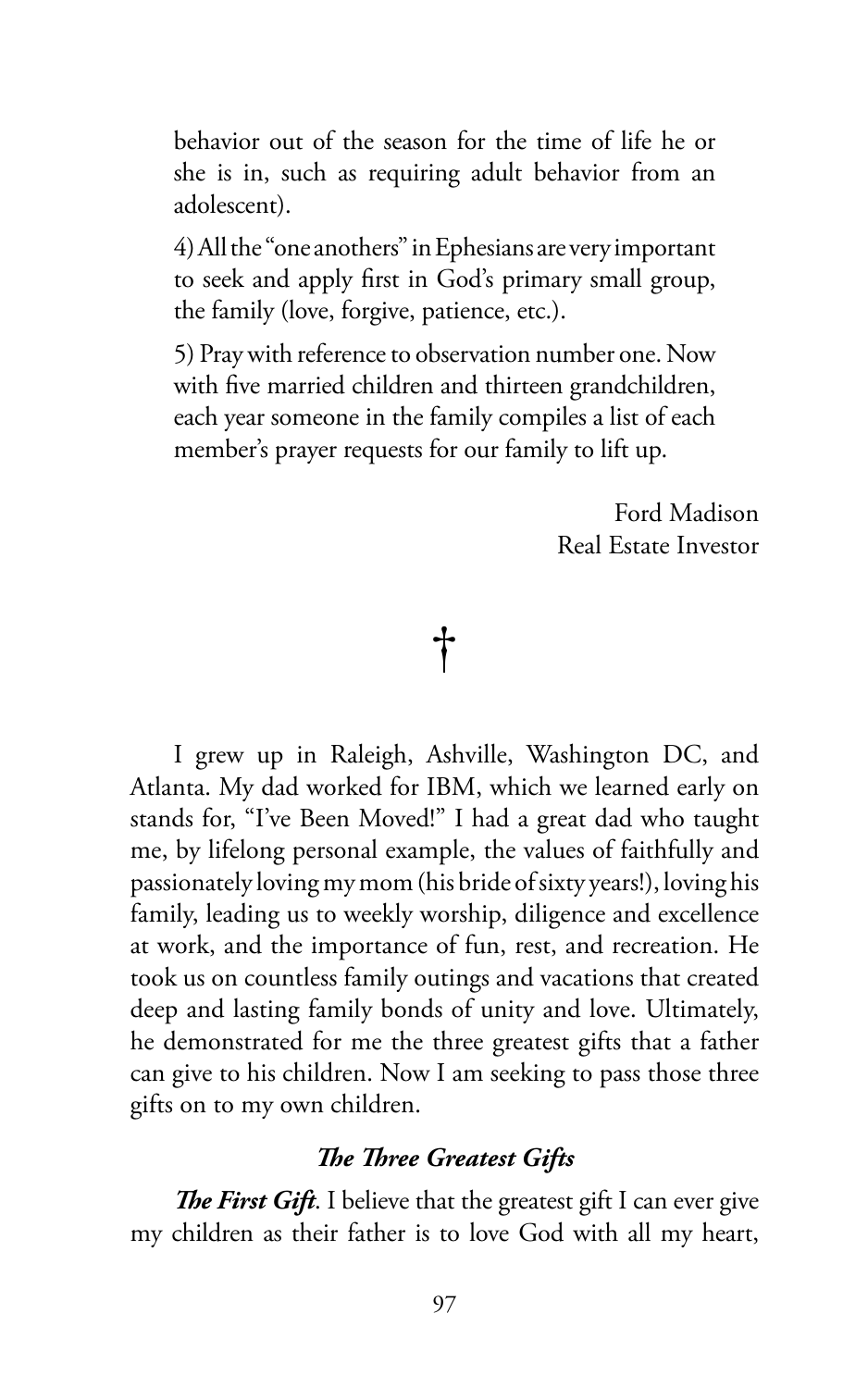mind, soul, and strength by walking with Him daily and obeying His word and His will for my life. Jesus says, "If a man abides in Me and I in him, he will bear much fruit; apart from Me you can do nothing" (John 15:5). The fruit of the heritage of healthy, well-adjusted, and godly children can only result from a father walking with God. When I love Him right, I will live rightly, and as a result, all human relationships (especially those within the home) will take their right order under His direction, wisdom, order, and plan. As I am filled daily and submit to His Holy Spirit, I will demonstrate the fruit of His Spirit living within me: "love, joy, peace, patience, kindness, goodness, faithfulness, gentleness and self-control" (Gal. 5:22–23). What greater heritage could any father give his children than to set a lifelong example of what it really looks like to walk uprightly with God? There is no greater gift that a father can give his children than this!

**The Second Gift**. I believe that the second greatest gift that a father can give his children is to love their mother faithfully for life! Pat and I go on weekly dates and quarterly weekend "escapes" where we cultivate our love for one another and enjoy being together alone (spelled "r-o-m-a-n-c-e"). During these date nights and getaways, we pray together for our children and prayerfully discuss and plan for their welfare. Pat is my number one love (after Jesus, of course), and that gives my children not only great security as they witness our faithful love for one another as husband and wife, but it also gives them a great example of fidelity and purity to strive to follow in their own marriages. We have the responsibility and the privilege of painting a picture over the canvas of a lifetime that reflects the beauty of biblical love and the marriage covenant as God, the architect, designed them to be!

**The Third Gift**. I believe that the third greatest gift that a father can give his children is his presence and his time. This one is tough for the twenty-first-century, high-tech, high-demand, high-stress, and very busy American dad! But it is equally as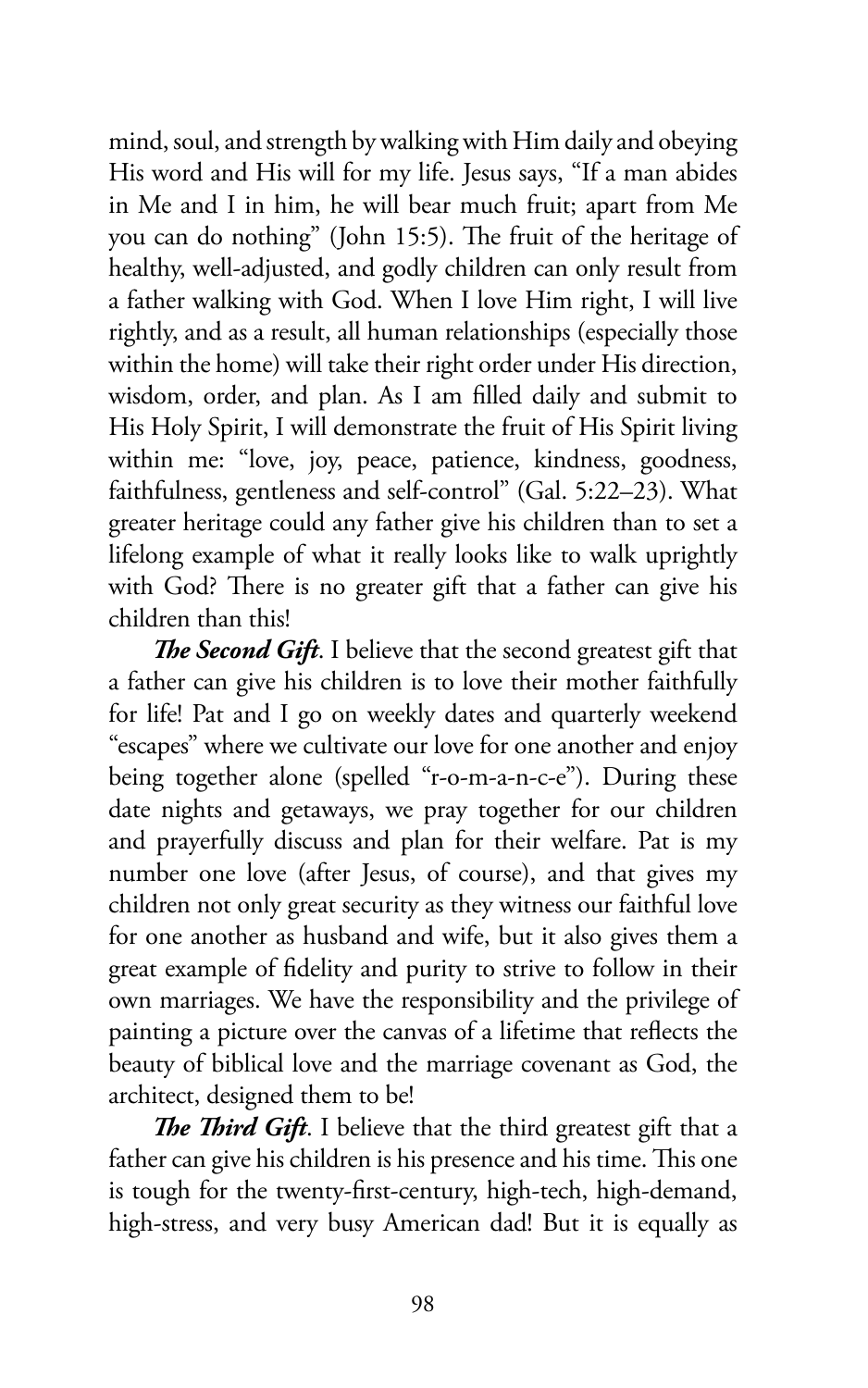critical as the first two gifts. Every child needs Dad (and Mom) to be emotionally and chronologically present in their lives. This is an "ever striving, never fully realized" type of challenge. But never cease striving to get this one right!

For our family, this starts with dinner together around the dinner table as often as we can with Dad present. It also includes Dad making pancakes or waffles on weekend mornings whenever possible. Family vacations, family fun nights, and outings to parks, museums, concerts, plays, fairs, and the like are all very important for family times with Dad. However, there is also the need in every child for one-on-one connection with their father. With nine children, this one was the hardest challenge for us, as you could imagine! Whether it is "date night" with Dad and daughter or dinner and activity with father and son, singling each child out for focused one-on-one time with their father is absolutely essential. Even while at home, fathers need to find ways of connecting personally with each child one on one. Often listening to the events of the child's day, praying together with a child for his or her hurts and hopes and dreams, and giving advice (when sought or asked for) are great ways to build that special one-on-one between a father and each child.

Bruce Johnston taught me to ask my younger children at bedtime to share with me the "bright spot" and the "dark spot" of the day. This routine has been a fantastic window into their world and a great way to close each day in prayer as they reflect upon their highs and lows that day. I also highly recommend taking each child while in their teenage years to a father-child camping experience like the JH Ranch in Etna, California, which has a brilliantly designed program to "turn the hearts of the fathers to their children and the children to their fathers" (Mal. 4:6).

May God grant you favor and success in your calling to show the heart, hands, and face of your heavenly Father to your children as their earthly daddy! Godspeed!

> Kurt Nelson President, East-West Ministries International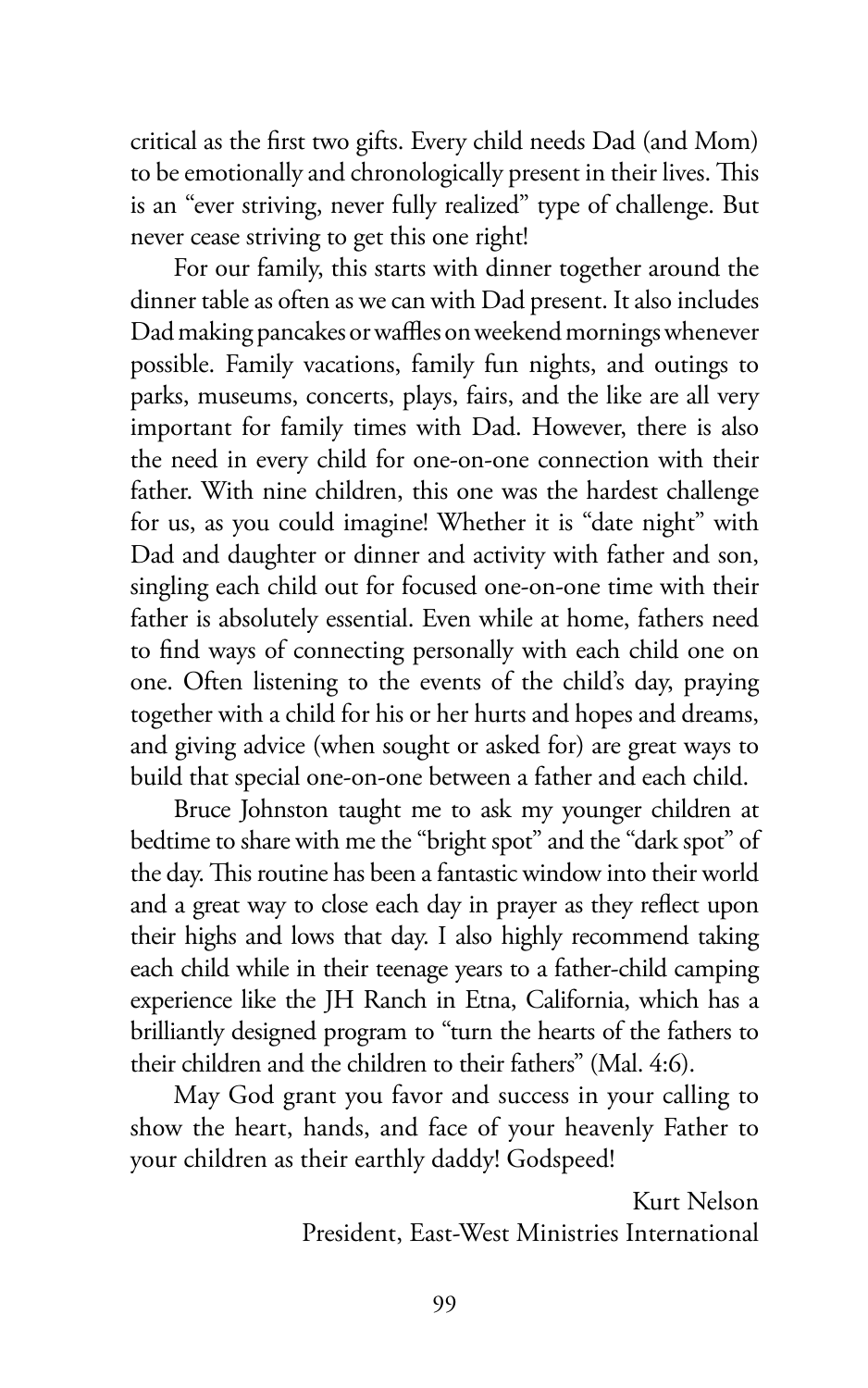# *Questions to Ponder:*

What would be your short summation on the attributes of fathering?

Have you ever written out a testimony of your life?

What insight into your role as a father do you think you would gain by writing these?

After you have completed these, would you share them with your family?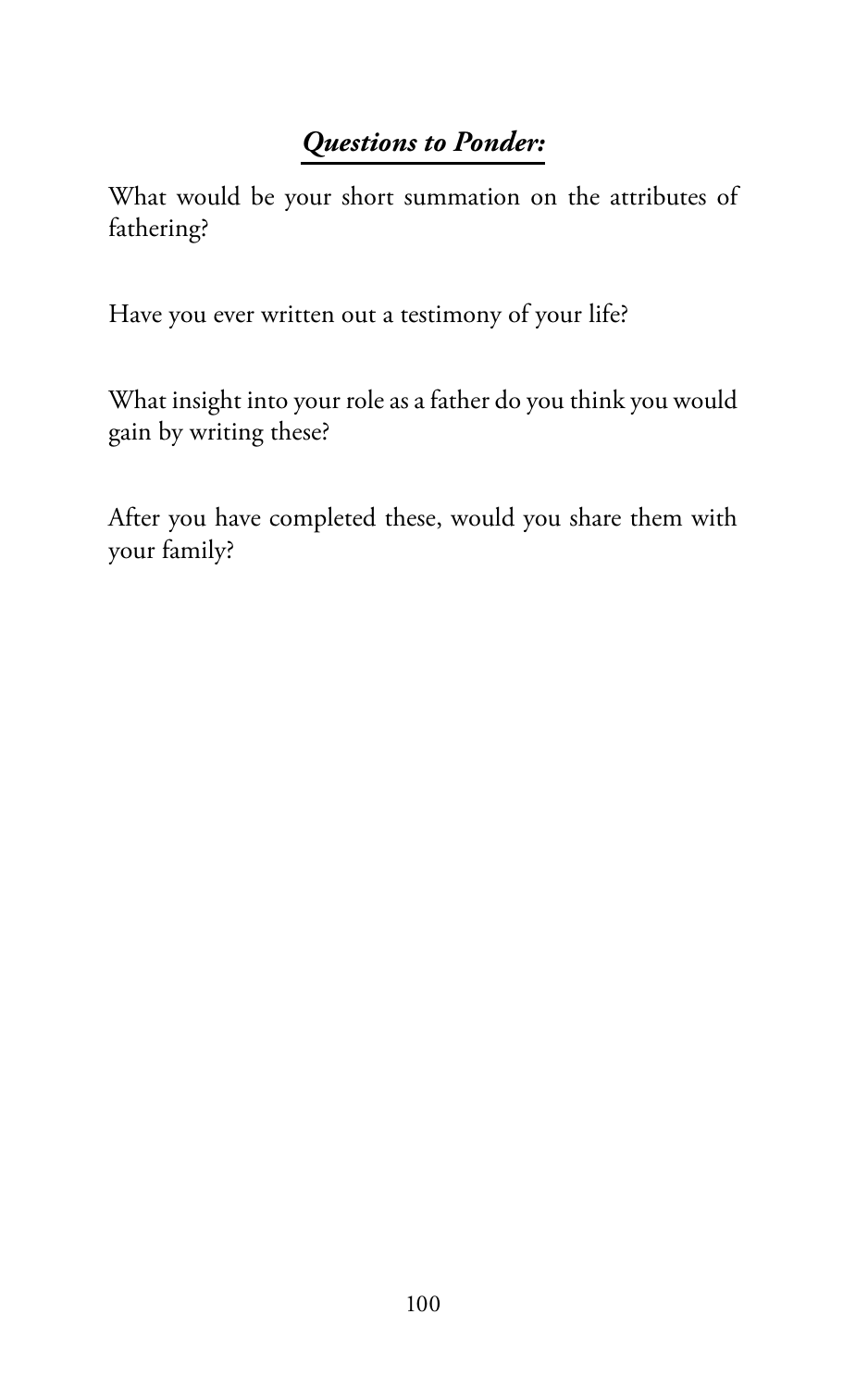# **NOTES**

- 1 Theodore Roosevelt, "Citizenship in a Republic" (speech, Sorbonne, Paris, April 23, 1910).
- 2 "Unwed Birth Rate Reaches All-time High in U.S., last modified March 18, 2009, http://www.msnbc.msn.com/id/29754561/ns/ health-womens\_health/
- 3 Roosevelt, "Citizenship in a Republic."
- 4 "Births Outside Marriage: The Real Story," last modified November 24, 2009, http://www.esrc.ac.uk/ESRCInfoCentre/about/CI/CP/ the\_edge/issue8/births\_1.aspx
- 5 Ibid.
- 6 Ibid.
- 7 William Julius Wilson, When Work Disappears (New York: Alfred A. Knopf, 1996).
- 8 Lorrie Irby Jackson, "How Single Moms Can Hurt Their Kids," last modified August 14, 2009, http://www.dallasnews. com/sharedcontent/dws/dn/opinion/viewpoints/stories/DNjackson\_15edi.State.Edition1.45ff22.html
- 9 "Our Opinion: Statistics Paint Bleak Picture of Fatherless, Children," last modified June 20, 2009, http://www.timesrecordnews.com/ news/2009/jun/20/life-without-dad-statistics-paint-bleak-picture/
- 10 M.L. Menchen, The American Language, 1945.
- 11 WordNet Dictionary, s.v. "absent." http://www.webster-dictionary. org/definition/absent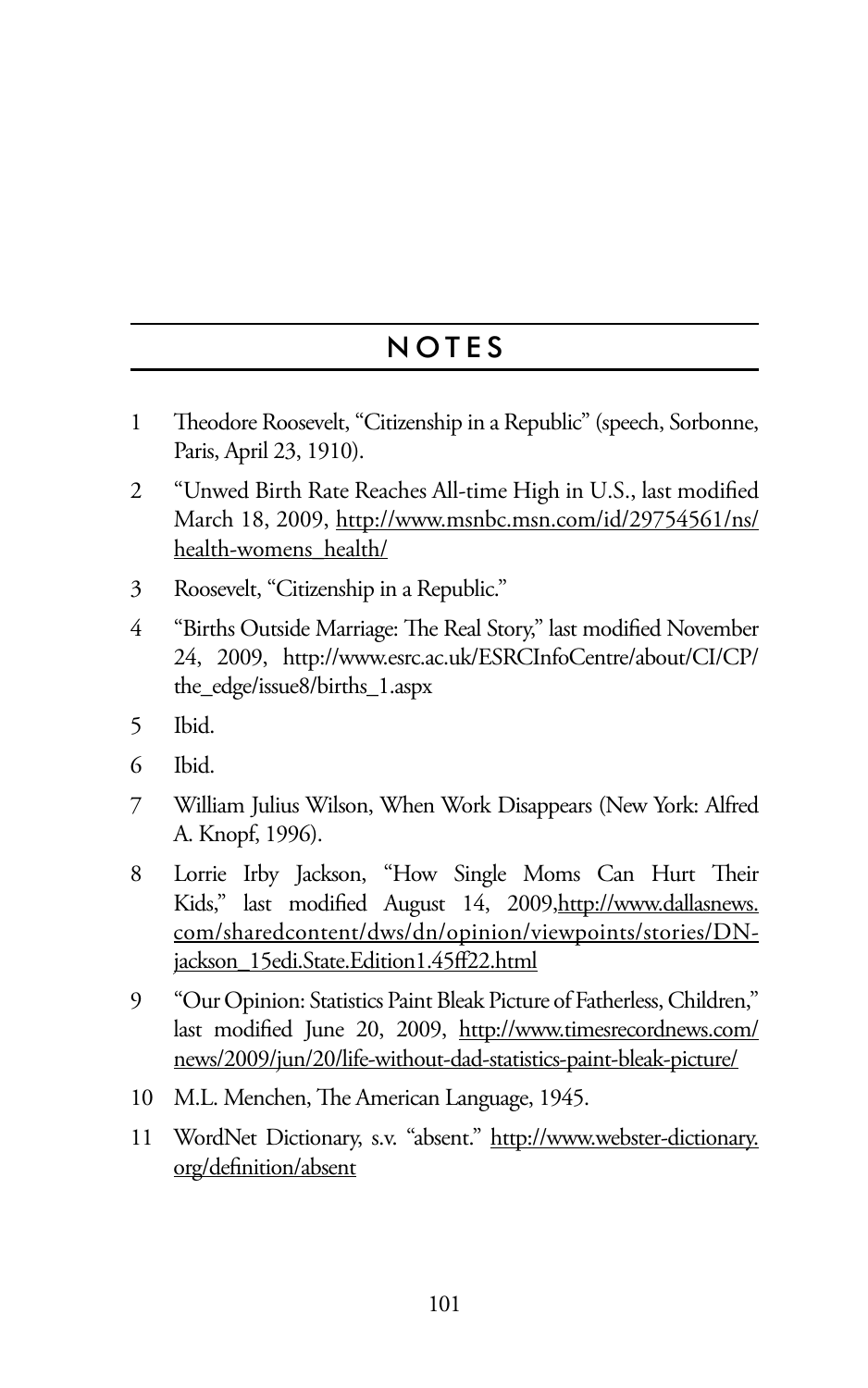- 12 Harry Chapin, "Cat's in the Cradle", 1974. Used by Permission. [Bill use the required documentation specified at the end of the permission letter you received.]
- 13 Attributed to Chinese philosopher Lao-tzu (c. 604-c 531 bc), founder of Taoism.
- 14 WordNet Dictionary, s.v. "abide." http://www.webster-dictionary. org/definition/abide
- 15 Attributed to Daniel Webster in an address delivered to the New York Historical Society on February 23, 1852.
- 16 Attributed to Ron Wild.
- 17 John Hendricks Bechtel, Slips of Speech: A Helpful Book for Everyone Who Aspires to Correct the Everyday Errors of Speaking (Salt Lake City: Project Gutenberg, 2004), 29.
- 18 Access www.YouTube.com and type in: Ironman and Dick and Rick Hoyt.
- 19 The saying has been credited to American military officer and politician Lewis Cass (1782-1866), but there is no evidence that he said it.
- 20 WordNet Dictionary, s.v. "model." http://www.webster-dictionary. org/definition/model
- 21 WordNet Dictionary, s.v. "mentor." http://www.webster- dictionary. org/definition/mentor
- 22 Attributed to Robert McCloskey, U.S. State Department spokesman, by Marvin Kalb, CBS reporter, in *TV Guide*, 31 March 1984, citing an unspecified press briefing during the Vietnam war.
- 23 WordNet Dictionary, s.v. "blessing." http://www.webster-dictionary. org/definition/blessing